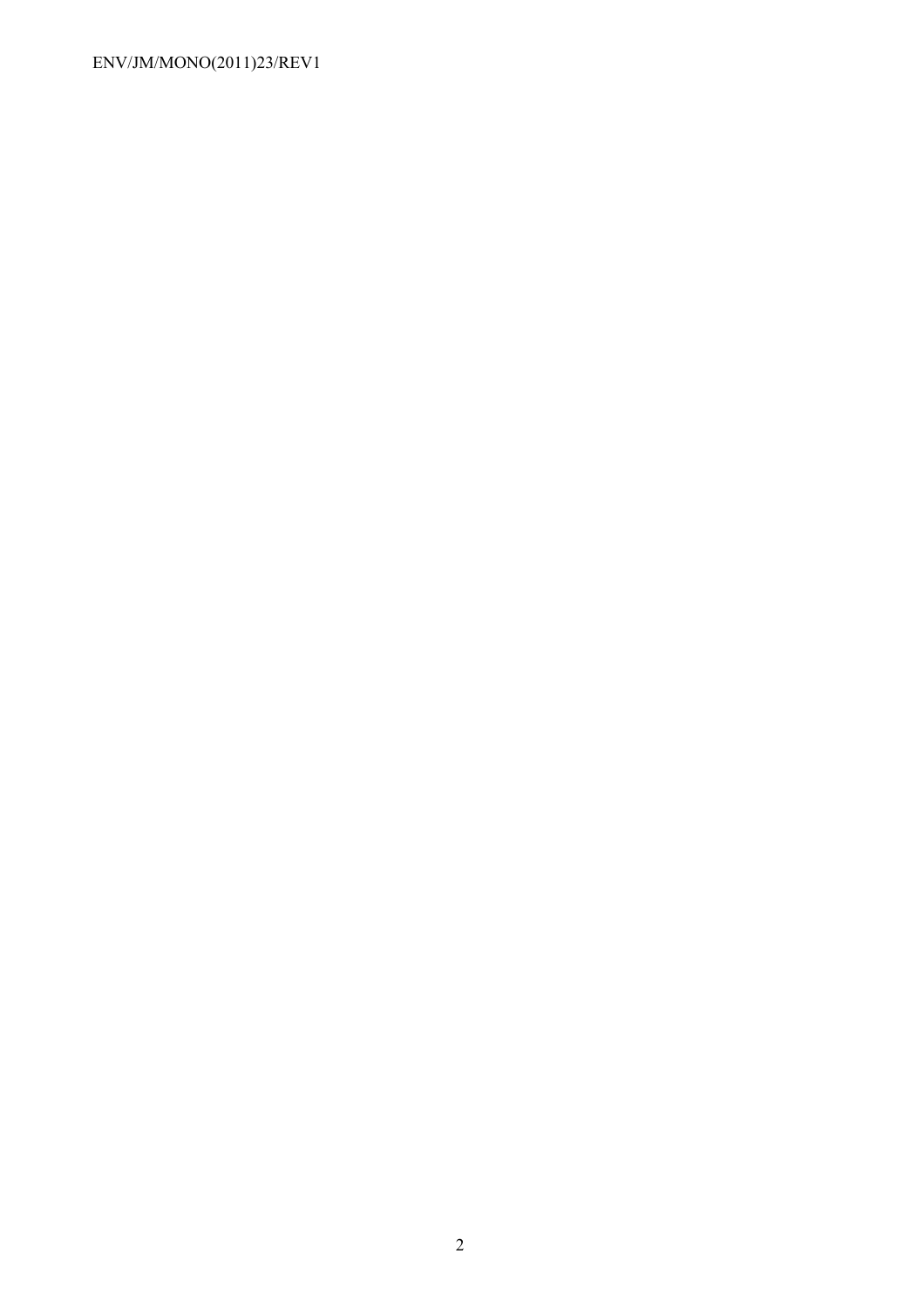# **OECD Environment, Health and Safety Publications**

**Series on Testing and Assessment** 

**No. 142** 

# **VALIDATION REPORT (PHASE 2) FOR THE FISH SEXUAL DEVELOPMENT TEST FOR THE DETECTION OF ENDOCRINE ACTIVE SUBSTANCES**



A cooperative agreement among FAO, ILO, UNDP, UNEP, UNIDO, UNITAR, WHO, World Bank and OECD

**Environment Directorate ORGANISATION FOR ECONOMIC CO-OPERATION AND DEVELOPMENT Paris 2012**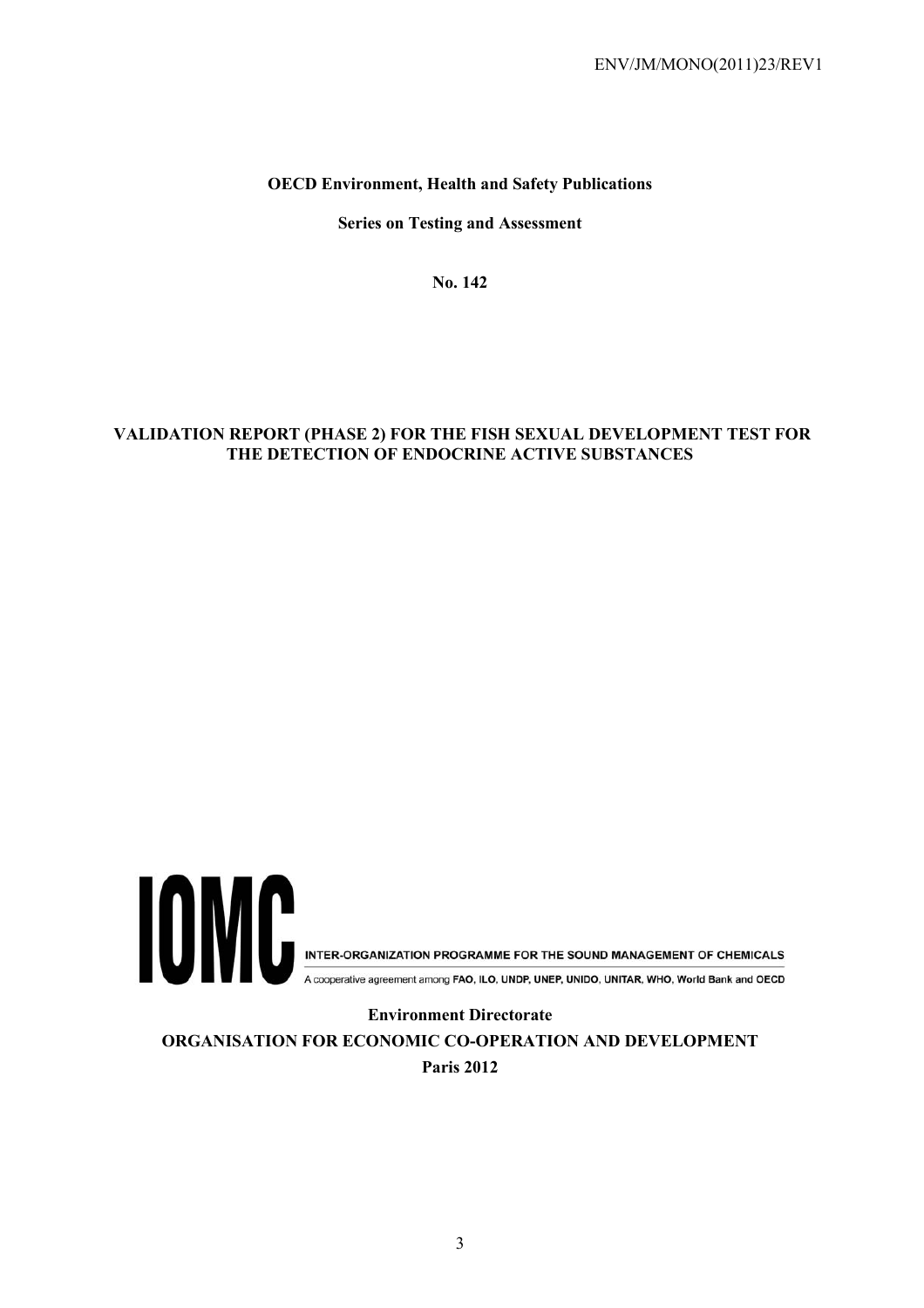#### **Also published in the Series on Testing and Assessment:**

No. 1, *Guidance Document for the Development of OECD Guidelines for Testing of Chemicals (1993; reformatted 1995, most recently revised 2009)*

No. 2, *Detailed Review Paper on Biodegradability Testing (1995)*

No. 3, *Guidance Document for Aquatic Effects Assessment (1995)* 

No. 4, *Report of the OECD Workshop on Environmental Hazard/Risk Assessment (1995)*

No. 5, *Report of the SETAC/OECD Workshop on Avian Toxicity Testing (1996)*

No. 6, *Report of the Final Ring-test of the Daphnia magna Reproduction Test (1997)*

No. 7, *Guidance Document on Direct Phototransformation of Chemicals in Water (1997)* 

No. 8, *Report of the OECD Workshop on Sharing Information about New Industrial Chemicals Assessment (1997)*

No. 9, *Guidance Document for the Conduct of Studies of Occupational Exposure to Pesticides during Agricultural Application (1997)*

No. 10, *Report of the OECD Workshop on Statistical Analysis of Aquatic Toxicity Data (1998)*

No. 11, *Detailed Review Paper on Aquatic Testing Methods for Pesticides and industrial Chemicals (1998)*

No. 12, *Detailed Review Document on Classification Systems for Germ Cell Mutagenicity in OECD Member Countries (1998)*

No. 13, *Detailed Review Document on Classification Systems for Sensitising Substances in OECD Member Countries 1998)*

No. 14, *Detailed Review Document on Classification Systems for Eye Irritation/Corrosion in OECD Member Countries (1998)*

No. 15, *Detailed Review Document on Classification Systems for Reproductive Toxicity in OECD Member Countries (1998)*

No. 16, *Detailed Review Document on Classification Systems for Skin Irritation/Corrosion in OECD Member Countries (1998)*

No. 17, *Environmental Exposure Assessment Strategies for Existing Industrial Chemicals in OECD Member Countries (1999)*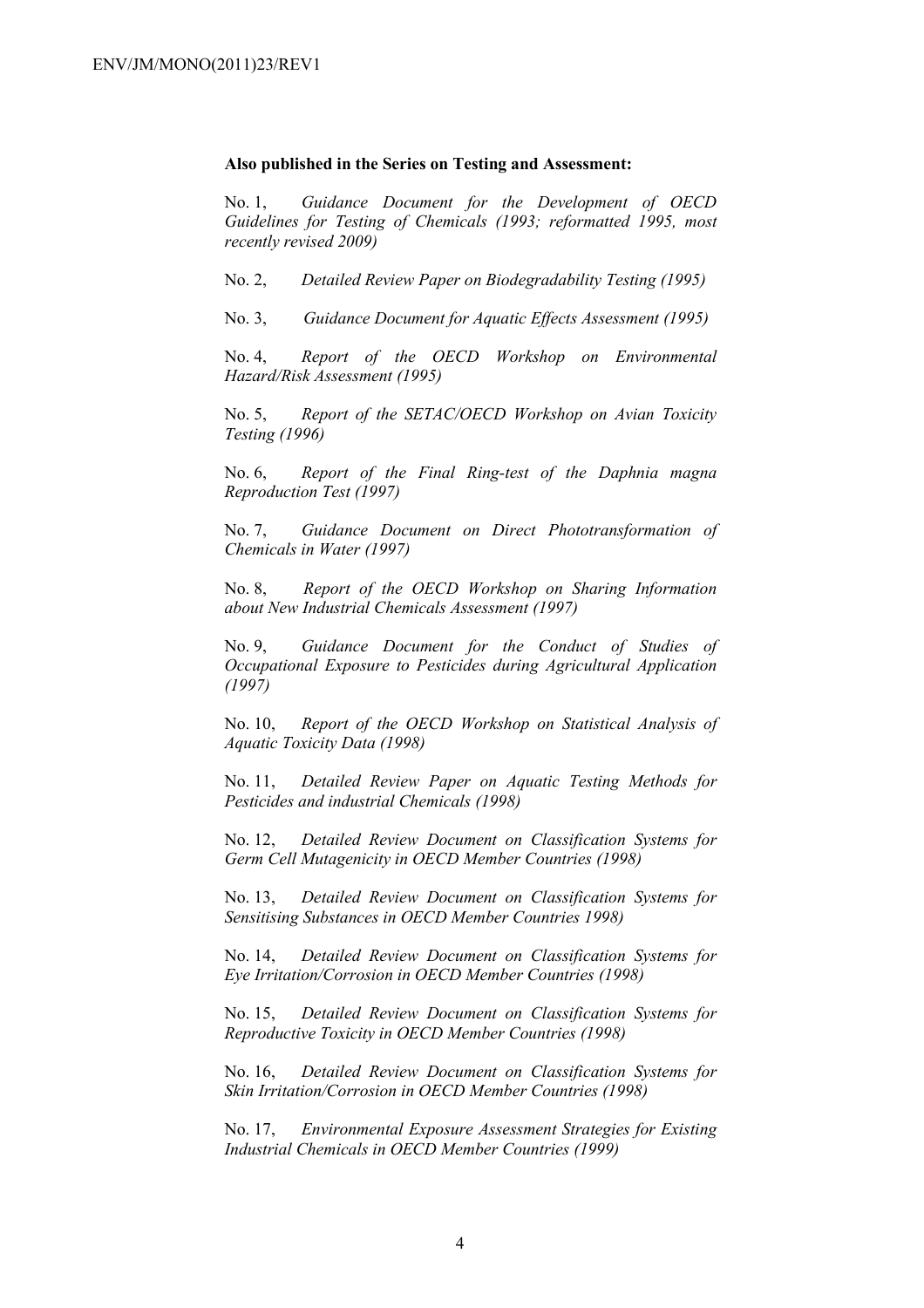No. 18, *Report of the OECD Workshop on Improving the Use of Monitoring Data in the Exposure Assessment of Industrial Chemicals (2000)*

No. 19, *Guidance Document on the Recognition, Assessment and Use of Clinical Signs as Humane Endpoints for Experimental Animals used in Safety Evaluation (1999)*

No. 20, *Revised Draft Guidance Document for Neurotoxicity Testing (2004)*

No. 21, *Detailed Review Paper: Appraisal of Test Methods for Sex Hormone Disrupting Chemicals (2000)*

No. 22, *Guidance Document for the Performance of Out-door Monolith Lysimeter Studies (2000)*

No. 23, *Guidance Document on Aquatic Toxicity Testing of Difficult Substances and Mixtures (2000)*

No. 24, *Guidance Document on Acute Oral Toxicity Testing (2001)*

No. 25, *Detailed Review Document on Hazard Classification Systems for Specifics Target Organ Systemic Toxicity Repeated Exposure in OECD Member Countries (2001)*

No. 26, *Revised Analysis of Responses Received from Member Countries to the Questionnaire on Regulatory Acute Toxicity Data Needs (2001)*

No 27, *Guidance Document on the Use of the Harmonised System for the Classification of Chemicals which are Hazardous for the Aquatic Environment (2001)*

No 28, *Guidance Document for the Conduct of Skin Absorption Studies (2004)*

No 29, *Guidance Document on Transformation/Dissolution of Metals and Metal Compounds in Aqueous Media (2001)*

No 30, *Detailed Review Document on Hazard Classification Systems for Mixtures (2001)*

No 31, *Detailed Review Paper on Non-Genotoxic Carcinogens Detection: The Performance of In-Vitro Cell Transformation Assays (2007)* 

No. 32, *Guidance Notes for Analysis and Evaluation of Repeat-Dose Toxicity Studies (2000)*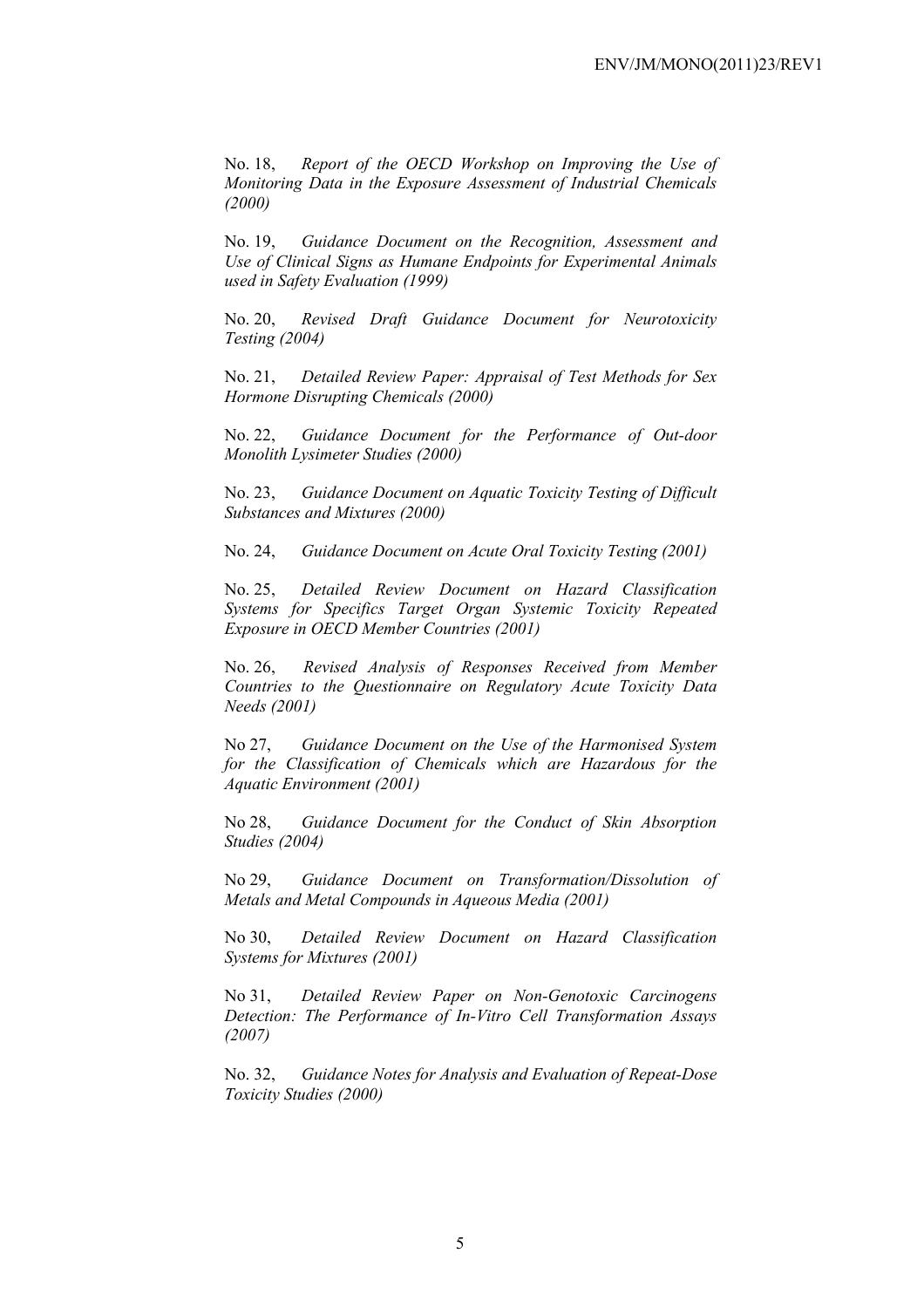No. 33, *Harmonised Integrated Classification System for Human Health and Environmental Hazards of Chemical Substances and Mixtures (2001)*

No. 34, *Guidance Document on the Development, Validation and Regulatory Acceptance of New and Updated Internationally Acceptable Test Methods in Hazard Assessment (2005)*

No. 35, *Guidance Notes for Analysis and Evaluation of Chronic Toxicity and Carcinogenicity Studies (2002)*

No. 36, *Report of the OECD/UNEP Workshop on the Use of Multimedia Models for Estimating Overall Environmental Persistence and Long Range Transport in the Context of PBTS/POPS Assessment (2002)*

No. 37, *Detailed Review Document on Classification Systems for Substances which Pose an Aspiration Hazard (2002)*

No. 38, *Detailed Background Review of the Uterotrophic Assay Summary of the Available Literature in Support of the Project of the OECD Task Force on Endocrine Disrupters Testing and Assessment (EDTA) to Standardise and Validate the Uterotrophic Assay (2003)*

No. 39, *Guidance Document on Acute Inhalation Toxicity Testing (2009)*

No. 40, *Detailed Review Document on Classification in OECD Member Countries of Substances and Mixtures which Cause Respiratory Tract Irritation and Corrosion (2003)*

No. 41, *Detailed Review Document on Classification in OECD Member Countries of Substances and Mixtures which in Contact with Water Release Toxic Gases (2003)*

No. 42, *Guidance Document on Reporting Summary Information on Environmental, Occupational and Consumer Exposure (2003)*

No. 43, *Guidance Document on Mammalian Reproductive Toxicity Testing and Assessment (2008)*

No. 44, *Description of Selected Key Generic Terms Used in Chemical Hazard/Risk Assessment (2003)* 

No. 45, *Guidance Document on the Use of Multimedia Models for Estimating Overall Environmental Persistence and Long-range Transport (2004)*

No. 46*, Detailed Review Paper on Amphibian Metamorphosis Assay for the Detection of Thyroid Active Substances (2004)*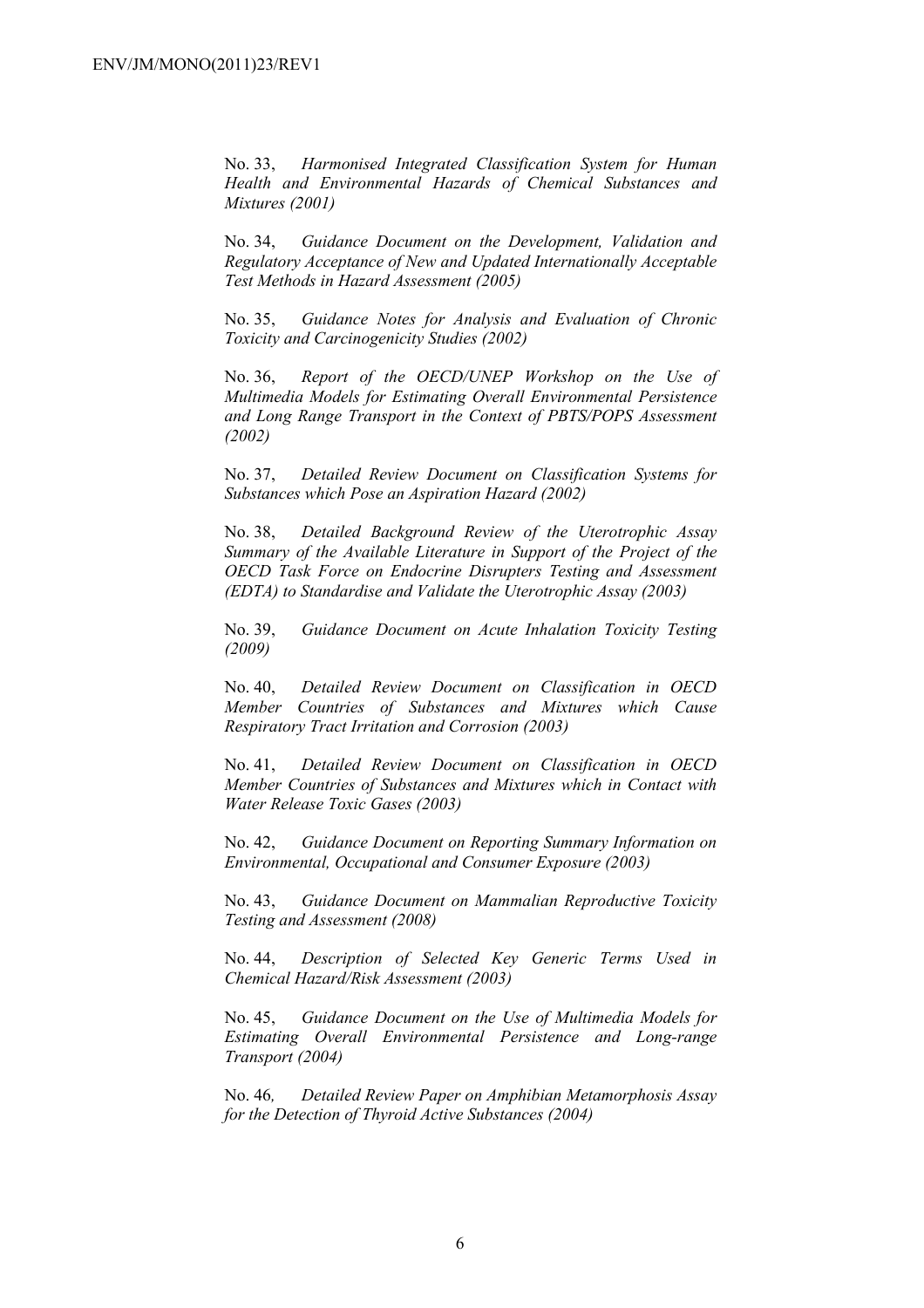No. 47, *Detailed Review Paper on Fish Screening Assays for the Detection of Endocrine Active Substances (2004)* 

No. 48, *New Chemical Assessment Comparisons and Implications for Work Sharing (2004)* 

No. 49, *Report from the Expert Group on (Quantitative) Structure-Activity Relationships [(Q)SARs] on the Principles for the Validation of (Q)SARs (2004)* 

No. 50, *Report of the OECD/IPCS Workshop on Toxicogenomics (2005)* 

No. 51, *Approaches to Exposure Assessment in OECD Member Countries: Report from the Policy Dialogue on Exposure Assessment in June 2005 (2006)* 

No. 52, *Comparison of Emission Estimation Methods Used in Pollutant Release and Transfer Registers (PRTRs) and Emission Scenario Documents (ESDs): Case Study of Pulp and Paper and Textile Sectors (2006)* 

No. 53, *Guidance Document on Simulated Freshwater Lentic Field Tests (Outdoor Microcosms and Mesocosms) (2006)* 

No. 54*, Current Approaches in the Statistical Analysis of Ecotoxicity Data: A Guidance to Application (2006)* 

No. 55, *Detailed Review Paper on Aquatic Arthropods in Life Cycle Toxicity Tests with an Emphasis on Developmental, Reproductive and Endocrine Disruptive Effects (2006)* 

No. 56, *Guidance Document on the Breakdown of Organic Matter in Litter Bags (2006)* 

No. 57, *Detailed Review Paper on Thyroid Hormone Disruption Assays (2006)* 

No. 58, *Report on the Regulatory Uses and Applications in OECD Member Countries of (Quantitative) Structure-Activity Relationship [(Q)SAR] Models in the Assessment of New and Existing Chemicals (2006)* 

No. 59, *Report of the Validation of the Updated Test Guideline 407: Repeat Dose 28-Day Oral Toxicity Study in Laboratory Rats (2006)* 

No. 60, *Report of the Initial Work towards the Validation of the 21- Day Fish Screening Assay for the Detection of Endocrine Active Substances (Phase 1A) (2006)* 

No. 61, *Report of the Validation of the 21-Day Fish Screening Assay for the Detection of Endocrine Active Substances (Phase 1B) (2006)*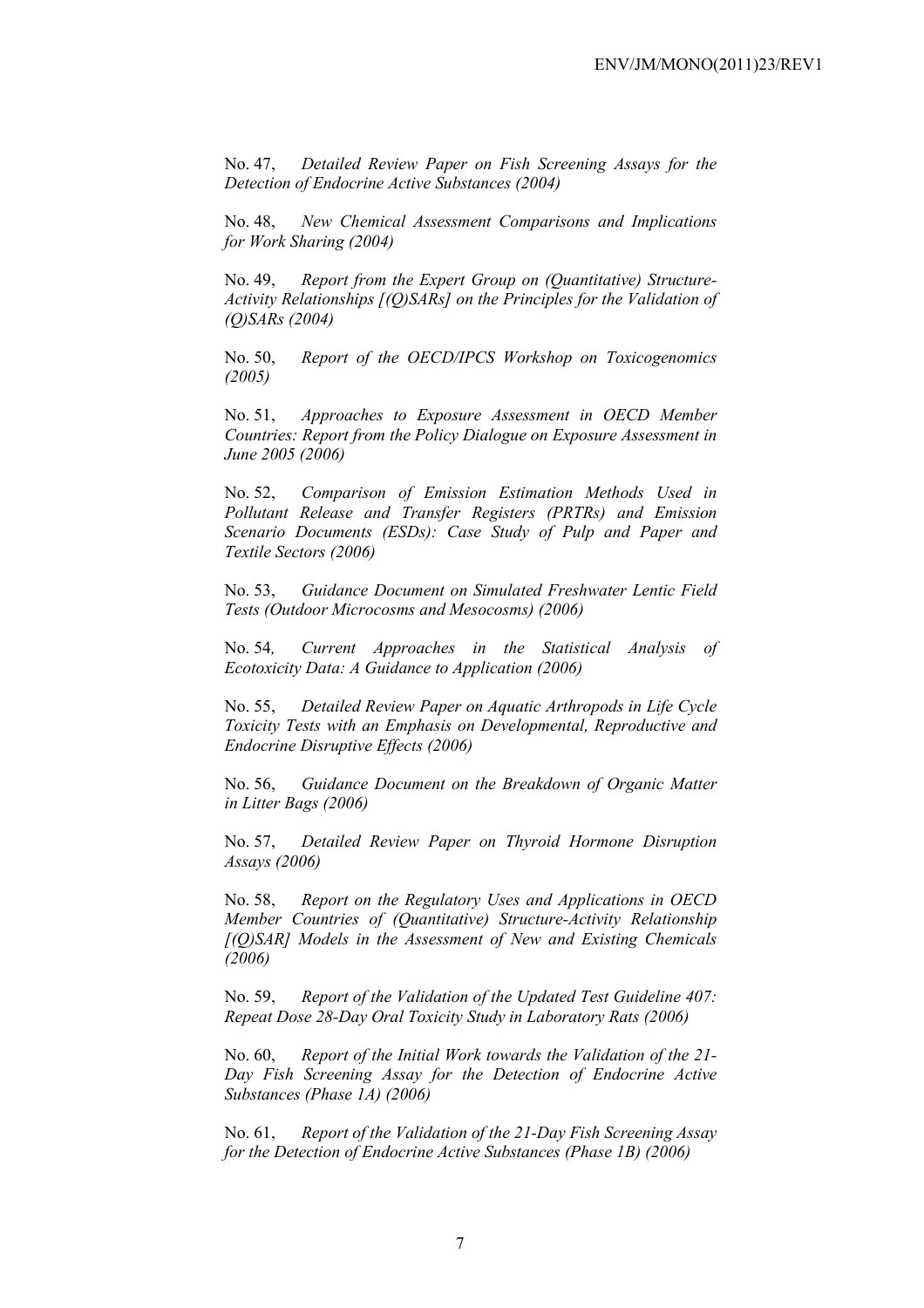No. 62, *Final OECD Report of the Initial Work towards the Validation of the Rat Hershberger Assay: Phase-1, Androgenic Response to Testosterone Propionate, and Anti-Androgenic Effects of Flutamide (2006)* 

No. 63, *Guidance Document on the Definition of Residue (2006)* 

No. 64, *Guidance Document on Overview of Residue Chemistry Studies (2006)* 

No. 65, *OECD Report of the Initial Work towards the Validation of the Rodent Uterotrophic Assay - Phase 1 (2006)* 

No. 66, *OECD Report of the Validation of the Rodent Uterotrophic Bioassay: Phase 2. Testing of Potent and Weak Oestrogen Agonists by Multiple Laboratories (2006)* 

No. 67, *Additional Data Supporting the Test Guideline on the Uterotrophic Bioassay in rodents (2007)* 

No. 68, *Summary Report of the Uterotrophic Bioassay Peer Review Panel, including Agreement of the Working Group of the National Coordinators of the Test Guidelines Programme on the Follow up of this Report (2006)* 

No. 69, *Guidance Document on the Validation of (Quantitative) Structure-Activity Relationship [(Q)SAR] Models (2007)* 

No. 70, *Report on the Preparation of GHS Implementation by the OECD Countries (2007)*

No. 71, *Guidance Document on the Uterotrophic Bioassay - Procedure to Test for Antioestrogenicity (2007)*

No. 72, *Guidance Document on Pesticide Residue Analytical Methods (2007)* 

No. 73, *Report of the Validation of the Rat Hershberger Assay: Phase 3: Coded Testing of Androgen Agonists, Androgen Antagonists and Negative Reference Chemicals by Multiple Laboratories. Surgical Castrate Model Protocol (2007)* 

No. 74, *Detailed Review Paper for Avian Two-generation Toxicity Testing (2007)*

No. 75, *Guidance Document on the Honey Bee (Apis Mellifera L.) Brood test Under Semi-field Conditions (2007)* 

No. 76, *Final Report of the Validation of the Amphibian Metamorphosis Assay for the Detection of Thyroid Active Substances: Phase 1 - Optimisation of the Test Protocol (2007)*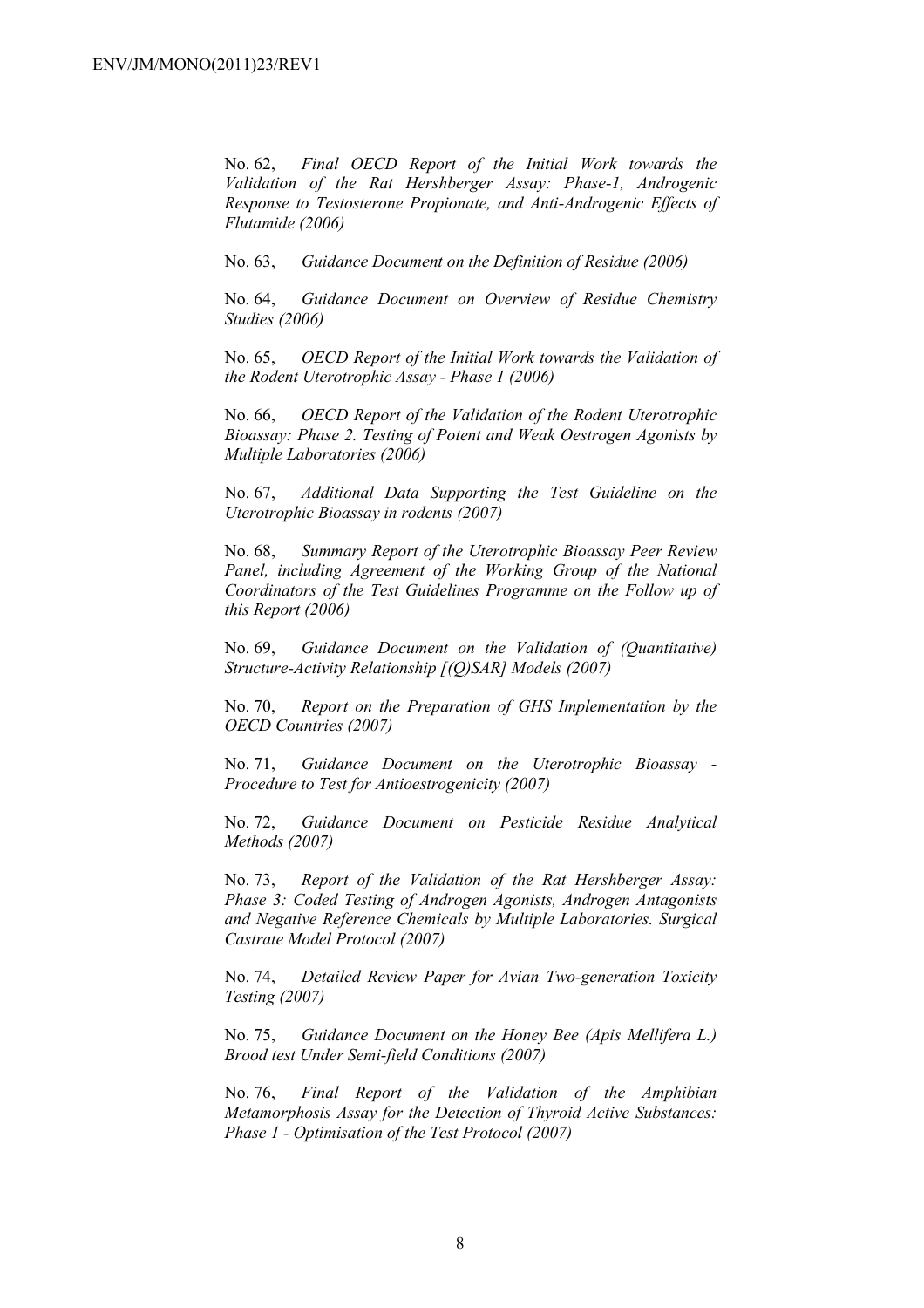No. 77, *Final Report of the Validation of the Amphibian Metamorphosis Assay: Phase 2 - Multi-chemical Interlaboratory Study (2007)* 

No. 78, *Final Report of the Validation of the 21-day Fish Screening Assay for the Detection of Endocrine Active Substances, Phase 2: Testing Negative Substances (2007)* 

No. 79, *Validation Report of the Full Life-cycle Test with the Harpacticoid Copepods Nitocra Spinipes and Amphiascus Tenuiremis and the Calanoid Copepod Acartia Tonsa - Phase 1 (2007)* 

No. 80, *Guidance on Grouping of Chemicals (2007)* 

No. 81, *Summary Report of the Validation Peer Review for the Updated Test Guideline 407, and Agreement of the Working Group of National Coordinators of the Test Guidelines Programme on the Follow-up of this Report (2007)* 

No. 82, *Guidance Document on Amphibian Thyroid Histology (2007)* 

No. 83, *Summary Report of the Peer Review Panel on the Stably Transfected Transcriptional Activation Assay for Detecting Estrogenic Activity of Chemicals, and Agreement of the Working Group of the National Coordinators of the Test Guidelines Programme on the Follow-up of this Report (2007)* 

No. 84, *Report on the Workshop on the Application of the GHS Classification Criteria to HPV Chemicals, 5-6 July, Bern Switzerland (2007)* 

No. 85, *Report of the Validation Peer Review for the Hershberger Bioassay, and Agreement of the Working Group of the National Coordinators of the Test Guidelines Programme on the Follow-up of this Report (2007)* 

No. 86, *Report of the OECD Validation of the Rodent Hershberger Bioassay: Phase 2: Testing of Androgen Agonists, Androgen Antagonists and a 5 α-Reductase Inhibitor in Dose Response Studies by Multiple Laboratories (2008)*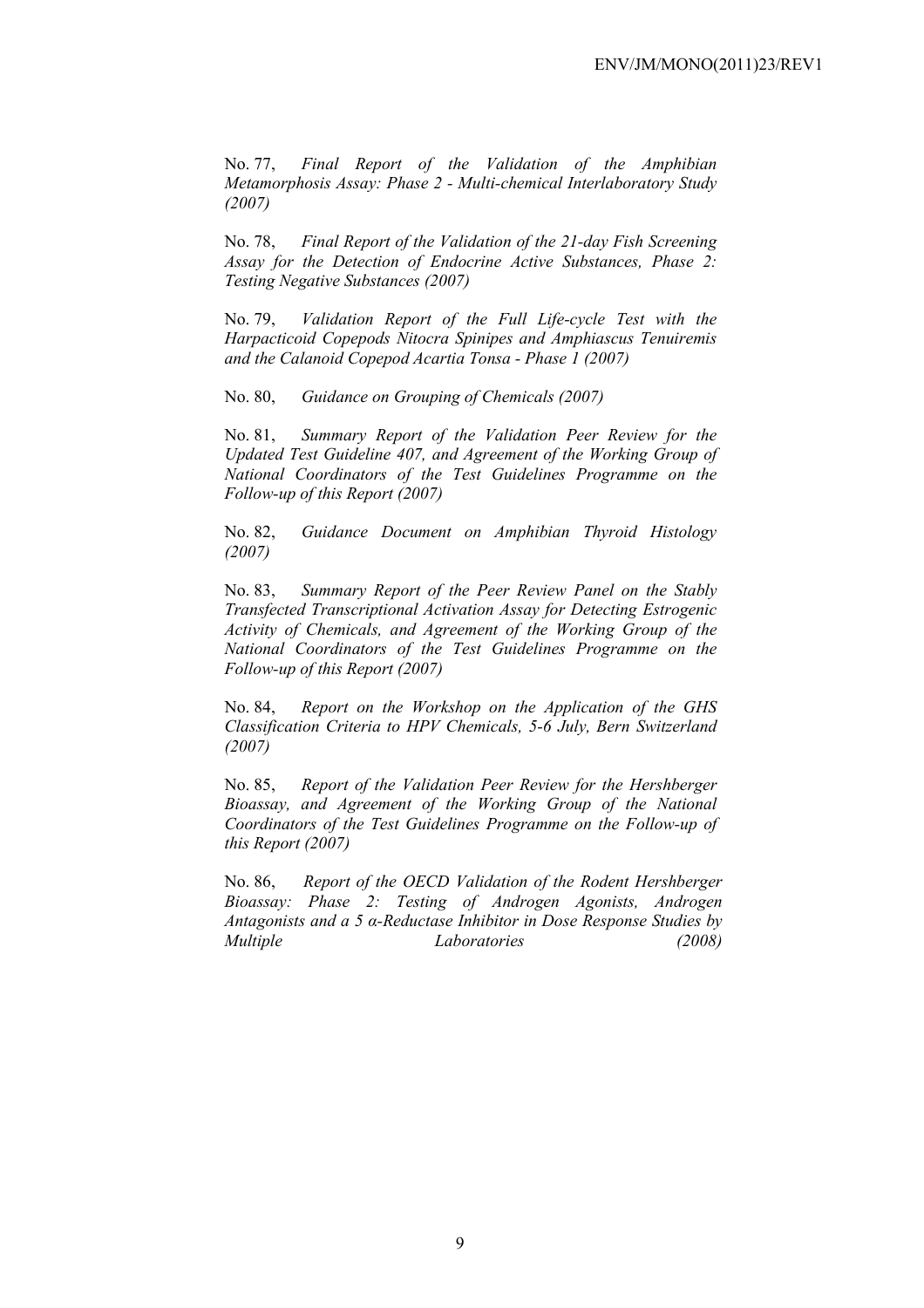No. 87, *Report of the Ring Test and Statistical Analysis of Performance of the Guidance on Transformation/Dissolution of Metals and Metal Compounds in Aqueous Media (Transformation/ Dissolution Protocol) (2008)*

No. 88, *Workshop on Integrated Approaches to Testing and Assessment (2008)* 

No. 89, *Retrospective Performance Assessment of the Test Guideline 426 on Developmental Neurotoxicity (2008)* 

No. 90, *Background Review Document on the Rodent Hershberger Bioassay (2008)* 

No. 91, *Report of the Validation of the Amphibian Metamorphosis Assay (Phase 3) (2008)* 

No. 92, *Report of the Validation Peer Review for the Amphibian Metamorphosis Assay and Agreement of the Working Group of the National Coordinators of the Test Guidelines Programme on the Follow-up of this Report (2008)* 

No. 93, *Report of the Validation of an Enhancement of OECD TG 211: Daphnia Magna Reproduction Test (2008)* 

No. 94, *Report of the Validation Peer Review for the 21-Day Fish Endocrine Screening Assay and Agreement of the Working Group of the National Coordinators of the Test Guidelines Programme on the Follow-Up of this Report (2008)* 

No. 95, *Detailed Review Paper on Fish Life-Cycle Tests (2008)* 

No.96, *Guidance Document on Magnitude of Pesticide Residues in Processed Commodities (2008)* 

No.97, *Detailed Review Paper on the use of Metabolising Systems for In Vitro Testing of Endocrine Disruptors (2008)* 

No. 98, *Considerations Regarding Applicability of the Guidance on Transformation/Dissolution of Metals Compounds in Aqueous Media (Transformation/Dissolution Protocol) (2008)*

No. 99, *Comparison between OECD Test Guidelines and ISO Standards in the Areas of Ecotoxicology and Health Effects (2008)* 

No. 100*, Report of the Second Survey on Available Omics Tools (2009)*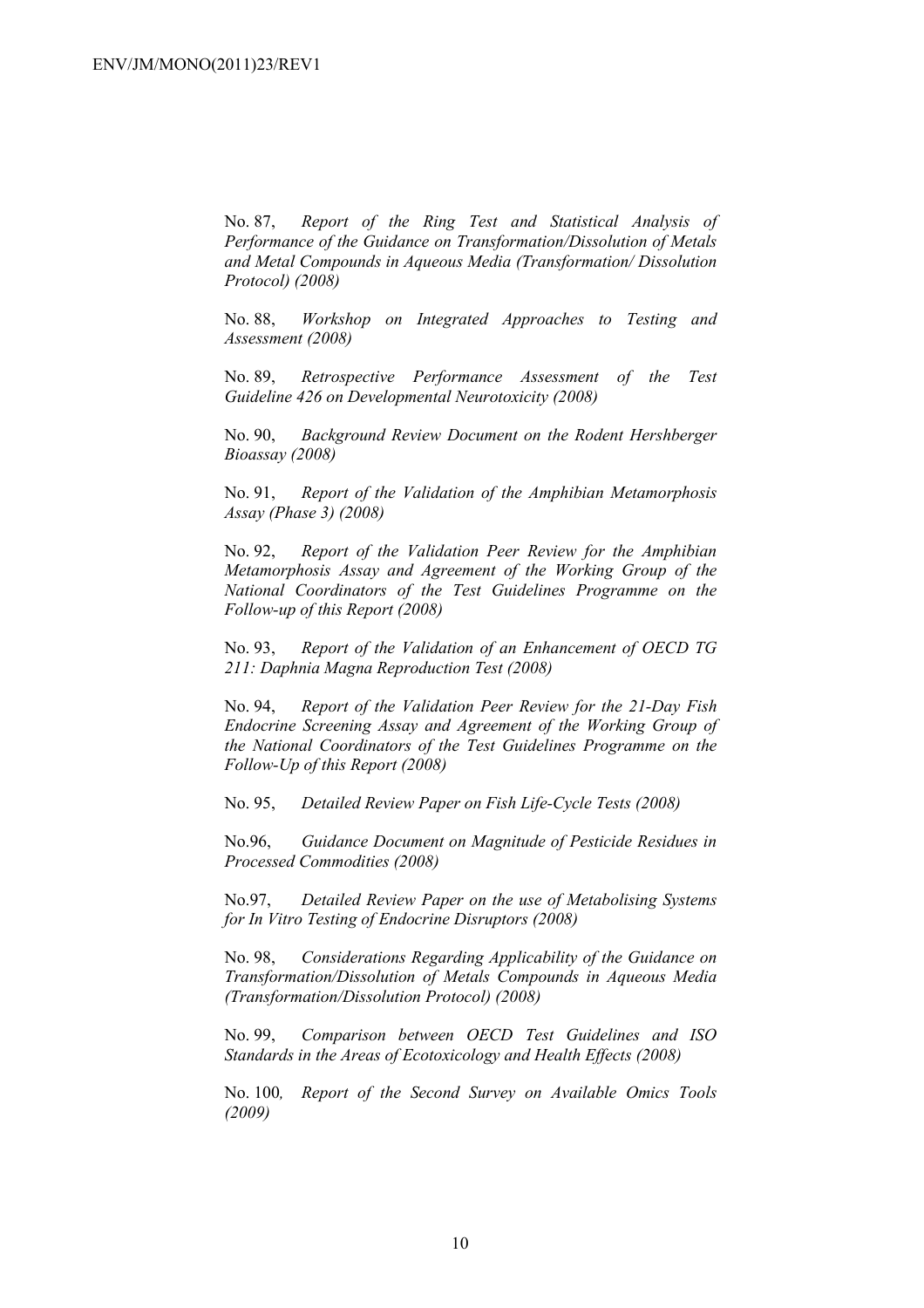No. 101*, Report of the Workshop on Structural Alerts for the OECD (Q)SAR Application Toolbox, 15-16 May 2008, Utrecht, the Netherlands (2009)* 

No. 102, *Guidance Document for using the OECD (Q)SAR Application Toolbox to Develop Chemical Categories According to the OECD Guidance on Grouping of Chemicals (2009)* 

No. 103, *Detailed Review Paper on Transgenic Rodent Mutation Assays (2009)* 

No. 104, *Performance Assessment: Comparsion of 403 and CxT Protocols via Simulation and for Selected Real Data Sets (2009)* 

No. 105, *Report on Biostatistical Performance Assessment of the draft TG 436: Acute Toxic Class Testing Method for Acute Inhalation Toxicity (2009)* 

No. 106, *Guidance Document for Histologic Evaluation of Endocrine and Reproductive Test in Rodents (2009)* 

No. 107, *Preservative Treated Wood to the Environment for Wood Held in Storage after Treatment and for Wooden Commodities that are not Covered and are not in Contact with Ground. (2009)* 

No. 108, *Report of the Validation of the Hershberger Bioassay (weanling model) (2009)* 

No. 109, *Literature Review on the 21-Day Fish Assay and the Fish Short-Term Reproduction Assay (2009)* 

No. 110, *Report of the Validation Peer Review for the Weanling Hershberger Bioassay and Agreement of the Working Group of National Coordinators of the Test Guidelines Programme on the Follow-up of this Report (2009)* 

No. 111, *Report of the Expert Consultation to Evaluate an Estrogen Receptor Binding Affinity Model for Hazard Identification (2009)* 

No. 112, *The 2007 OECD List of High Production Volume Chemicals (2009)* 

No. 113, *Report of the Focus Session on Current and Forthcoming Approaches for Chemical Safety and Animal Welfare (2010)* 

No. 114, *Performance Assessment of Different Cytotoxic and Cytostatic Measures for the In Vitro Micronucleus Test (MNVIT): Summary of results in the collaborative trial (2010)* 

No. 115, *Guidance Document on the Weanling Hershberger Bioassay in Rats: A Short-term Screening Assay for (Anti) Androgenic Properties (2009)*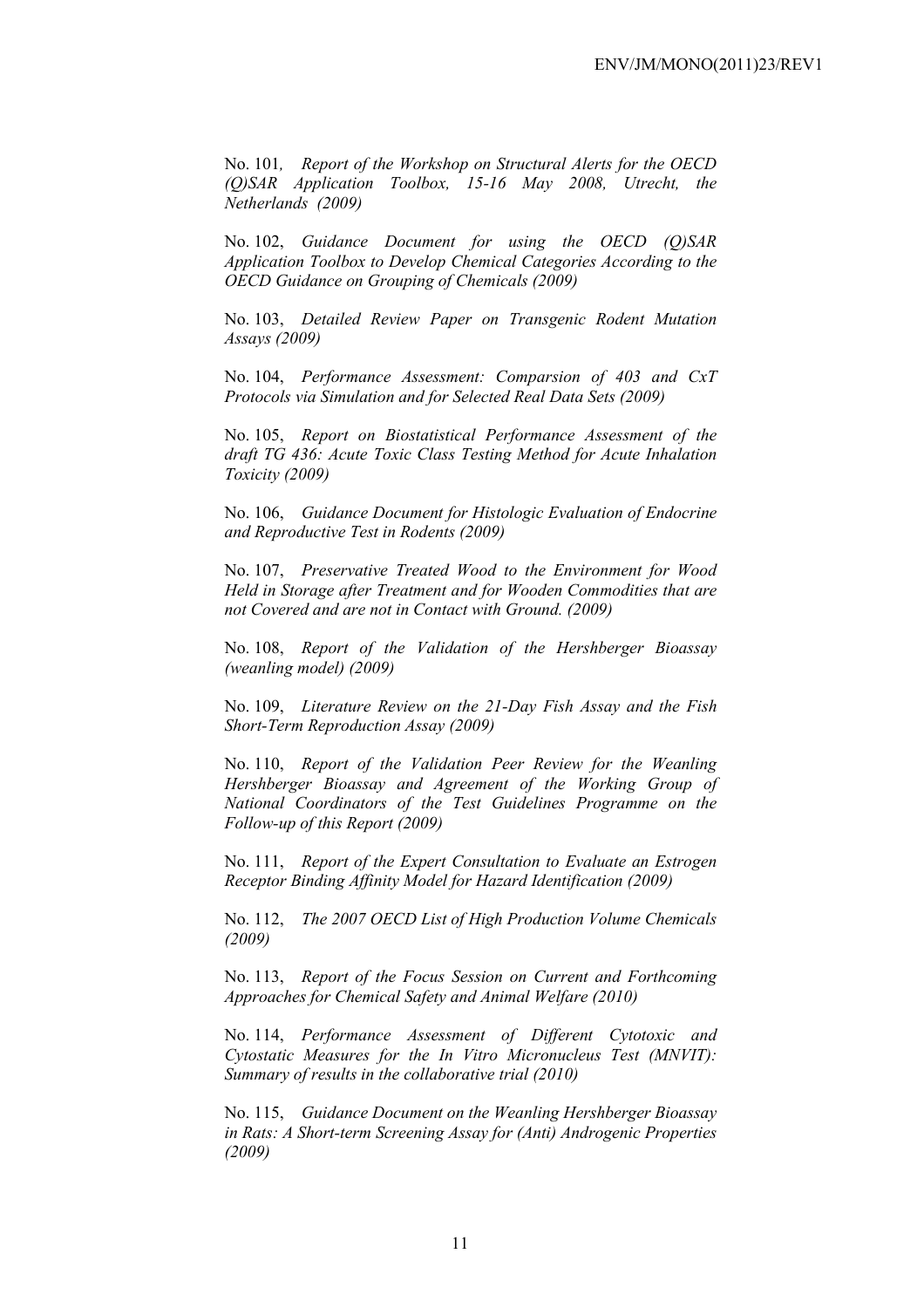No. 116, *Guidance Document 116 on the Conduct and Design of Chronic Toxicity and Carcinogenicity Studies, Supporting Test Guidelines 451, 452 and 453 – 2nd Edition (2011)*

No. 117, *Guidance Document 117 on the Current Implementation of Internal Triggers in Test Guideline 443 for an Extended One Generation Reproductive Toxicity Study, in the United States and Canada (2011)*

No. 118, *Workshop Report on OECD Countries' Activities Regarding Testing, Assessment and Management of Endocrine Disrupters Part I and Part II (2010)* 

No. 119, *Classification and Labelling of chemicals according to the UN Globally Harmonized System: Outcome of the Analysis of Classification of Selected Chemicals Listed in Annex III of the Rotterdam Convention (2010)* 

No. 120, *Part 1: Report of the Expert Consultation on Scientific and Regulatory Evaluation of Organic Chemistry Mechanism-based Structural Alerts for the Identification of DNA Binding Chemicals (2010)* 

No. 120, *Part 2: Report of the Expert Consultation on Scientific and Regulatory Evaluation of Organic Chemistry Mechanism-based Structural Alerts for the Identification of DNA Binding Chemicals (2010)* 

 No. 121, *Detailed Review Paper (DRP) on Molluscs Life-cycle Toxicity Testing (2010)* 

No. 122, *Guidance Document on the Determination of the Toxicity of a Test Chemical to the Dung Beetle Aphodius Constans (2010)* 

No. 123, *Guidance Document on the Diagnosis of Endocrine-related Histopathology in Fish Gonads (2010)* 

No. 124, *Guidance for the Derivation of an Acute Reference Dose (2010)* 

No. 125, *Guidance Document on Histopathology for Inhalation Toxicity Studies, Supporting TG 412 (Subacute Inhalation Toxicity: 28- Day) and TG 413 (Subchronic Inhalation Toxicity: 90-Day) (2010)* 

No. 126, S*hort Guidance on the Threshold Approach for Acute Fish Toxicity (2010)* 

No. 127, *Peer Review Report of the Validation of the 21-Day Androgenised Female Stickleback Screening Assay (2010)* 

No. 128, *Validation Report of the 21-Day Androgenised Female Stickleback Screening Assay (2010)*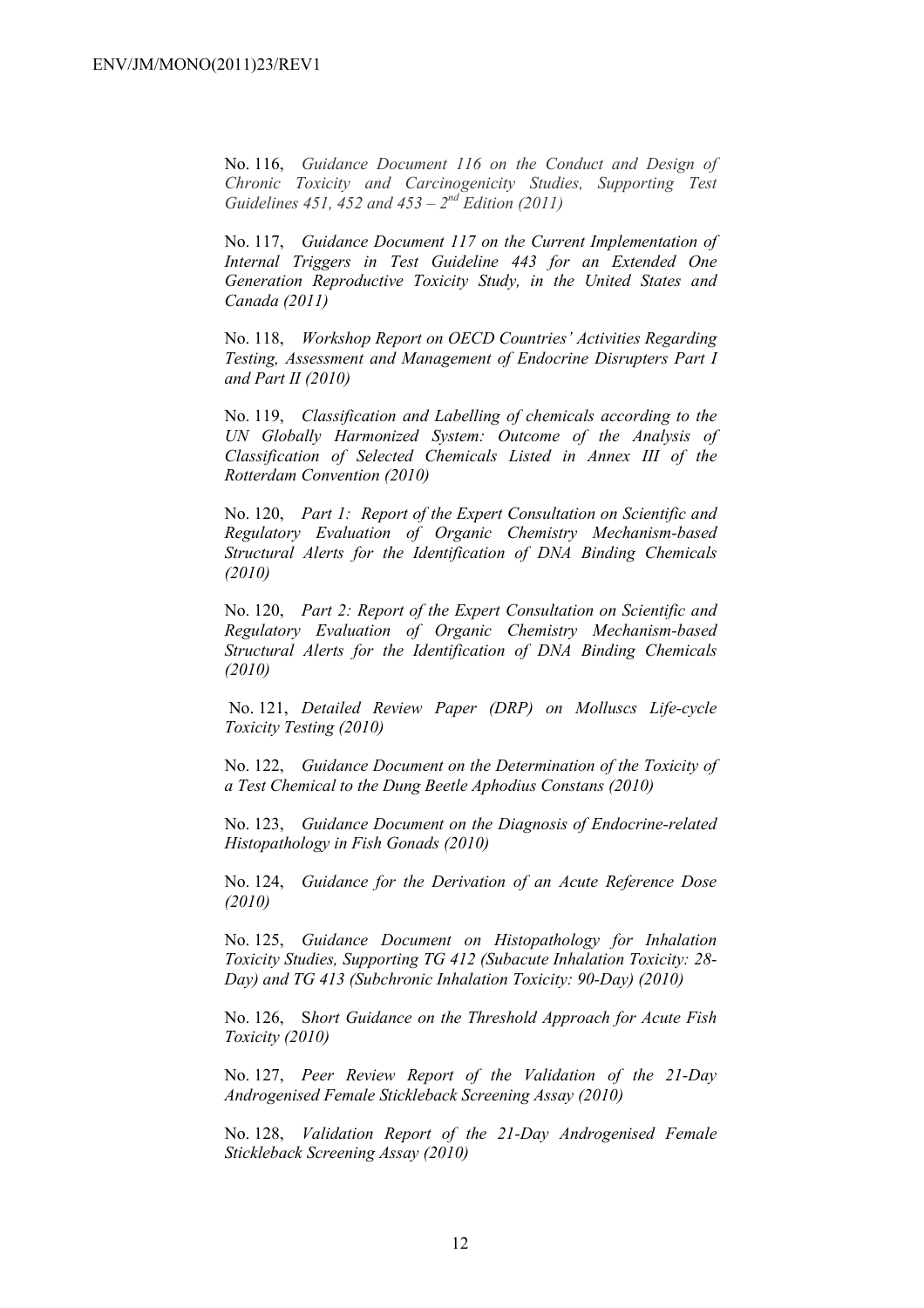No. 129*, Guidance Document on Using Cytotoxicity Tests to Estimate Starting Doses for Acute Oral Systemic Toxicity Tests(2010)* 

No. 131, *Report of the Test Method Validation of Avian Acute Oral Toxicity Test (OECD Test Guideline 223) (2010)* 

No. 132, *Report of the Multi-Laboratory Validation of the H295R Steroidogenesis Assay to Identify Modulators (2010)* 

No.133, *Peer Review Report for the H295R Cell-Based Assay for Steroidogenesis (2010)* 

No.134, *Report of the Validation of a Soil Bioaccumulation Test with Terrestrial Oligochaetes by an International ring test (2010)* 

No.135, *Detailed Review Paper on Environmental Endocrine Disruptor Screening: The use of Estrogen and Androgen Receptor Binding and Transactivation Assays in Fish (2010)* 

No. 136, *Validation Report of the Chironomid Full Life-Cycle Toxicity Test (2010)* 

No. 137, *Explanatory Background Document to the OECD Test Guideline on In Vitro Skin Irritation Testing (2010)* 

No. 138, *Report of the Workshop on Using Mechanistic Information in Forming Chemical Categories (2011)* 

 No. 139, *Report of the Expert Consultation on Scientific and Regulatory Evaluation of Organic Chemistry Mechanism Based Structural Alerts for the Identification of Protein-binding Chemicals (2011)* 

No. 140*, Report of the WHO/OECD/ILSI (Hesi) Workshop on Risk Assessment of Combined Exposures to Multiple Chemicals (2011)* 

No. 141*, Report of the Phase 1 of the Validation of the Fish Sexual Development Test for the Detection of Endocrine Active Substances (2011)* 

No. 142*, Report of the Phase 2 of the Validation of the Fish Sexual Development Test for the Detection of Endocrine Active Substances (2011)* 

No. 143*, Peer Review Report for the Validation of the Fish Sexual Development Test and Agreement of the Working Group of National Co-ordinators of the Test Guideline Programme on the Follow-up of the Peer Review (2011)* 

No. 144*, Validation Report for the Acute Chironomid Assay (2011)*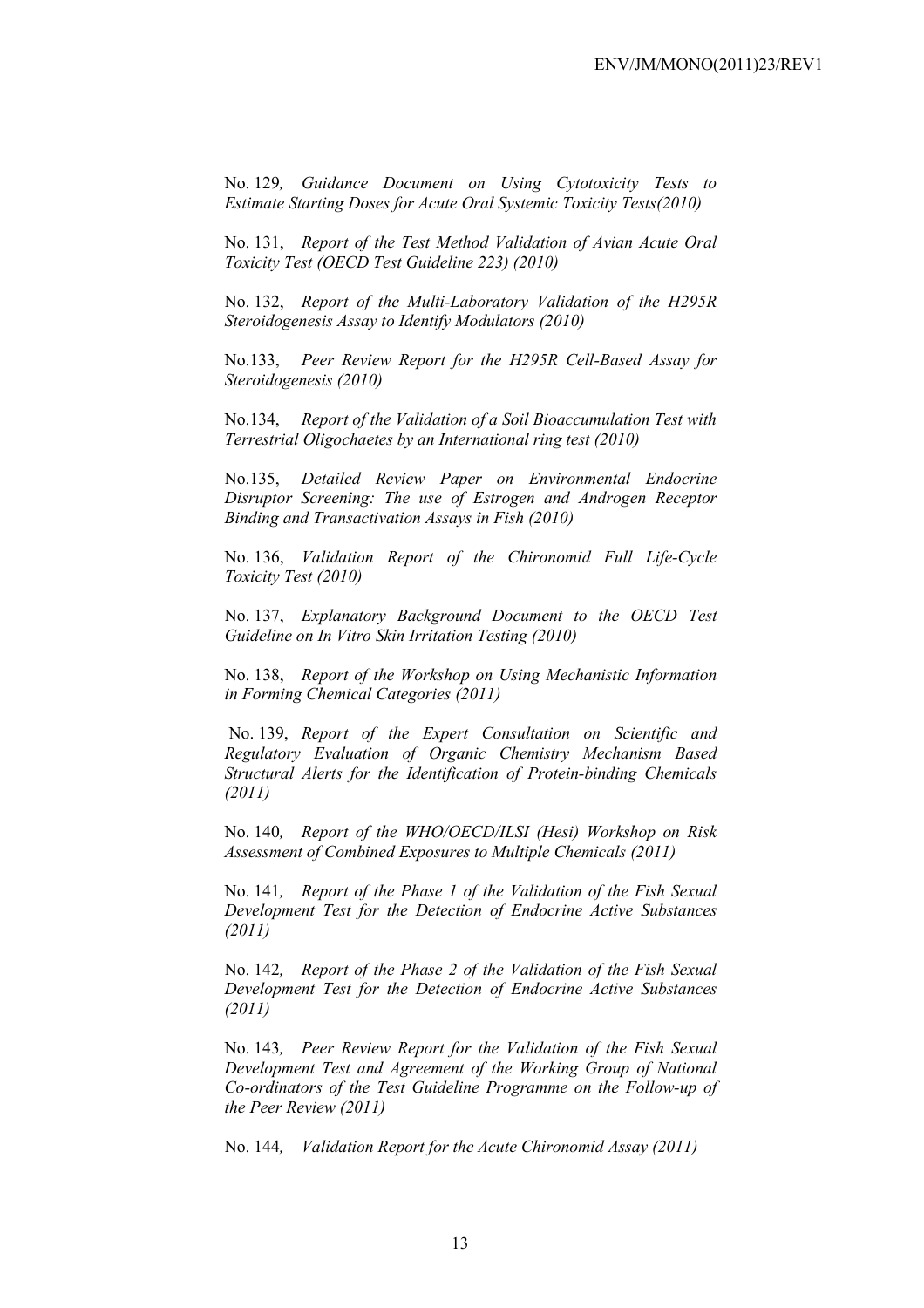No. 145*, Transgenic Rodent Somatic and Germ Cell Gene Mutation Assay: Retrospective Performance Assessment (2011)* 

No. 146*, Syrian Hamster Embryonic (SHE) Cell PH 6.7 Cell Transformation Assay Prevalidation Study Report (2012)* 

No. 147*, Syrian Hamster Embryonic (SHE) Cell PH 7.0 Cell Transformation Assay Prevalidation Study Report (2012)* 

No. 148, *Guidance Document on the Androgenised Female Stickleback Screen (2011)* 

No. 149*, Validation Report of the Balb/c 3T3 Cell Transformation Assay (2012)* 

No. 152, *Case Study: Assessment of an Extended Chemical Category, the Short-chain Methacrylates, Targeted on Bioaccumulation (2011)* 

No. 153, *Guidance Document for the Derivation of an Acute Reference Concentration (Arfc) (2011)* 

No. 154*, Validation Report: Part 1 – Validation of Efficacy Methods for Antimicrobials used on Hard Surfaces (2011)* 

No. 154*, Validation Report: Part 2 – Validation of Efficacy Methods for Antimicrobials used on Hard Surfaces (2011)* 

No. 155*, Peer Review for the Validation of the Modified Skin Irritation Test Method using LabyCyte EPI-MODEL24; Additional Studies; and Agreement of the Working Group of National Coordinators on the Follow-up to the Peer Review* (2011)

No. 156, *Guidance Notes on Dermal Absorption* (2011)

No. 157, *Validation Report Phase 1 for the Zebrafish Embryo Toxicity Test (2011)* 

No. 158, *Report of Progress on the Interlaboratory Validation of the OECD Harpacticoid Copepod Development and Reproduction Test (2011)* 

No. 159, *Validation Report for the Skin Irritation Test Method using Labcyte Epi-Model24 (2011)* 

No. 160*, Guidance Document on the Bovine Corneal Opacity and Permeability (BCOP) and Isolated Chicken Eye (ICE) Test Methods: Collection of Tissues for Histological Evaluation and Collection of Data on Non-Severe Irritants (2011)*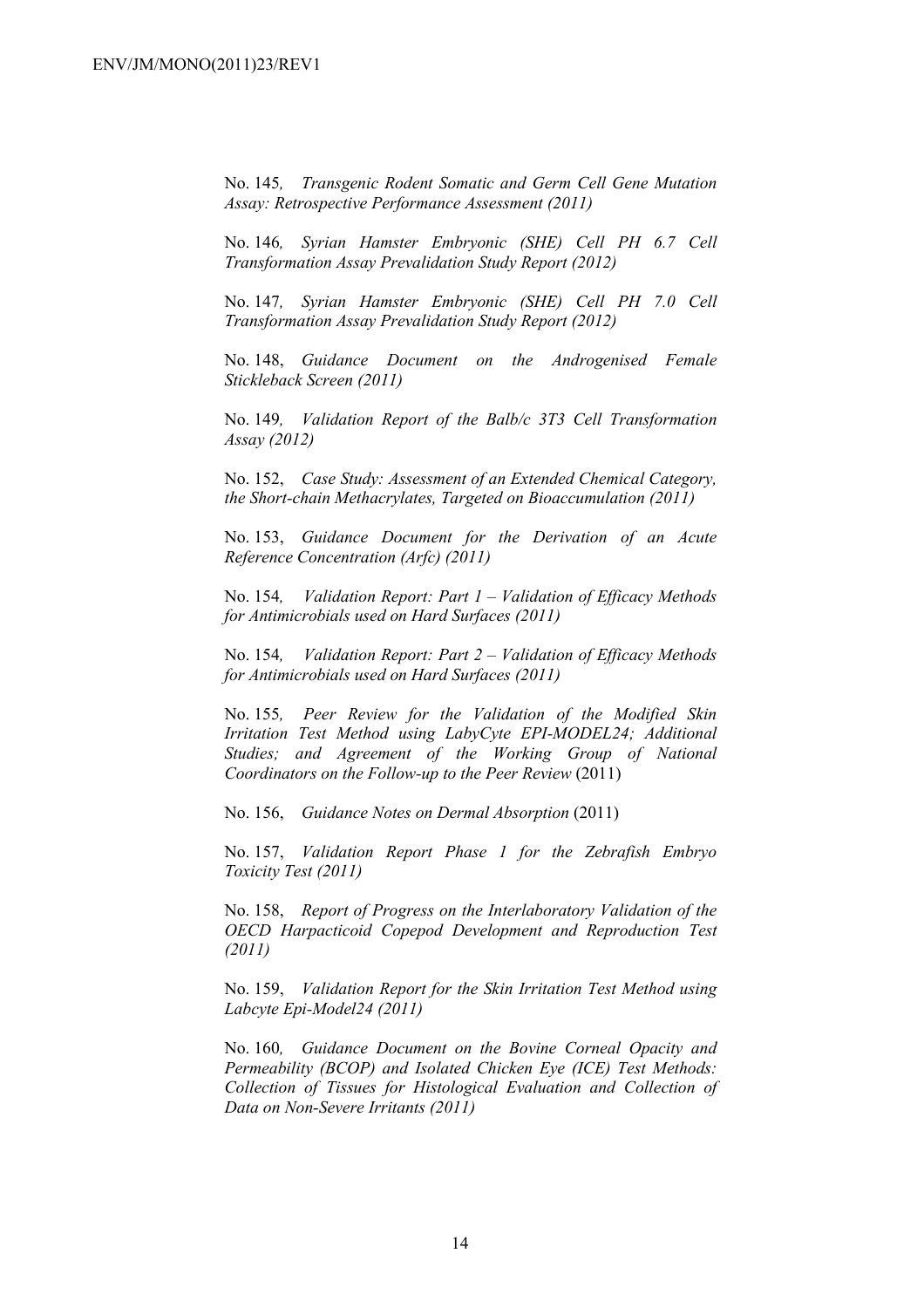No. 161, *Peer Review Report for the Validation of the Stably Transfected Transcriptional Activation Assay for the Detection of Androgenic and Anti-Androgenic Activity of Chemicals (2011)* 

No. 165*, Guidance Document on Crop Field Trials (2011)* 

No. 166*, SIDS Initial Assessment Profiles agreed in the course of the OECD HPV Chemicals Programme from 1993 to 2013 (2012)* 

No. 167*, Crosswalk of Harmonized U.S. - Canada Industrial Function and Consumer and Commercial Product Categories with EU Chemical Product and Article Categories (2012)* 

No. 168*, The Adverse Outcome Pathway for Skin Sensitisation Initiated by Covalent Binding to Proteins Binding to Proteins (2012)* 

No. 169*, Use of the AOP to Develop Chemical Categories and Integrated Assessment and Testing Approaches (2012)* 

No. 170, *Draft Guidance Document for Demonstrating Efficacy of Pool and Spa Disinfectants and Field Testing (2012)* 

No. 171, *Fish Toxicity Testing Framework (2012)* 

No. 172, *Validity Report (Phase 2) for the Zebrafish Embryo Toxicity Test (2012)* 

No. 173, *Performance Standards for Stably Transfected Transactivation in vitro Assays to Detect Estrogen Agonists for TG 455 Guidance Document on Standardised Test (2012)* 

No. 174, *Performance Standards for the BG1Luc ER TA Transactivation Method to Detect Estrogen Receptor Antagonists (2012)* 

No. 175, *Validation Report of a Ring Test for the OECD 305 Dietary Exposure Bioaccumulation Fish Test (Part 1) with Additional Report Including Comparative Analysis of Trout and Carp Results (Part II) (2012)* 

No. 176, *Report on the Retrospective Analysis of 2-Generation Reprotoxicity Data (2012)* 

No. 177, *Guidance Document on Standardised Test Guidelines for Evaluating Chemicals for Endocrine Disruption* 

#### **© OECD 2012**

Applications for permission to reproduce or translate all or part of this material should be made to: Head of Publications Service, RIGHTS@oecd.org. OECD, 2 rue André-Pascal, 75775 Paris Cedex 16, France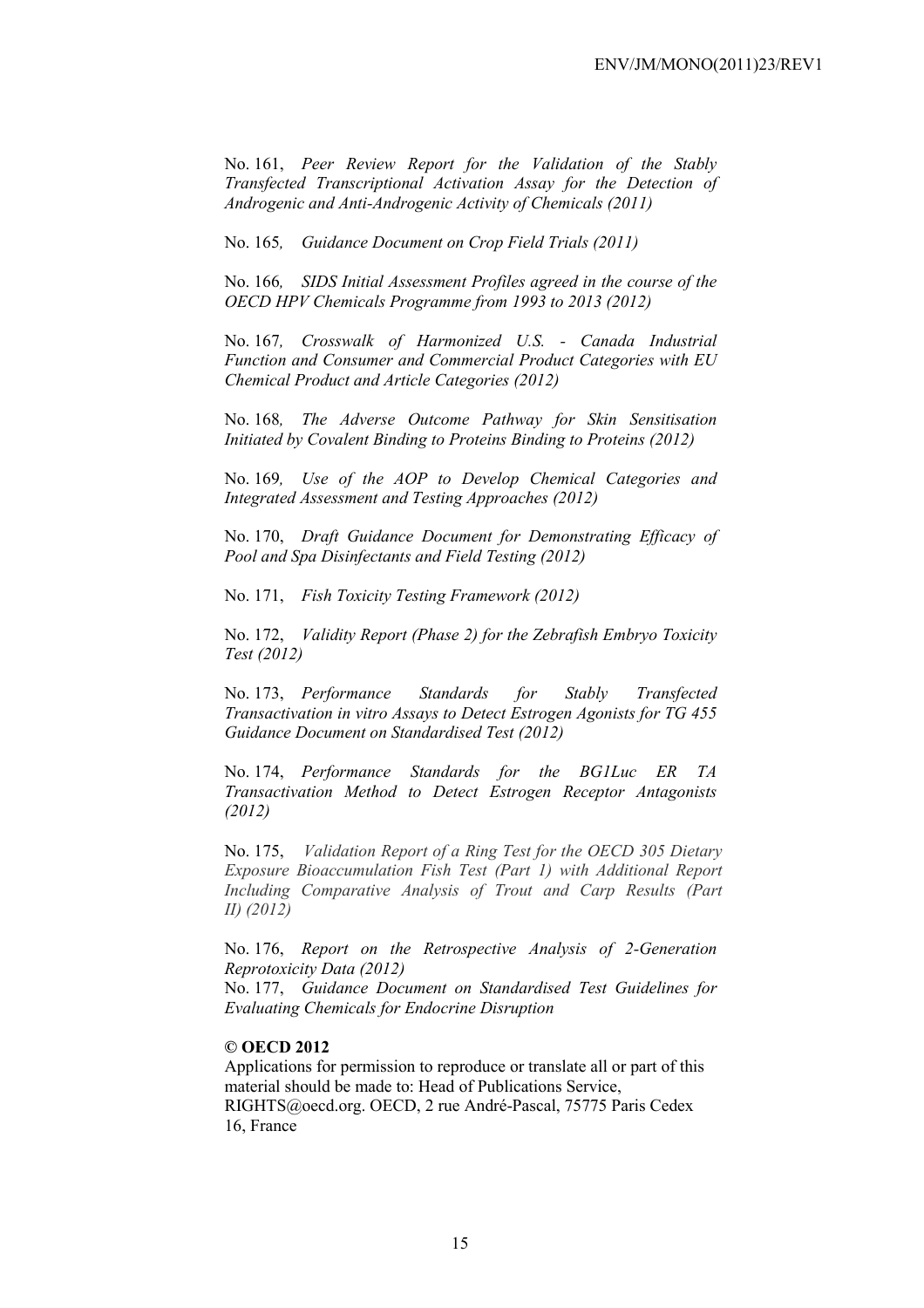#### **ABOUT THE OECD**

The Organisation for Economic Co-operation and Development (OECD) is an intergovernmental organisation in which representatives of 34 industrialised countries in North and South America, Europe and the Asia and Pacific region, as well as the European Commission, meet to co-ordinate and harmonise policies, discuss issues of mutual concern, and work together to respond to international problems. Most of the OECD's work is carried out by more than 200 specialised committees and working groups composed of member country delegates. Observers from several countries with special status at the OECD, and from interested international organisations, attend many of the OECD's workshops and other meetings. Committees and working groups are served by the OECD Secretariat, located in Paris, France, which is organised into directorates and divisions.

The Environment, Health and Safety Division publishes free-of-charge documents in ten different series: **Testing and Assessment; Good Laboratory Practice and Compliance Monitoring; Pesticides and Biocides; Risk Management; Harmonisation of Regulatory Oversight in Biotechnology; Safety of Novel Foods and Feeds; Chemical Accidents; Pollutant Release and Transfer Registers; Emission Scenario Documents; and Safety of Manufactured Nanomaterials.** More information about the Environment, Health and Safety Programme and EHS publications is available on the OECD's World Wide Web site (www.oecd.org/ehs/).

*This publication was developed in the IOMC context. The contents do not necessarily reflect the views or stated policies of individual IOMC Participating Organisations.* 

The Inter-Organisation Programme for the Sound Management of Chemicals (IOMC) was established in 1995 following recommendations made by the 1992 UN Conference on Environment and Development to strengthen co-operation and increase international co-ordination in the field of chemical safety. The Participating Organisations are FAO, ILO, UNEP, UNIDO, UNITAR, WHO, World Bank and OECD. UNDP is an observer. The purpose of the IOMC is to promote co-ordination of the policies and activities pursued by the Participating Organisations, jointly or separately, to achieve the sound management of chemicals in relation to human health and the environment.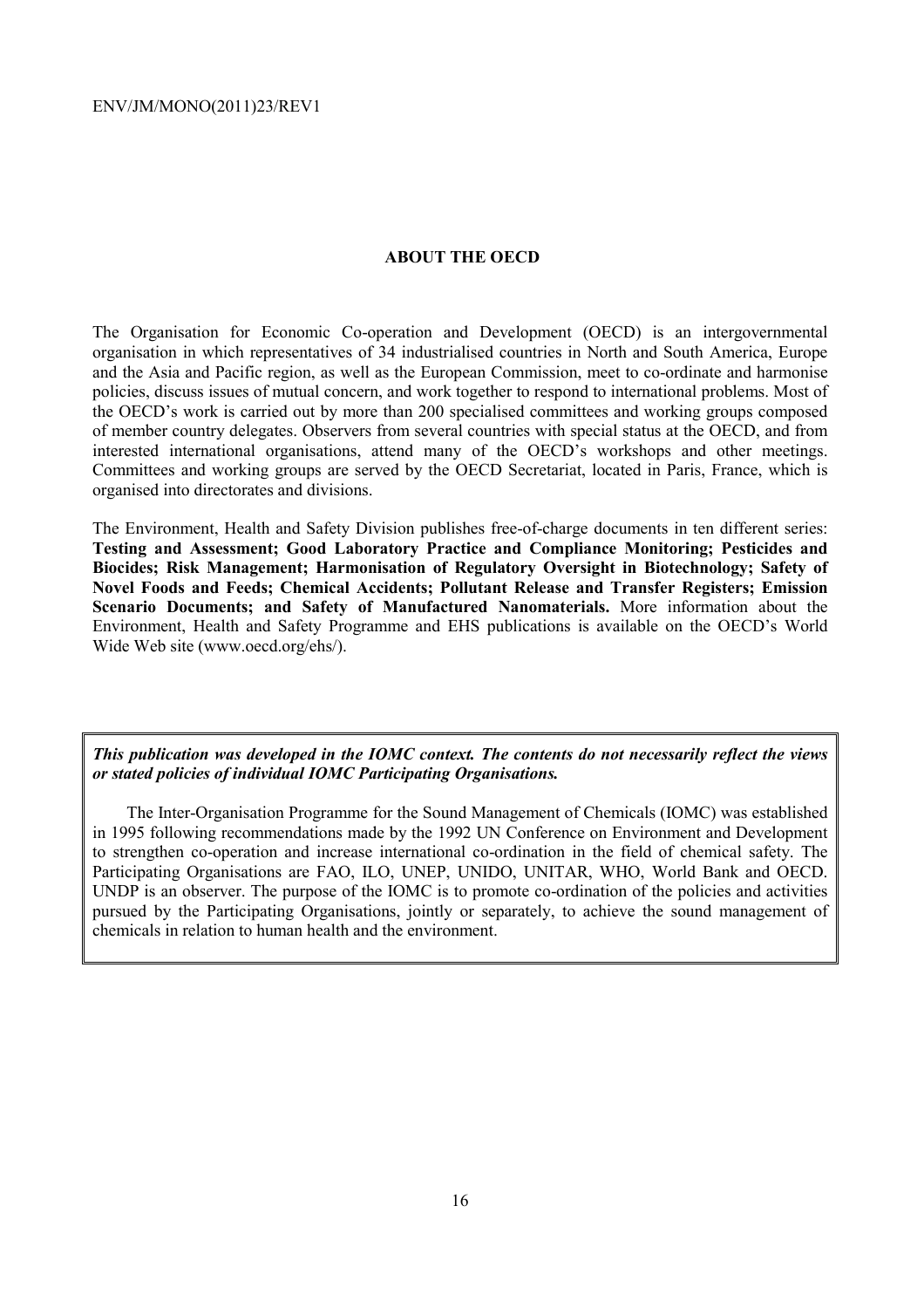**This publication is available electronically, at no charge.** 

**For this and many other Environment, Health and Safety publications, consult the OECD's World Wide Web site (www.oecd.org/ehs/)** 

**or contact:** 

**OECD Environment Directorate, Environment, Health and Safety Division 2 rue André-Pascal 75775 Paris Cedex 16 France** 

**Fax: (33-1) 44 30 61 80** 

**E-mail: ehscont@oecd.org**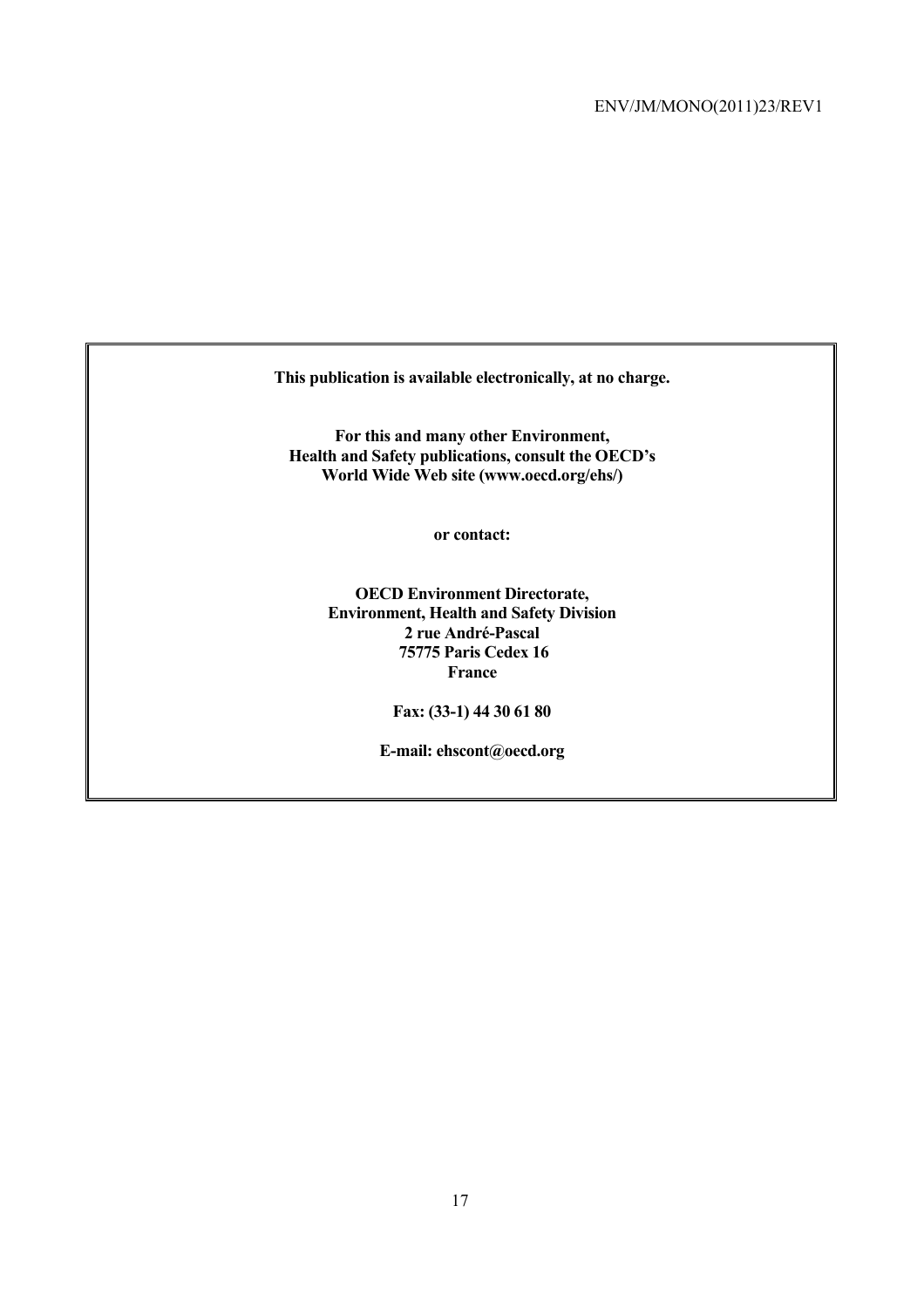#### **FOREWORD**

This document presents the validation report (phase 2) of the Fish Sexual Development Test (FSDT). The Fish Sexual Development Test (FSDT) covers a life-stage where sexual development is particularly sensitive to perturbation caused by endocrine active chemicals. The chemical exposure lasts for about 60 days, at the end of which endpoints of ecological relevance like the sex ratio of the exposed fish is calculated and the biomarker endpoint vitellogenin is measured in individual animals.

In 2003, Denmark, on behalf of the European Nordic countries, proposed a new project o develop a Test Guideline on the fish sexual development test to the Working Group of the National Coordinators of the Test Guidelines Programme (WNT). The project was included on the Test Guidelines workplan in 2003, and extensive validation of the test method was carried out until 2009. Two validation studies were performed, including chemicals representing various modes of action (oestrogen, (anti-)androgen, aromatase inhibitor) and negative chemicals. The chemicals tested in the phase 2 validation included the weakly active oestrogenic 4-tert-octylphenol and the androgenic dihydrotestosterone for the species medaka and zebrafish, and the weakly active oestrogenic 4-tert-pentylphenol, the anti-androgenic flutamide and the oestrogenic 17β-estradiol for the stickleback.

The validation has been overseen by a validation management group for Eco-toxicity testing (VMG-eco) and a fish drafting group. A peer-review of the validation has been organised in 2011 and the report is available in the Series on Testing and Assessment as No.143. The draft validation report has been endorsed by the WNT at its meeting held on 12-14 April 2011. The Joint Meeting of the Chemicals Committee and Working Party on Chemicals, Pesticides and Biotechnology agreed to its declassification on 22 June 2011. The document was completed in 2012 with an annex.

The annex presents a summary of the statistical work undertaken in the course of the validation of the Fish Sexual Development Test (FSDT), principles for the analysis of the sex ratio data, and references to a large number of documents presented in Fish Experts meetings and meetings of the Validation Management Group for Ecotoxicity Testing between 2006 and 2011. The statistical analyses referenced in the document were performed by a consultant for the Secretariat, John Green (BIAC), to support the final test design, including animal numbers, in TG 234, and the statistical flowchart for data analysis contained in the Test Guideline.

This document is published under the responsibility of the Joint Meeting of the Chemicals Committee and the Working Party on Chemicals, Pesticides and Biotechnology.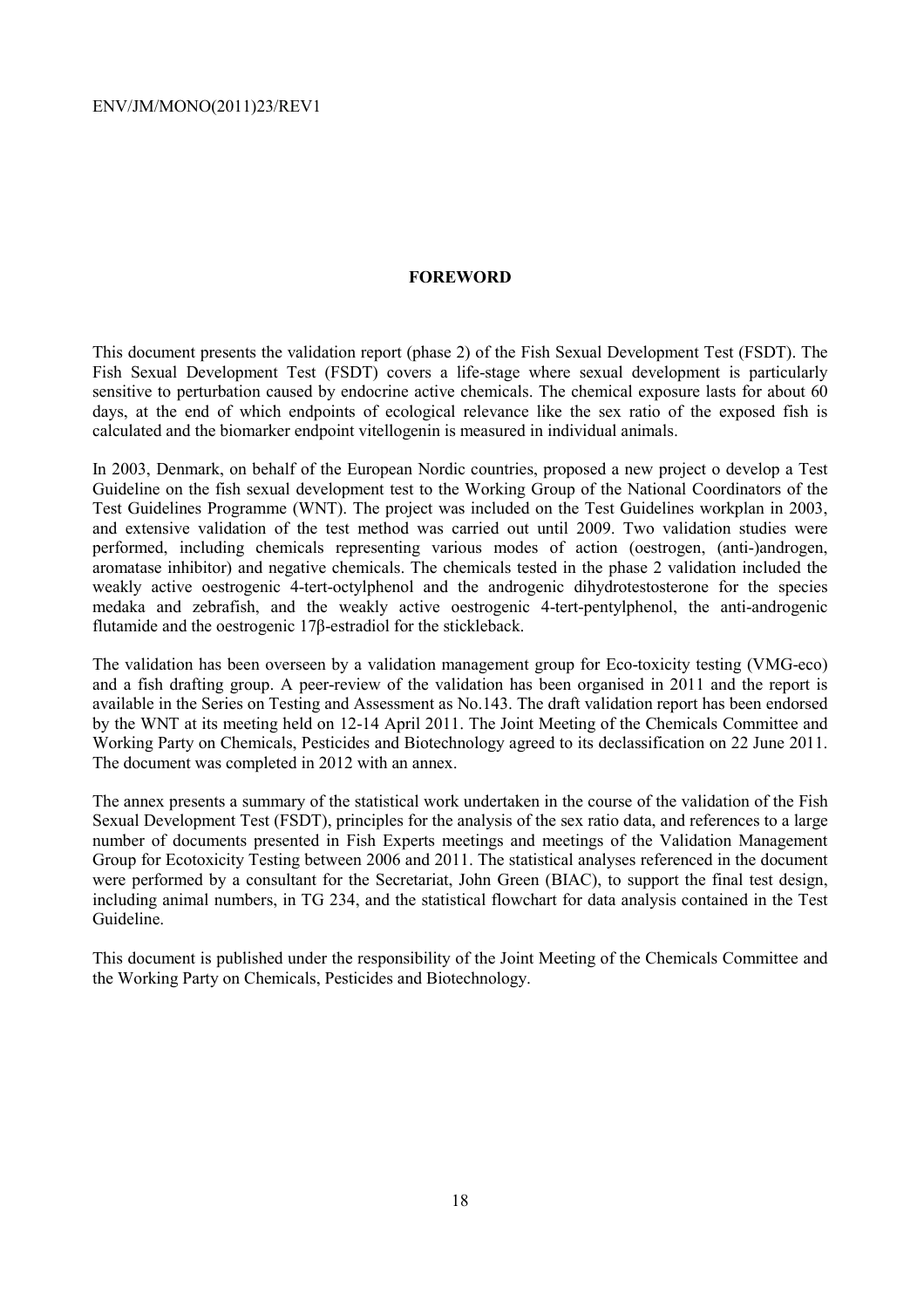# **TABLE OF CONTENTS**

| Control animal performance: Hatching and Survival, abnormal appearance and behaviour  52 |  |
|------------------------------------------------------------------------------------------|--|
|                                                                                          |  |
|                                                                                          |  |
|                                                                                          |  |
|                                                                                          |  |
|                                                                                          |  |
|                                                                                          |  |
|                                                                                          |  |
|                                                                                          |  |
|                                                                                          |  |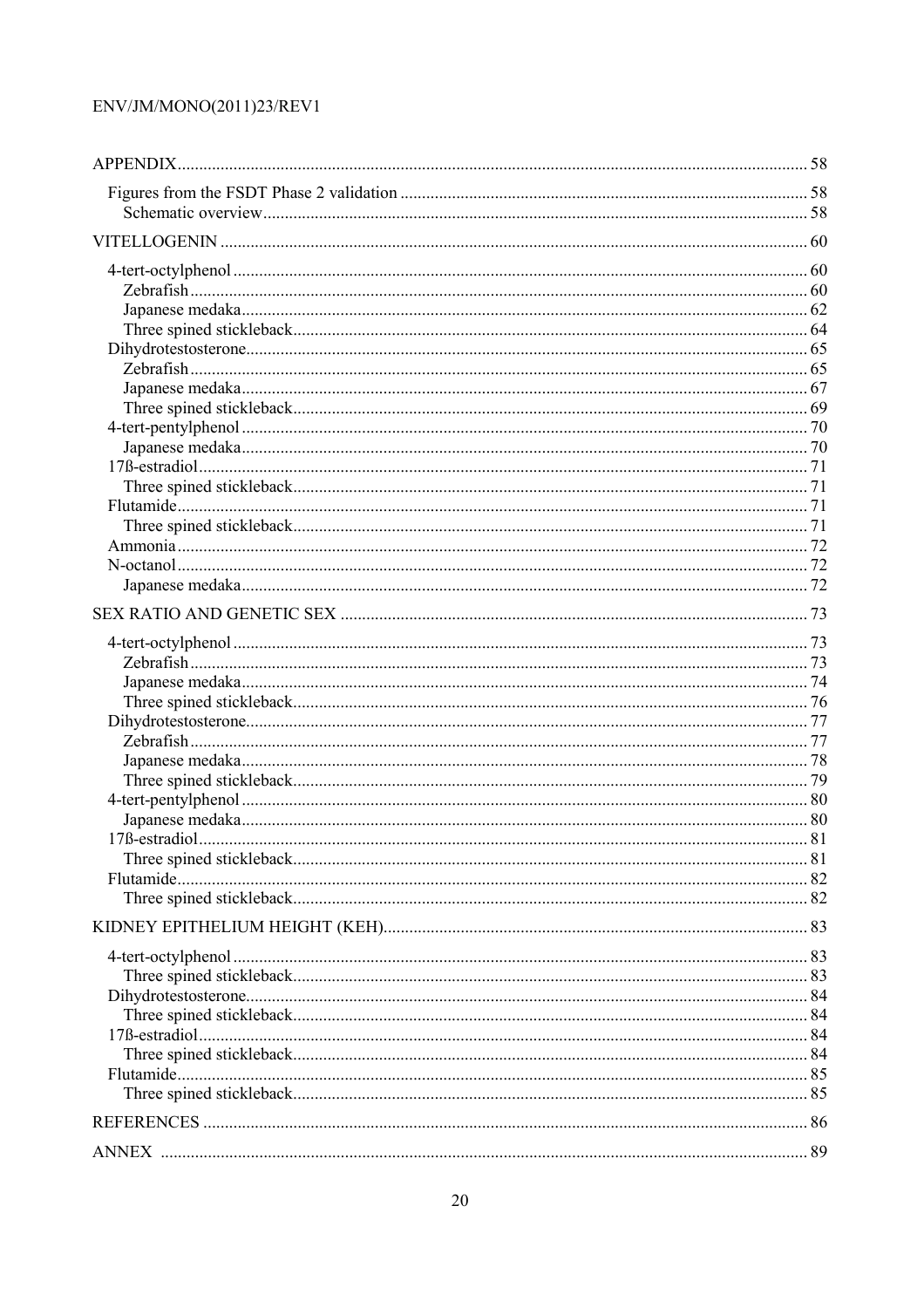# **EXECUTIVE SUMMARY**

Four small fish species have been exposed to chemicals with different modes of action in two validation phases in a total of 29 FSDT experiments including two negative studies (ammonia and n-octanol). The tested species are zebrafish, Japanese medaka, fathead minnow and three spined stickleback. Zebrafish has been used in 13 experiments, Japanese medaka in seven experiments, three spined stickleback in six experiments and finally fathead minnow in three experiments. The weak estrogens 4-tert-pentylphenol and 4-tert-octylphenol was tested in zebrafish, fathead minnow and medaka, and zebrafish, medaka and stickleback respectively. The aromatase inhibiting fungicide prochloraz was tested in zebrafish and fathead minnow. The androgen dihydrotestosterone was tested in zebrafish, medaka and stickleback.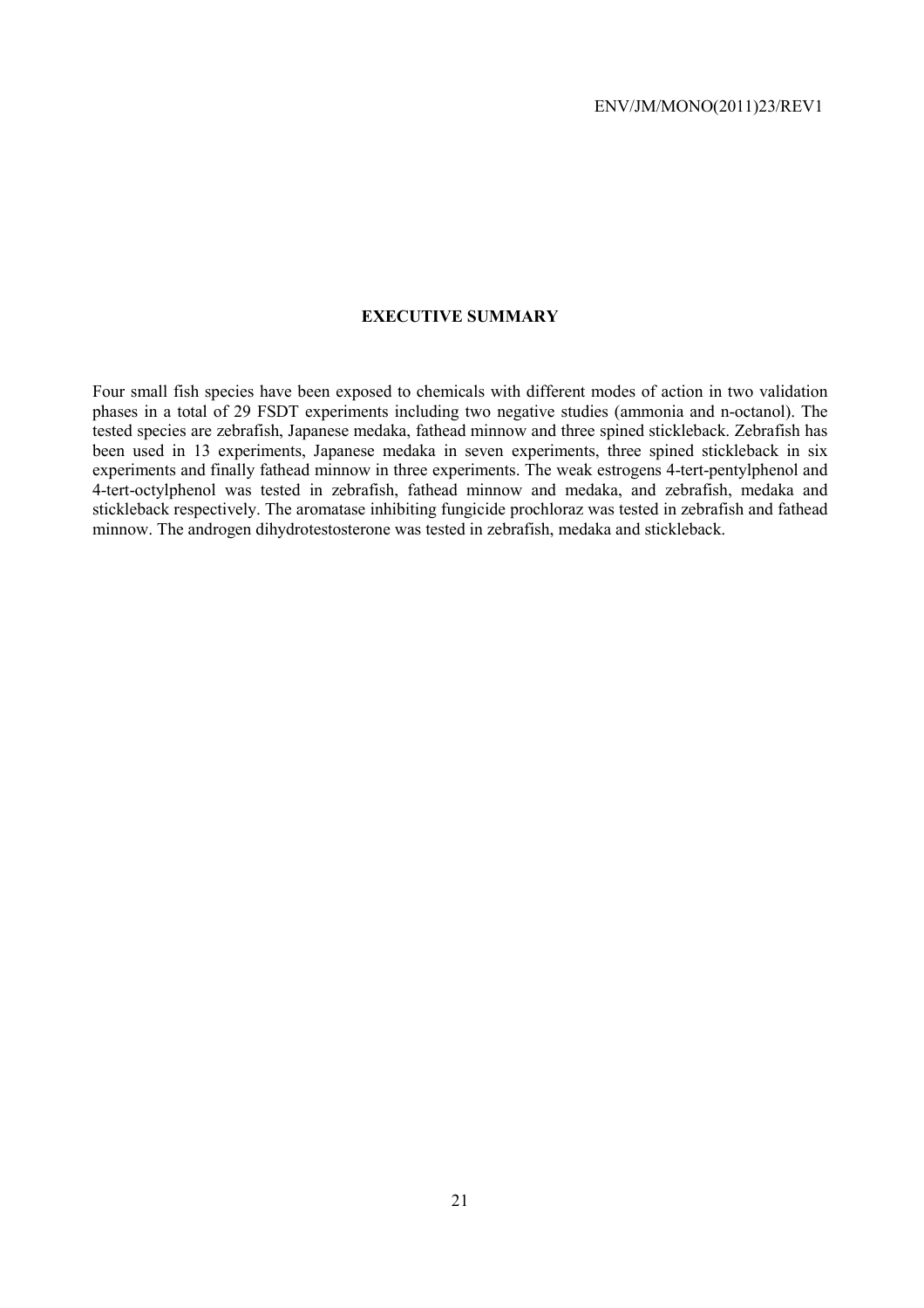#### **INTRODUCTION**

1. The need to develop and validate fish assays capable of measuring the effects of endocrine disrupting chemicals (or EDCs) originates from concerns that environmental levels of certain chemicals may be causing adverse effects in both humans and wildlife due to the interaction of these chemicals with the endocrine system. Several cases have been reported where exposures to exogenous chemicals have indeed resulted in effects on wildlife, in particular fish [Jensen et al. 2006;Milnes et al. 2006;Orlando et al. 2004]. In 1997, OECD member countries advised that existing test methods were insufficient to identify such substances and characterize their effects. As part of the OECD Test Guidelines Program a Special Activity on the Testing and Assessment of Endocrine Disrupters was therefore initiated to revise existing, and develop new, OECD Test Guidelines for the screening and testing of potential EDCs.

2. The Fish Sexual Development Test (FSDT) fits into the OECD Conceptual Framework (CF) for the Testing and Assessment of Endocrine Disrupters (EDs) at Level 4 or 5 (the CF is under revision). This framework identifies approaches, assays and long-term tests of increasing biological complexity, meant to gather information on potential EDCs. Each of the methods added to the framework requires validation to ensure its relevance and reliability, its two main pillars. OECD Guidance Document 34 on Validation and Acceptance of New and Updated Test Methods for Hazard Assessment [OECD 2005] provides definitions, principles and concrete examples of validation, applied in different areas of hazard assessment. The validation of the FSDT was conducted to address these principles and is presented in the Phase 1 and Phase 2 reports.

3. The FSDT is a modified version of OECD Test Guideline 210 [OECD 1992], the Fish Early-Life Stage Toxicity Test with added endpoints for the detection of endocrine disrupters (vitellogenin (VTG) measurement and sex ratio). The idea of the assay is that exposure of fish to certain EDs during the sensitive window for sexual development will alter the VTG concentration and/or the phenotypic sex. The FSDT was initially developed for zebrafish (*Danio rerio*), which possesses a sensitive window of exposure from 20-60 days post hatch (DPH). The window of exposure was chosen to avoid exposure during an oversensitive stage, between 10-20 DPH, when high larval mortality can occur [Andersen et al. 2003]. After discussion of the test at the OECD in 2003, it was decided that other OECD fish species such as Japanese medaka (*Oryzias latipes*) and fathead minnow (*Pimephales promelas),* and in 2006 three spined stickleback (*Gasterosteus aculeatus*), should also be tested in the validation exercise. Since the precise duration of sexual differentiation and the sensitive window of exposure in species other than zebrafish had not been fully explored, the test is started with newly fertilized eggs (instead of larvae) for all species, including zebrafish. Chemical exposure was extended until 60 days post hatch, when fish are normally sexually differentiated. At the end of the exposure period, animals are terminated and sampled for vitellogenin measurement and sex determination via histological examination of the gonads.

4. During autumn 2005 and early spring 2006 the test proposal was subjected to in-depth statistical evaluation, based on existing data from earlier experiments conducted on zebrafish. The first round (Phase 1) of this validation exercise took place from mid-2006 until mid-2007. Zebrafish (*Danio rerio*) and fathead minnow (*Pimephales promelas*) were used in the Phase 1. The substances tested were 4-tertpentylphenol, an estrogenic chemical, and prochloraz, an aromatase inhibitor. Five European laboratories participated in Phase 1 of the validation. Results from Phase 1 are available in a separate report. The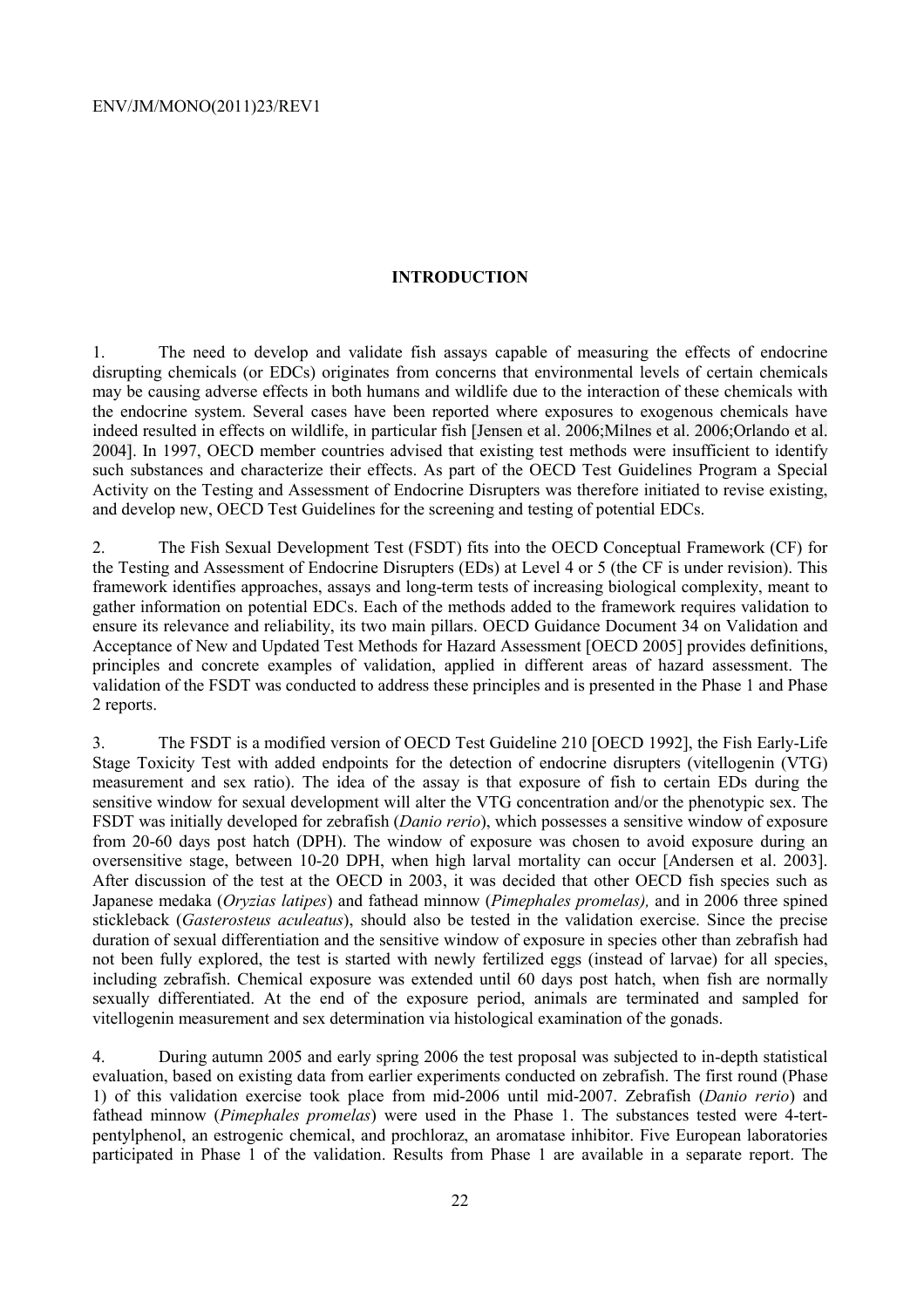outcome of Phase 1 demonstrated that: 1) the fathead minnow sexual differentiation was longer than the exposure duration of the test (i.e. 60 days), and 2) the test design allowing an analysis of the variance should be preferred over a test design meant to determine an effect concentration (ECx) through a regression analysis. Thus for Phas2 of the validation, the fathead minnow was not maintained as a test species, but the zebrafish, the Japanese medaka (*Oryzias latipes*) and the three spined stickleback (*Gasterosteus aculeatus*) were used. The latter two species have the advantage to possess a genetic sex marker. Further, the test design used in Phase 2 was standardized with three test concentrations, 4 replicates per concentration and 40 eggs per replicate at the start of the test.

5. The second round (Phase 2) of the validation exercise took place from spring 2009 to summer 2010. The test substances were 4-tert-octylphenol and dihydrotestosterone. Ten laboratories took part in Phase 2 of the validation. The results of Phase 2 are reported here.

# **SCIENTIFIC RATIONALE FOR THE CORE ENDPOINTS**

#### **Vitellogenin**

6. Vitellogenin (VTG) is a phospholipoglycoprotein precursor to egg yolk protein that normally occurs in sexually active females of all oviparous species; the production of VTG is controlled by interaction of estrogenic hormones, predominantly 17β-estradiol, with the estrogen receptor [Jobling et al. 1996]. Males retain the capacity to produce VTG in response to stimulation with estrogen receptor agonists; as such, induction of VTG in males has been successfully exploited as a biomarker specific for (anti-)estrogenic compounds in a variety of fish species, including fathead minnow, Japanese medaka, three spined stickleback and zebrafish. A number of VTG measurement methods have been developed and standardized for each of these species [Kunz et al. 2006;Lange et al. 2001;Panter et al. 2002;Panter et al. 2006;Hahlbeck et al. 2004b]. The criteria for selecting the methods used in this validation program are described further in the report.

#### **Sex ratio**

7. When fish are exposed to EDs during the sensitive window of their sexual development (approximately from 0 to 60 days post hatch for the species in the FSDT validation), the phenotypic sex is influenced by this chemical exposure. Certain sex-reversed fish may maintain a certain reproductive capacity; however, skewed sex ratio in a fish population exposed to EDs can impact its sustainability [Kidd et al. 2007]. Phenotypic sex ratio (proportions of males, females etc) is determined via histological examination of the gonads. The sex is defined as female, male, intersex or undifferentiated. It is possible to determine the genetic sex in some species and this has been done for stickleback and medaka in the present validation.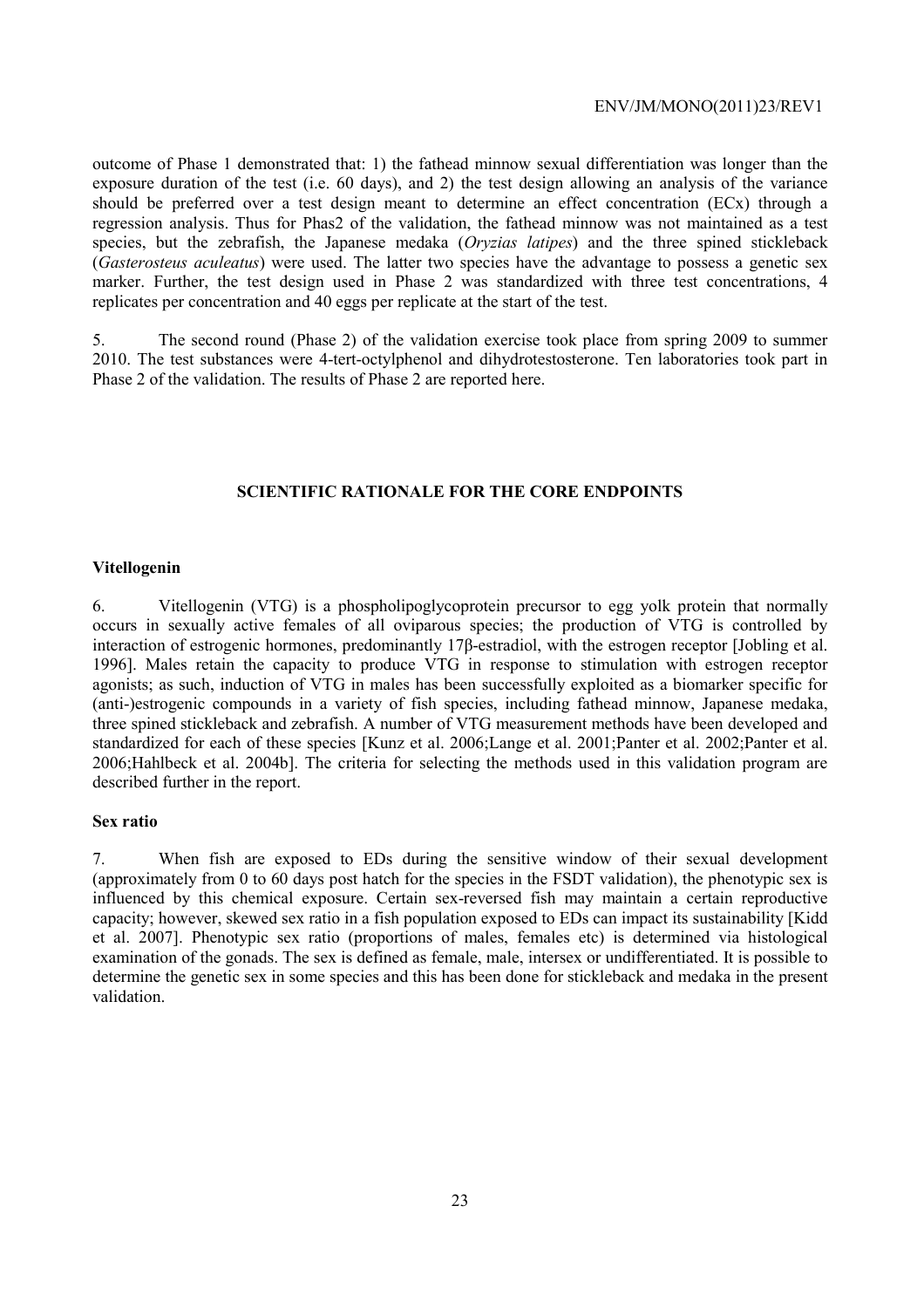# **OBJECTIVES OF PHASE 2**

8. The objectives of a validation program are to establish that a test method is relevant - *meaningful for the intended purpose* - and reliable – *reproducible over time and across laboratories*. Phase 1 of the validation exercise was the occasion to test two chemicals with different modes of action, an estrogen and an aromatase inhibitor, in a limited number of laboratories (n=5), and to demonstrate that the test actually *works* and produces meaningful results. A number of other aspects were also investigated in Phase 1, including the test design and two test species, zebrafish (*Danio rerio*) and fathead minnow (*Pimephales promelas*).

9. In Phase 2 of the validation, the focus was to investigate the reproducibility of results across several participating laboratories using the same fish species, and the same test chemicals at the same concentrations. The objective was to have a minimum of three repetitions for each experiment [chemical x fish species]. Two chemicals were used: 4-tert-octylphenol, another estrogen, and dihydrotestosterone, an androgen. Participating laboratories used zebrafish (LAB 1, LAB 2, LAB 3, LAB 4), the medaka (LAB 4, LAB 5, LAB 9 and LAB 10), and the stickleback (LAB 6, LAB 8). LAB 7 did not submit test results. In most cases, an inter-laboratory comparison of test results was possible. To complete the dataset for the stickleback, LAB 6 conducted additional experiments on flutamide and 17ßestradiol, and LAB 9 and LAB 10 conducted experiments using 4-tert-pentylphenol, the estrogenic chemical used in Phase 1 on zebrafish and fathead minnow, but not yet on medaka.

10. It is also the purpose of a validation program to understand and define the area of application of the test and any limitations to its use. Such limitations are presented in the test results and discussed further in the report. Beside the mandatory endpoints, the Kidney Epithelium Hight (KEH) was reported for stickleback as an endpoint reflecting the induction of the androgen related protein spiggin. These results are not discussed because the method is not validated. The figures are placed in the Appendix.

#### **ORGANISATION OF PHASE 2**

11. The Danish lead laboratory that coordinated Phase 1 also acted as the lead for Phase 2 of the validation. The lead laboratory was responsible for:

- developing the test protocol, including standard operating procedures and distributing it to the participating laboratories;
- preparing a harmonized template for the collection of test results;
- centralizing the distribution of test chemicals;
- collecting all test results;
- preparing the draft report.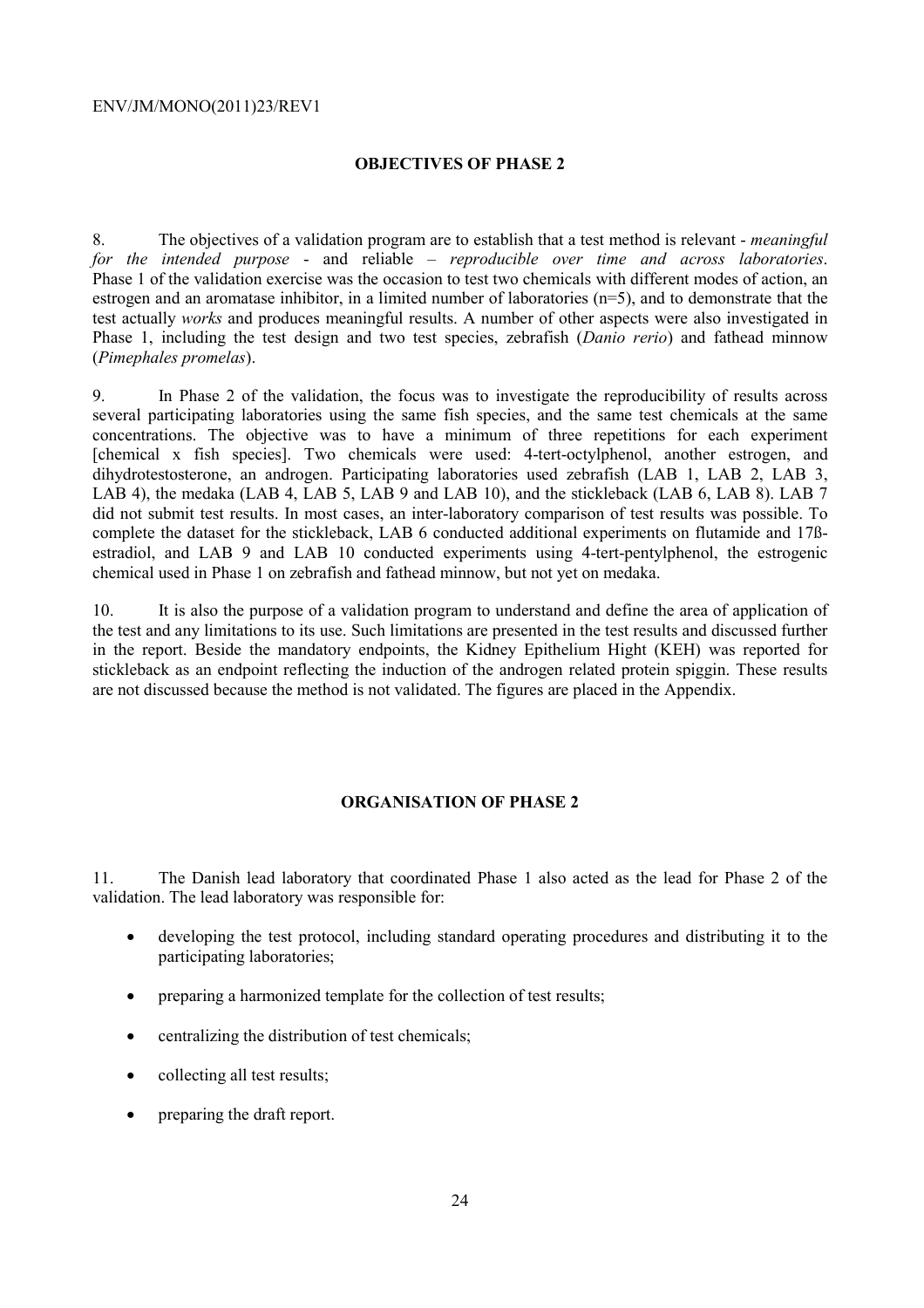| Participating laboratory | Fish species used | Chemicals tested                                                        |
|--------------------------|-------------------|-------------------------------------------------------------------------|
| LAB <sub>1</sub>         | Zebrafish (ZF)    | 4-tert-octylphenol, dihydrotestosterone                                 |
| LAB <sub>2</sub>         | Zebrafish (ZF)    | 4-tert-octylphenol, dihydrotestosterone                                 |
| LAB <sub>3</sub>         | Zebrafish (ZF)    | dihydrotestosterone                                                     |
| LAB <sub>4</sub>         | Zebrafish (ZF)    | 4-tert-octylphenol                                                      |
|                          | Medaka (MK)       | 4-tert-octylphenol                                                      |
| LAB <sub>5</sub>         | Medaka (MK)       | 4-tert-octylphenol, dihydrotestosterone                                 |
| LAB <sub>6</sub>         | Stickleback (STK) | 4-tert-octylphenol, dihydrotestosterone, flutamide,<br>17beta-estradiol |
| LAB <sub>8</sub>         | Stickleback (STK) | 4-tert-octylphenol, dihydrotestosterone                                 |
| LAB <sub>9</sub>         | Medaka (MK)       | 4-tert-octylphenol,<br>dihydrotestosterone,<br>4-tert-<br>pentylphenol  |
| LAB 10                   | Medaka (MK)       | 4-tert-pentylphenol                                                     |

12. Phase 2 started in early 2009 and was completed mid-2010. Ten laboratories from Europe and Japan took part in the experimental work, as described in Table 1. Table 1: Participation in Phase 2, fish species and chemicals tested.

#### **Overview of the test protocol**

13. The experimental work was conducted according to the protocol prepared for Phase 2 of the validation of the Fish Sexual Development Test for Endocrine Active Substances. A summary of the protocol is provided below.

14. Newly fertilized eggs were exposed, 40 per replicate, 4 replicates per treatment level, three treatment levels and appropriate controls (including solvent controls if needed). The chemical exposure was flow-through and lasted until 60 days post hatch, the presumed completion of sexual differentiation in the following fish species: medaka, stickleback and zebrafish. The protocol was designed to detect the effects of EDCs in fish exposed during their sex differentiation period.

15. Exposure to the test chemical was aqueous, with or without carrier solvent. Monitoring continued for up to 60 days post hatch (dph) and included hatching rate, development, survival, growth (total length and body weight), sexual differentiation, and VTG concentrations in individual fish.

#### *Test chemicals and concentrations*

16. The test chemicals and test concentrations were discussed and agreed by the Validation Management Group for Ecotoxicity Testing ahead of the study. Dihydrotestosterone is an androgen and 4 tert-octylphenol is a weak estrogen. Nominal concentrations of the test substances were as follows: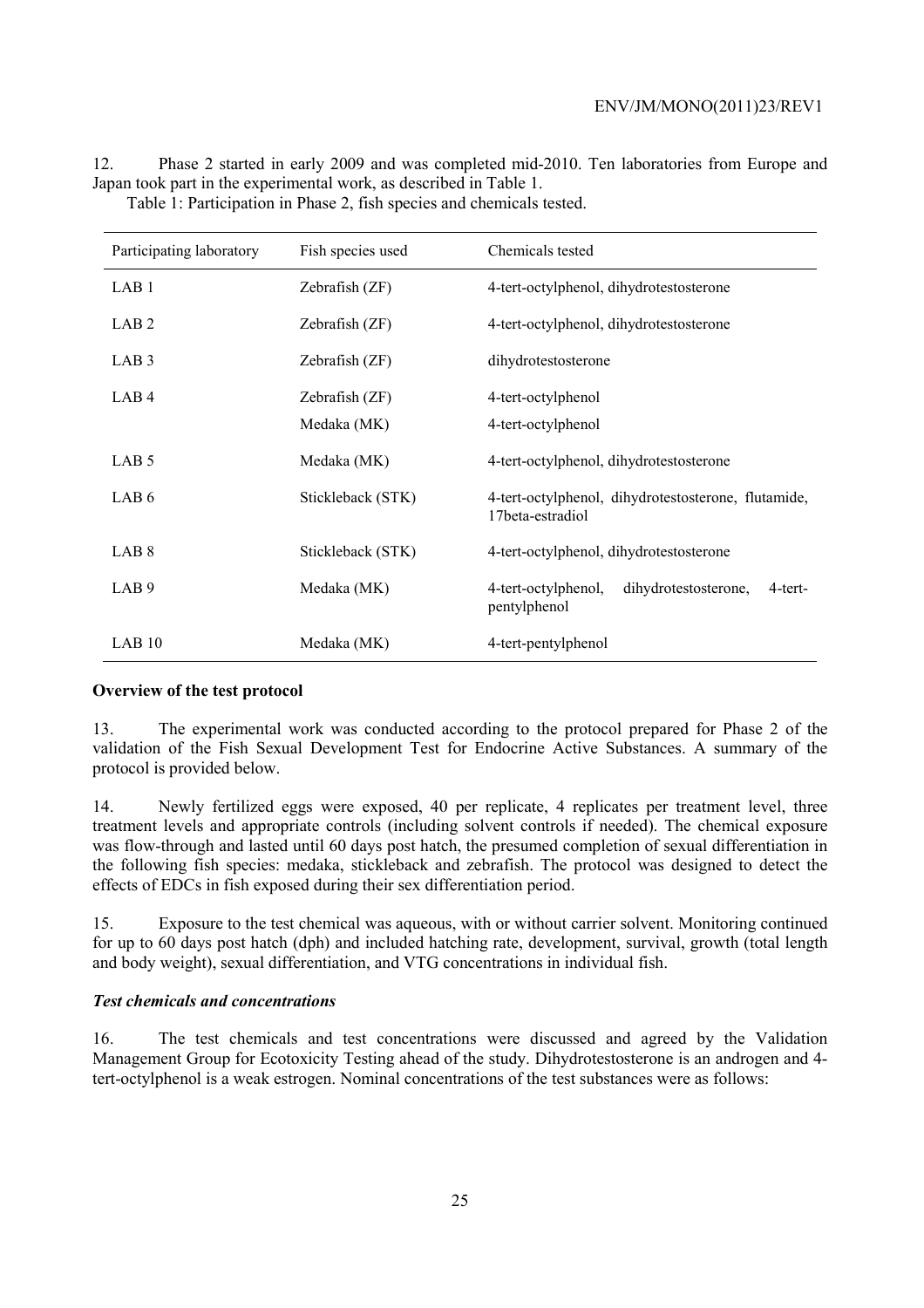- 4-tert-octylphenol: 10, 32 and 100  $\mu$ g/l (+ water control) for medaka and stickleback Lab 6 (6.25, 12.5, 25, 50 and 100 µg/l for medaka LAB 9) 32, 100 and 320 µg/l for stickleback Lab 8 and zebrafish;
- Dihydrotestosterone: 100, 320 and 1000 ng/l (+ water control).

#### *Analytical determination of test concentrations*

17. Water samples were collected on a weekly basis in each tank and reported in a spreadsheet. The analytical methods used were GC-MS for 4-tert-octylphenol and LC-MSMS or RIA for dihydrotestosterone.

# *Test acceptability criteria*

18. For the test results to be acceptable, the following conditions applied:

- The dissolved oxygen concentration was between 60 and 100 per cent of the air saturation value (ASV) throughout the exposure period.
- The water temperature did not differ by more than  $\pm 2.0^{\circ}$ C between test vessels at any one time during the exposure period.

# *Collection of data and statistical analysis:*

19. All test results were collected and centrally analysed. Unless otherwise stated, a two-sided hypothesis testing was used.

The statistical analysis of vitellogenin measurements were performed by John W Green (DuPont Applied Statistics) following a defined protocol (Figure 1)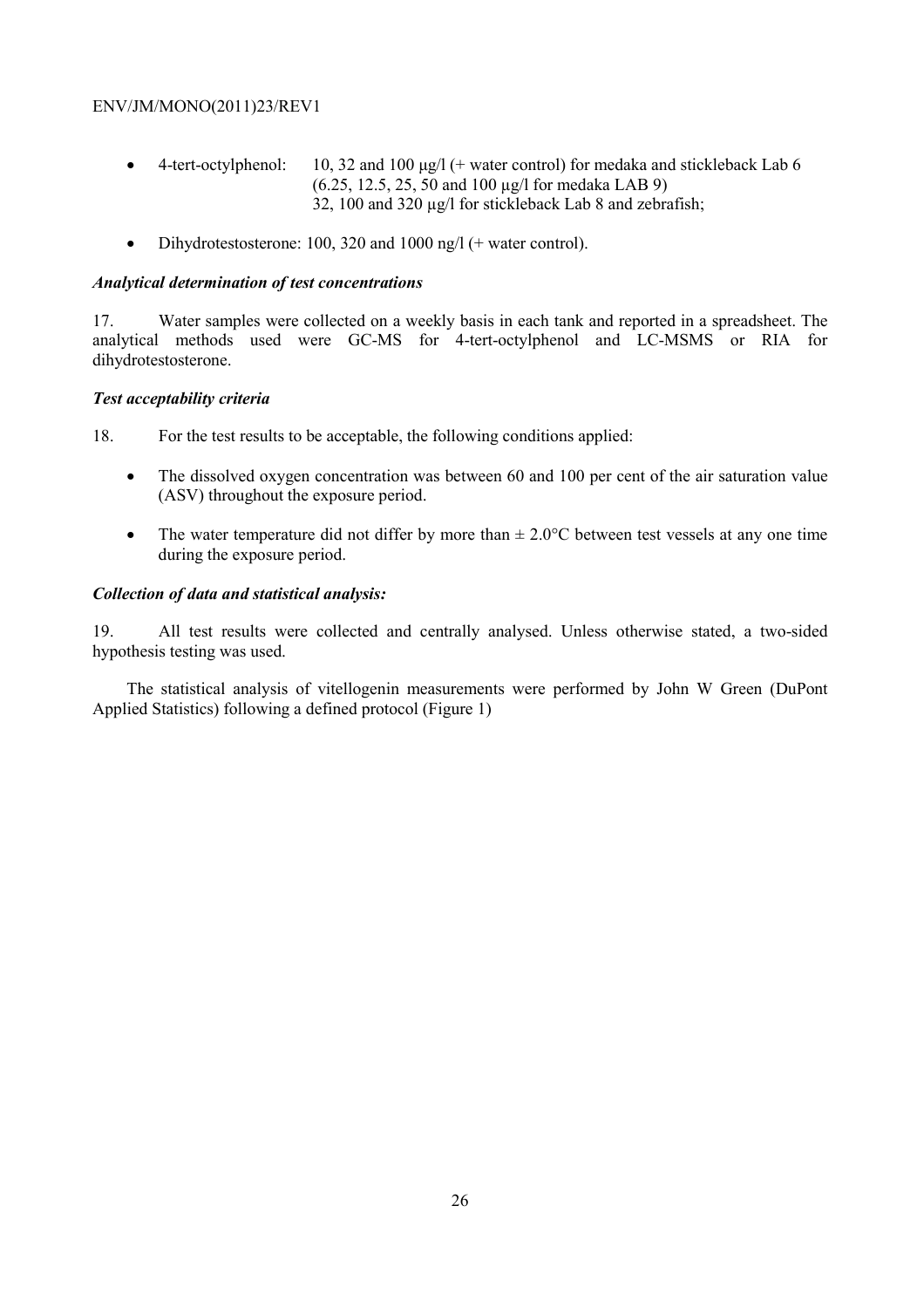

#### **Figure 1: Protocol for guidance in statistical analysis of VTG data**

20. The statistical analysis of phenotypic sex was also performed by John W Green following a defined protocol (Figure 2).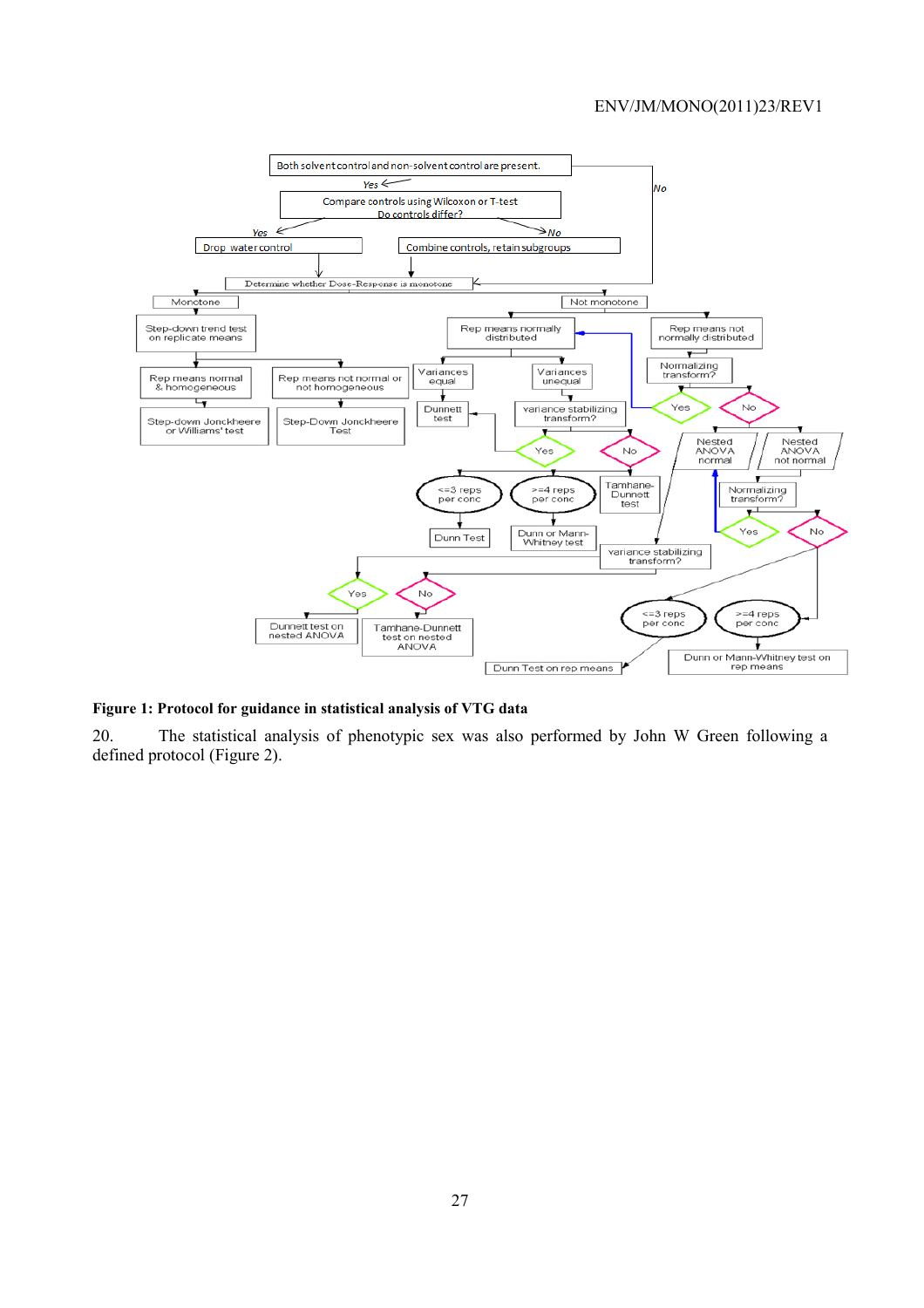

# **Statistics Flow-Diagram for Sex Ratio Response-NOEC**

**Figure 2: Protocol for guidance in statistical analysis of sex ratio response**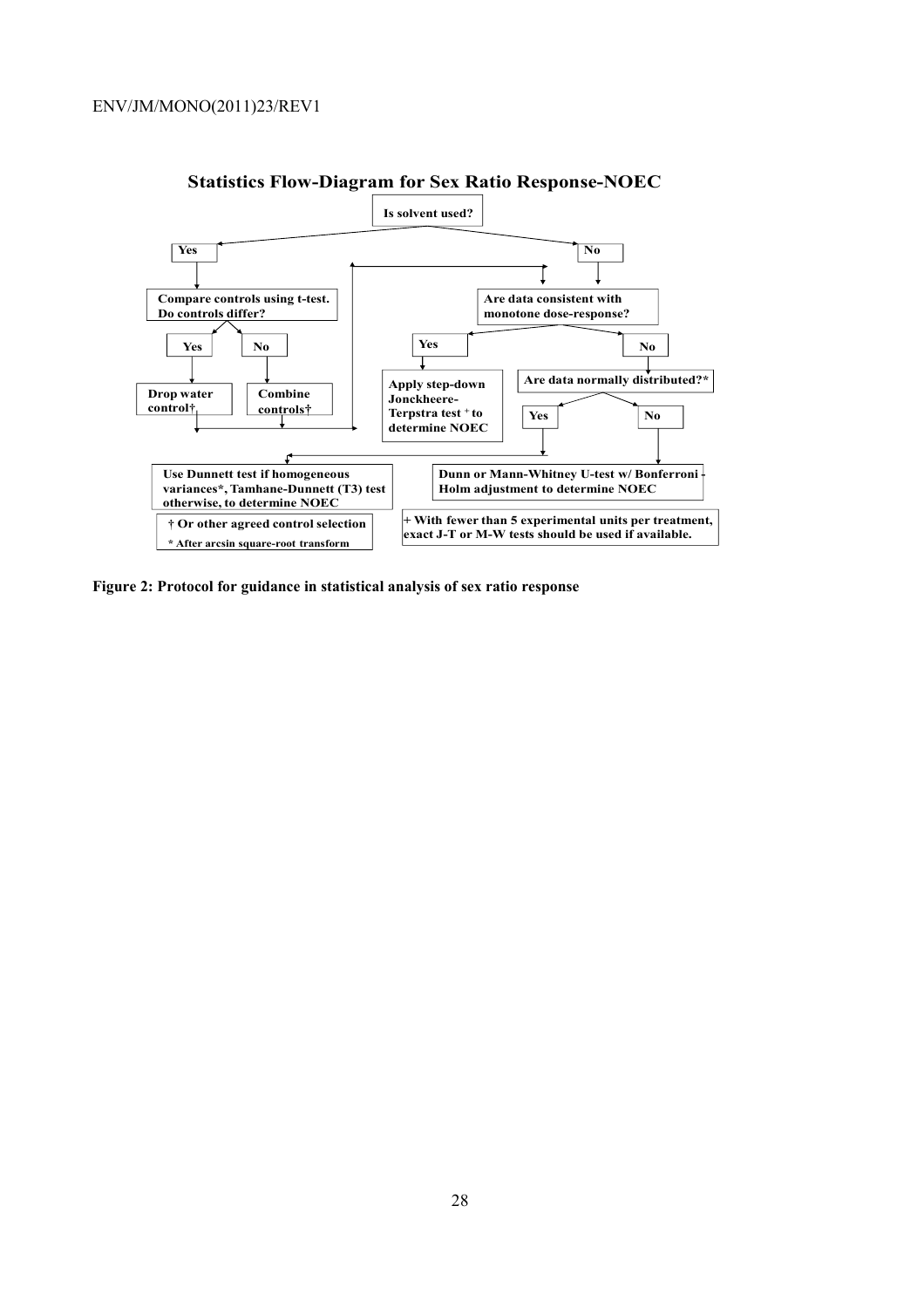#### **Analytical chemistry**

# *4-tert-octylphenol*

**Table 2**: Measured concentrations of 4-tert-octylphe nol; mean concentrations in  $\mu$ g/l ± the standard deviation (SD). Numbers in brackets are N samplings. Lines in Bold are means and SD of all treatment samples. Highlighted lines are outliers from the mean treatment concentration ± 20%. *Lab 9 had nominal concentrations of 6.25, 12.5, 25, 50 and 100 µg/l 4-tert octylphenol.* 

| nominal      | replicate | LAB 1 zebrafish     | LAB 2 zebrafish     | LAB 4 medaka        | LAB 4 zebrafish     | LAB 5 medaka        | LAB 6 stickleback   | LAB 8 stickleback    | LAB 9 medaka        |
|--------------|-----------|---------------------|---------------------|---------------------|---------------------|---------------------|---------------------|----------------------|---------------------|
| conc.        |           | mean $\pm$ SD (n)   | mean $\pm$ SD (n)   | mean $\pm$ SD (n)   | mean $\pm$ SD (n)   | mean $\pm$ SD (n)   | mean $\pm$ SD (n)   | mean $\pm$ SD (n)    | mean $\pm$ SD (n)   |
|              |           | $\langle$ LOQ $(9)$ | $\langle$ LOQ $(3)$ | $\langle$ LOQ $(9)$ | $\langle$ LOQ $(3)$ | $0.0 \pm 0.0$ (4)   | $<$ 1 µg/l (9)      | $<$ 1 µg/l (10)      | $\text{LOQ}(5)$     |
|              |           | $<$ LOQ $(9)$       | $\langle$ LOQ $(3)$ | $<$ LOQ $(9)$       | $\langle$ LOQ $(3)$ | $0.0 \pm 0.0$ (3)   | $<$ 1 µg/l (9)      | $<$ 1 µg/l (10)      | $<$ LOQ $(4)$       |
| control      |           | $\langle$ LOQ $(9)$ | $\langle$ LOQ $(3)$ | $<$ LOQ $(9)$       | $\leq$ LOQ $(3)$    | $0.0 \pm 0.0$ (3)   | $<$ 1 µg/l (9)      | $<$ 1 µg/l (10)      | $\text{LOQ}(3)$     |
|              |           | $\langle$ LOQ(9)    | $\langle$ LOQ $(3)$ | $\langle$ LOQ $(9)$ | $\sim$ LOQ $(1)$    | $0.0 \pm 0.0$ (3)   | $<$ 1 µg/l (9)      | $<$ 1 µg/l (10)      |                     |
|              | mean      |                     |                     |                     |                     |                     |                     |                      |                     |
|              |           |                     | $10.1 \pm 15.6$ (3) | $<$ LOQ $(5)$       |                     |                     | $<$ 1 µg/l (9)      | $<$ 1 µg/l (10)      |                     |
|              |           |                     | $0.3 \pm 0.6$ (3)   | $\text{LOQ}(5)$     |                     |                     | $1.4 \pm 2.6(9)$    | $<$ 1 µg/l (10)      |                     |
| solvent      |           |                     | $0.5 \pm 0.9$ (3)   | $\sim$ LOQ $(5)$    |                     |                     | $<$ 1 µg/l (9)      | $<$ 1 µg/l (10)      |                     |
|              | 4         |                     | $2.1 \pm 2.4$ (3)   | $\text{LOQ}(5)$     |                     |                     | $1.3 \pm 2.3$ (9)   | $<$ 1 µg/l (10)      |                     |
|              | mean      |                     | $3.3 \pm 4.9$ (12)  |                     |                     |                     | $0.44 \pm 0.8$ (36) |                      |                     |
|              |           |                     |                     | $10.8 \pm 3.9(5)$   | $10.2 \pm 2.8$ (6)  | $15.0 \pm 10.0$ (4) | $11.2 \pm 3.3(9)$   |                      | $6.0 \pm 0.8$ (4)   |
|              |           |                     |                     | $10.5 \pm 2.4(5)$   | $11.1 \pm 3.4(5)$   | $13.3 \pm 5.8$ (3)  | $12.5 \pm 2.3$ (8)  |                      | $6.8 \pm 0.6$ (4)   |
| $10 \mu g/l$ |           |                     |                     | $11.6 \pm 2.0$ (5)  | $8.58 \pm 1.6$ (6)  | $10.0 \pm 0.0$ (3)  | $11.3 \pm 1.2$ (8)  |                      | $5.7 \pm 0.4$ (4)   |
|              | 4         |                     |                     | $11.8 \pm 2.3$ (4)  | $7.93 \pm 1.7(5)$   | $10.0 \pm 0.0$ (3)  | $14.1 \pm 1.9(9)$   |                      |                     |
|              | mean      |                     |                     | $11.2 \pm 2.6$ (19) | $9.5 \pm 2.5(22)$   | $12.1 \pm 3.9$ (13) | $12.2 \pm 2.6$ (34) |                      | $6.2 \pm 0.8$ (12)  |
|              |           |                     | $6.9 \pm 4.6$ (3)   | $28.9 \pm 6.3$ (5)  | $27.7 \pm 5.3$ (6)  | $32.5 \pm 12.6$ (4) | $21.7 \pm 4.3$ (9)  | $42.8 \pm 17.0(9)$   | $12.6 \pm 1.4(4)$   |
|              |           |                     | $3.0 \pm 5.2$ (3)   | $29.6 \pm 7.6$ (5)  | $27.5 \pm 6.4(5)$   | $26.7 \pm 5.8$ (3)  | $22.7 \pm 6.5(9)$   | $37.5 \pm 10.9$ (8)  | $11.5 \pm 0.9$ (4)  |
| $32 \mu g/l$ |           |                     | $5.6 \pm 8.1$ (3)   | $34.4 \pm 10.2$ (5) | $27.1 \pm 6.0$ (6)  | $33.3 \pm 15.3$ (3) | pooled with rep 2   | $44.5 \pm 17.2$ (8)  | $12.7 \pm 2.5$ (4)  |
|              | 4         |                     | $7.4 \pm 5.7(3)$    | $33.8 \pm 10.5$ (5) | $21.6 \pm 4.3(5)$   | $30.0 \pm 0.0$ (3)  | pooled with rep 2   | $42.8 \pm 17.6$ (9)  |                     |
|              | mean      | $13.8 \pm 8.0$ (12) | $5.7 \pm 5.9$ (12)  | $31.7 \pm 8.5$ (20) | $26.0 \pm 5.7$ (22) | $30.6 \pm 8.4$ (13) | $22.2 \pm 5.4$ (18) | $41.9 \pm 15.4$ (34) | $12.3 \pm 1.7$ (12) |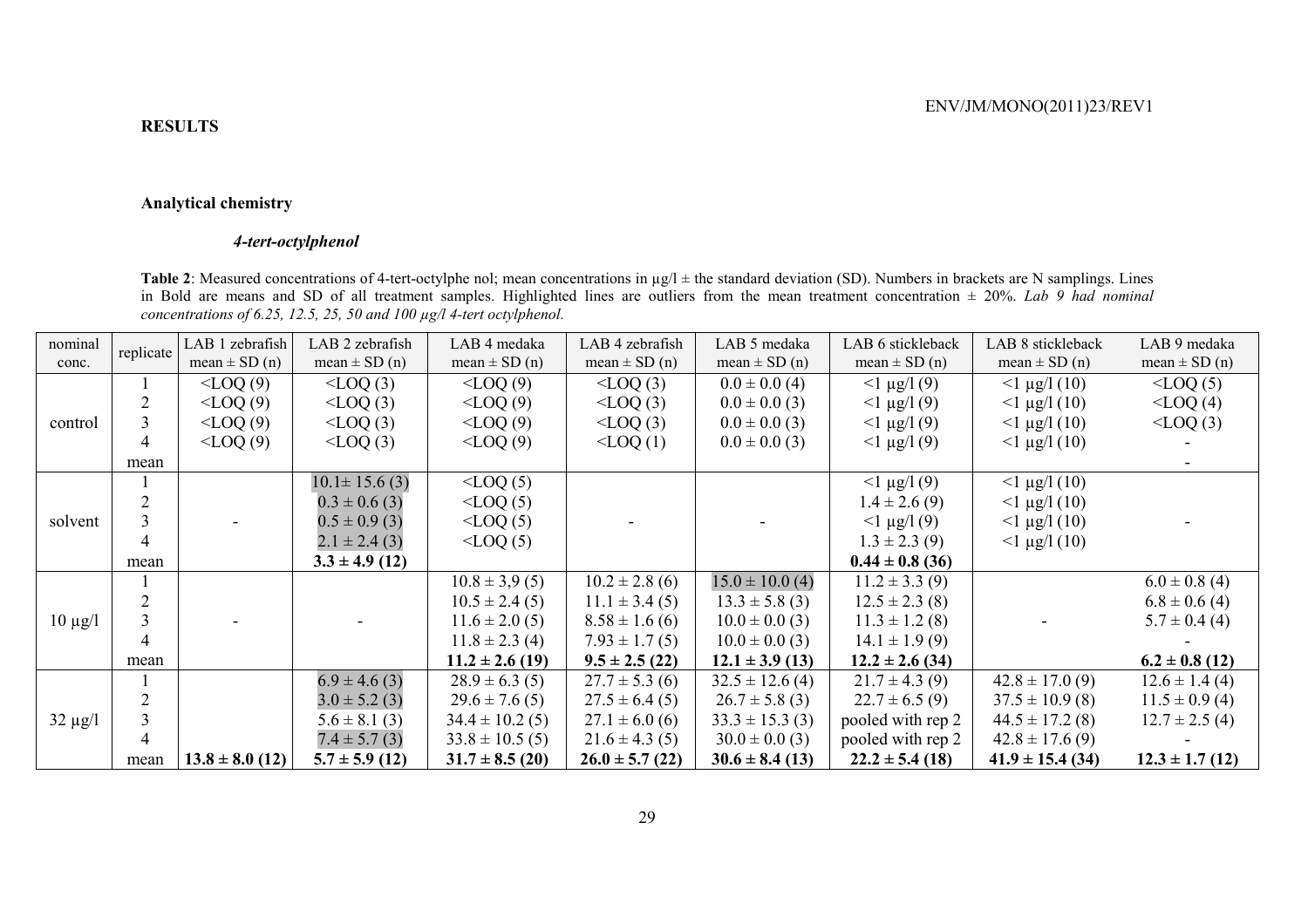|                |      |                     | $12.5 \pm 19.1(3)$                | $98.7 \pm 21.2(5)$    | $87,6 \pm 23,6(6)$   | $105.0 \pm 23.8(4)$  | $66.9 \pm 11.7(9)$ | $128.8 \pm 17.8$ (4)  | $25.2 \pm 4.5$ (4)    |
|----------------|------|---------------------|-----------------------------------|-----------------------|----------------------|----------------------|--------------------|-----------------------|-----------------------|
|                |      |                     | $33.9 \pm 22.2$ (3)               | $102.2 \pm 23.3$ (5)  | $93.2 \pm 12.5(4)$   | $86.7 \pm 32.1$ (3)  | pooled with rep 1  | $126.5 \pm 13.9$ (4)  | $21.1 \pm 1.1$ (4)    |
| $100 \mu g/l$  |      |                     | $10.9 \pm 18.8$ (3)               | $116.0 \pm 18.0(5)$   | $95,6 \pm 12,0(6)$   | $103.3 \pm 25.2$ (3) | pooled with rep 1  | $133.0 \pm 115.3$ (4) | $24.4 \pm 4.8$ (4)    |
|                | 4    |                     | $13.3 \pm 18.2(3)$                | $102.0 \pm 27.8$ (5)  | $89,6 \pm 10,1(4)$   | $63.3 \pm 41.6$ (3)  | pooled with rep 1  | $134.3 \pm 16.3$ (4)  |                       |
|                | mean | $40.6 \pm 8.0$ (12) | $17.6 \pm 19.4(12)$               | $104.7 \pm 22.1$ (20) | $91.5 \pm 15.4(20)$  | $89.6 \pm 30.7$ (13) | $66.9 \pm 11.7(9)$ | $130.6 \pm 14.6$ (16) | $23.6 \pm 4.0$ (12)   |
|                |      |                     | $37.3 \pm 64.5(3)^*$              |                       | $342,0 \pm 41.2$ (2) |                      |                    | $481.0 \pm 195.2$ (2) | $52.3 \pm 0.7(4)$     |
| $*200 \mu g/l$ |      |                     | $44.9 \pm 41.3$ (3)*              |                       | $231.9 \pm 0(1)$     |                      |                    | $450.0 \pm 159.8$ (2) | $48.7 \pm 5.5(4)$     |
| $320 \mu g/l$  |      |                     | $39.6 \pm 68.7$ (3) <sup>*</sup>  |                       | $323.3 \pm 0.78$ (2) |                      |                    | $510.0 \pm 241.8$ (2) | $50.1 \pm 6.1$ (4)    |
|                | 4    |                     | $48.1 \pm 39.5(3)^{*}$            |                       | $295.3 \pm 0(1)$     |                      |                    | $514.5 \pm 228.4(2)$  |                       |
|                | mean | $73.1 \pm 8.0$ (12) | $42.5 \pm 47.2$ (12) <sup>*</sup> |                       | $298.1 \pm 45.6$ (6) |                      |                    | $488.9 \pm 160.2$ (8) | $50.4 \pm 4.6$ (12)   |
|                |      |                     |                                   |                       |                      |                      |                    |                       | $89.1 \pm 7.1(4)$     |
|                |      |                     |                                   |                       |                      |                      |                    |                       | $105.9 \pm 13.2$ (4)  |
|                |      |                     |                                   |                       |                      |                      |                    |                       | $106.9 \pm 9.9(4)$    |
|                |      |                     |                                   |                       |                      |                      |                    |                       |                       |
|                |      |                     |                                   |                       |                      |                      |                    |                       | $100.6 \pm 12.7$ (12) |

Measured concentrations were generally close to nominal concentrations, except in LAB 1 and LAB 2 testing zebrafish, where measured concentrations were much lower than expected.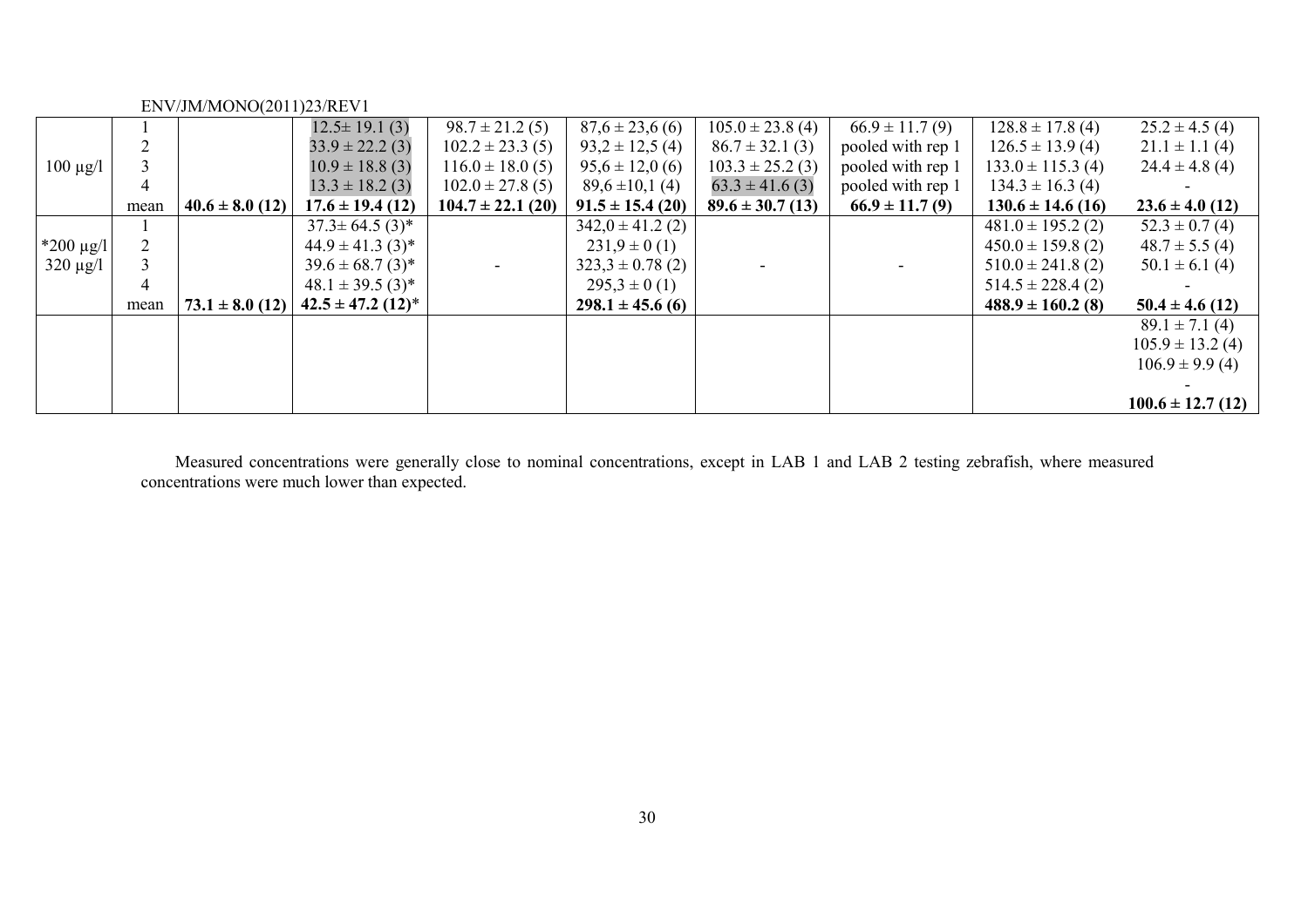# *Dihydrotestosterone*

| nominal    | replicate      | LAB 1 zebrafish                   | LAB 2 zebrafish     | LAB 3 zebrafish       | LAB 5 medaka           | LAB 6 stickleback      | LAB 8 stickleback       | LAB 9 medaka            |
|------------|----------------|-----------------------------------|---------------------|-----------------------|------------------------|------------------------|-------------------------|-------------------------|
| conc.      |                | mean $\pm$ SD (n)                 | mean $\pm$ SD (n)   | mean $\pm$ SD (n)     | mean $\pm$ SD (n)      | mean $\pm$ SD (n)      | mean $\pm$ SD (n)       | mean $\pm$ SD (n)       |
|            |                | $0.1 \pm 0.1$ (10)                | $2.2 \pm 1.9$ (3)   | $0.4 \pm 1.1$ (8)     | $0.0 \pm 0.0$ (4)      | $0.0 \pm 0.0$ (9)      | $<$ LOQ $(10)$          | $<$ LOQ $(11)$          |
|            |                | $1.4 \pm 4.3$ (10)                | $1.3 \pm 1.6$ (3)   | $0.1 \pm 0.4$ (8)     | $0.0 \pm 0.0$ (3)      | $0.0 \pm 0.0$ (9)      | $<$ LOQ $(10)$          |                         |
| control    | 3              | $9.5 \pm 19.6$ (10)               | $6.4 \pm 7.2(3)$    | $0.3 \pm 0.7(7)$      | $0.0 \pm 0.0$ (3)      | $0.0 \pm 0.0$ (9)      |                         |                         |
|            | 4              | $35.1 \pm 70.8$ (10)              | $1.4 \pm 1.6$ (3)   | $0.7 \pm 1.8(7)$      | $0.0 \pm 0.0$ (3)      | $0.0 \pm 0.0$ (9)      |                         |                         |
|            | mean           | $11.5 \pm 38.1$ (40) <sup>*</sup> | $2.8 \pm 4.0$ (12)  | $0.4 \pm 1.1$ (30)    |                        |                        |                         |                         |
|            |                |                                   | $2.4 \pm 2.0$ (3)   | $0.4 \pm 1.2$ (8)     |                        | $0.0 \pm 0.0$ (9)      | $<$ LOQ $(10)$          |                         |
|            |                |                                   | $3.5 \pm 1.8$ (3)   | $1.0 \pm 2.8$ (8)     |                        | $0.0 \pm 0.0$ (9)      | $<$ LOQ $(10)$          |                         |
| solvent    |                |                                   | $3.4 \pm 2.5$ (3)   | $1.9 \pm 5.1(7)$      |                        | $0.0 \pm 0.0$ (9)      |                         |                         |
|            | 4              |                                   | $4.3 \pm 5.4$ (3)   | $2.1 \pm 5.7(7)$      |                        | $0.0 \pm 0.0$ (9)      |                         |                         |
|            | mean           |                                   | $3.3 \pm 2.8$ (12)  | $1.3 \pm 3.8$ (30)    |                        |                        |                         |                         |
|            |                | $42.6 \pm 56.0$ (10)              | $4.6 \pm 1.0$ (3)   | $20.8 \pm 17.2$ (8)   | $77.8 \pm 62.9$ (4)    | $123.3 \pm 19.7(9)$    | $186.4 \pm 58.3(9)$     | $94.4 \pm 12.4(11)$     |
|            |                | $43.8 \pm 47.4(10)$               | $2.4 \pm 0.7$ (3)   | $16.8 \pm 10.8$ (8)   | $40.0 \pm 47.8$ (3)    | $125.7 \pm 30.3$ (8)   | $209.2 \pm 74.4(9)$     |                         |
| $100$ ng/l | 3              | $90.9 \pm 198.5$ (10)             | $1.4 \pm 1.2$ (3)   | $24.5 \pm 10.7(7)$    | $39.0 \pm 28.7$ (3)    | $122.8 \pm 24.8$ (8)   | $204.7 \pm 55.5(9)$     |                         |
|            | 4              | $62.8 \pm 84.8$ (10)              | $5.0 \pm 5.1$ (3)   | $21.0 \pm 12.7(7)$    | $38.3 \pm 24.1(3)$     | $126.3 \pm 26.3(9)$    | $208.9 \pm 53.2(9)$     |                         |
|            | mean           | $60.0 \pm 111.3$ (40)             | $3.3 \pm 2.8$ (12)  | $20.6 \pm 12.8$ (30)  | $48.8 \pm 40.9$ (13)   | $124.6 \pm 24.5$ (34)  | $202.3 \pm 58.3$ (36)   | $94.4 \pm 12.4(11)$     |
|            |                | $142.9 \pm 195.5$ (10)            | $3.9 \pm 4.6$ (3)   | $17.5 \pm 14.5$ (8)   | $188.0 \pm 105.4(4)$   | $263.7 \pm 59.6$ (9)   | $352.2 \pm 92.5(9)$     | $314.9 \pm 52.1(11)$    |
|            |                | $204.5 \pm 271.4(10)$             | $2.1 \pm 2.9$ (3)   | $14.6 \pm 12.2$ (8)   | $150.4 \pm 45.1$ (3)   | $273.6 \pm 51.1(9)$    | $339.9 \pm 82.9(9)$     |                         |
| $320$ ng/l | $\overline{3}$ | $123.4 \pm 145.7$ (10)            | $3.9 \pm 6.8$ (3)   | $27.2 \pm 15.5(7)$    | $140.8 \pm 63.0$ (3)   | $264.8 \pm 45.5(9)$    | $316.3 \pm 82.9(9)$     |                         |
|            | 4              | $112.3 \pm 133.5$ (10)            | $3.5 \pm 3.3$ (3)   | $25.1 \pm 19.5(7)$    | $139.2 \pm 93.1$ (3)   | $280.2 \pm 63.1(9)$    | $305.7 \pm 58.7(9)$     |                         |
|            | mean           | $145.8 \pm 190.3$ (40)            | $3.3 \pm 4.0$ (12)  | $20.8 \pm 15.6$ (30)  | $154.6 \pm 76.6$ (13)  | $270.6 \pm 53.3$ (36)  | $328.5 \pm 79.8$ (36)   | $314.9 \pm 52.1(11)$    |
|            |                | $228.2 \pm 184.4(10)$             | $13.2 \pm 13.7(3)$  | $53.1 \pm 29.0(8)$    | $628.8 \pm 113.5$ (4)  | $792.4 \pm 155.9(9)$   | $1125.3 \pm 263.8(9)$   | $1003.9 \pm 126.6$ (11) |
| 1000 ng/l  |                | $303.6 \pm 140.6$ (10)            | $16.9 \pm 16.2$ (3) | $83.6 \pm 52.7$ (8)   | $765.0 \pm 88.5(3)$    | $725.2 \pm 125.9(9)$   | $1089.2 \pm 251.8(9)$   |                         |
|            | 3              | $228.5 \pm 154.2$ (10)            | $1.4 \pm 0.8$ (3)   | $84.5 \pm 87.8(7)$    | $683.3 \pm 161.7(3)$   | $742.7 \pm 138.5$ (8)  | $1116.9 \pm 226.4(9)$   |                         |
|            | 4              | $330.2 \pm 250.7(10)$             | $4.2 \pm 2.5$ (3)   | $158.2 \pm 200.6(7)$  | $667.5 \pm 66.3$ (3)   | $690.3 \pm 131.2$ (8)  | $894.2 \pm 482.1(9)$    |                         |
|            | mean           | $272.6 \pm 185.7$ (40)            | $8.7 \pm 11.1$ (12) | $93.1 \pm 110.9$ (30) | $711.1 \pm 107.5$ (13) | $738.9 \pm 137.4$ (34) | $1056.4 \pm 324.6$ (36) | $1003.9 \pm 126.6$ (11) |

**Table 3:** Measured concentrations of DHT; mean concentrations in  $ngh$  ± the standard deviation (SD). Numbers in brackets are N samplings. Lines in Bold are means and SD of all treatment samples. Highlighted lines are outliers from the mean treatment concentration  $\pm 20\%$ .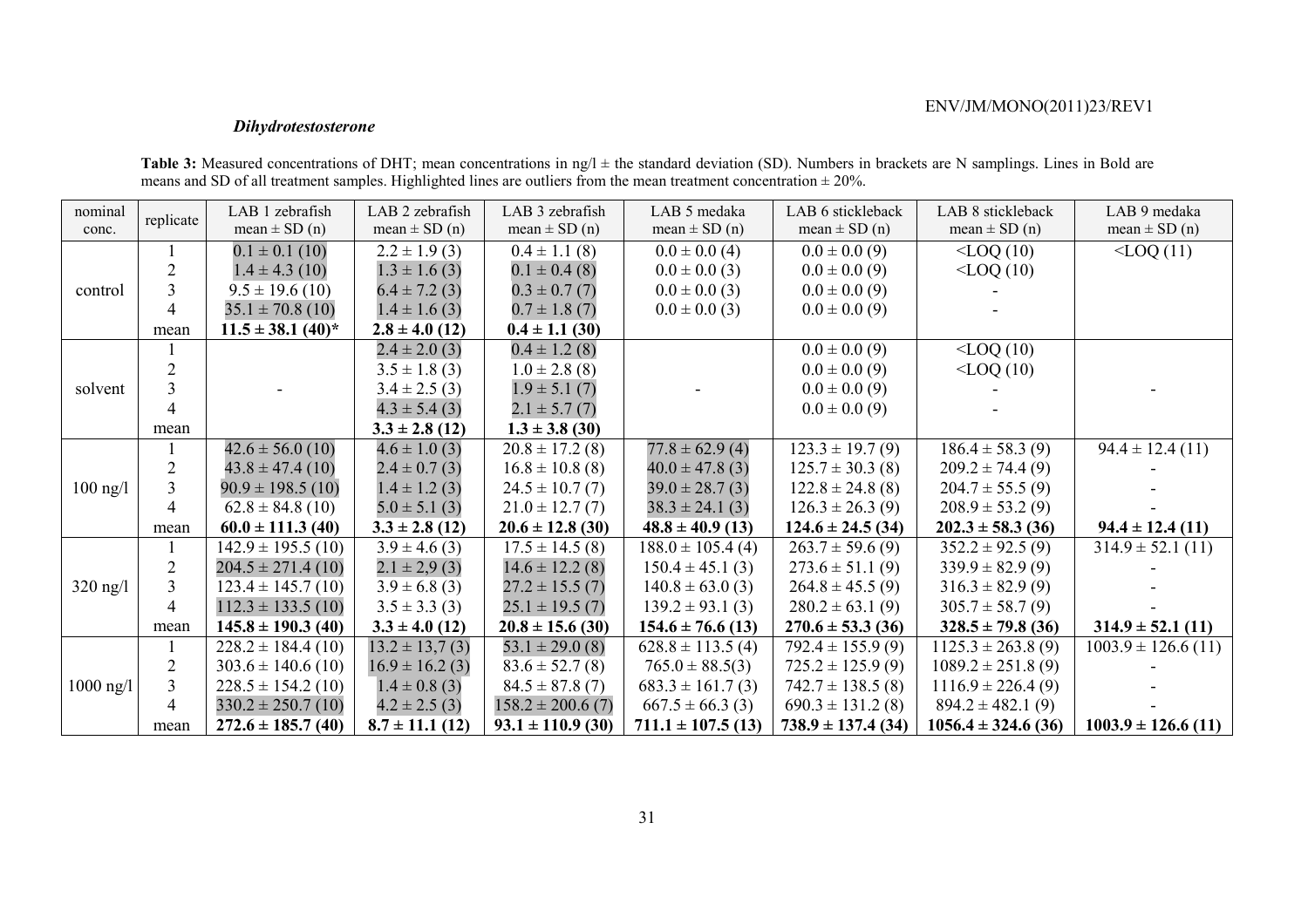In laboratories testing with zebrafish, measured concentrations were generally much lower than nominal concentrations, in particular in 3.2, the highest concentration tested did not reach 10 ng/L instead of 1000 ng/L. 4-te LAB 2, the highest concentration tested did not reach 10 ng/L instead of 1000 ng/L.

**Table 4**: Measured concentrations of 4-tert-pentylphenol; mean concentrations in  $\mu$ g/l  $\pm$  the standard deviation (SD). Numbers in brackets are N samplings. Lines in Bold are means and SD of all treatment samples.

|  | nominal<br>conc. | replicate               | LAB 9 medaka<br>mean $\pm$ SD (n) | LAB 10 medaka<br>mean $\pm$ SD (n) |
|--|------------------|-------------------------|-----------------------------------|------------------------------------|
|  |                  | 1                       | $\triangle$ LOQ $(5)$             | $<$ LOQ $(9)$                      |
|  |                  | 2                       | $<$ LOQ $(4)$                     | $<$ LOQ $(9)$                      |
|  | control          | $\overline{\mathbf{3}}$ | $\langle$ LOQ $(3)$               | $<$ LOQ $(9)$                      |
|  |                  | 4                       |                                   | $\langle$ LOQ $(9)$                |
|  |                  | 1                       |                                   |                                    |
|  |                  | 2                       |                                   |                                    |
|  | solvent          | $\overline{\mathbf{3}}$ |                                   |                                    |
|  |                  | 4                       |                                   |                                    |
|  |                  | 1                       | $32.8 \pm 4.3(5)$                 | $26.8 \pm 2.9(9)$                  |
|  | $32 \mu g/l$     | 2                       | $31.5 \pm 4.1(4)$                 | $27.0 \pm 2.4(9)$                  |
|  |                  | 3                       | $29.7 \pm 2.5$ (3)                | $27.0 \pm 2.0$ (9)                 |
|  |                  | 4                       |                                   | $27.0 \pm 2.3$ (9)                 |
|  |                  | mean                    | $31.5 \pm 3.7(12)$                | $27.0 \pm 2.8$ (36)                |
|  |                  | 1                       | $111.0 \pm 10.2$ (5)              | $93.4 \pm 6.1(9)$                  |
|  |                  | 2                       | $101.1 \pm 15.5$ (4)              | $93.8 \pm 6.1(9)$                  |
|  | $100 \mu g/l$    | $\overline{3}$          | $97.1 \pm 14.5$ (3)               | $93.4 \pm 7.0(9)$                  |
|  |                  | $\overline{4}$          |                                   | $93.7 \pm 5.7(9)$                  |
|  |                  | mean                    | $104.2 \pm 13.4(12)$              | $93.6 \pm 5.9$ (36)                |
|  |                  | 1                       | $324.3 \pm 40.6$ (5)              | $295.3 \pm 19.7(9)$                |
|  |                  | 2                       | $324.0 \pm 42.3$ (4)              | $294.9 \pm 18.2$ (9)               |
|  | $320 \mu g/l$    | $\overline{3}$          | $298.5 \pm 20.3$ (3)              | $293.5 \pm 18.3$ (9)               |
|  |                  | $\overline{4}$          |                                   | $293.5 \pm 17.1(9)$                |
|  |                  | mean                    | $317.7 \pm 36.0$ (12)             | $294.3 \pm 17.6$ (36)              |

All measured concentrations remained within the  $+/20%$  range of nominal concentrations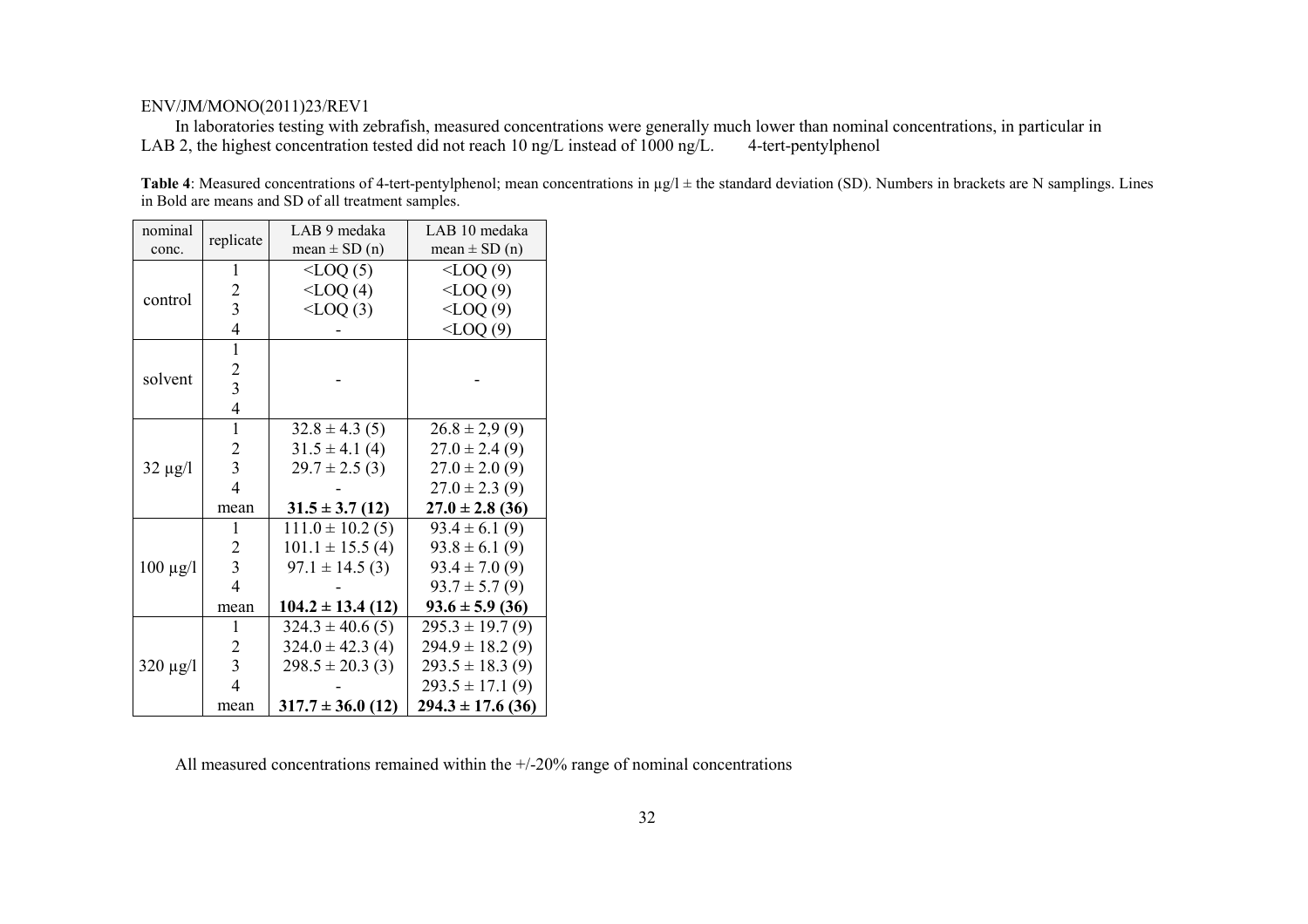#### *Flutamide*

**Table 5**: Measured concentrations of flutamide; mean concentrations in  $\mu$ g/l  $\pm$  the standard deviation (SD). Numbers in brackets are N samplings. Lines in Bold are means and SD of all treatment samples. Highlighted lines are outliers from the mean treatment concentration  $\pm 20\%$ .

| nominal       |                         | LAB 6 stickleback     |
|---------------|-------------------------|-----------------------|
| conc.         | replicate               | mean $\pm$ SD (n)     |
|               | 1                       | $\leq$ LOQ $(5)$      |
|               | $\overline{c}$          | $\triangle$ LOQ $(1)$ |
| control       | $\overline{\mathbf{3}}$ | $<$ LOQ $(1)$         |
|               | $\overline{4}$          | $<$ LOQ $(5)$         |
|               | 1                       | $<$ LOQ $(5)$         |
| solvent       | $\overline{c}$          | $\leq$ LOQ $(1)$      |
|               | 3                       | $<$ LOQ $(5)$         |
|               | $\overline{4}$          | $\leq$ LOQ $(1)$      |
|               | $\mathbf{1}$            | $42.2 \pm 10.7(5)$    |
|               | $\overline{2}$          | $17.2 \pm (1)$        |
| $32 \mu g/l$  | 3                       | $48.3 \pm 4.9(5)$     |
|               | $\overline{4}$          | $33.0 \pm (1)$        |
|               | mean                    | $41.9 \pm 11.4(12)$   |
|               | 1                       | $125.6 \pm (1)$       |
|               | 2                       | $145.4 \pm 18.0(5)$   |
| $100 \mu g/l$ | $\overline{3}$          | $135.6 \pm (1)$       |
|               | $\overline{4}$          | $137.1 \pm 24.9(5)$   |
|               | mean                    | $139.4 \pm 19.5$ (12) |
|               | 1                       | $373.2 \pm (1)$       |
|               | 2                       | $377.9 \pm 42.5(5)$   |
| $320 \mu g/l$ | $\mathfrak{Z}$          | $433.3 \pm (1)$       |
|               | $\overline{4}$          | $388.4 \pm 34.0(5)$   |
|               | mean                    | $386.5 \pm 36.4(12)$  |

Measured test concentrations were generally within an acceptable range of variability around the nominal concentrations.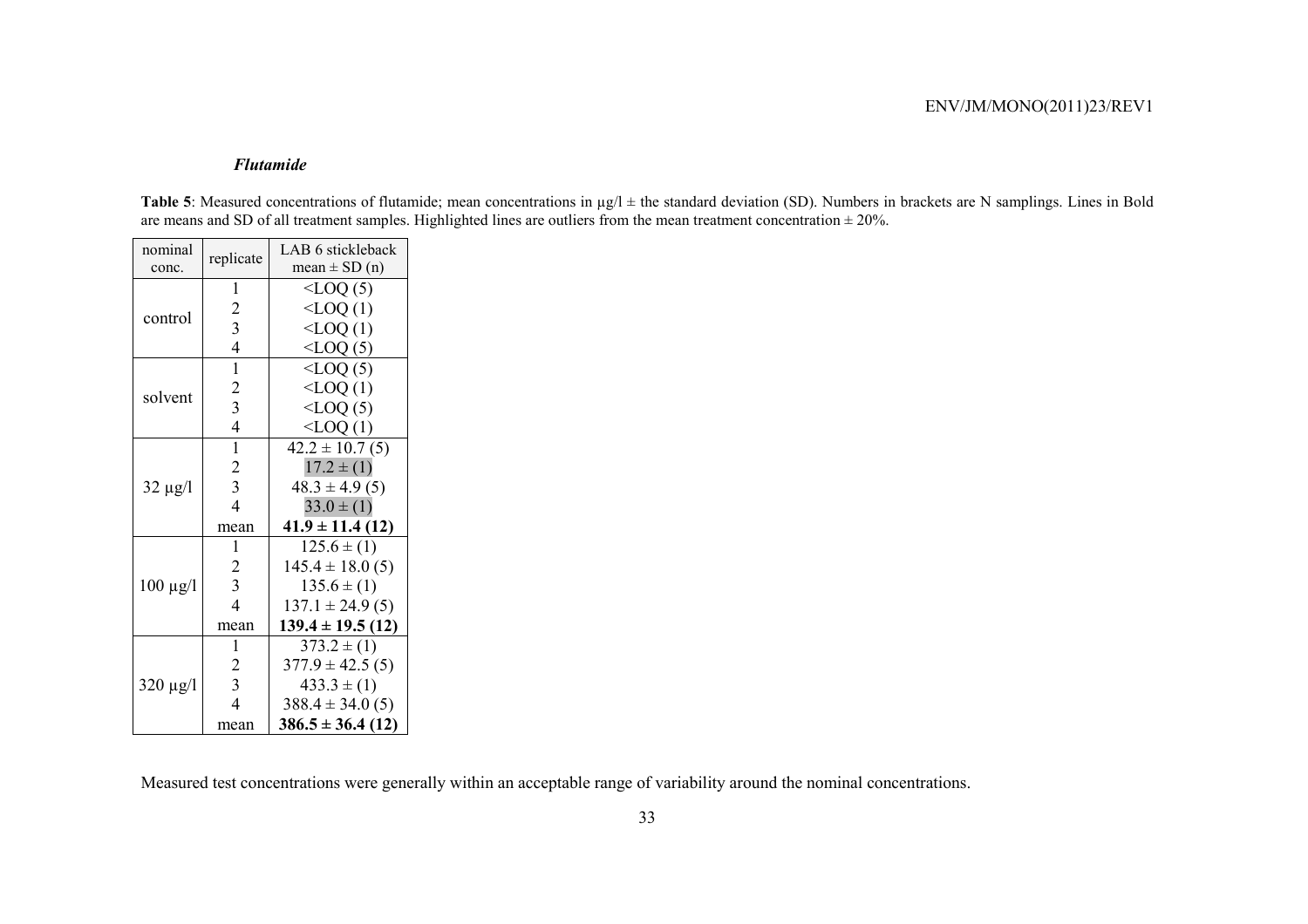# ENV/JM/MONO(2011)23/REV1  *17β-estradiol (E2)*

**Table 6:** Measured concentrations of E2; mean concentrations in ng/l  $\pm$  the standard deviation (SD). Numbers in brackets are N samplings. Lines in Bold are means and SD of all treatment samples. Highlighted lines are outliers from the mean treatment concentration  $\pm 20\%$ .

| nominal    | replicate      | Lab 6 stickleback     |
|------------|----------------|-----------------------|
| conc.      |                | $mean \pm SD(n)$      |
|            | 1              | $\leq$ LOQ $(5)$      |
| control    | 2              | $\leq$ LOQ $(1)$      |
|            | 3              | $<$ LOQ $(1)$         |
|            | $\overline{4}$ | $\text{CLOQ (5)}$     |
|            | 1              | $\triangle$ LOQ $(5)$ |
| solvent    | $\overline{2}$ | $\leq$ LOQ $(1)$      |
|            | 3              | $1.8 \pm 4.1$ (5)     |
|            | $\overline{4}$ | $\leq$ LOQ $(1)$      |
|            | 1              | $29.2 \pm (1)$        |
|            | $\overline{2}$ | $38.0 \pm 5.2(5)$     |
| $32$ ng/l  | 3              | $32.1 \pm (1)$        |
|            | $\overline{4}$ | $38.0 \pm 6.6$ (5)    |
|            | mean           | $36.8 \pm 5.9$ (12)   |
|            | 1              | $111.2 \pm 31.6(5)$   |
|            | 2              | $103.5 \pm 37.4(5)$   |
| $100$ ng/l | $\overline{3}$ | $63.0 \pm (1)$        |
|            | $\overline{4}$ | $47.2 \pm (1)$        |
|            | mean           | $98.6 \pm 36.2$ (12)  |
|            | 1              | $380.1 \pm (1)$       |
|            | $\overline{2}$ | $394.8 \pm 67.5(5)$   |
| 320 ng/l   | 3              | $390.9 \pm 63.7(5)$   |
|            | $\overline{A}$ | $370.4 \pm (1)$       |
|            | mean           | $389.9 \pm 56.4(12)$  |

Measured test concentrations were generally within an acceptable range of variability around the nominal concentrations.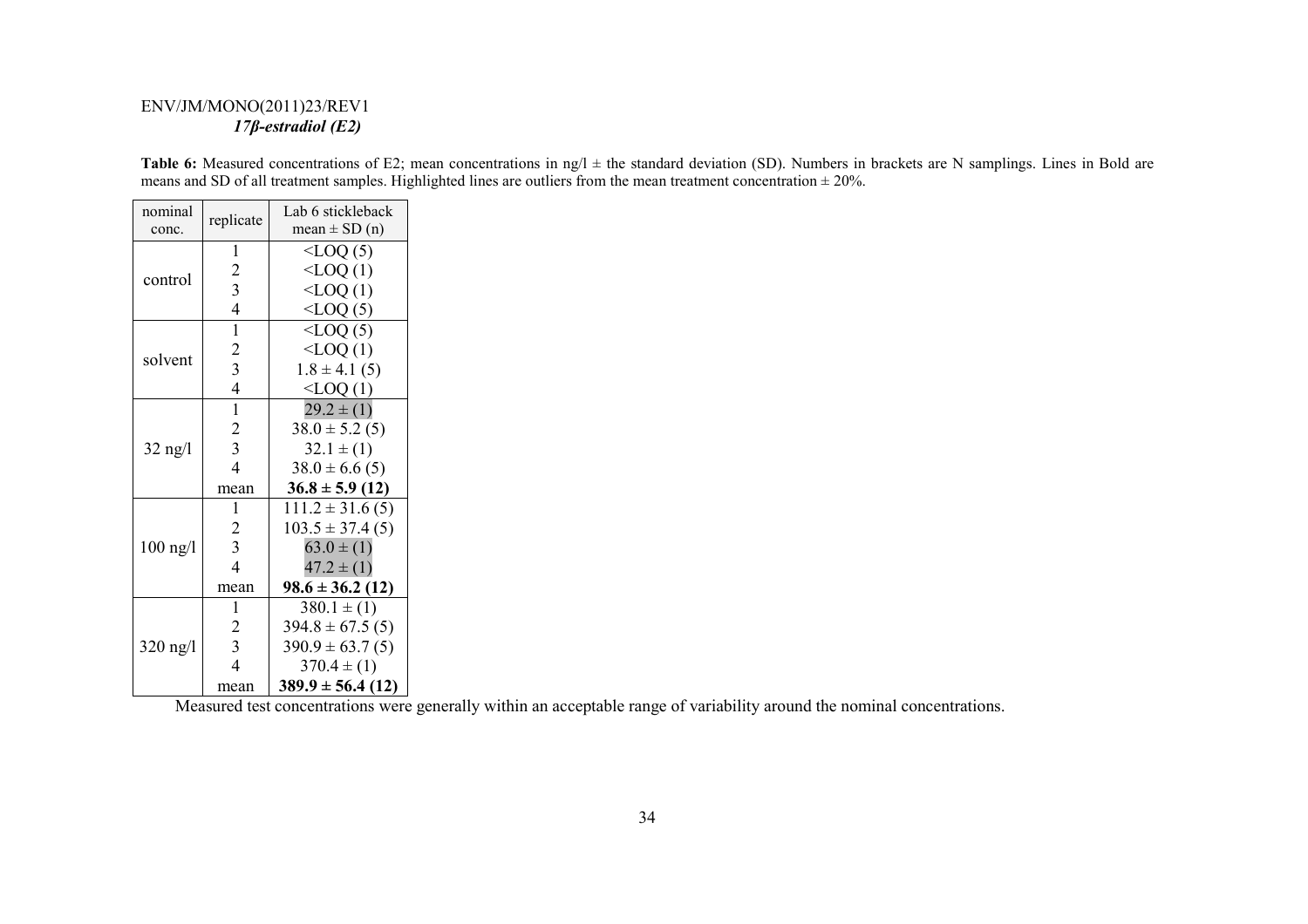# **Hatching rate and survival**

# *4-tert-octylphenol*

**Table 7**: Hatching rate and survival from hatch to end of exposure (4-tert-octylphenol): Survival in percentage per replicate. Lines in Bold are means of all treatment samples. Highlighted lines are outliers from the validation criteria. *Nominal concentrations for LAB 9 were 6.25, 12.5, 25, 50 and 100 µg/l 4-tertoctylphenol*

| nominal      |                | LAB 1 zebrafish    |                    | LAB 2 zebrafish |                    | LAB 4 medaka   |                     | LAB 4 zebrafish |                    |              | LAB 5 medaka |              | LAB 6 stickleback   |              | LAB 8 stickleback |              | LAB 9 medaka |
|--------------|----------------|--------------------|--------------------|-----------------|--------------------|----------------|---------------------|-----------------|--------------------|--------------|--------------|--------------|---------------------|--------------|-------------------|--------------|--------------|
| conc.        |                | replicate Hatching | survival           | Hatching        | survival           | Hatching       | survival            | Hatching        | survival           | Hatching     | survival     | Hatching     | survival            | Hatching     | survival          | Hatching     | survival     |
|              |                | rate $(\% )$       | $(\frac{0}{0})(n)$ | rate $(\% )$    | $(\frac{0}{0})(n)$ | rate $(\% )$   | $(\frac{6}{6})$ (n) | rate $(\% )$    | $(\frac{0}{0})(n)$ | rate $(\% )$ | $(\%)(n)$    | rate $(\% )$ | $(\frac{6}{6})$ (n) | rate $(\% )$ | $(\%)(n)$         | rate $(\% )$ | $(\%)$ (n)   |
| control      |                | 100.0              | 90.0               | 100             | 90.0               | 70.0           | 85.7                | 100.0           | 80.0               | 76.0         | 89.5         |              | 95.0                | 60.0         | 91.6              | 80.0         | 80.0         |
|              |                | 100.0              | 95.0               | 100             | 88.0               | 60.0           | 100.0               | 100.0           | 70.0               | 88.0         | 90.9         |              | 80.0                | 83.0         | 95.8              | 93.3         | 77.8         |
|              |                | 100.0              | 88.0               | 100             | 89.0               | 90.0           | 83.3                | 97.5            | 74.4               | 84.0         | 85.7         | 77.0         | 90.0                | 90.0         | 84.3              | 80.0         | 80.0         |
|              | 4              | 100.0              | 83.0               | 100             | 89.0               | 90.0           | 83.3                | 97.5            | 66.7               | 64.0         | 100          |              | 95.0                | 80.0         | 100.0             | 84.3         | 79.3         |
|              | mean           | 100.0              | 89.0               | 100             | 89.0               | 77.5           | 87.1                | 98.8            | 72.8               | 78.0         | 91.5         |              | <b>90.0</b>         | 78.3         | 92.9              |              |              |
|              |                |                    |                    | 100             | 97.0               |                |                     |                 |                    |              |              |              | 100.0               | 53.3         | 87.5              |              |              |
|              | $\overline{2}$ |                    |                    | 100             | 98.0               |                |                     |                 |                    |              |              |              | 90.0                | 30.0         | 96.0              |              |              |
| solvent      | 3              |                    |                    | 100             | 100.0              |                |                     |                 |                    |              |              | 77.2         | 95.0                | 83.3         | 88.0              |              |              |
|              | 4              |                    |                    | 100             | 95.0               |                |                     |                 |                    |              |              |              | 80.0                | 80.0         | 0.0               |              |              |
|              | mean           |                    |                    | 100             | 97.0               |                |                     |                 |                    |              |              |              | 91.3                | 61.7         | 67.9              |              |              |
|              |                |                    |                    |                 |                    | 45.0           | 88.9                | 100.0           | 70.0               | 100          | 88.0         |              | 90.0                |              |                   |              |              |
|              | $\overline{2}$ |                    |                    |                 |                    | 45.0           | 100.0               | 100.0           | 72.5               | 68.0         | 88.2         |              | 69.1                |              |                   | 93.3         | 80.0         |
| $ 10 \mu g $ |                |                    |                    |                 |                    | 35.0           | 100.0               | 100.0           | 75.0               | 88.0         | 100          | 76.4         | 90.0                |              |                   | 86.7         | 86.7         |
|              | 4              |                    |                    |                 |                    | 35.0           | 100.0               | 100.0           | 65.0               | 92.0         | 95.7         |              | 90.0                |              |                   | 93.3         | 93.3         |
|              | mean           |                    |                    |                 |                    | 40.0           | 96.9                | 100.0           | 70.6               | 87.0         | 93.0         |              | 84.8                |              |                   | 91.1         | 86.7         |
|              |                | 100.0              | 90.0               | 100             | 83.0               | $\overline{a}$ | $\sim$              | 100.0           | 62.5               | 76.0         | 100          |              | 75.9                | 56.6         | 100.0             |              |              |
|              | 2              | 100.0              | 100.0              | 100             | 79.0               |                |                     | 100.0           | 52.5               | 76.0         | 94.7         |              | 80.0                | 26.6         | 84.0              | 90.3         | 93.3         |
| $32 \mu g$   |                | 100.0              | 85.0               | 100             | 80.0               | 50.0           | 100.0               | 97.5            | 71.8               | 80.0         | 100          | 60.2         | Pooled              | 43.3         | 94.7              | 100.0        | 93.3         |
|              | 4              | 100.0              | 90.0               | 100             | 95.0               | 80.0           | 88.0                | 95.0            | 57.9               | 80.0         | 100          |              | Pooled              | 80.0         | 0.0               | 80.0         | 80.0         |
|              | mean           | 100.0              | 91.3               | 100             | 84.0               | 65.0           | 92.3                | 98.1            | 61.2               | 78.0         | 98.7         |              | 78.0                | 51.6         | 69.7              | 91.1         | 88.9         |
|              |                | 100.0              | 85.0               | 100             | 85.0               | 55.0           | 90.9                | 97.5            | 43.6               | 68.0         | 88.2         |              | 65.2                | 60.0         | 2.7               | 80.0         | 73.3         |
| 100          |                | 100.0              | 70.0               | 100             | 78.0               | 70.0           | 78.6                | 100.0           | 17.5               | 84.0         | 76.2         |              | Pooled              | 22.5         | 0.0               | 93.3         | 93.3         |
| $\mu$ g/l    |                | 100.0              | 88.0               | 100             | 86.0               | 50.0           | 90.0                | 100.0           | 27.5               | 84.0         | 100          | 17.6         | Pooled              | 23.3         | 0.0               | 93.3         | 93.3         |
|              |                | 100.0              | 87.0               | 100             | 80.0               | 80.0           | 100.0               | 95.0            | 36.8               | 96.0         | 100          |              | Pooled              | 33.3         | 0.0               | 88.9         | 86.7         |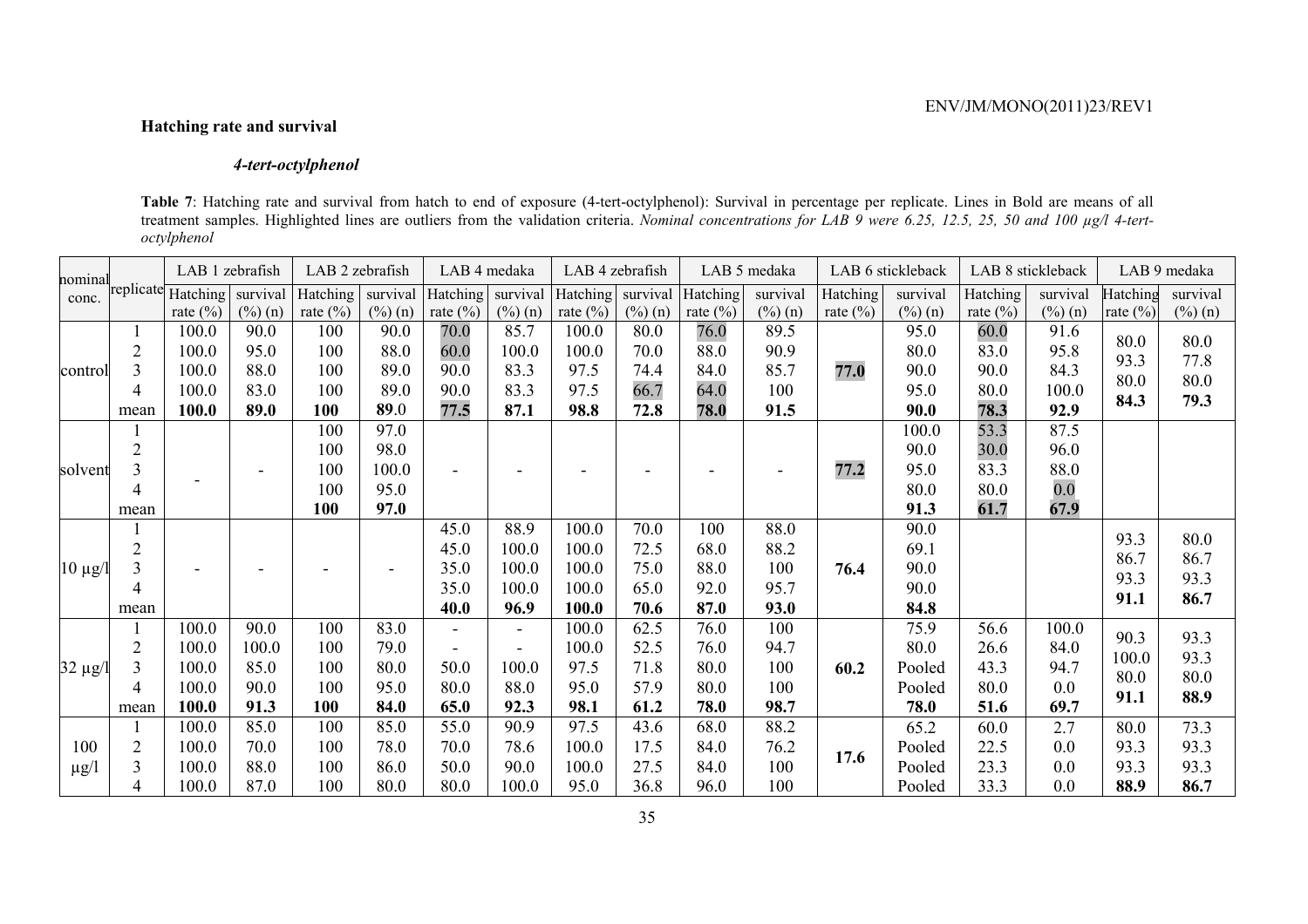|           | mean | 100.0 | 82.5     | 100 | 82.0    | 63.8                     | 90.2                     | 98.1 | 31.4 | 83.0 | 91.1 |                          | 65.2 | 34.8 | 0.7 |       |                |
|-----------|------|-------|----------|-----|---------|--------------------------|--------------------------|------|------|------|------|--------------------------|------|------|-----|-------|----------------|
|           |      |       |          |     |         |                          |                          |      |      |      |      |                          |      |      |     |       |                |
| $*200$    |      | 100.0 | $83.0*$  | 100 | $86.0*$ |                          |                          | 50   | 0.0  |      |      |                          |      |      |     | 73.3  | 73.3           |
|           |      | 100.0 | $100.0*$ | 100 | $79.0*$ |                          |                          | 32.5 | 0.0  |      |      |                          |      |      |     | 80.0  |                |
| $\mu$ g/l |      | 100.0 | $75.0*$  | 100 | $79.0*$ | $\overline{\phantom{0}}$ | $\overline{\phantom{0}}$ | 32.5 | 0.0  |      |      | $\overline{\phantom{0}}$ |      |      |     |       | 80.0           |
| 320       |      | 100.0 | $80.0*$  | 100 | $85.0*$ |                          |                          | 22.5 | 0.0  |      |      |                          |      |      |     | 100.0 | 80.0           |
| $\mu$ g/l | mean | 100.0 | $84.5*$  | 100 | $82.0*$ |                          |                          | 34.4 | 0.0  |      |      |                          |      | 0    |     | 84.4  | 77.8           |
|           |      |       |          |     |         |                          |                          |      |      |      |      |                          |      |      |     | 100.0 | 93.3           |
|           |      |       |          |     |         |                          |                          |      |      |      |      |                          |      |      |     | 80.0  | $\overline{0}$ |
|           |      |       |          |     |         |                          |                          |      |      |      |      |                          |      |      |     | 86.7  | 73.3           |
|           |      |       |          |     |         |                          |                          |      |      |      |      |                          |      |      |     | 88.9  | 55.6           |

# *Dihydrotestosterone*

**Table 8:** hatching rate and survival from hatch to end of exposure (DHT): Survival in percentage per replicate. Lines in Bold are means of all treatment samples. Highlighted lines are outliers from the validation criteria.

| nominal<br>conc. |           |              | LAB 1 zebrafish |              | LAB 2 zebrafish     |              | LAB 3 zebrafish     |              | LAB 5 medaka        | LAB 6 stickleback |                     | LAB 8 stickleback |                     | LAB 9 medaka |            |
|------------------|-----------|--------------|-----------------|--------------|---------------------|--------------|---------------------|--------------|---------------------|-------------------|---------------------|-------------------|---------------------|--------------|------------|
|                  | replicate | hatching     | survival        | hatching     | survival            | hatching     | survival            | hatching     | survival            | hatching          | survival            | hatching          | survival            | hatching     | survival   |
|                  |           | rate $(\% )$ | $(\%)$ (n)      | rate $(\% )$ | $(\frac{6}{6})$ (n) | rate $(\% )$ | $(\frac{6}{6})$ (n) | rate $(\% )$ | $(\frac{6}{6})$ (n) | rate $(\% )$      | $(\frac{6}{6})$ (n) | rate $(\% )$      | $(\frac{9}{6})$ (n) | rate $(\% )$ | $(\%)$ (n) |
|                  |           | 100.0        | 45.0            | 100.0        | 85                  | 93.3         | 78.3                | 80.0         | 100                 |                   | 95.0                | 60.0              | 91.6                | 100.0        | 80.0       |
|                  |           | 100.0        | 68.0            | 100.0        | 61.0                | 91.7         | 80.0                | 72.0         | 88.9                |                   | 80.0                | 83.0              | 95.8                | 100.0        | 85.0       |
| control          |           | 100.0        | 43.0            | 100.0        | 63.0                | 95.0         | 83.3                | 80.0         | 95.0                | 77.0              | 90.0                | 90.0              | 84.3                | 95.0         | 80.8       |
|                  |           | 100.0        | 50.0            | 100.0        | 59.0                | 90.0         | 76.7                | 92.0         | 100                 |                   | 95.0                | 80.0              | 100                 | 100.0        | 100.0      |
|                  | mean      | 100.0        | 51.5            | 100.0        | 67.0                | 92.5         | 79.6                | 81.0         | 96.0                |                   | 90.0                | 78.3              | 92.9                | 98.8         | 86.4       |
|                  |           |              |                 | 100.0        | 72.0                | 95.0         | 88.3                |              |                     |                   | 100.0               | 53.3              | 87.5                |              |            |
|                  |           |              |                 | 100.0        | 74.0                | 95.0         | 45.0                |              |                     |                   | 90.0                | 30.0              | 96.0                |              |            |
| solvent          |           | ۰            |                 | 100.0        | 76.0                | 96.7         | 66.7                |              |                     | 77.2              | 95.0                | 83.3              | 88.0                |              |            |
|                  |           |              |                 | 100.0        | 58.0                | 93.3         | 70.0                |              |                     |                   | 80.0                | 80.0              | pooled              |              |            |
|                  | mean      |              |                 | 100.0        | 70.0                | 95.0         | 67.5                |              |                     |                   | 91.3                | 61.7              | 90.5                |              |            |
|                  |           | 100.0        | 68.0            | 100.0        | 82.0                | 95.0         | 65.0                | 96.0         | 91.7                |                   | 80.0                | 83.3              | 75.4                | 95.0         | 85.5       |
|                  |           | 100.0        | 73.0            | 100.0        | 79.0                | 85.0         | 65.0                | 64.0         | 100                 |                   | 90.0                | 66.6              | 90.5                | 70.0         | 49.0       |
| $100$ ng/l       |           | 100.0        | 65.0            | 100.0        | 65.0                | 96.7         | 76,7                | 64.0         | 87.5                | 84.7              | 95.0                | 43.2              | 90.5                | 85.0         | 68.0       |
|                  |           | 100.0        | 55.0            | 100.0        | 51.0                | 98.3         | 80.0                | 84.0         | 95.2                |                   | 90.0                | 66.6              | 80.9                | 80.0         | 52.0       |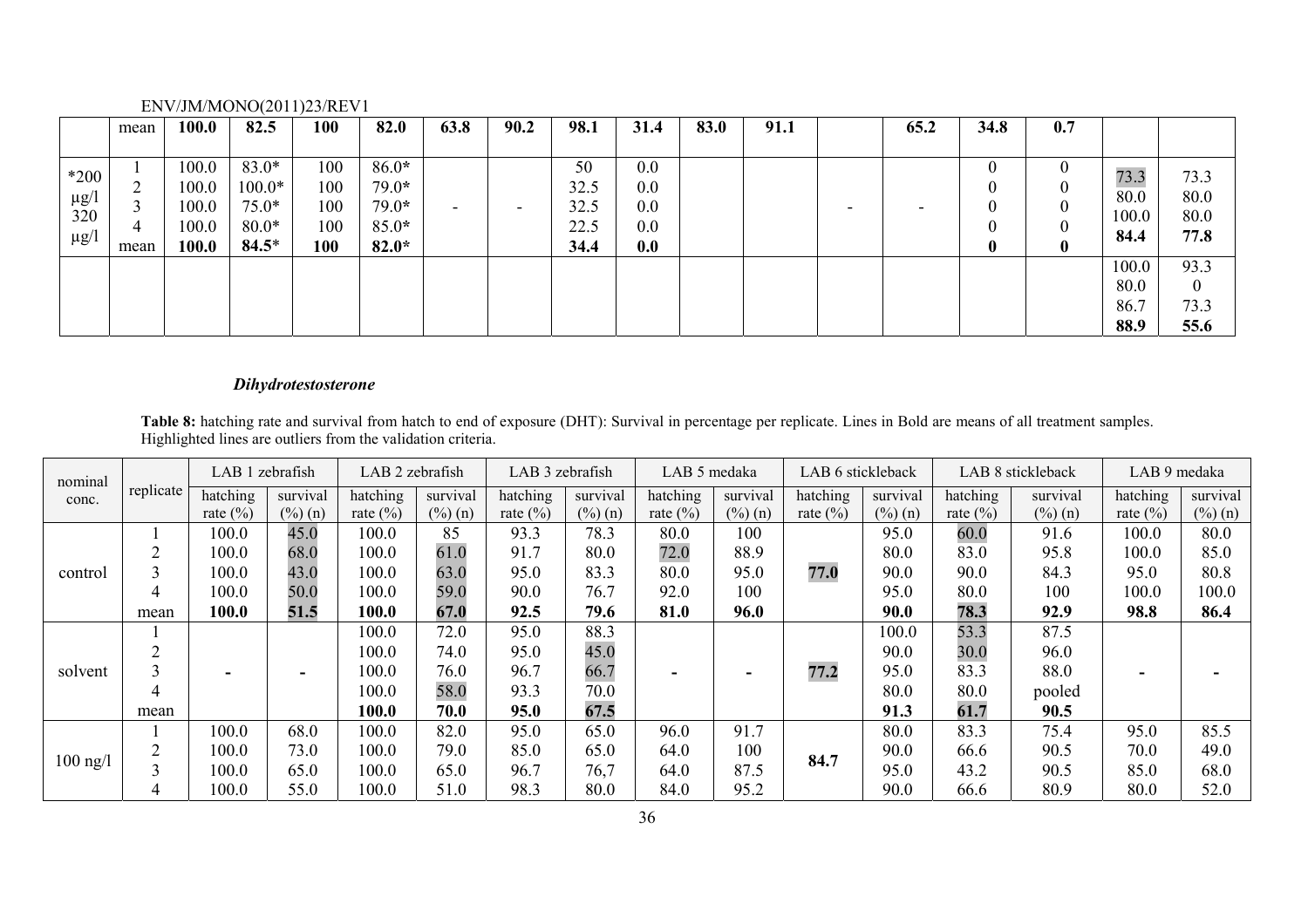|                     |      |       |      |       |      |      |      |      |      |      |        |      | $L_1 \mathbf{v}$ / $J_2 \mathbf{v}$ / $I_3 \mathbf{v}$ / $I_4 \mathbf{v}$ / $I_5 \mathbf{v}$ / $I_6 \mathbf{v}$ / $I_7 \mathbf{v}$ |       |      |
|---------------------|------|-------|------|-------|------|------|------|------|------|------|--------|------|------------------------------------------------------------------------------------------------------------------------------------|-------|------|
|                     | mean | 100.0 | 61.5 | 100.0 | 69.0 | 93.8 | 71.7 | 77.0 | 93.6 |      | 84.8   | 64.9 | 84.3                                                                                                                               | 82.5  | 63.6 |
|                     |      |       |      |       |      |      |      |      |      |      |        |      |                                                                                                                                    |       |      |
|                     |      | 100.0 | 68.0 | 100.0 | 45.0 | 96.7 | 96.7 | 88.0 | 90.9 |      | 76.0   | 25.8 | 100.0                                                                                                                              | 100.0 | 95.0 |
|                     |      | 100.0 | 73.0 | 100.0 | 65.0 | 88.3 | 83.3 | 80.0 | 90.0 |      | 80.0   | 56.6 | 83.0                                                                                                                               | 85.0  | 68.0 |
| $320$ ng/l          |      | 100.0 | 73.0 | 100.0 | 43.0 | 95.0 | 60.0 | 84.0 | 100  | 84.7 | Pooled | 47.0 | 93.7                                                                                                                               | 95.0  | 71.3 |
|                     | 4    | 100.0 | 55.0 | 100.0 | 49.0 | 96.7 | 66.7 | 64.0 | 100  |      | Pooled | 40.0 | Pooled                                                                                                                             | 100.0 | 80.0 |
|                     | mean | 100.0 | 67.3 | 100.0 | 50.0 | 94.2 | 76.7 | 79.0 | 95.2 |      | 78.0   | 42.4 | 92.2                                                                                                                               | 95.0  | 78.6 |
|                     |      | 100.0 | 85.0 | 100.0 | 55.0 | 93.3 | 80.0 | 80.0 | 100  |      | 65.2   | 78.1 | 100.0                                                                                                                              | 90.0  | 63.0 |
|                     | ◠    | 100.0 | 60.0 | 100.0 | 78.0 | 95.0 | 81.7 | 56.0 | 100  |      | Pooled | 56.6 | 95.8                                                                                                                               | 95.0  | 80.8 |
| $1000 \text{ ng}/1$ |      | 100.0 | 68.0 | 100.0 | 61.0 | 96.7 | 63.3 | 64.0 | 93.8 | 85.5 | Pooled | 54.5 | 90.4                                                                                                                               | 85.0  | 21.3 |
|                     |      | 100.0 | 45.0 | 100.0 | 79.0 | 91.7 | 50.0 | 80.0 | 90.0 |      | Pooled | 50.0 | Pooled                                                                                                                             | 90.0  | 76.5 |
|                     | mean | 100.0 | 64.5 | 100.0 | 68.0 | 94.2 | 68.8 | 70.0 | 95.9 |      | 65.2   | 59.8 | 95.4                                                                                                                               | 90.0  | 60.4 |

## *4-tert-pentylphenol*

Table 9: hatching rate and survival from hatch to end of exposure (4-tert-pentylphenol): Survival in percentage per replicate. Lines in Bold are means of all treatment samples. Highlighted lines are outliers from the validation criteria.

| nominal      |           |              | LAB 9 medaka | LAB 10 medaka |           |  |
|--------------|-----------|--------------|--------------|---------------|-----------|--|
| conc.        | replicate | hatching     | survival     | hatching      | survival  |  |
|              |           | rate $(\% )$ | $(\%)(n)$    | rate $(\% )$  | $(\%)(n)$ |  |
|              | 1         | 86.7         | 69.3         | 90.0          | 90.0      |  |
|              | 2         | 93.3         | 80.9         | 95.0          | 95.0      |  |
| control      | 3         | 93.3         | 68.5         | 95.0          | 95.0      |  |
|              | 4         |              |              | 95.0          | 85.0      |  |
|              | mean      | 91.1         | 72.9         | 93.8          | 91.25     |  |
|              | 1         |              |              |               |           |  |
|              | 2         |              |              |               |           |  |
| solvent      | 3         |              |              |               |           |  |
|              | 4         |              |              |               |           |  |
|              | mean      |              |              |               |           |  |
|              |           | 80.0         | 64.0         | 100.0         | 95.0      |  |
| $32 \mu g/l$ | 2         | 93.3         | 87.1         | 100.0         | 95.0      |  |
|              | 3         | 80.0         | 53.3         | 100.0         | 100.0     |  |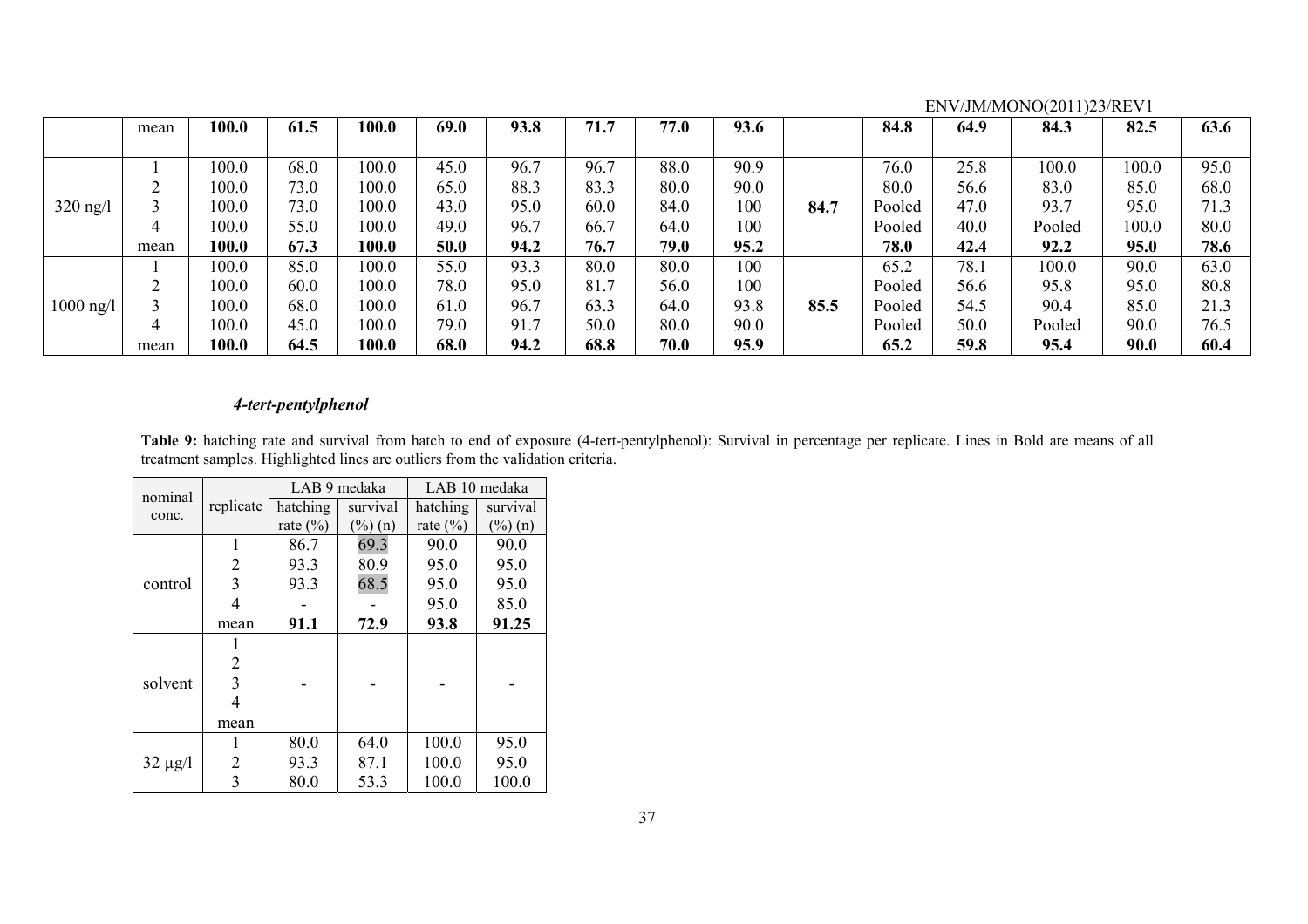|               | 4    |       |       | 100.0 | 100.0 |
|---------------|------|-------|-------|-------|-------|
|               | mean | 84.4  | 68.2  | 100.0 | 97.5  |
|               |      | 93.3  | 74.7  | 100.0 | 95.0  |
|               | 2    | 93.3  | 80.9  | 100.0 | 90.0  |
| $100 \mu g/l$ | 3    | 93.3  | 80.9  | 100.0 | 100.0 |
|               |      |       |       | 100.0 | 90.0  |
|               |      |       |       |       |       |
|               | mean | 93.3  | 78.8  | 100.0 | 93.8  |
|               |      | 100.0 | 100.0 | 100.0 | 95.0  |
|               | 2    | 73.3  | 53.8  | 100.0 | 85.0  |
| $320 \mu g/l$ | 3    | 86.7  | 69.3  | 100.0 | 100.0 |
|               | 4    |       |       | 100.0 | 95.0  |

#### *Flutamide*

**Table 10:** Hatching rate and survival from hatch to end of exposure (flutamide): Survival in percentage per replicate. Lines in Bold are means of all treatment samples. Highlighted lines are outliers from the validation criteria.

| nominal      |           |              | LAB 6 stickleback |  |
|--------------|-----------|--------------|-------------------|--|
| conc.        | replicate | hatching     | survival          |  |
|              |           | rate $(\% )$ | $(\%)$ (n)        |  |
|              |           | 50.0         | 100.0             |  |
|              | 2         | 71.4         | Pooled            |  |
| control      | 3         | 75.0         | Pooled            |  |
|              | 4         | 87.5         | 92.3              |  |
|              | mean      | 71.0         | 96.2              |  |
|              |           | 75.0         | 100.0             |  |
|              | 2         | 85.7         | Pooled            |  |
| solvent      | 3         | 87.5         | 100.0             |  |
|              | 4         | 75.0         | Pooled            |  |
|              | mean      | 80.8         | 100.0             |  |
|              |           | 83.3         | 100.0             |  |
| $32 \mu g/l$ | 2         | 71.4         | Pooled            |  |
|              | 3         | 90.0         | 89.5              |  |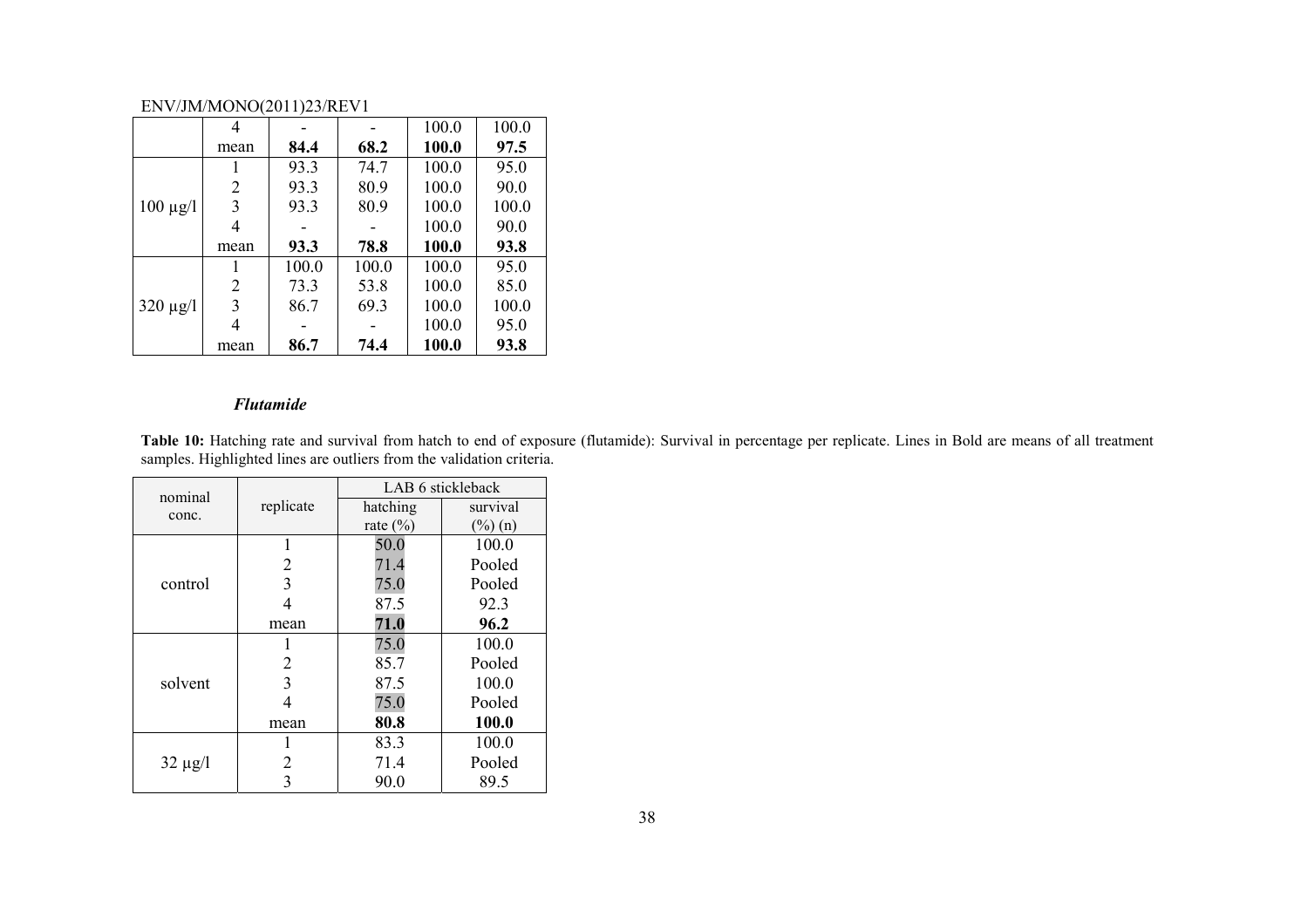|               |      | 66.7 | Pooled |
|---------------|------|------|--------|
|               | mean | 77.9 | 94.7   |
|               |      | 81.8 | pooled |
|               | 2    | 80.0 | 95.8   |
| $100 \mu g/l$ | 3    | 85.7 | Pooled |
|               |      | 86.7 | 90.9   |
|               | mean | 83.6 | 93.4   |
|               |      | 81.8 | Pooled |
|               | 2    | 90.0 | 94.4   |
| $320 \mu g/l$ | 3    | 66.7 | Pooled |
|               |      | 83.3 | 100.0  |
|               | mean | 80.5 | 97.2   |

## *17β-estradiol (E2)*

Table 11: hatching rate and survival from hatch to end of exposure (E2): Survival in percentage per replicate. Lines in Bold are means of all treatment samples. Highlighted lines are outliers from the validation criteria.

| nominal   |           |                                                                                                                                                                                                                                                               |          |
|-----------|-----------|---------------------------------------------------------------------------------------------------------------------------------------------------------------------------------------------------------------------------------------------------------------|----------|
| conc.     | replicate | hatching                                                                                                                                                                                                                                                      | survival |
|           |           | LAB 6 stickleback<br>rate $(\% )$<br>$(\%)(n)$<br>100.0<br>50.0<br>Pooled<br>71.4<br>75.0<br>Pooled<br>87.5<br>92.3<br>71.0<br>96.2<br>100.0<br>75.0<br>Pooled<br>85.7<br>100.0<br>87.5<br>75.0<br>Pooled<br>100.0<br>80.8<br>71.4<br>Pooled<br>83.3<br>100.0 |          |
|           | L         |                                                                                                                                                                                                                                                               |          |
|           | 2         |                                                                                                                                                                                                                                                               |          |
| control   | 3         |                                                                                                                                                                                                                                                               |          |
|           | 4         |                                                                                                                                                                                                                                                               |          |
|           | mean      |                                                                                                                                                                                                                                                               |          |
|           |           |                                                                                                                                                                                                                                                               |          |
|           | 2         |                                                                                                                                                                                                                                                               |          |
| solvent   | 3         |                                                                                                                                                                                                                                                               |          |
|           | 4         |                                                                                                                                                                                                                                                               |          |
|           | mean      |                                                                                                                                                                                                                                                               |          |
|           |           |                                                                                                                                                                                                                                                               |          |
| $32$ ng/l | 2         |                                                                                                                                                                                                                                                               |          |
|           | 3         | 50.0                                                                                                                                                                                                                                                          | Pooled   |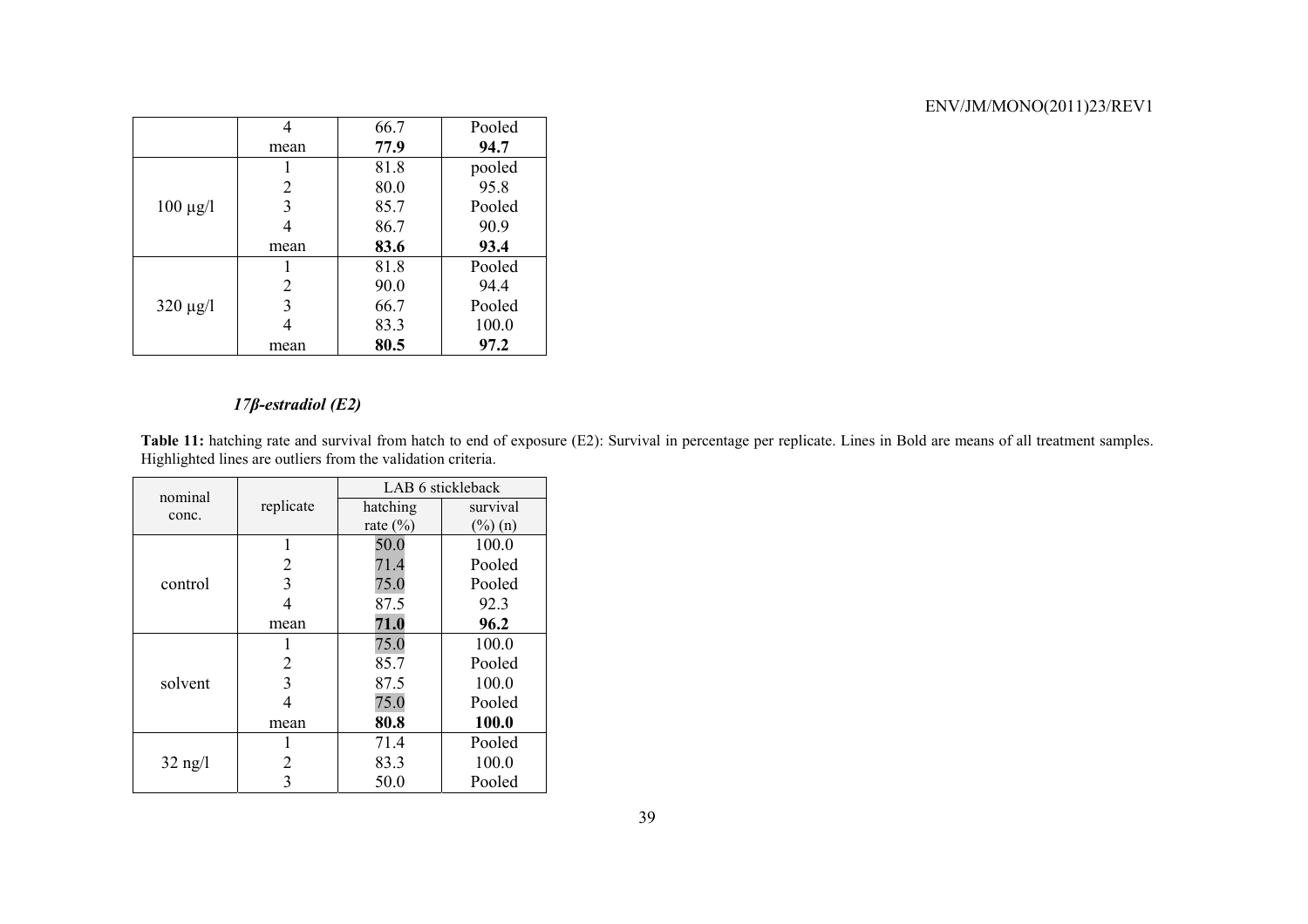|            | 4    | 89.5  | 100.0  |
|------------|------|-------|--------|
|            | mean | 73.6  | 100.0  |
|            |      | 88.9  | 100.0  |
|            | 2    | 90.9  | 100.0  |
| $100$ ng/l | 3    | 80.0  | pooled |
|            |      | 80.0  | Pooled |
|            | mean | 85.0  | 100.0  |
|            |      | 100.0 | Pooled |
|            | 2    | 90.9  | 94.1   |
| $320$ ng/l | 3    | 71.4  | 100.0  |
|            |      | 83.3  | Pooled |
|            | mean | 86.4  | 97.1   |

## **Abnormal appearance and behaviour**

No dose related abnormal appearance or behaviour was reported from the laboratories except for LAB 6 where male aggressive behaviour was registered (as number of nips) and a 4 fold reduction was observed at 739 ng/l DHT. A 1½ fold reduction was observed from 66.9 µg/l 4-tertoctylphenol.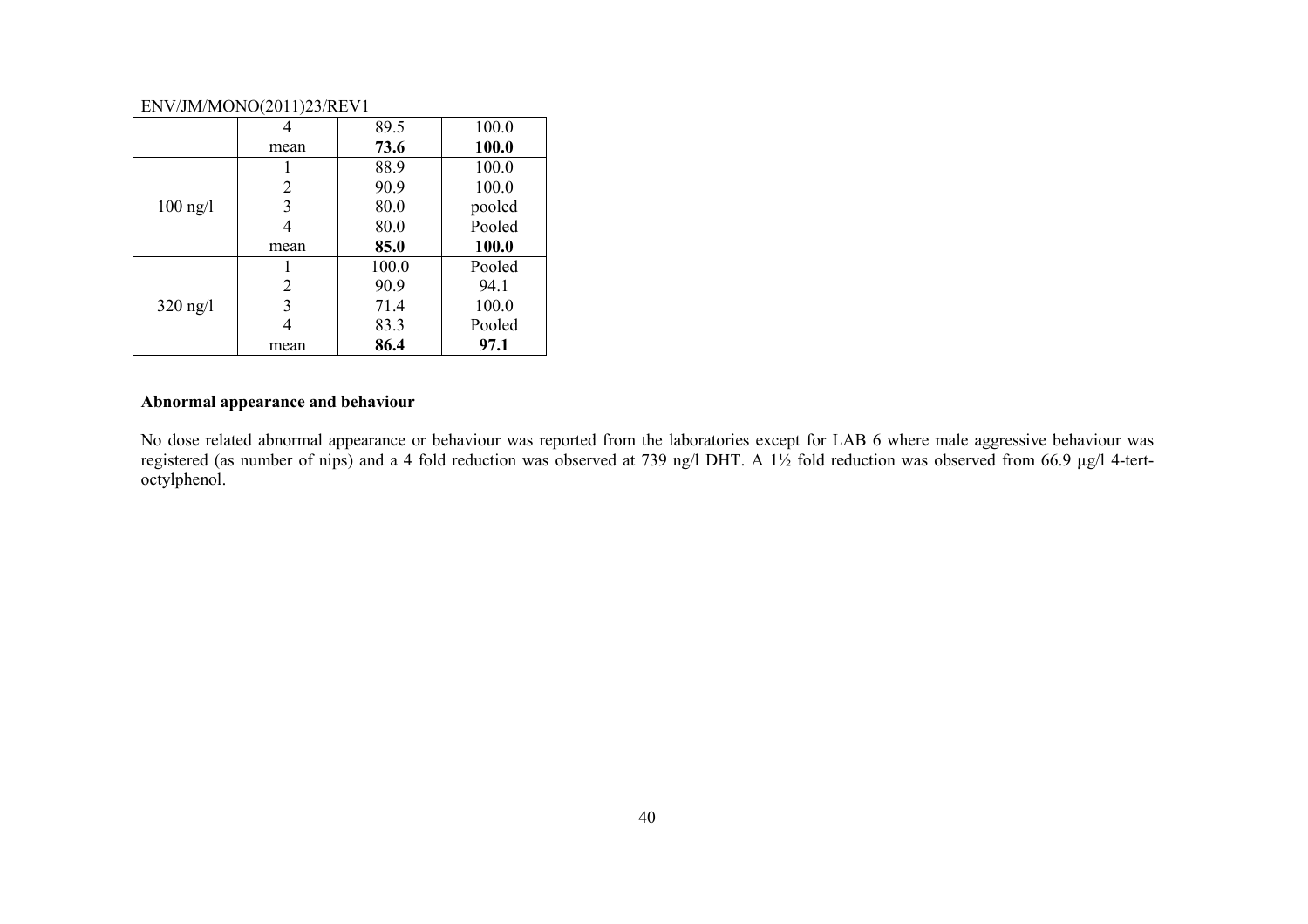## **Core endpoints**

**Table 12:** Overview of NOEC/LOEC for vitellogenin measurements. \*=Jonkheere Terpstra One-sided alternative hypothesis.

| <b>Exposure chemical</b> | species     | Lab            | <b>NOEC VTG</b> $(\mu g/I)$ | LOEC VTG $(\mu g/I)$ | comments                        |
|--------------------------|-------------|----------------|-----------------------------|----------------------|---------------------------------|
| 4-tert-octylphenol       | zebrafish   |                | 13.8                        | 40.6                 | increase undifferentiated       |
| 4-tert-octylphenol       | zebrafish   | $\overline{2}$ | 17.6                        | 42.5                 | increase females and males      |
| 4-tert-octylphenol       | zebrafish   | $\overline{4}$ | 9.5                         | $26.0*$              | increase males                  |
| 4-tert-octylphenol       | medaka      | 4              | 31.7                        | 105                  | increase females                |
| 4-tert-octylphenol       | medaka      | 5              | <12.1                       | 12.1                 | increase undifferentiated       |
| 4-tert-octylphenol       | medaka      | 9              | 6.2                         | 12.3                 | increase males                  |
| 4-tert-octylphenol       | stickleback | 6              | 22.2                        | 66.9                 | against solvent control only    |
| 4-tert-octylphenol       | stickleback | 8              | >41.9                       | >41.9                | No effect                       |
| <b>DHT</b>               | zebrafish   |                | $60.0$ ng/l                 | $146$ ng/l           | decline males                   |
| <b>DHT</b>               | zebrafish   | $\overline{2}$ | $3.1$ ng/l                  | $3.3$ ng/l           | No dose response                |
| <b>DHT</b>               | zebrafish   | 3              | $20.8$ ng/l                 | $93.1*$ ng/l         | increase males                  |
| <b>DHT</b>               | medaka      | 5              | $48.8$ ng/l                 | $155$ ng/l           | decline females                 |
| <b>DHT</b>               | medaka      | 9              | $<$ 94.0 ng/l               | $94.4$ ng/l          | increase males                  |
| <b>DHT</b>               | stickleback | 6              | 739 ng/l                    | $>739$ ng/l          | no effect                       |
| <b>DHT</b>               | stickleback | 8              | $<$ 202 ng/l                | $202$ ng/l           | decline males, no dose response |
| 4-tert-pentylphenol      | medaka      | 9              | 31.5                        | 104.2                | increase males                  |
| 4-tert-pentylphenol      | medaka      | 10             | < 27.0                      | 27.0                 | increase females                |
| E2                       | stickleback | 6              | $36.8 \text{ ng}/1$         | 98.6 ng/l            | increase females and undiff.    |
| flutamide                | stickleback | 6              | $41.9*$                     | 139                  | increase females                |
| ammonia                  | zebrafish   |                | $1.94 \text{ mg}/l$         | $3.88 \text{ mg}/1$  | no dose response                |
| n-octanol                | medaka      | 9              | $1.0$ mg/l                  | $3.2 \text{ mg/l}$   | decline females                 |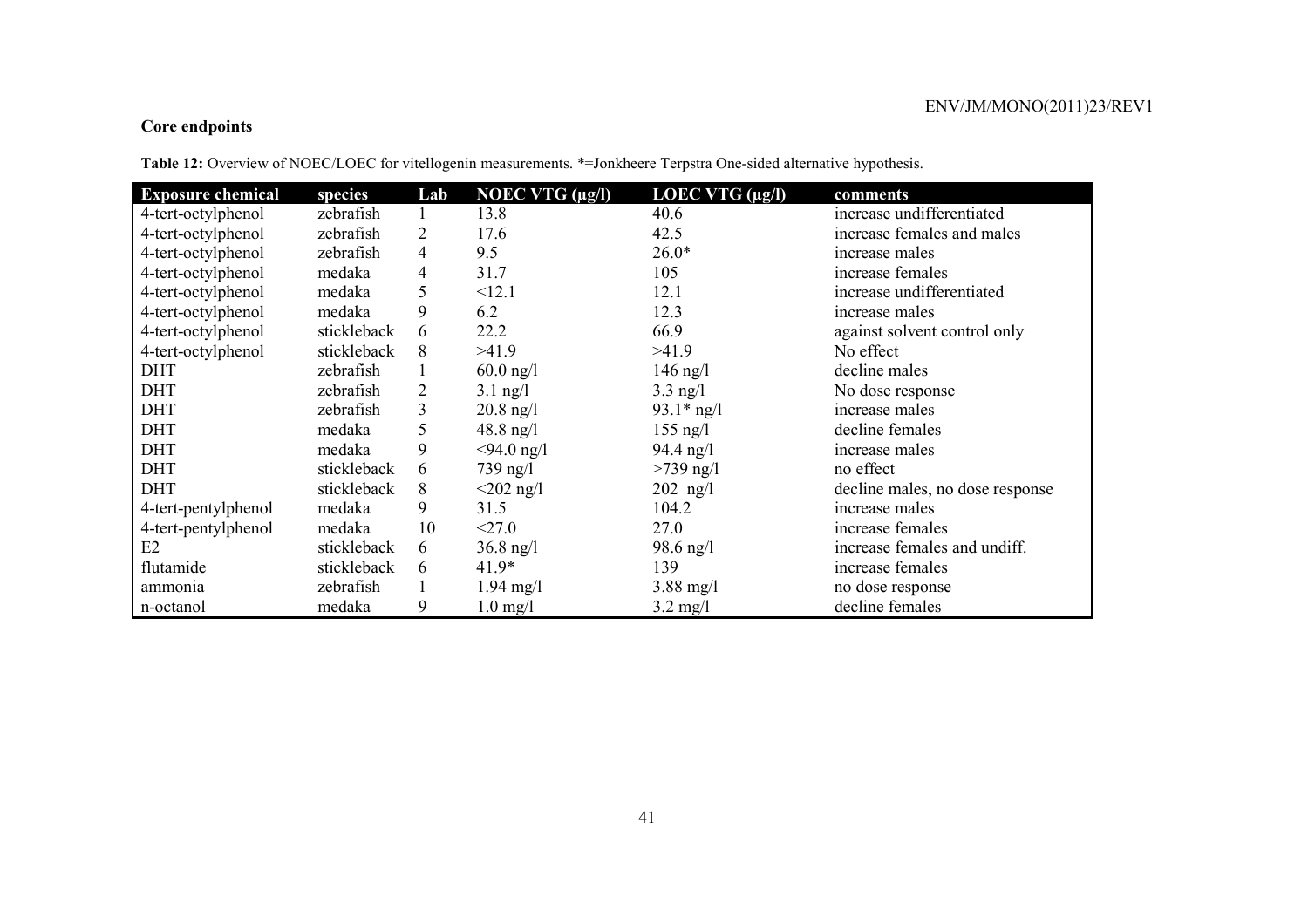| <b>Exposure chemical</b> | species     | Lab            | <b>NOEC</b> sex ratio $(\mu g/I)$ | LOEC sex ratio $(\mu g/I)$ | comments                            |
|--------------------------|-------------|----------------|-----------------------------------|----------------------------|-------------------------------------|
| 4-tert-octylphenol       | zebrafish   | 1              | <13.8                             | 13.8                       | more females                        |
| 4-tert-octylphenol       | zebrafish   | $\overline{2}$ | 5.7                               | 17.6                       | less males                          |
| 4-tert-octylphenol       | zebrafish   | $\overline{4}$ | 9.5                               | 26.0                       | more females                        |
| 4-tert-octylphenol       | medaka      | $\overline{4}$ | <11.2                             | 11.2                       | more females                        |
| 4-tert-octylphenol       | medaka      | 5              | <12.1                             | 30.6                       | more females                        |
| 4-tert-octylphenol       | medaka      | 9              | 23.5                              | 50.4                       | more females                        |
| 4-tert-octylphenol       | stickleback | 6              | 66.0                              | >66.0                      | no males                            |
| 4-tert-octylphenol       | stickleback | 8              | >41.9                             | >41.9                      | 100% mortality above 41.9 $\mu$ g/l |
| <b>DHT</b>               | zebrafish   |                | $< 60.0$ ng/l                     | $60.0$ ng/l                | more males                          |
| <b>DHT</b>               | zebrafish   | 2              | $>8.7$ ng/l                       | $>8.7$ ng/l                | low chemical concentration          |
| <b>DHT</b>               | zebrafish   | 3              | $20.6$ ng/l                       | $20.8$ ng/l                | more males                          |
| <b>DHT</b>               | medaka      | 5              | $<$ 48.8 ng/l                     | $48.8 \text{ ng}/1$        | less females                        |
| <b>DHT</b>               | medaka      | 9              | $<$ 94.0 ng/l                     | $94.0$ ng/l                | genetic females $\Rightarrow$ males |
| <b>DHT</b>               | stickleback | 6              | $271$ ng/l                        | 739 ng/l                   | One intersex fish in middle and     |
| <b>DHT</b>               | stickleback | 8              | $202$ ng/l                        | $329$ ng/l                 | two in high exposure conc.          |
|                          |             |                |                                   |                            | more intersex, less females         |
| 4-tert-pentylphenol      | medaka      | 9              | 104                               | 318                        | $genetic males \Rightarrow females$ |
| 4-tert-pentylphenol      | medaka      | 10             | 27.0                              | 93.6                       | more intersex                       |
| E2                       | stickleback | 6              | $98.6$ ng/l                       | $390$ ng/l                 | more intersex                       |
| flutamide                | stickleback | 6              | >383                              | >383                       | no males                            |
| ammonia                  | zebrafish   |                | $>7.75$ mg/l                      | $>7.75$ mg/l               | 100% mortality at 15 mg/l           |
| n-octanol                | medaka      | 9              | $>3.2$ mg/l                       | $>3.2$ mg/l                | no effect                           |

**Table 13:** Overview of NOEC/LOEC for sex ratio measurements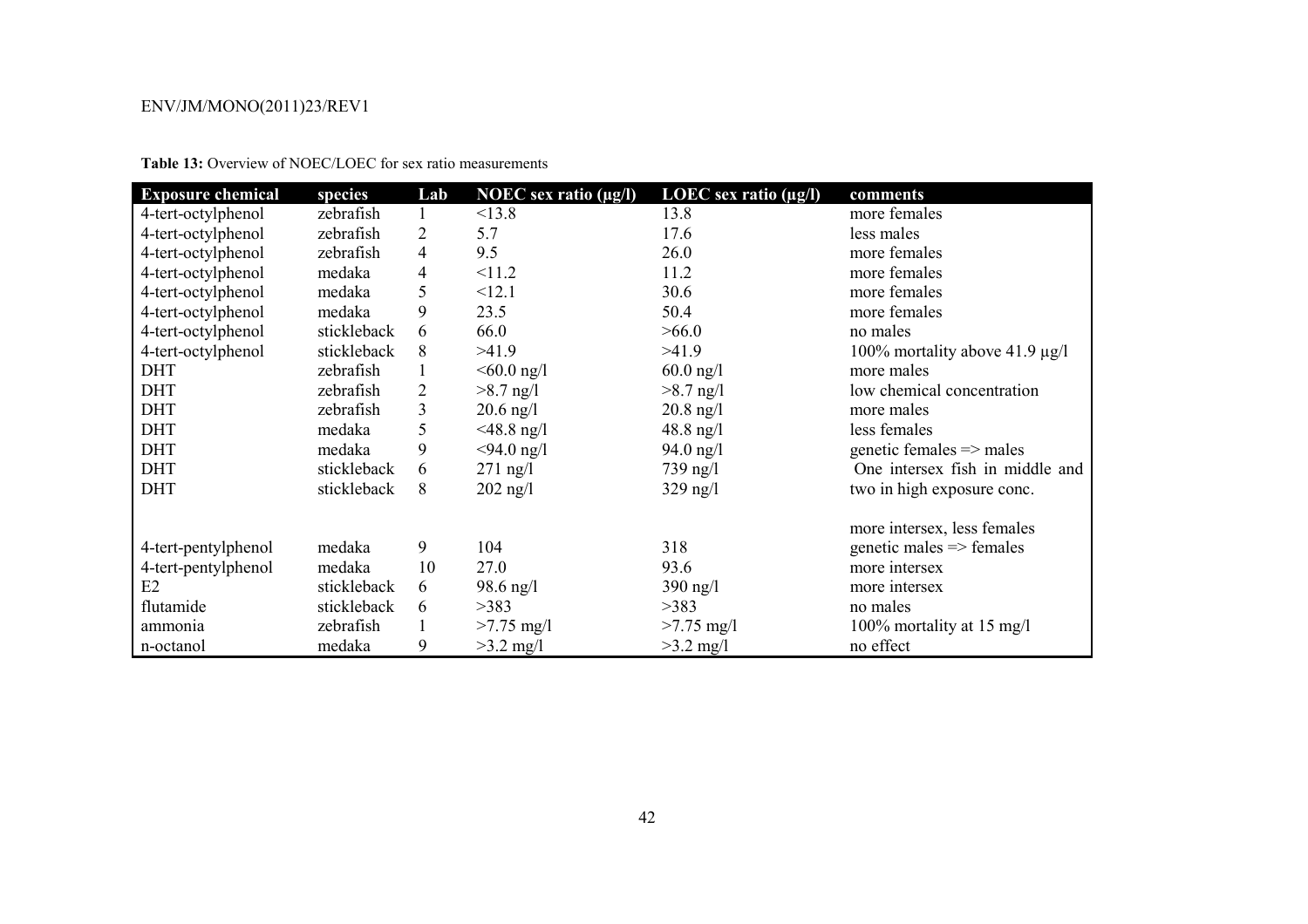## *Zebrafish*

## 4-tert-octylphenol

#### *Vitellogenin levels*

**Table 14:** Vitellogenin levels detected in male and female fish following exposure to 4-tert-octylphenol. Standard deviation is indicated in parenthesis. LAB 4 used 10, 32 and 100 µg/L as test concentrations. Shaded cell indicate the statistical significance.

|                  | Sex       | Control                                                   | $32 \mu g/L$      | $100 \mu g/L$     | $200 \mu g/L$         |
|------------------|-----------|-----------------------------------------------------------|-------------------|-------------------|-----------------------|
| LAB <sub>1</sub> | Males     | 4036 (34751)                                              | 83 (52)           | $\blacksquare$    |                       |
|                  | Females   | 261 915 (226 671)                                         | 193 729 (271 226) | 162 690 (460 756) | 6 606 446 (3 572 973) |
|                  | Undiff.   | 22 402 (66 974)                                           | 1 848 (4 535)     | 158 705 (485 012) | 5 716 012 (3561 727)  |
| LAB <sub>2</sub> | Males     | 1129 (2521)<br>[solvent control:<br>54 (58)               | 2178 (8510)       | 678 (3098)        | 26 797 (39 265)       |
|                  | Females   | 352 251 (629 865)<br>[solvent control:<br>25 101 (56634)] | 49 735 (222 099)  | 13422 (47 939)    | 354 966 (887 221)     |
|                  | Undiff    | 23 038 (54 416)<br>[solvent control:<br>1395 (4873)]      | 2544 (10 045)     | 41(62)            | 66 169 (215 054)      |
| LAB <sub>4</sub> | Males     | 11(6)                                                     | 11(5)             | 22(19)            | $\blacksquare$        |
|                  | Undiff.   | 12(7)                                                     | 10(5)             | 694 (1655)        | 241 925 (270 745)     |
|                  | Intersex. | 10(6)                                                     | 13(11)            | 1 444 (2 0 37)    | 157 801 (159 027)     |
|                  | Females   | 18 808 (52 405)                                           | 3 751 (7 427)     | 12 756 (28 091)   | 184 347 (230 426)     |

#### *Sex ratio*

**Table 15:** Proportions of each sex determined following exposure to 4-tert-octylphenol. Standard deviation is indicated in parenthesis. Shaded cell indicate the statistical significance

|                  | Proportions (SD) | Control     | $10 \mu g/L$ | $32 \mu g/L$ | $100 \mu g/L$ | $200 \mu g/L$ |
|------------------|------------------|-------------|--------------|--------------|---------------|---------------|
| LAB <sub>1</sub> | Males            | 0.567(0.06) |              | 0.184(0.23)  |               |               |
|                  | Females          | 0.355(0.07) |              | 0.762(0.22)  | 0.563(0.12)   | 0.628(0.03)   |
|                  | Intersex         | 0.014(0.03) |              |              |               |               |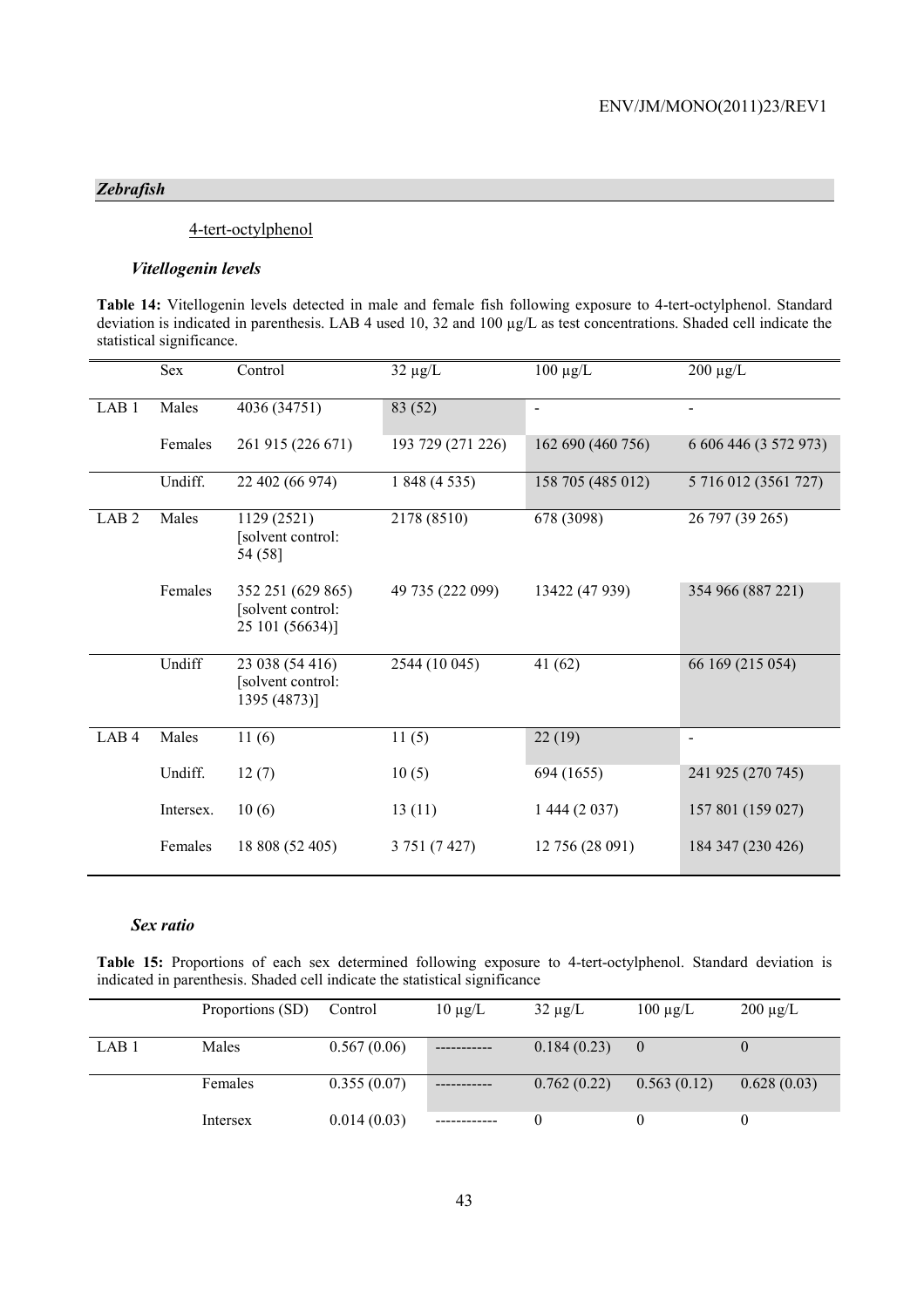|                  | Undifferentiated        | 0.064(0.03) |              | 0.054(0.06) | 0.438(0.12)  | 0.372(0.03) |
|------------------|-------------------------|-------------|--------------|-------------|--------------|-------------|
| LAB <sub>2</sub> | Males                   | 0.369(0.99) |              | 0.285(0.79) | 0.193(0.46)  | 0.07(0.28)  |
|                  | Females                 | 0.479(0.46) | ------------ | 0.523(0.80) | 0.496(0.19)  | 0.525(0.56) |
|                  | Intersex                | None        |              | None        | None         | None        |
|                  | Undifferentiated        | 0.150(0.79) |              | 0.192(0.17) | 0.309(0.37)  | 0.400(0.31) |
| LAB <sub>4</sub> | Males                   | 0.409(0.08) | 0.274(0.13)  | 0.104(0.09) | $\mathbf{0}$ |             |
|                  | Females                 | 0.461(0.05) | 0.619(0.14)  | 0.729(0.06) | 0.633(0.18)  |             |
|                  | <i>Not</i> Intersex     | 0.954(0.03) | 0.938(0.04)  | 0.978(0.02) | 0.870(0.12)  |             |
|                  | Not<br>Undifferentiated | 0.964(0.05) | 0.973(0.03)  | 0.891(0.02) | 0.765(0.18)  |             |

# Dihydrotestosterone (DHT)

## *Vitellogenin levels*

**Table 16:** Vitellogenin levels detected in male and female fish following exposure to dihydrotestosterone. Standard deviation is indicated in parenthesis. Shaded cell indicate the statistical significance.

|                  | Sex     | Control                               | $100$ ng/L           | $320$ ng/L               | $1000$ ng/L        |
|------------------|---------|---------------------------------------|----------------------|--------------------------|--------------------|
| LAB <sub>1</sub> | Males   | 288 (668)                             | 51814<br>(314747)    | 37(13)                   | 26(11)             |
|                  | Females | 1 3 3 4 5 5<br>(1671066)              | 633 262<br>(1478884) | $\overline{\phantom{0}}$ | $\blacksquare$     |
| LAB <sub>2</sub> | Males   | 363 (1 203)                           | 40(23)               | 3545 (17 744)            | 5 641 (18 302)     |
|                  | Females | 587 960<br>(1128779)                  | 1692(5082)           | 162 958<br>(467117)      | 85 829<br>(284038) |
|                  |         | [solvent control:<br>34 497 (66 562)] |                      |                          |                    |
| LAB <sub>3</sub> | Males   | 35(36)                                | 53 (43)              | 78 (111)                 | 61(39)             |
|                  | Females | 9 076 (32 187)                        | 5 044 (16 518)       | 15 5 5 9<br>(41956)      | 265 (193)          |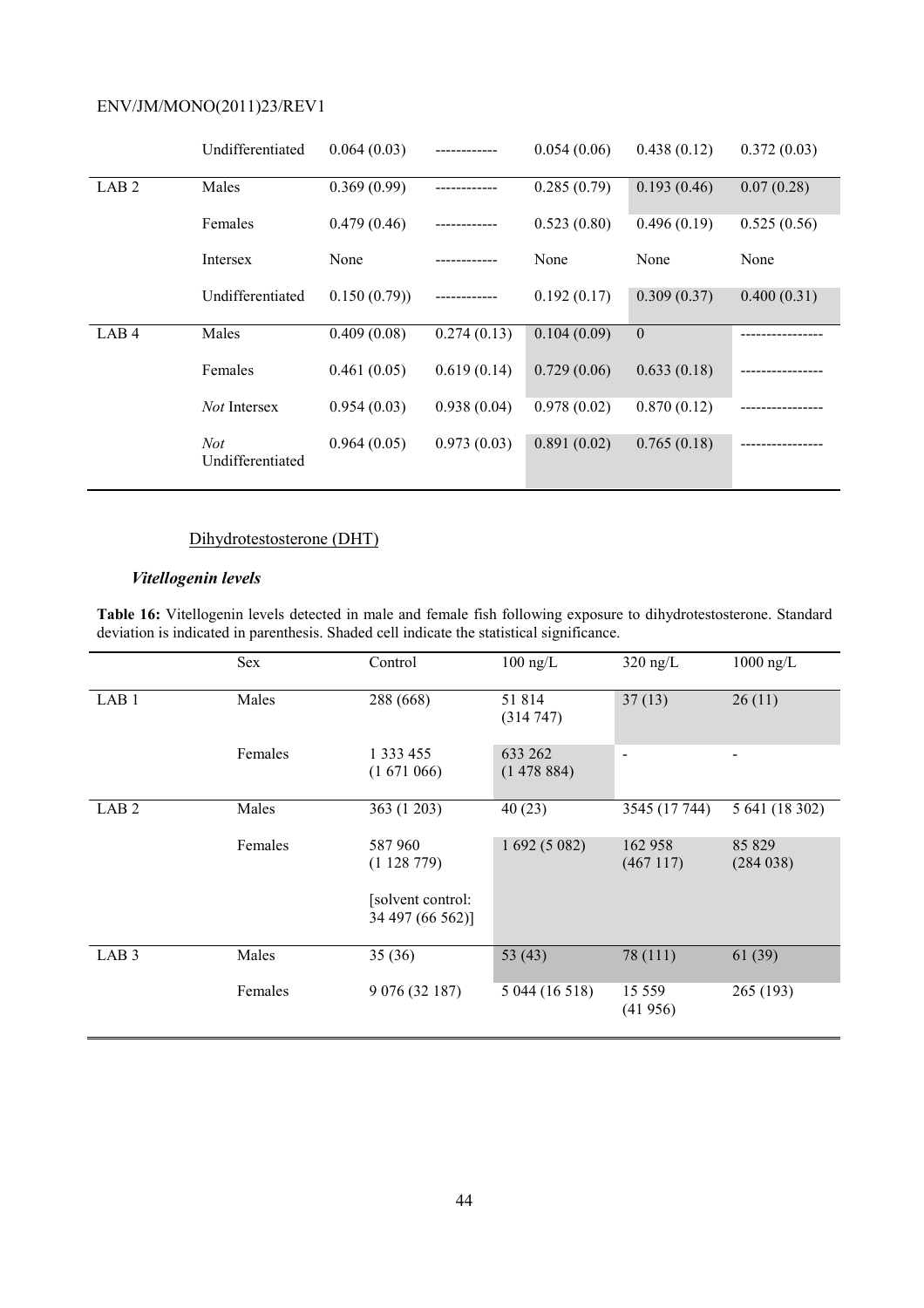#### *Sex ratio*

**Table 17:** Proportions of each sex determined following exposure to dihydrotestosterone. Standard deviation is indicated in parenthesis. Shaded cell indicate the statistical significance.

|                  | Proportions (SD) | Control          | $100$ ng/L       | $320$ ng/L       | $1000$ ng/L      |
|------------------|------------------|------------------|------------------|------------------|------------------|
| LAB <sub>1</sub> | Males            | 0.561(0.26)      | 0.837(0.80)      | 1(0)             | 0.99(0.08)       |
|                  | Females          | 0.390(0.22)      | 0.163(0.80)      | $\boldsymbol{0}$ | $\boldsymbol{0}$ |
|                  | Intersex         | $\boldsymbol{0}$ | $\boldsymbol{0}$ | $\mathbf{0}$     | 0.010(0)         |
|                  | Undifferentiated | 0.049(0)         | $\mathbf{0}$     | $\boldsymbol{0}$ | $\boldsymbol{0}$ |
| LAB <sub>2</sub> | Males            | 0.559(0.54)      | 0.50(0.77)       | 0.586(0.41)      | 0.57(0.38)       |
|                  | Females          | 0.394(0.58)      | 0.353(0.70)      | 0.363(0.60)      | 0.331(0.27)      |
|                  | Intersex         | None             | None             | None             | None             |
|                  | Undifferentiated | 0.044(0.05)      | 0.145(0.11)      | 0.061(0.06)      | 0.098(0.02)      |
| LAB <sub>3</sub> | Not Males        | 0.400(0.03)      | 0.298(0.16)      | 0.161(0.20)      | 0.087(0.14)      |
|                  | Females          | 0.400(0.03)      | 0.287(0.15)      | 0.148(0.17)      | 0.087(0.14)      |
|                  | Intersex         |                  |                  |                  |                  |
|                  | Undifferentiated |                  |                  |                  |                  |

## *Medaka*

## 4-tert-octylphenol

#### *Vitellogenin levels*

**Table 18:** Vitellogenin levels detected in male and female fish following exposure to 4-tert-octylphenol. Standard deviation is indicated in parenthesis. Shaded cell indicate the statistical significance.

|                  | <b>Sex</b> | Control                          | $10 \mu g/L$                     | $32 \mu g/L$                     | $100 \mu g/L$                    |
|------------------|------------|----------------------------------|----------------------------------|----------------------------------|----------------------------------|
| LAB <sub>4</sub> | Males      | $\le$ limit of<br>quantification | $\le$ limit of<br>quantification | $\le$ limit of<br>quantification | $\le$ limit of<br>quantification |
|                  | Females    | 9(6)                             | 32(73)                           | 25 (38)                          | 153(104)                         |
| LAB <sub>5</sub> | Males      | 128(18)                          | 7 165 (36 614)                   | 134 (27)                         | 2629 (6 972)                     |
|                  | Females    | 6128 (15460)                     | 10 122 (30 584)                  | 27 445                           | 59 599                           |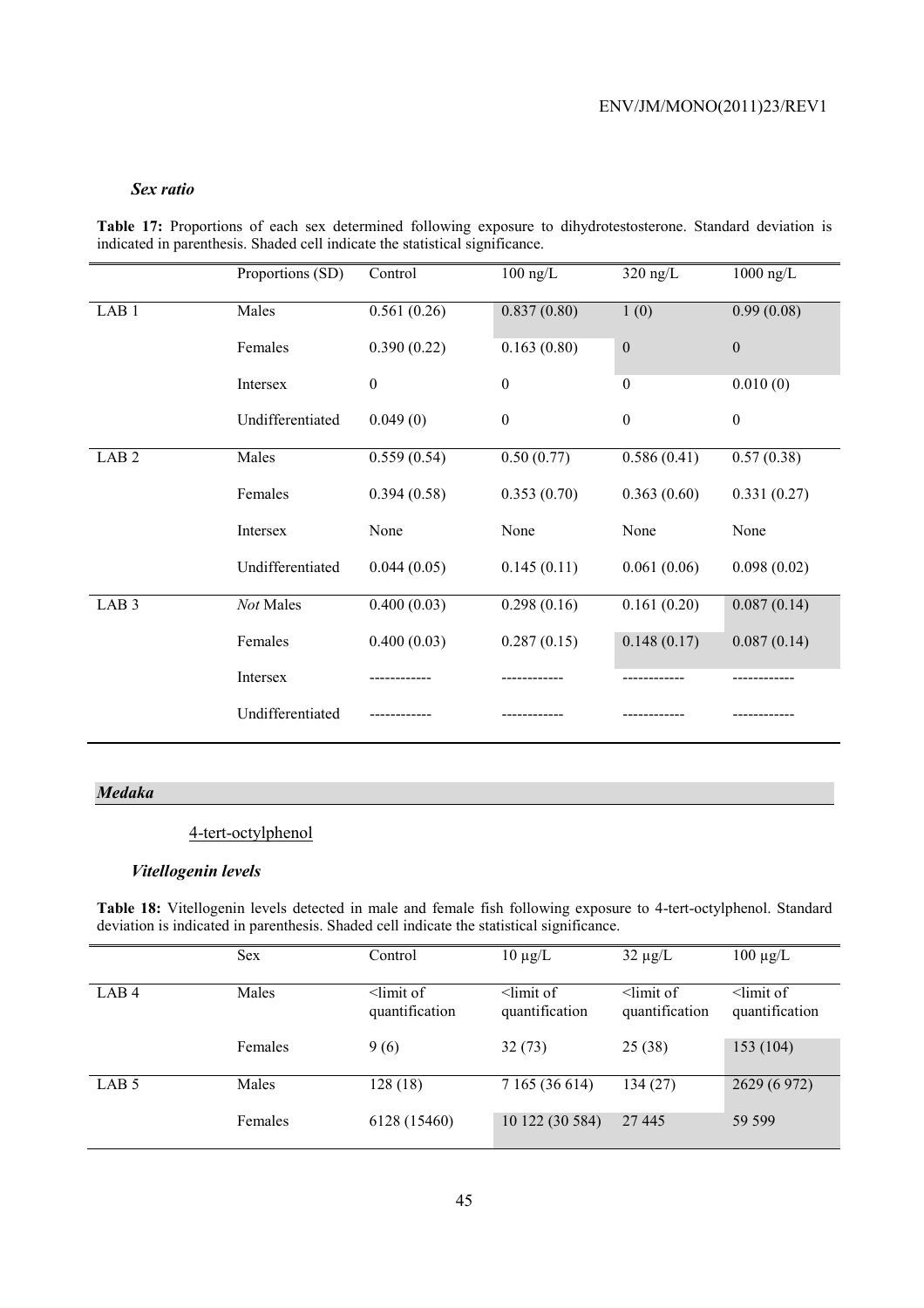|                  |         |            |           | (44327)   | (93 915)                 |
|------------------|---------|------------|-----------|-----------|--------------------------|
| LAB <sub>9</sub> | Males   | 0.7(0.1)   | 6(7)      | 31(21)    | $\overline{\phantom{a}}$ |
|                  | Females | 1711 (412) | 1170(415) | 1180(542) | 2132 (298)               |

#### *Sex ratio*

**Table 19:** Proportions of each sex determined following exposure to 4-tert-octylphenol. Standard deviation is indicated in parenthesis. Shaded cell indicate the statistical significance.

|                  | Proportions (SD) | Control          | $10 \mu g/L$ | $32 \mu g/L$ | $100 \mu g/L$ |
|------------------|------------------|------------------|--------------|--------------|---------------|
| LAB4             | Males            | 0.666(0.57)      | 0.451(0.58)  | 0.296(0.23)  | 0.043(0.15)   |
|                  | Females          | 0.203(0.58)      | 0.483(0.60)  | 0.444(0.59)  | 0.478(0.55)   |
|                  | Intersex         | $\boldsymbol{0}$ | 0.032(0.19)  | 0.185(0.48)  | 0.413(0.29)   |
|                  | Undifferentiated | 0.129(0.31)      | 0.032(0.19)  | 0.074(0.26)  | 0.065(0.24)   |
| LAB <sub>5</sub> | Males            | 0.500            | 0.406        | 0.452        | 0.317         |
|                  | Not Females      | 0.569            | 0.440        | 0.452        | 0.393         |
|                  | Intersex         |                  |              |              |               |
|                  | Undifferentiated |                  |              |              |               |
| LAB <sub>9</sub> | Males            | 0.519(0.081)     | 0.425(0.115) | 0.610(0.091) | 0(0)          |
|                  | Females          | 0.481 (0.081     | 0.575(0.115) | 0.390(0.091) | 1(0)          |

#### Dihydrotestosterone

## *Vitellogenin levels*

**Table 20:** Vitellogenin levels detected in male and female fish following exposure to dihydrotestosterone. Standard deviation is indicated in parenthesis. Shaded cell indicate the statistical significance.

|                  | <b>Sex</b> | Control         | $100$ ng/L      | $320$ ng/L       | $1000 \text{ ng/L}$ |
|------------------|------------|-----------------|-----------------|------------------|---------------------|
| LAB <sub>5</sub> | Males      | 161(223)        | 128(15)         | 125(0.2)         | 132(24)             |
|                  | Females    | 14 101 (21 365) | 13 230 (23 977) | 3 9 19 (7 5 8 9) | $\blacksquare$      |
| LAB <sub>9</sub> | Males      | 0.5(0.7)        | 15(58)          | 18(39)           | 19(29)              |
|                  | Females    | 329 (320)       | 402 (195)       | 179 (125)        | $\blacksquare$      |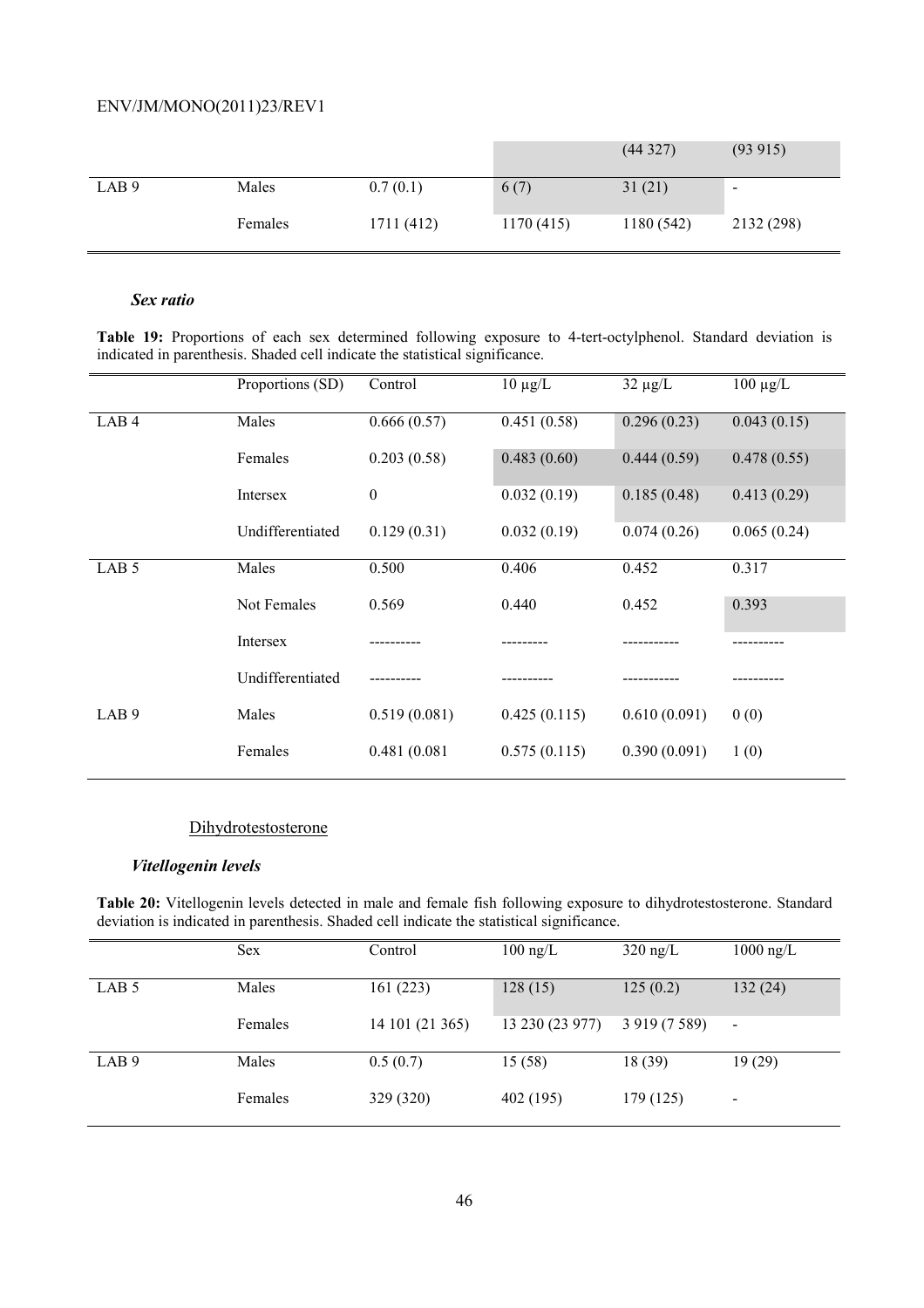#### *Sex ratio*

**Table 21:** Proportions of each sex determined following exposure to dihydrotestosterone. Standard deviation is indicated in parenthesis. Shaded cell indicate the statistical significance.

|                  | Proportions      | Control | $100$ ng/L | $320$ ng/L | $1000$ ng/L      |
|------------------|------------------|---------|------------|------------|------------------|
| LAB <sub>5</sub> | Not Males        | 0.499   | 0.394      | 0.060      | 0.048            |
|                  | Females          | 0.430   | 0.299      | 0.060      | $\boldsymbol{0}$ |
|                  | Intersex         | ------- |            |            |                  |
|                  | Undifferentiated |         |            |            |                  |
| LAB <sub>9</sub> | Males            | 0.486   | 0.458      | 0.652      | $\mathbf{1}$     |
|                  | Females          | 0.514   | 0.542      | 0.348      | $\boldsymbol{0}$ |
|                  | Intersex         |         |            |            |                  |
|                  | Undifferentiated |         |            |            |                  |

#### 4-tert-pentylphenol

#### *Vitellogenin levels*

**Table 22:** Vitellogenin levels detected in male and female fish following exposure to 4-tert-pentylphenol. Standard deviation is indicated in parenthesis. Shaded cell indicate the statistical significance.

|               | <b>Sex</b> | Control    | $32 \mu g/L$ | $100 \mu g/L$ | $320 \mu g/L$  |
|---------------|------------|------------|--------------|---------------|----------------|
| LAB $9(70d)$  | Males      | 1.2(0.3)   | 1.3(0.7)     | 1.7(0.2)      | 3(2)           |
|               | Females    | 882 (513)  | 613 (172)    | 767 (417)     | $\blacksquare$ |
| LAB $10(60d)$ | Males      | 0.68(0.5)  | 0.90(0.88)   | 2.45(2.95)    | 85 (156)       |
|               | Females    | 1019 (736) | 1719 (649)   | 3215 (1480)   | 5099 (4427)    |

#### *Sex ratio*

**Table 23:** Proportions of each sex determined following exposure to 4-tert-pentylphenol. Standard deviation is indicated in parenthesis. Shaded cell indicate the statistical significance (\*=one-sided hypothesis testing).

| Proportion (SD) | Control | $10 \mu g/L$ | $\sim$ $\sim$<br>$\mu$ g/L<br>- - | $100 \mu g/L$ |  |
|-----------------|---------|--------------|-----------------------------------|---------------|--|
|                 |         |              |                                   |               |  |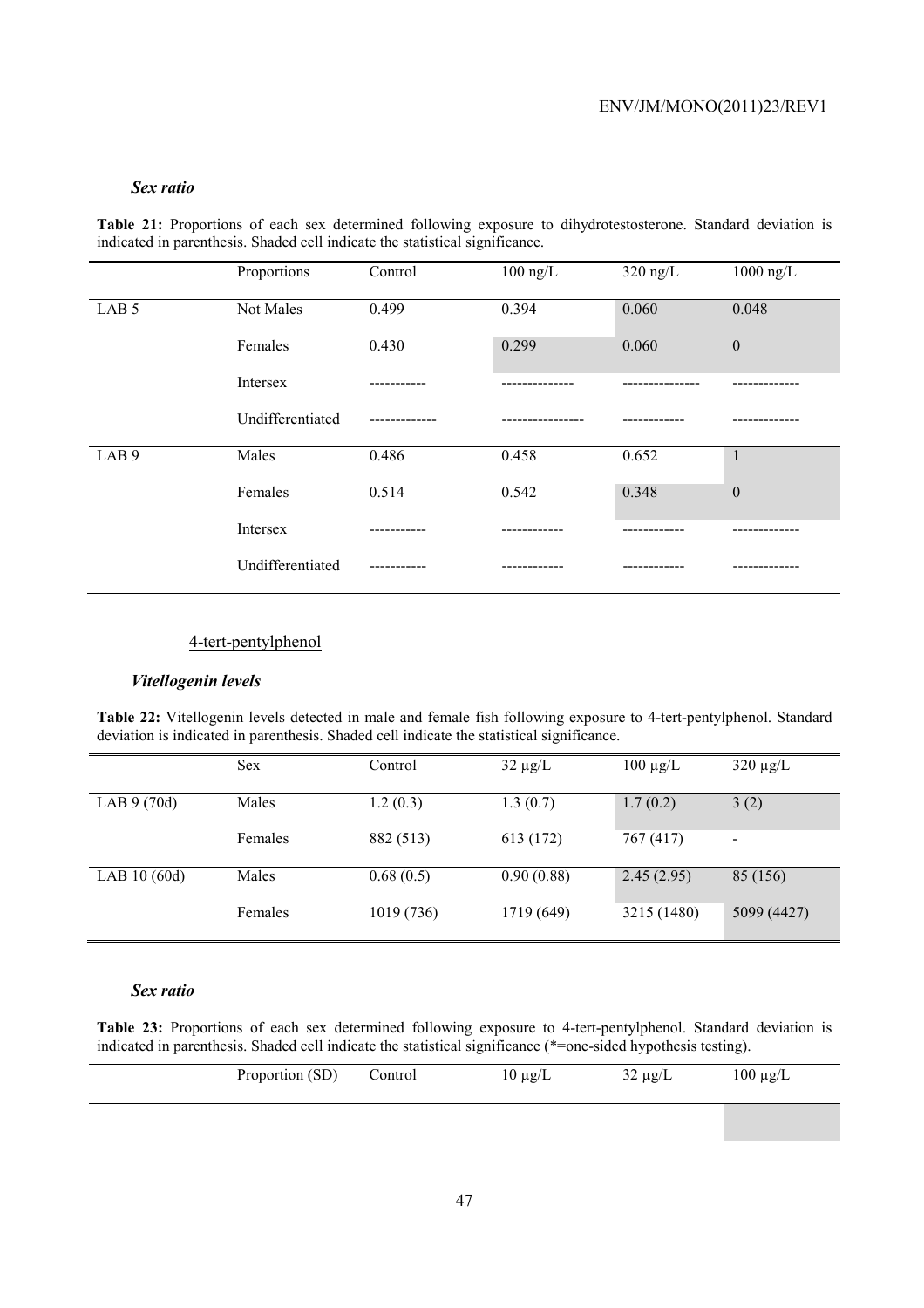| LAB $9(70d)$  | Males            | 0.551       | 0.411       | 0.403       | $0.304*$    |
|---------------|------------------|-------------|-------------|-------------|-------------|
|               | Females          | 0.448(0.08) | 0.588(0.08) | 0.596(0.06) | 0.521(0.07) |
|               | Intersex         |             |             |             |             |
|               | Undifferentiated |             |             |             |             |
| LAB $10(60d)$ | Males            | 0.45        | 0.40        | 0.35        | 0.20        |
|               | Females          | 0.55        | 0.60        | 0.50        | 0.70        |
|               | Intersex         |             |             | 0.15        | 0.10        |
|               | Undifferentiated |             |             |             |             |

#### *Stickleback*

# 4-tert-octylphenol

## *Vitellogenin levels*

**Table 24:** Vitellogenin levels detected in males and female fish following exposure to 4-tert-octylphenol. Standard deviation is indicated in parenthesis. Shaded cell indicate the statistical significance.

|                  | <b>Sex</b> | Control                            | $32 \mu g/L$ | $100 \mu g/L$            | $200 \mu g/L$            |
|------------------|------------|------------------------------------|--------------|--------------------------|--------------------------|
| LAB <sub>6</sub> | Males      | 35(34)<br>Solvent control: 79 (54) | 42(25)       | 42(20)                   | 83 431<br>(74047)        |
|                  | Females    | 43 (38)                            | 36(28)       | 40(25)                   | 168 842<br>(192588)      |
|                  |            | Solvent control: 72 (37)           |              |                          |                          |
| LAB <sub>8</sub> | Males      | 1632 (566)                         | 2222 (1972)  | $\overline{\phantom{a}}$ | $\overline{\phantom{a}}$ |
|                  | Females    | 1845 (813)                         | 5724 (7766)  | $\overline{\phantom{0}}$ | $\overline{\phantom{a}}$ |

*Sex ratio*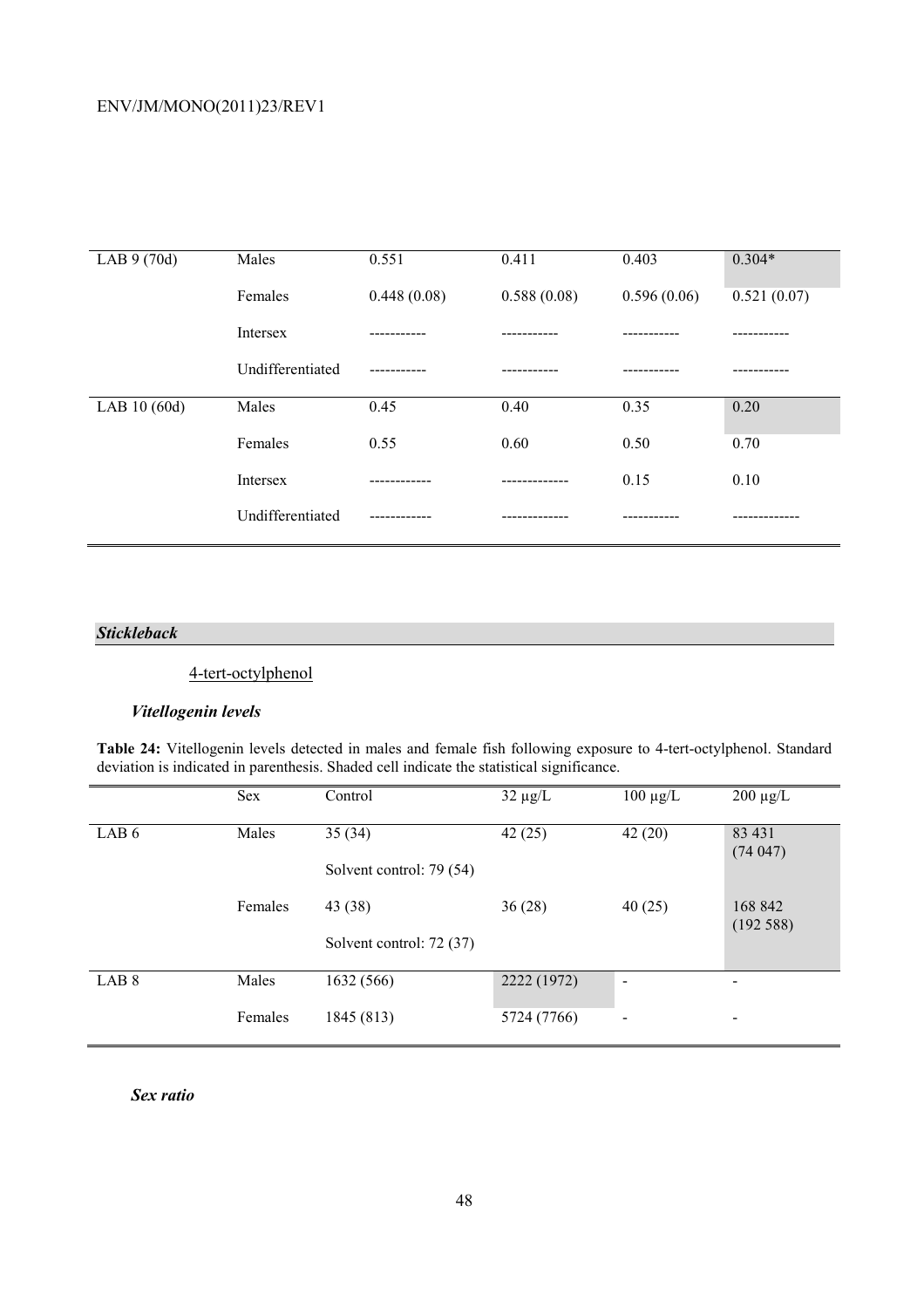|                  | Proportions (SD) | Control     | $32 \mu g/L$ | $100 \mu g/L$ | $200 \mu g/L$ |
|------------------|------------------|-------------|--------------|---------------|---------------|
| LAB <sub>6</sub> | Males            | 0.462(0.30) | 0.555(0.44)  | 0.372(0.44)   | 0.533         |
|                  | Females          | 0.537(0.30) | 0.444(0.44)  | 0.558(0.56)   | 0.466         |
|                  | Intersex         | None        | None         | 0.069(0.12)   | None          |
|                  | Undifferentiated | None        | None         | None          | None          |
| LAB <sub>8</sub> | Males            | 0.389(0.17) | 0.547(0.06)  |               |               |
|                  | Females          | 0.611(0.17) | 0.453(0.06)  |               |               |
|                  | Intersex         | None        | None         | None          | None          |
|                  | Undifferentiated | None        | None         |               |               |

**Table 25:** Proportions of each sex determined following exposure to 4-tert-octylphenol. Standard deviation is indicated in parenthesis. Shaded cell indicate the statistical significance.

#### **Dihydrotestosterone**

#### *Vitellogenin levels*

**Table 26:** Vitellogenin levels detected in male and female fish following exposure to dihydrotestosterone. Standard deviation is indicated in parenthesis. Shaded cell indicate the statistical significance.

|                  | <b>Sex</b> | Control                             | $100$ ng/L | $320$ ng/L | $1000$ ng/L |
|------------------|------------|-------------------------------------|------------|------------|-------------|
| LAB <sub>6</sub> | Males      | 35(34)<br>Solvent control: 79 (54)  | 57(47)     | 53 (35)    | 58 (62)     |
|                  | Females    | 43 (38)<br>Solvent control: 72 (47) | 54 (42)    | 49 (40)    | 42(36)      |
| LAB <sub>8</sub> | Males      | 1687 (2129)                         | 621 (441)  | 815 (586)  | 1990 (2855) |
|                  | Females    | 1965 (2014)                         | 859 (496)  | 209 (272)  | 1283 (644)  |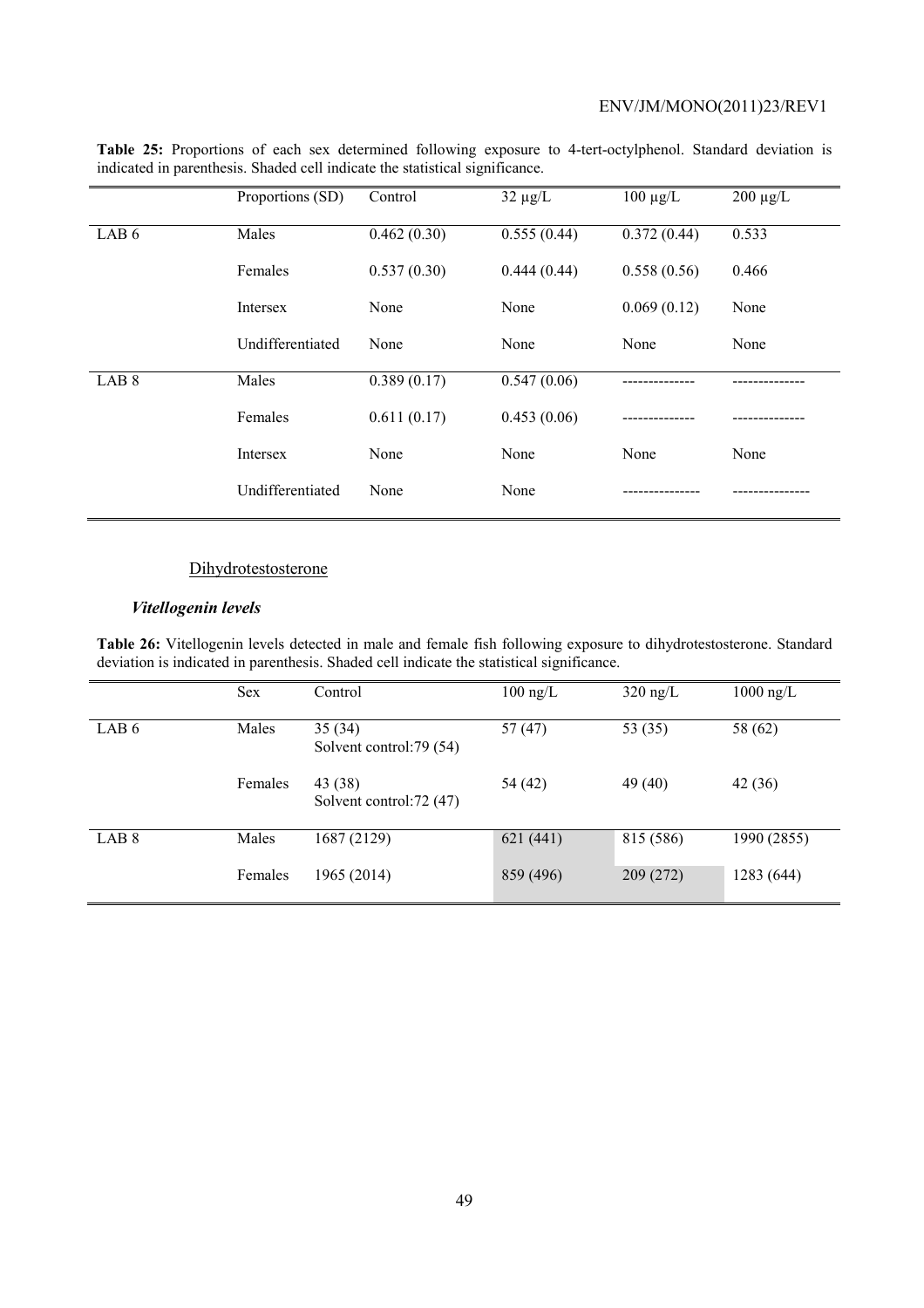#### *Sex ratio*

**Table 27:** Proportions of each sex determined following exposure to dihydrotestosterone. Standard deviation is indicated in parenthesis. Shaded cell indicate the statistical significance.

|                  | Proportions (SD) | Control          | $100$ ng/L       | $320$ ng/L       | $1000$ ng/L      |
|------------------|------------------|------------------|------------------|------------------|------------------|
| LAB <sub>6</sub> | Males            | 0.463(0.07)      | 0.428(0.14)      | 0.430(0.11)      | 0.440(0.18)      |
|                  | Females          | 0.536(0.07)      | 0.571(0.14)      | 0.555(0.09)      | 0.529(0.12)      |
|                  | <b>Intersex</b>  |                  |                  | 0.016(0.03)      | 0.031(0.06)      |
|                  | Undifferentiated |                  |                  |                  |                  |
| LAB <sub>8</sub> | Males            | 0.509(0.80)      | 0.513(0.95)      | 0.612(0.04)      | 0.446(0.17)      |
|                  | Females          | 0.490(0.80)      | 0.486(0.95)      | 0.308(0.07)      | $0.412*(0.16)$   |
|                  | Intersex         | $\boldsymbol{0}$ | $\boldsymbol{0}$ | $0.081*(0.03)$   | $0.143*(0.05)$   |
|                  | Undifferentiated | $\boldsymbol{0}$ | $\boldsymbol{0}$ | $\boldsymbol{0}$ | $\boldsymbol{0}$ |

## Flutamide

#### *Vitellogenin levels*

**Table 28:** Vitellogenin levels detected in male and female fish following exposure to flutamide for 42 dph. Standard deviation is indicated in parenthesis. Shaded cell indicate the statistical significance.

|       | <b>Sex</b> | Control  | $45 \mu g/L$ | 141 $\mu$ g/L | $383 \mu g/L$ |
|-------|------------|----------|--------------|---------------|---------------|
| LAB 6 | Undiff.    | 95 (212) | 54(13)       | 57(8)         | 52(7)         |
|       | Females    | 49(12)   | 51(11)       | 56 $(19)$     | 71(70)        |

#### *Sex ratio*

**Table 29:** Proportions of each sex determined following exposure to flutamide for 42 dph. Standard deviation is indicated in parenthesis. Shaded cell indicate the statistical significance.

|       | Proportions (SD) | Control      | $45 \mu g/L$ | 141 $\mu$ g/L | $383 \mu g/L$ |
|-------|------------------|--------------|--------------|---------------|---------------|
| LAB 6 | Males            | None         | None         | None          | None          |
|       | Females          | 0.608(0.382) | 0.558(0.02)  | 0.578(1.43)   | 0.583(0.22)   |
|       | Intersex         |              |              |               |               |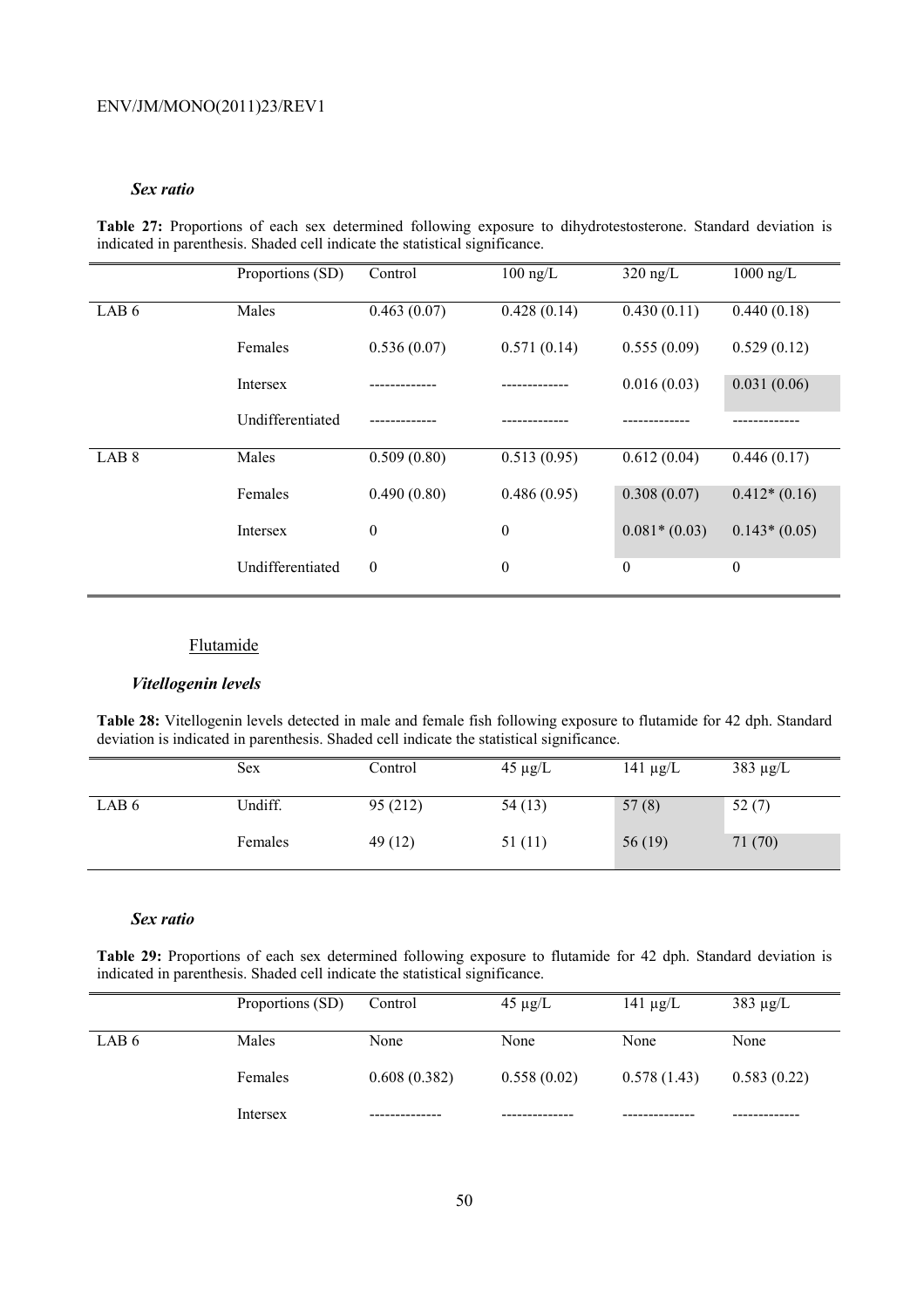| Undifferentiated | 0.391(0.38) | 0.441(0.02) | 0.421(1.43) | 0.416(0.22) |
|------------------|-------------|-------------|-------------|-------------|
|------------------|-------------|-------------|-------------|-------------|

## 17ß-estradiol

## *Vitellogenin levels*

**Table 30:** Vitellogenin levels detected in male and female fish following exposure to 17ß-estradiol for 42 dph. Standard deviation is indicated in parenthesis. Shaded cell indicate the statistical significance.

|       | <b>Sex</b> | Control  | $100 \mu g/L$ | $320 \mu g/L$             | $1000 \mu g/L$                |
|-------|------------|----------|---------------|---------------------------|-------------------------------|
| LAB 6 | Undiff.    | 95 (212) | 55(23)        | 1 059 086<br>(542386)     | 1 3 1 4 6 8 5<br>(4455324)    |
|       | Females    | 49(12)   | 56 (15)       | 1 143 310<br>$(743\;571)$ | 10 167 541<br>$(3\,360\,089)$ |

### *Sex ratio*

**Table 31:** Proportions of each sex determined following exposure to 17ß-estradiol for 42 dph.

|       | Proportions (SD) | Control          | $32 \mu g/L$ | $100 \mu g/L$ | $320 \mu g/L$  |
|-------|------------------|------------------|--------------|---------------|----------------|
| LAB 6 | Males            | None             | None         | None          | None           |
|       | Females          | 0.608(0.38)      | 0.464(0.041) | 0.366(1.14)   | 0.562(0)       |
|       | Intersex         | $\boldsymbol{0}$ | 0            | 0.033(0.19)   | $0.156*(0.53)$ |
|       | Undifferentiated | 0.391(0.38)      | 0.535(0.04)  | 0.600(0.95)   | 0.281(0.53)    |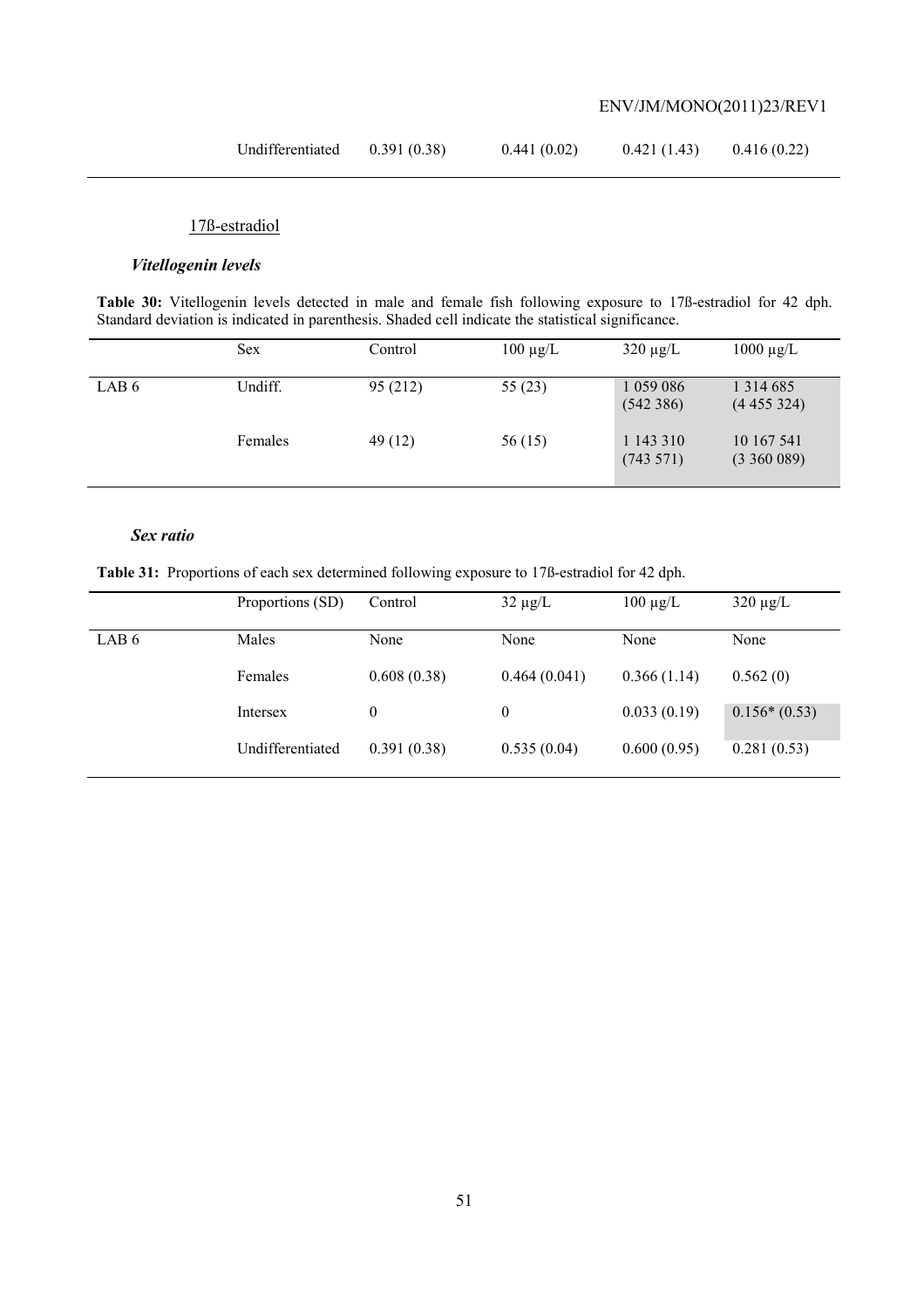### **DISCUSSION**

#### **Purpose of the assay**

The purpose of the Fish Sexual Development Test (FSDT) is to assess early life-stage effects and potential adverse consequences of putative endocrine disrupting chemicals (e.g., estrogens, androgens and steroidogenesis inhibitors). The combination of the two core endocrine endpoints, vitellogenin concentration and the population-relevant sex ratio enable the test to be used for hazard and risk assessment when the mode of action of the test substance is already known or identified by the FSDT.

#### **The biological model**

The biological model utilized in the Fish Sexual Development Test is the hormone regulated sexual differentiation and development in fish, where substances mimicking, inducing or inhibiting the endogenous hormones can skew the sex ratio of a sexual developing fish population toward more females, more males, more intersex fish or more undifferentiated fish. Besides, the hormone dependant induction or inhibition of the yolk protein vitellogenin (VTG) (see also OECD TG 229 and TG 230) is utilized in combination with the sex ratio to establish an identification of the mode of action (MOA) of the substance as demonstrated in Table 32.

| <b>MOA</b>              | <b>VTG</b><br>$\mathcal{E}$ | <b>VTG</b><br>¥ | Sex ratio                                                    | references                                      |
|-------------------------|-----------------------------|-----------------|--------------------------------------------------------------|-------------------------------------------------|
| Weak estrogen agonist   |                             |                 | ↑♀, ↑Undiff                                                  | [Panter et al. 2006;Schafers et al.<br>2007]    |
| Strong estrogen agonist |                             |                 | $\uparrow \mathcal{Q}$ , $\uparrow$ Undiff, No $\circ \circ$ | [Holbech et al. 2006;Schafers et al.<br>2007]   |
| Estrogen antagonist     |                             |                 | 1 <sup>Q</sup> , ↑Undiff.                                    | [Andersen et al. 2004]                          |
| Weak androgen agonist   | റ                           |                 | $2\sigma$                                                    |                                                 |
| Strong androgen agonist |                             |                 | $\uparrow \mathcal{S}$ , No $\varphi$                        | [Holbech et al. 2006]                           |
| Androgen antagonist     |                             |                 | <i><u><u><b>Tintersex</b></u></u></i>                        | [Kiparissis et al. 2003; Panter et al.<br>20041 |
| aromatase inhibitor     |                             |                 |                                                              | [Kinnberg et al. 2007]                          |

**Table 32**: Effect response table of VTG and sex ratio to different modes of action of chemicals. ↑=rise in VTG concentration or phenotypic sex. ↓= decline in VTG concentration or phenotypic sex.

#### **Control animal performance: Hatching and Survival, abnormal appearance and behaviour**

The Hatching rate in the experiments with 4-tert-octylphenol did fulfil the validity criteria of 80% with exception of four experiments where the hatching rate was 77.5%, 78% and 77.3 and 78% respectively. These small abbreviations from the validity criteria are not expected to influence the results. Non of the laboratories reported any dose related delay in hatching. The survival of larvae and juvenile fish did fulfil the validity criteria of 70% in all experiments with 4-tert-octylphenol. In summary the hatching and survival in the eight experiments with 4-tert-octylphenol were satisfactory.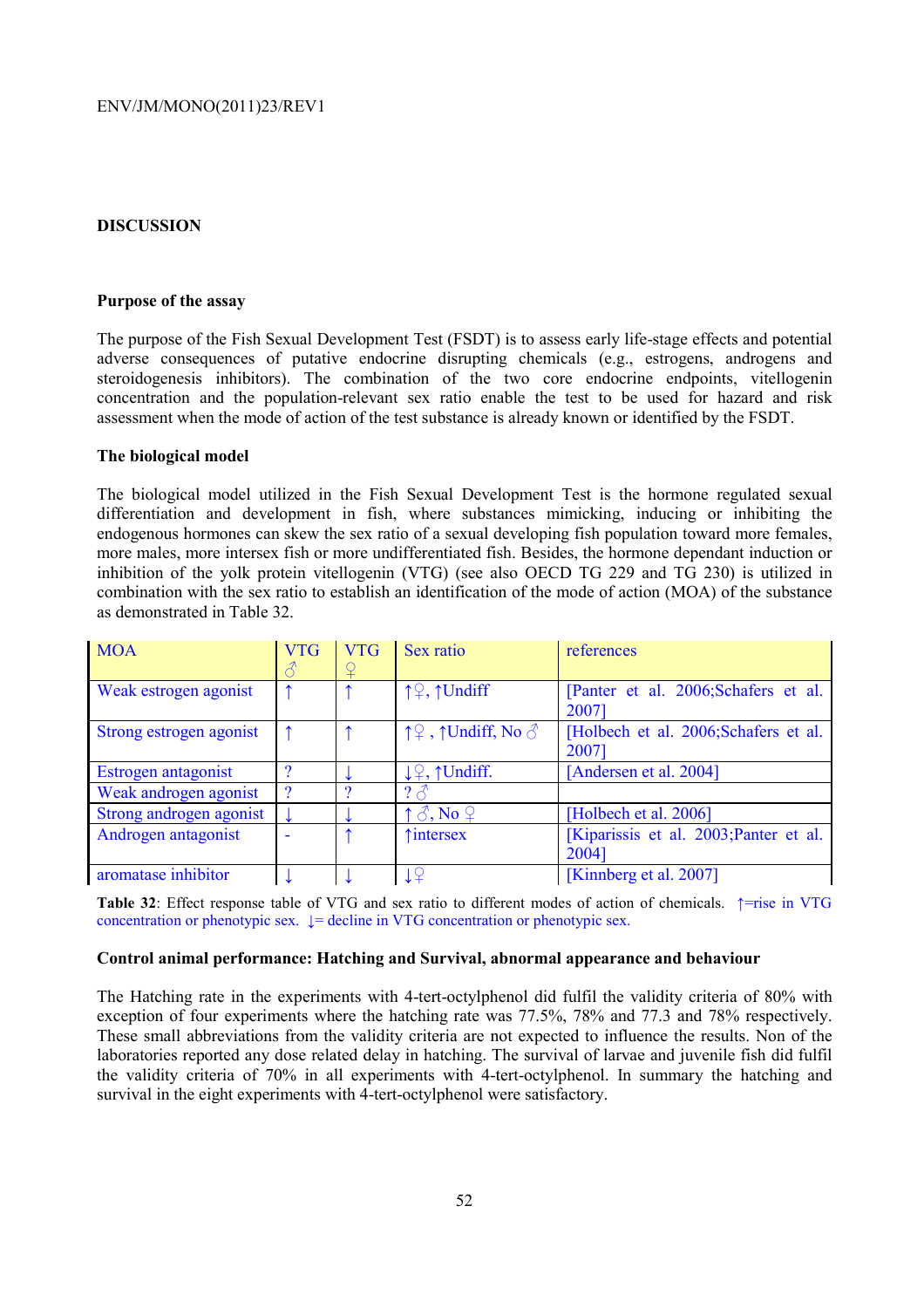The hatching rate in all experiments with DHT did fulfil the validity criteria of 80% with exception of two experiments where the hatching rate was 77.0 and 78.3% which did not influence the test results. The survival of larvae and juvenile fish did fulfil the validity criteria of 70% in all experiments with dihydrotestosterone with the exception of two experiments where the survival rate was 51.5% and 67.0% respectively. The results of the first experiment however, were comparable to the results of the other experiments and therefore the aberration from the validity criteria are not expected to influence the results. The second experiment failed in keeping the DHT nominal concentration in acceptable levels but the survival was close to the 70% validity criteria and did not affect the results. In summary the hatching and survival in the eight experiments with dihydrotestosterone were satisfactory.

The Hatching rate in the two experiments with 4-tert-pentylphenol did fulfil the validity criteria of 80%. The survival of larvae and juvenile fish did fulfil the validity criteria of 70% in both experiments with dihydrotestosterone. In summary the hatching and survival in the two experiments with 4-tert-pentylphenol were satisfactory.

The Hatching rate in the experiments with 17ß-estradiol and flutamide (same control groups) did not fulfil the validity criteria of 80% as it was 71%. The survival of larvae and juvenile fish did fulfil the validity criteria of 70% in both experiments. In summary the hatching and survival in the two experiments with 17ß-estradiol and flutamide were satisfactory.

LAB 6 reported a reduction in male aggressive behaviour (registered as number of nips) during the exposures. A 4 fold reduction was observed at 739 ng/l DHT and a 1½ fold reduction was observed at 66.9 µg/l 4-tert-octylphenol**.** The reduced aggressive behaviour during DHT exposure was not expected but might be related to a negative feed back mechanism (on e.g. 11-keto testosterone, that is known to induce this male aggressive behaviour [Bell 2001]) but this has not been confirmed experimentally. The effect of 4-tert-octylphenol is expected because it has previously been observed in stickleback that an estrogen reduces male aggressive behaviour [Bell 2001]. It should though be noted that the reference study was done with adult males in contrast to 0-60 DPH males in the present study. No other laboratories reported any dose related abnormal appearance or behaviour. Single cases of lordosis (curvature of the vertebral column) were observed in some of the laboratories but at a very low rate, unrelated to the test substance and probably something common in different laboratory stocks.

### **Actual chemical water concentrations**

The actual chemical water concentration was measured in all experiments. Especially for the experiments with zebrafish, these concentrations were much below the nominal concentrations which is not satisfactory. Especially the exposure concentrations in the Lab 2 experiments are outliers and the results of these two experiments can not be compared to the rest. The endpoint responses are though strongly connected to the actual chemical concentrations which can be seen on the NOEC/LOEC values of Table 12 and Table 13 and therefore the experiments are recognised as valid. The results confirm the necessity of regular chemical analysis of the exposure water and raise the question about exposure system design. A guidance document on aquatic flow through test systems might be a good idea.

### **Vitellogenin response**

Vitellogenin is also a biomarker in TG 229 and TG 230 and the issue of inter laboratory comparison and variation in the response has been addressed in the validation process of these TGs. The vitellogenin response in the FSDT, where hazard and risk assessment could be relevant, should be seen in connection with the sex ratio because the skewing of the sex ratio where genetic sex is changed phenotypically can affect the vitellogenin concentration as seen in Figure 15 D where the vitellogenin concentration is significant different between genetic males and phenotypically sex reversed females. In contrast to TG 229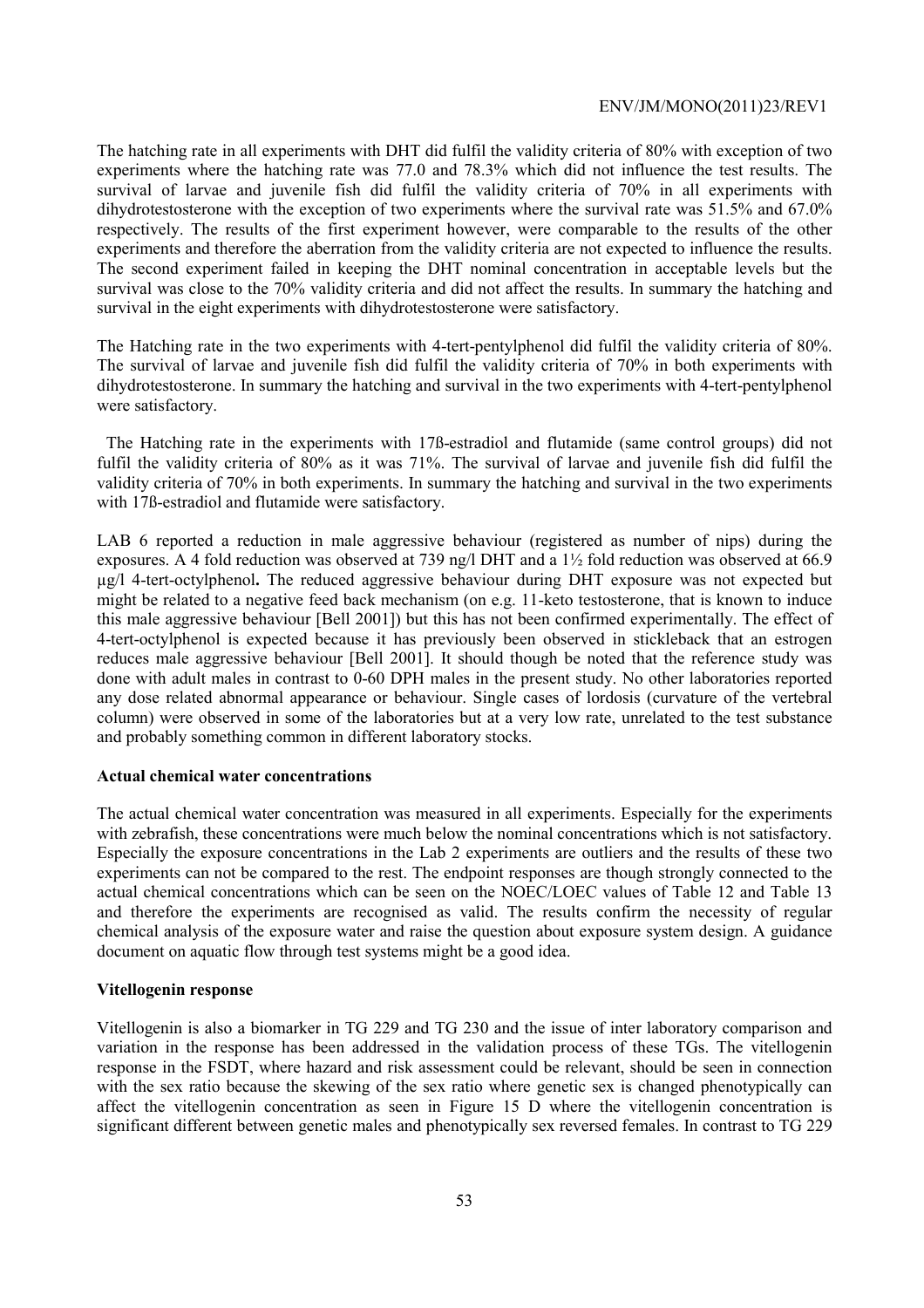and TG 230, the FSDT should be able to identify the mode of action of the test substance and in this context, the sex specific changes in the VTG concentrations is a key biomarker as it can be seen from the effect contingency table in the FSDT draft proposal. One should also take into account that the FSDT is designed to be terminated as soon as the fish are sexually differentiated. This means that the size and developmental stages can vary significantly between experiments and therefore the background vitellogenin concentration can also vary between experiments as it is affected by these parameters. It is therefore expected to see higher control variability in the FSDT vitellogenin than in adult assays as TG 229 and TG 230 vitellogenin but this should not affect the FSDT results because induction or reduction in vitellogenin is normally massive in response to chemicals ([Kinnberg et al. 2007;Zerulla et al. 2002], and because the vitellogenin response should always be connected to the sex ratio response as discussed above.

#### **Sex ratio response**

The skewing of the sex ratio can be a population relevant endpoint if the skewing causes a reproductive performance decline in the affected fish population. The size of the skewing of the sex ratio that will cause a population relevant effect is dependent on the reproductive strategy of the species. The differences in the sensitivity of species have been demonstrated in a whole lake exposure scenario where EE2 was introduced for three years and different fish populations were followed [Kidd et al. 2007;Palace et al. 2009].

The sex ratio skewing in the present FSDT validation and in published literature, where FSDT-like exposure scenarios were used, demonstrate a very strong response toward both estrogens, androgens and aromatase inhibitors and often a 100% effect on either phenotypic females or males are seen [Holbech et al. 2006;Kinnberg et al. 2007;Lange et al. 2001;Morthorst et al. 2010;Panter et al. 2006]. Due to this strong response scenario a rather marked change in the sex ratio could be defined as the threshold for a population relevant effect on the sex ratio. For example a 50% change in female or male phenotype proportions could be set as the threshold. The size of the population relevant effect threshold should though be discussed and decided in the FDG and/or VMG-Eco. A skewing toward more undifferentiated fish is not necessarily population relevant but can be so if for example the delay in sexual development of one of the sexes causes an asynchronous mating behaviour that affect breeding. The effects of intersex on fish populations are probably very much dependant on the severity of the intersex as well as the percentage of fish with intersex and also whether it is genetic females or males that turn into intersex fish.

It should be noted that in the present validation report and in the FSDT draft proposal, sex ratio is defined as proportions of sex, where sex can be females, males, intersex or undifferentiated. The statistics are made on each of the four sex-definitions based on these proportions. As an example females are tested against all other fish (non-females) and males are tested against all other fish (non-males). Therefore, a significant change related to "more females" does not automatically mean "fewer males" because the proportions of intersex and undifferentiated can also change. The NOEC/LOEC data in Table 13 are based on the most sensitive change in each experiment and this is the cause of the different statements as "more females", "more intersex" or "less males".

### **Genetic sex determination**

The determination of the genetic sex of the individual fish is currently possible for Japanese medaka and three spined stickleback. It improves the power of the test because it can identify each single fish that changes phenotypic sex in contrast to gonadal sexing alone where there is a need of a significant skewing of a proportion of sex before phenotypic sex reversal can be addressed. Beside, genetic sex determination clarifies the difference in vitellogenin concentrations between genetic males and sex reversed females and potentially also between genetic females and sex reversed males.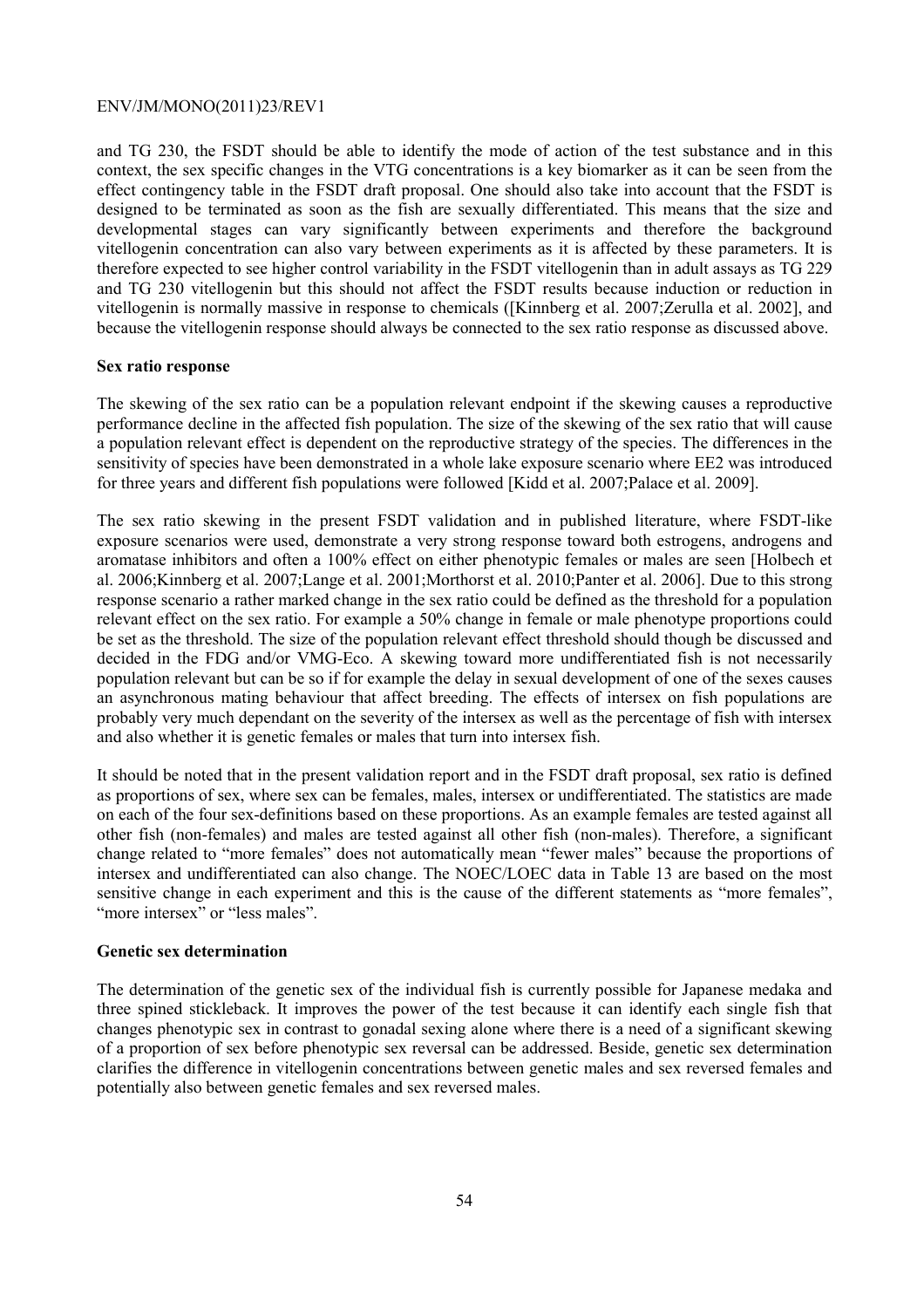Guidance on the determination of genetic sex in Japanese medaka has been included in the FSDT draft proposal as an appendix.

#### **Performance of endpoints**

### *Hatching and survival*

A significant decline in the hatching rate was seen in the experiment with 4-tert-octylphenol and zebrafish in LAB 4 at 298 µg/l. The survival was affected at both 91.5 and 298 µg/l. In LAB 8, 4-tert-octylphenol caused a significant reduction in both the hatching rate and the survival in stickleback at 131 µg/l. at 489 µg/l no surviving larvae were observed. A decline in hatching was also seen in stickleback at 66.9 µg/l in LAB 6. It seems as sticklebacks and zebrafish are slightly more sensitive to 4-tert-octylphenol than Japanese medaka where actual concentrations between 89.6 and 105 µg/l did affect neither hatching nor survival in the three experiments (LAB 4, 5 and 9). The results on medaka are in line with Seki et al., [2003] who found no effect on hatch or survival of 94  $\mu$ g/l 4-tert-octylphenol.

### *Vitellogenin:*

Vitellogenin was measured in head/tail homogenate or plasma in zebrafish, in head/tail homogenate in stickleback and in liver homogenate or plasma in medaka. Table 12 presents vitellogenin NOEC/LOEC values from all laboratories.

In all experiments with 4-tert-octylphenol, NOECs were equal to or below 41.9 µg/l with the lowest values of 6.2 µg/l for medaka (comparable to a NOEC of 6.9 µg/l in Seki et al. ([2003]), 9.5 µg/l for zebrafish and 22.2 µg/l for stickleback. The mean NOEC from all these experiments was 19.4 µg/l with a standard deviation of 12.1 µg/l. These data are very consistent seen in the context of 8 different experiments with three different species. It is important to underline that the VTG data should not be validated alone but in combination with the sex ratio data.

The NOECs from the experiments with DHT varied from 739 ng/l in stickleback to 20.8 ng/l in zebrafish. Lab 2 was not included in the calculations due to low test concentrations. The mean NOEC from the 6 experiments was 194 ng/l with a standard deviation of 274 ng/l. The high variability was partly caused by large inter species differences and partly by the fact that the female phenotype disappeared in several of the experiments at medium or high exposure concentrations which make a significant decline in VTG difficult to obtain.

Two experiments were performed with medaka and 4-tert-pentylphenol. The NOECs were 31.5  $\mu$ g/l and 27.0  $\mu$ g/l respectively, which give a mean of 29.3  $\mu$ g/l and a standard deviation of 3.2  $\mu$ g/l. These data are comparable to the validation Phase 1 results of 32 µg/l in zebrafish and 36 µg/l in fathead minnow.

E2 and flutamide was tested in stickleback only but the E2 NOEC of 36.8 ng/l is comparable to the results in zebrafish from a published studies [Holbech et al. 2006].

One negative study with ammonia was performed on zebrafish. No effect was observed on female VTG but a non dose related effect was seen on male VTG with a significant induction in the medium exposure concentration (3.88 mg/l). No effect in the highest exposure concentration was seen and these variable results are probably seen because to few a number of fish were analysed for VTG (<20 for each sex). A negative study with n-octanol was performed on medaka. No effect on male VTG was observed whereas a slight but significant reduction in female VTG was seen at the highest exposure concentration. A reduction in VTG can be caused by a toxic effect on the liver of the fish at his concentration (3.20 mg/l).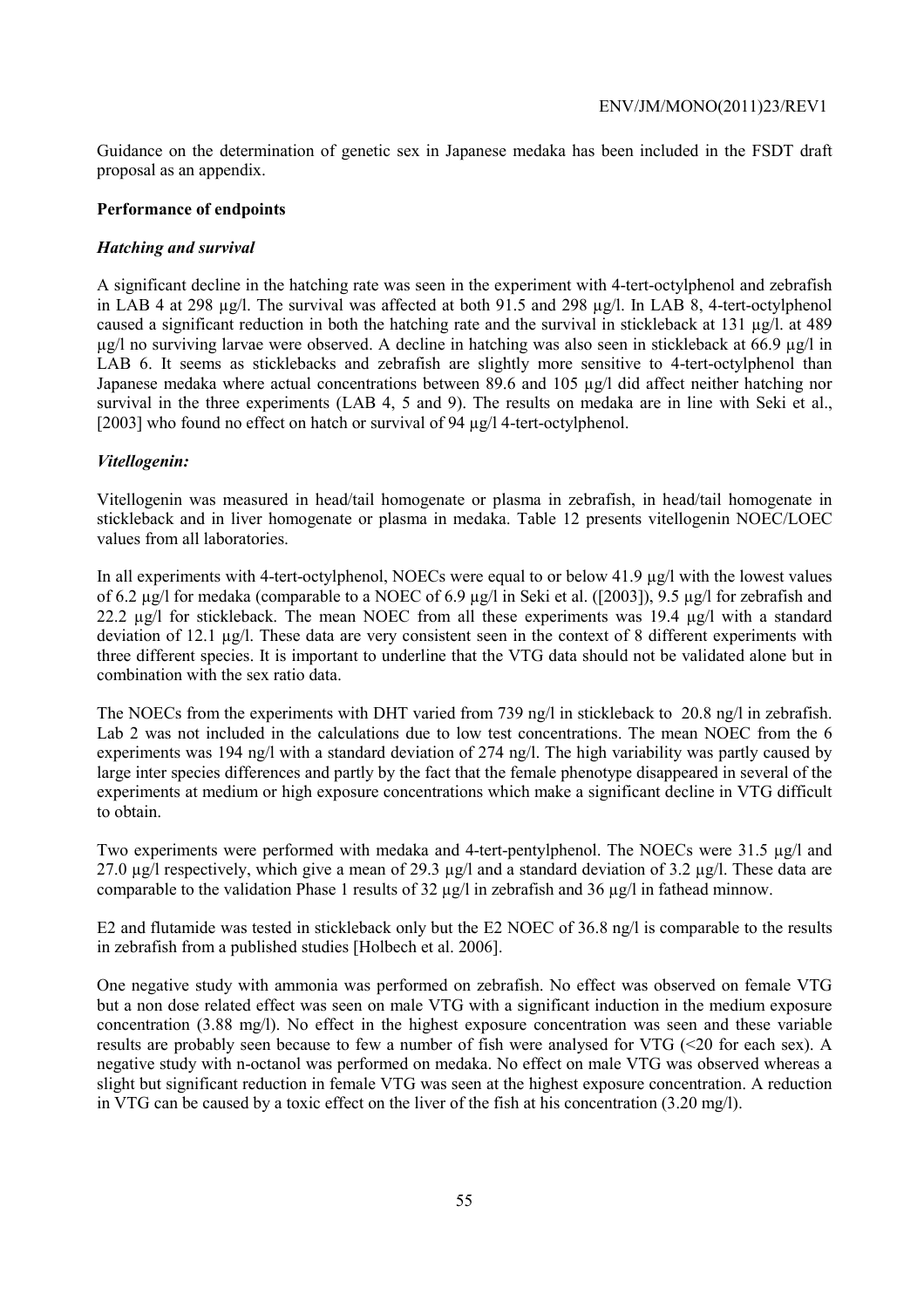#### *Sex ratio*

The sexing of fish was performed by histological evaluation of the gonads. Fish were identified asfemales, males, intersex or undifferentiated. The statistics were calculated on basis of the proportions of sex and replicates were taken into account to include between replicate variations.

The six 4-tert-octylphenol experiments with zebrafish and medaka all produced NOECs from 23.5 µg/l or below and LOEC's from 50.4 µg/l or below (Table 13). The mean NOEC was 12.6 µg/l with a standard deviation of 6.0 µg/l and the mean LOEC was 24.9 µg/l with a standard deviation of 14.5 µg/l. These results are uniform and it can be concluded that zebrafish and medaka are equally sensitive to this weak estrogen and different laboratory populations of the two species perform equally. The medaka results are also comparable to published results with a NOEC/LOEC of 23.7/48.1 µg/l 4-tert-octylphenol [Seki et al. 2003].

The results from the two experiments with stickleback suggest that phenotypic sex reversal in this species is less sensitive to 4-tert-octylphenol than in zebrafish and Japanese medaka because no LOEC was found. A higher systemic toxicity of 4-tert octylphenol to stickleback than to zebrafish and medaka could also be a part of the explanation of lack of effect.

Five experiments were including zebrafish and medaka to DHT exposure. The Lab 2 experiment failed due to a maximum measured test concentration of 8.7 ng/l (nominal 1000 ng/l) and the results from this test can only be used as a "negative" study showing background sex ratio in zebrafish. The remaining four studies had NOECs below 94.4 ng/l for medaka and 60.0 ng/l for zebrafish and LOEC's from 94.4 ng/l and below for medaka and 60.0 ng/l and below for zebrafish. The mean NOEC was 56.4 ng/l with a standard deviation of 30.2 ng/l and the mean LOEC was 56.5 ng/l with a standard deviation of 30.1 ng/l. These results are also very uniform and it can be concluded that medaka and zebrafish are equally sensitive to the androgen DHT.

Two experiments were including stickleback to DHT exposure. with Lab 6 finding a NOEC of 739 ng/l and no LOEC and Lab 8 finding a NOEC of 202 ng/l and a LOEC of 329 ng/l expressed as intersex fish. The results indicate that in stickleback it is more difficult to reverse the phenotypic sex compared to medaka and zebrafish.

Two studies were performed on medaka with 4-tert-pentylphenol exposure. NOECs were 27.0 µg/l and 104.2 µg/l which can be compared to the NOEC´s of 32 µg/l, 34 µg/l and 36 µg/l in the three valid studies on zebrafish and fathead minnow in the phase 1 validation.

A NOEC of 98.6 ng/l and a LOEC of 390 ng/l (more intersex fish and 13% genetic males changed to phenotypic females) was found in the study on E2 from Lab 6, whereas no LOEC was found in the study on flutamide in stickleback from Lab 6. The NOEC of 98.6 ng/l in the E2 study is higher than published studies on zebrafish and Japanese medaka where NOEC was below 50 ng E2/l, e.g. 24 ng/l [Holbech et al. 2006] and below 33.5 ng/l [Hirai et al. 2006]. Again, it is evident that at least in the populations of stickleback used for the validation work it is difficult to chemically skew in regard to sex ratio. It should be noted that for both experiments (E2 and flutamide) the exposure was terminated at 42 dph, which explain why all undifferentiated fish were genetic males. These two studies were part of investigations aiming to establish if the FSDT could be of shorter duration when using the stickleback based on previous information that sexual differentiation in this species is completed by 42dph [Hahlbeck et al. 2004a]

Two negative studies were performed: One with ammonium in zebrafish and one with n-octanol in Japanese medaka. No effect on sex ratios was seen in the experiments.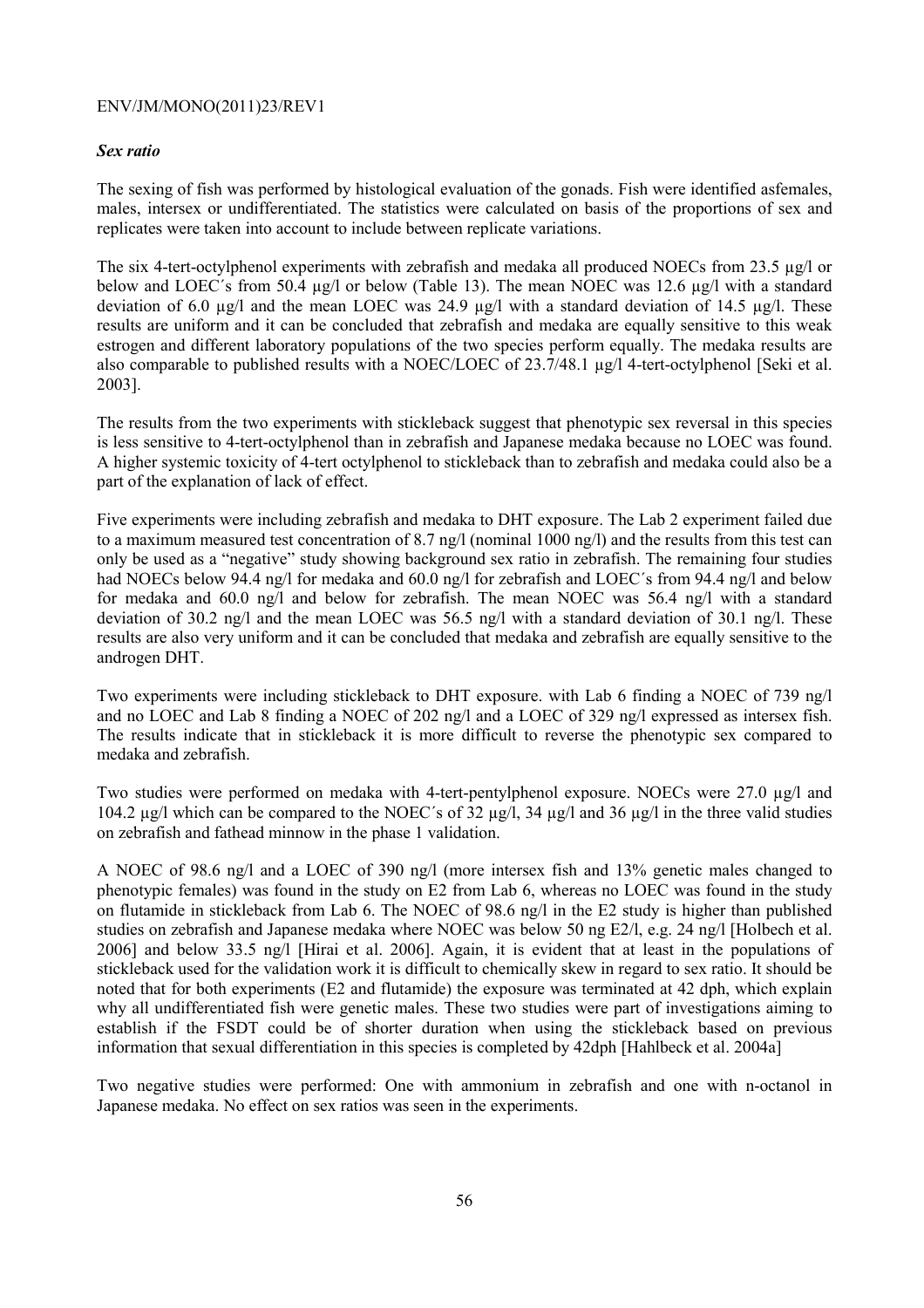## *Kidney epithelium height (KEH)*

The measurement of the height of the stickleback kidney epithelium is a qualitative measurement of the androgen related spiggin induction that should respond to androgens by an increase. It is not a mandatory endpoint in the FSDT. The KEH was analysed in the four experiments conducted in Lab 6: In the experiment with 4-tert octylphenol an increase in KEH was observed for all exposure concentrations. This effect cannot be explained by an androgen mode of action but might indicate some kind of toxic effect of 4-tert octylphenol on the kidneys. In the DHT experiment, an increase was observed at the highest exposure concentration of 739 ng/l. This would be expected to be an androgenic induction. An increase in KEH was also observed after E2 exposure at all concentrations in both males and females. Again this effect cannot be explained by an androgenic effect. No change in KEH was observed after exposure to the anti-androgenic flutamide.

### **Summary of Phase-1 and Phase-2 validation results**

The present validation work is a good example of the importance of analysing the chemical concentrations in the water in aquatic exposure systems regularly. Several of the participating laboratories had difficulties with the acceptability criteria of a maximum deviation of  $\pm 20\%$  of the mean measured concentration. This is not a FSDT specific problem and it should be seen in the context of the diversity of the participating laboratories. Many are university laboratories not used to standardised test protocols. The use of contractand industrial laboratories would for sure eliminate many of these problems.

The two core endocrine endpoints in the FSDT are sex ratio and vitellogenin concentrations. As described earlier they should be validated in combination because this can give a picture of the MOA of the test substance. It is therefore important that the two endpoints have approximately the same sensitivity to the exposure chemicals. The sensitivity of the endpoints is indeed comparable, which can be seen from Table 12 and 13. For example the mean VTG NOEC from three zebrafish 4-tert-octylphenol experiments is 13.6  $\mu$ g/l and the corresponding mean sex ratio NOEC is 9.7  $\mu$ g/l. The corresponding NOECs for medaka are 16.7 µg/l and 15.6 µg/l. For some modes of action as for example strong androgens the skewing of sex toward males is so strong the female VTG measurement is based on very few individuals and therefore not always useful. But in these cases the sex ratio response is sufficient for a risk or hazard assessment of the substance because a "no female" population is achieved.

The validation of zebrafish, Japanese medaka and fathead minnow has identified equally sensitivity to the test substances regardless the strain or population used. A test with an androgen is needed in fathead minnow to complete the validation of this species. The three-spined stickleback showed comparable sensitivity to the zebrafish and the medaka by means of effects on VTG concentrations. However, it was proved less sensitive to phenotypic sex reversal caused by the present exposure chemicals compared to zebrafish and Japanese medaka. In the majority of cases the chemicals did have an effect on stickleback sexual differentiation but this was more by means of inducing a low incidence of intersex rather than causing a dramatic effect in the sex ratio. The reason might be a stronger genetic sex determination mechanism in comparison to the other test species.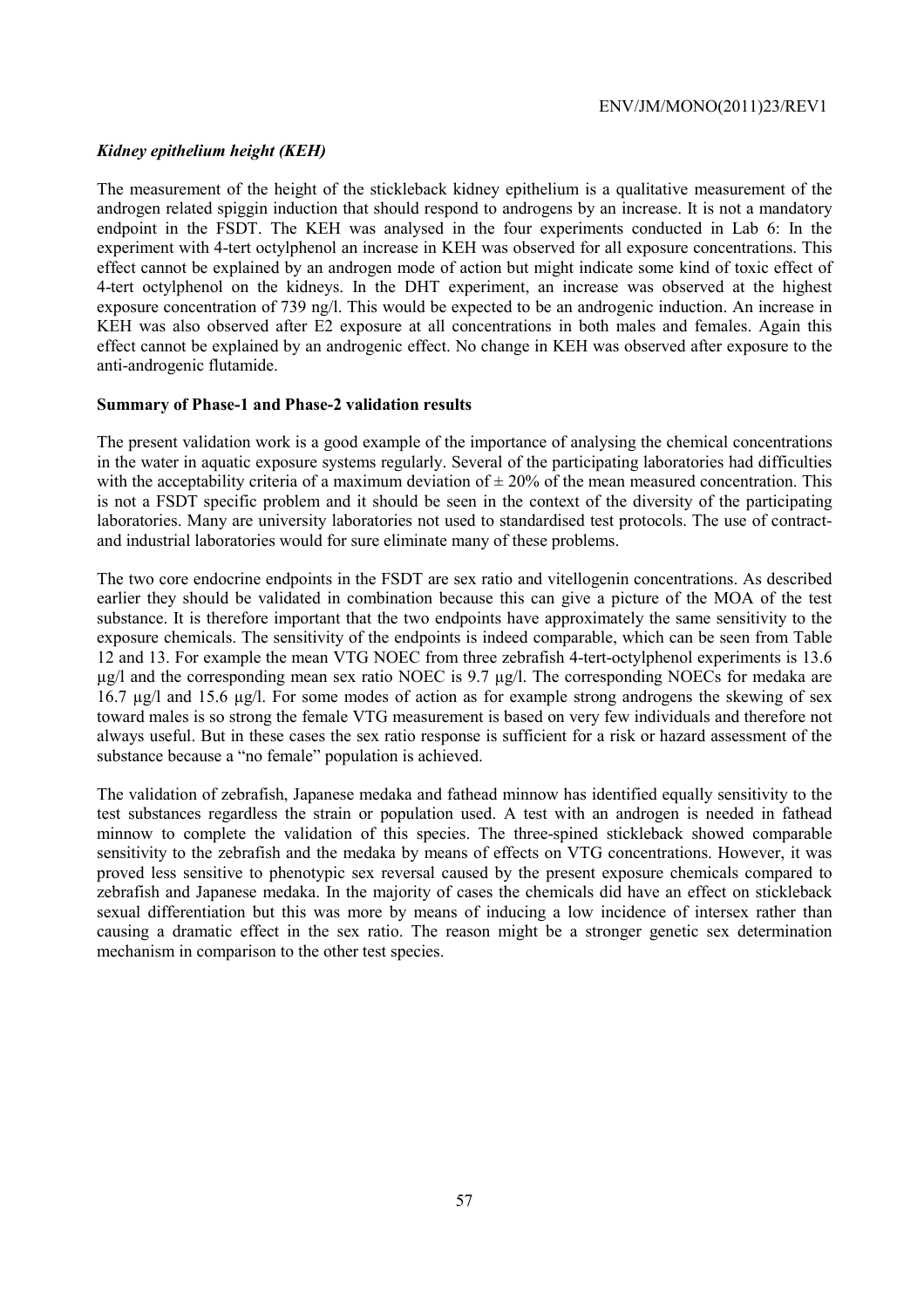## **APPENDIX**

# **Figures from the FSDT Phase 2 validation**

## *Schematic overview*

# **Table 33: Overview of the Annex 1 figures**

| <b>Exposure chemical</b> | endpoint     | species                  | <b>LAB</b>     | <b>Figure</b> |
|--------------------------|--------------|--------------------------|----------------|---------------|
| 4-tert-octylphenol       | vitellogenin | Zebrafish                | $\mathbf{1}$   | Figure 3      |
| 4-tert-octylphenol       | vitellogenin | Zebrafish                | $\overline{2}$ | Figure 4      |
| 4-tert-octylphenol       | vitellogenin | Zebrafish                | $\overline{4}$ | Figure 5      |
| 4-tert-octylphenol       | vitellogenin | Japanese medaka          | $\overline{4}$ | Figure 6      |
| 4-tert-octylphenol       | vitellogenin | Japanese medaka          | 5              | Figure 7      |
| 4-tert-octylphenol       | vitellogenin | Japanese medaka          | 9              | Figure 8      |
| 4-tert-octylphenol       | vitellogenin | Three spined stickleback | 6              | Figure 9      |
| 4-tert-octylphenol       | vitellogenin | Three spined stickleback | $\,8\,$        | Figure 10     |
| Dihydrotestosterone      | vitellogenin | Zebrafish                | $\mathbf{1}$   | Figure 11     |
| Dihydrotestosterone      | vitellogenin | Zebrafish                | $\overline{2}$ | Figure 12     |
| Dihydrotestosterone      | vitellogenin | Zebrafish                | $\mathfrak{Z}$ | Figure 13     |
| Dihydrotestosterone      | vitellogenin | Japanese medaka          | $\overline{5}$ | Figure 14     |
| Dihydrotestosterone      | vitellogenin | Japanese medaka          | 9              | Figure 15     |
| Dihydrotestosterone      | vitellogenin | Three spined stickleback | 6              | Figure 16     |
| Dihydrotestosterone      | vitellogenin | Three spined stickleback | $\,8\,$        | Figure 17     |
| 4-tert-pentylphenol      | vitellogenin | Japanese medaka          | $\overline{9}$ | Figure 18     |
| 4-tert-pentylphenol      | vitellogenin | Japanese medaka          | 10             | Figure 19     |
| 17ß-estradiol            | vitellogenin | Three spined stickleback | 6              | Figure 20     |
| flutamide                | vitellogenin | Three spined stickleback | 6              | Figure 21     |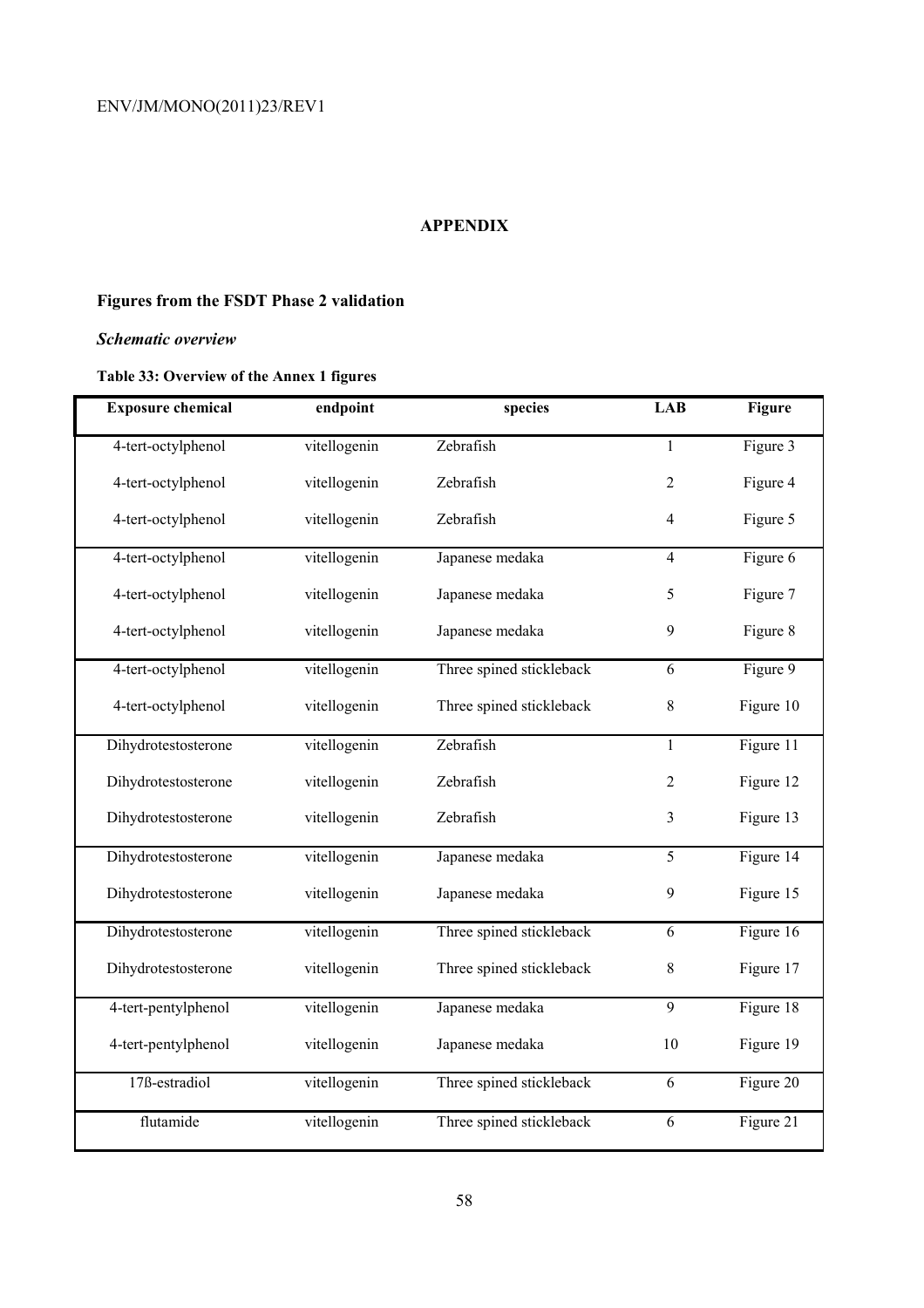| ammonium                   | vitellogenin | zebrafish                | 1              | Figure 22 |
|----------------------------|--------------|--------------------------|----------------|-----------|
| n-octanol                  | vitellogenin | Japanese medaka          | 9              | Figure 23 |
| 4-tert-octylphenol         | sex ratio    | Zebrafish                | $\mathbf{1}$   | Figure 24 |
| 4-tert-octylphenol         | sex ratio    | Zebrafish                | $\overline{2}$ | Figure 25 |
| 4-tert-octylphenol         | sex ratio    | Zebrafish                | $\overline{4}$ | Figure 26 |
| 4-tert-octylphenol         | sex ratio    | Japanese medaka          | $\overline{4}$ | Figure 27 |
| 4-tert-octylphenol         | sex ratio    | Japanese medaka          | 5              | Figure 28 |
| 4-tert-octylphenol         | sex ratio    | Japanese medaka          | 9              | Figure 29 |
| 4-tert-octylphenol         | sex ratio    | Three spined stickleback | 6              | Figure 30 |
| 4-tert-octylphenol         | sex ratio    | Three spined stickleback | 8              | Figure 31 |
| Dihydrotestosterone        | sex ratio    | Zebrafish                | $\mathbf{1}$   | Figure 32 |
| Dihydrotestosterone        | sex ratio    | Zebrafish                | $\overline{c}$ | Figure 33 |
| Dihydrotestosterone        | sex ratio    | Zebrafish                | 3              | Figure 34 |
| Dihydrotestosterone        | sex ratio    | Japanese medaka          | $\overline{5}$ | Figure 35 |
| Dihydrotestosterone        | sex ratio    | Japanese medaka          | 9              | Figure 36 |
| Dihydrotestosterone        | sex ratio    | Three spined stickleback | 6              | Figure 37 |
| Dihydrotestosterone        | sex ratio    | Three spined stickleback | $8\,$          | Figure 38 |
| 4-tert-pentylphenol        | sex ratio    | Japanese medaka          | 9              | Figure 39 |
| 4-tert-pentylphenol        | sex ratio    | Japanese medaka          | 10             | Figure 40 |
| 17 <sub>B</sub> -estradiol | sex ratio    | Three spined stickleback | $\sqrt{6}$     | Figure 41 |
| flutamide                  | sex ratio    | Three spined stickleback | 6              | Figure 42 |
| Ammonia                    | sex ratio    | zebrafish                | $\mathbf{1}$   | Figure 43 |
| n-octanol                  | sex ratio    | Japanese medaka          | 9              | Figure 44 |
| 4-tert-octylphenol         | <b>KEH</b>   | Three spined stickleback | 6              | Figure 45 |
| Dihydrotestosterone        | <b>KEH</b>   | Three spined stickleback | 6              | Figure 46 |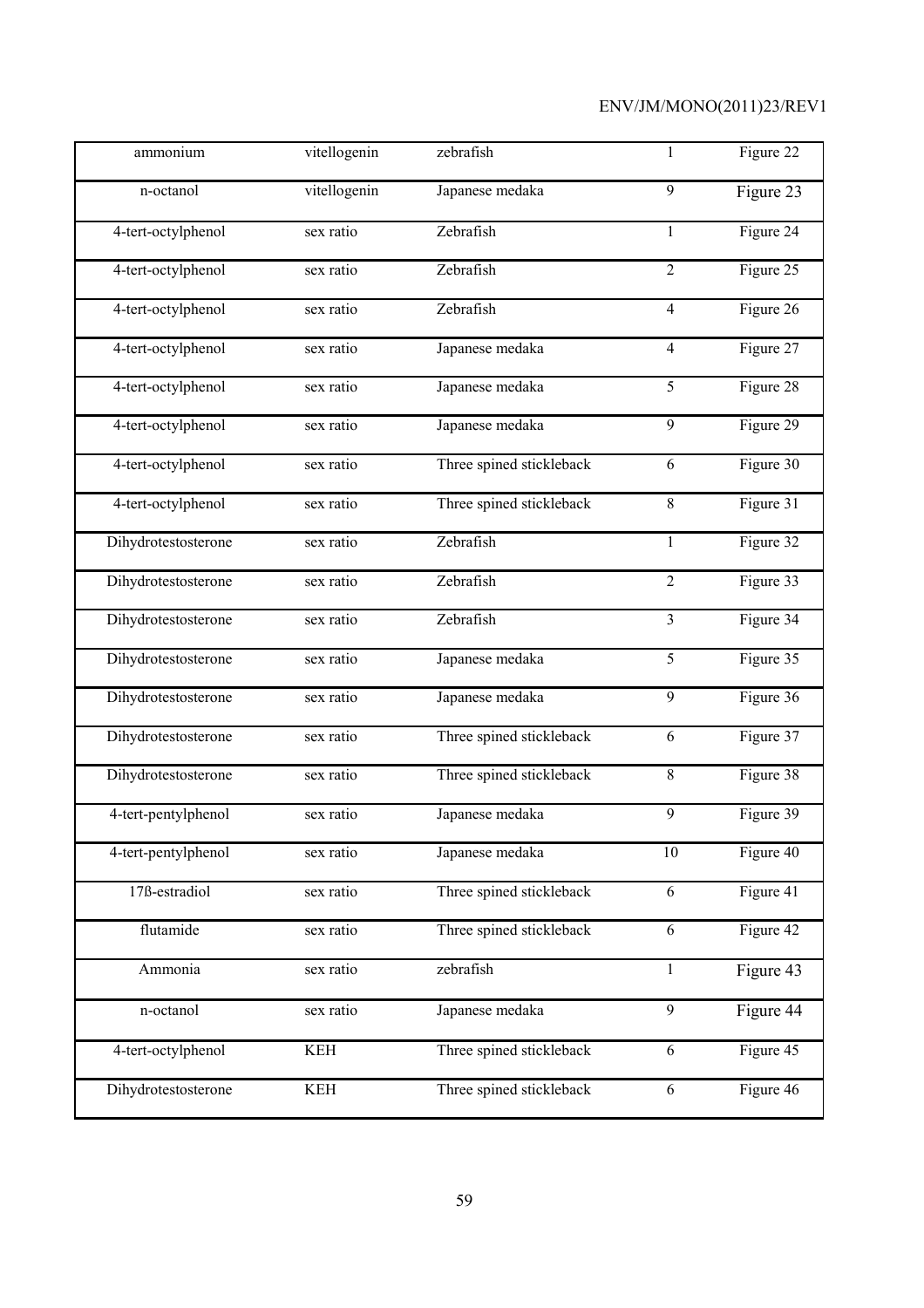| 17ß-estradiol | KEH | Three spined stickleback | Figure 47 |
|---------------|-----|--------------------------|-----------|
| flutamide     | KEH | Three spined stickleback | Figure 48 |

### **VITELLOGENIN**

## **4-tert-octylphenol**

## *Zebrafish*



**Figure 3: Vitellogenin concentrations in female (A), male (B) and undifferentiated (C) zebrafish after 60 D exposure to 4-tert-octylphenol. Numbers at the bottom are N. P=0.05. \*=Significant different from control**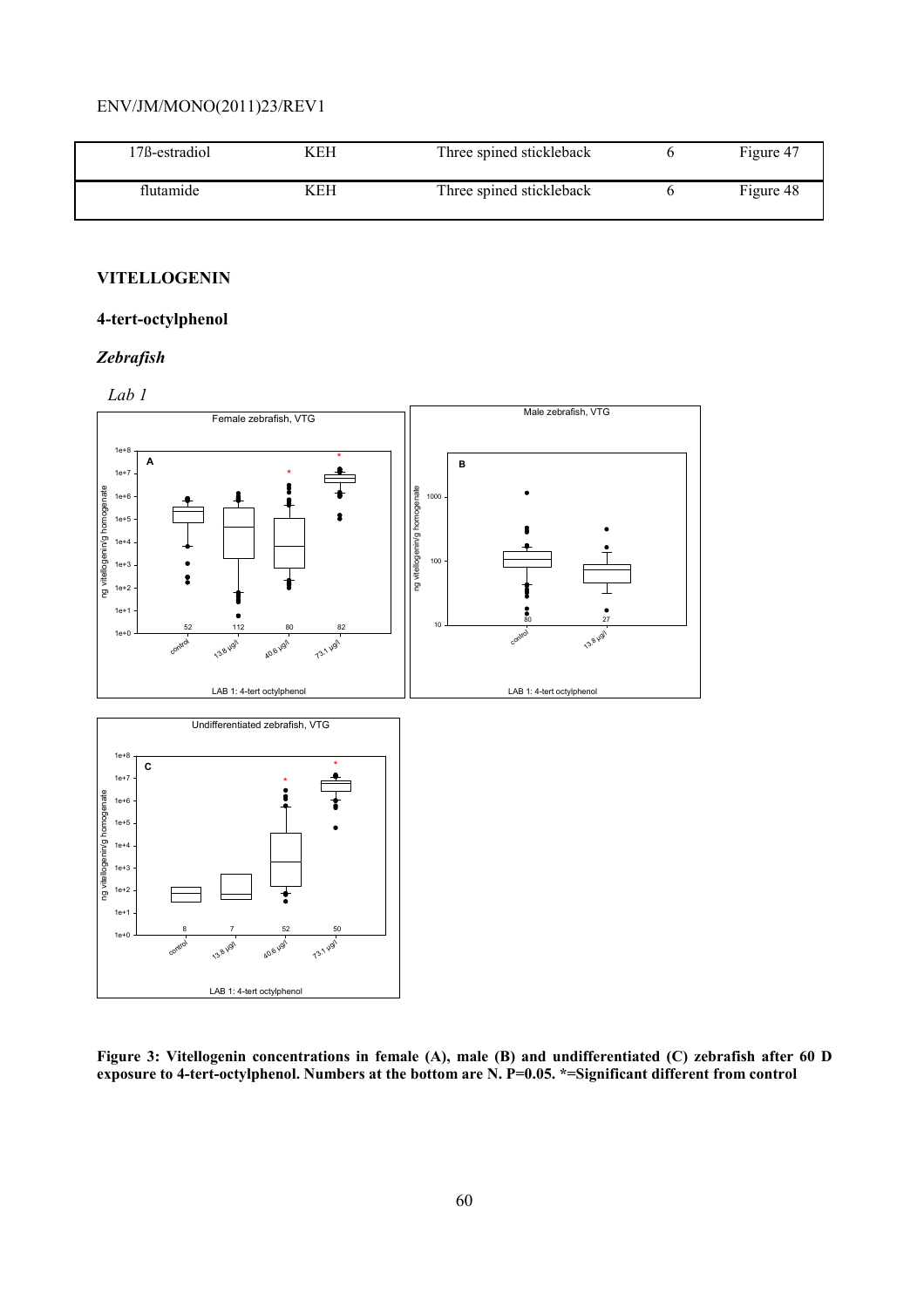

**Figure 4: Vitellogenin concentrations in female (A), male (B) and undifferentiated (C) zebrafish after 60 D exposure to 4-tert-octylphenol. Numbers at the bottom are N. P=0.05. \*=Significant different from control**



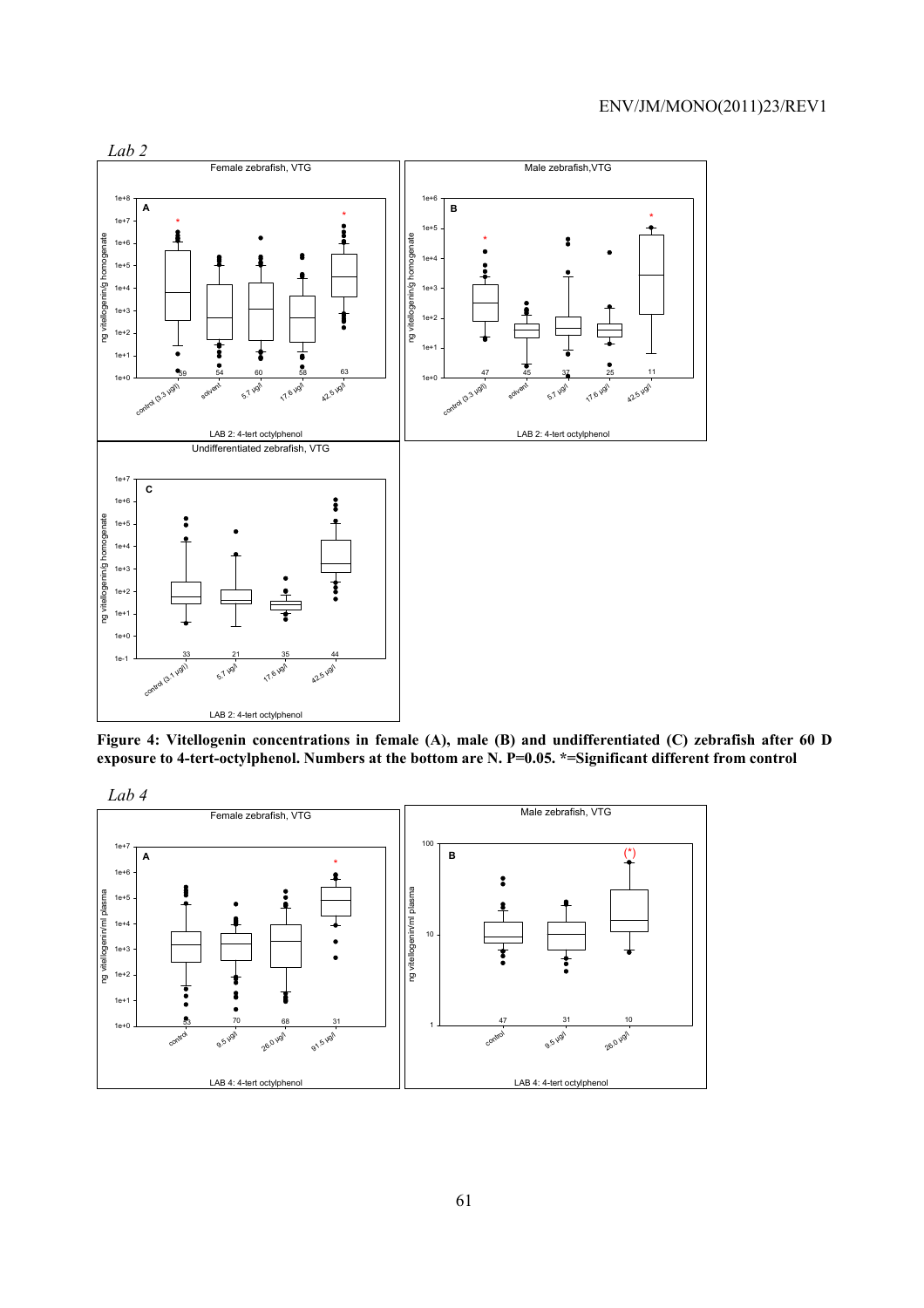

**Figure 5: Vitellogenin concentrations in female (A), male (B), undifferentiated (C) and intersex (D) zebrafish after 60 D exposure to 4-tert-octylphenol. Numbers at the bottom are N. P=0.05. \*=Significant different from control. (\*)=Significant different from control using 1-sided hypothesis testing.**





**Figure 6: Vitellogenin concentrations in female (A) medaka after 60 D exposure to 4-tert-octylphenol. Numbers at the bottom are N. P=0.05 . \*=Significant different from control**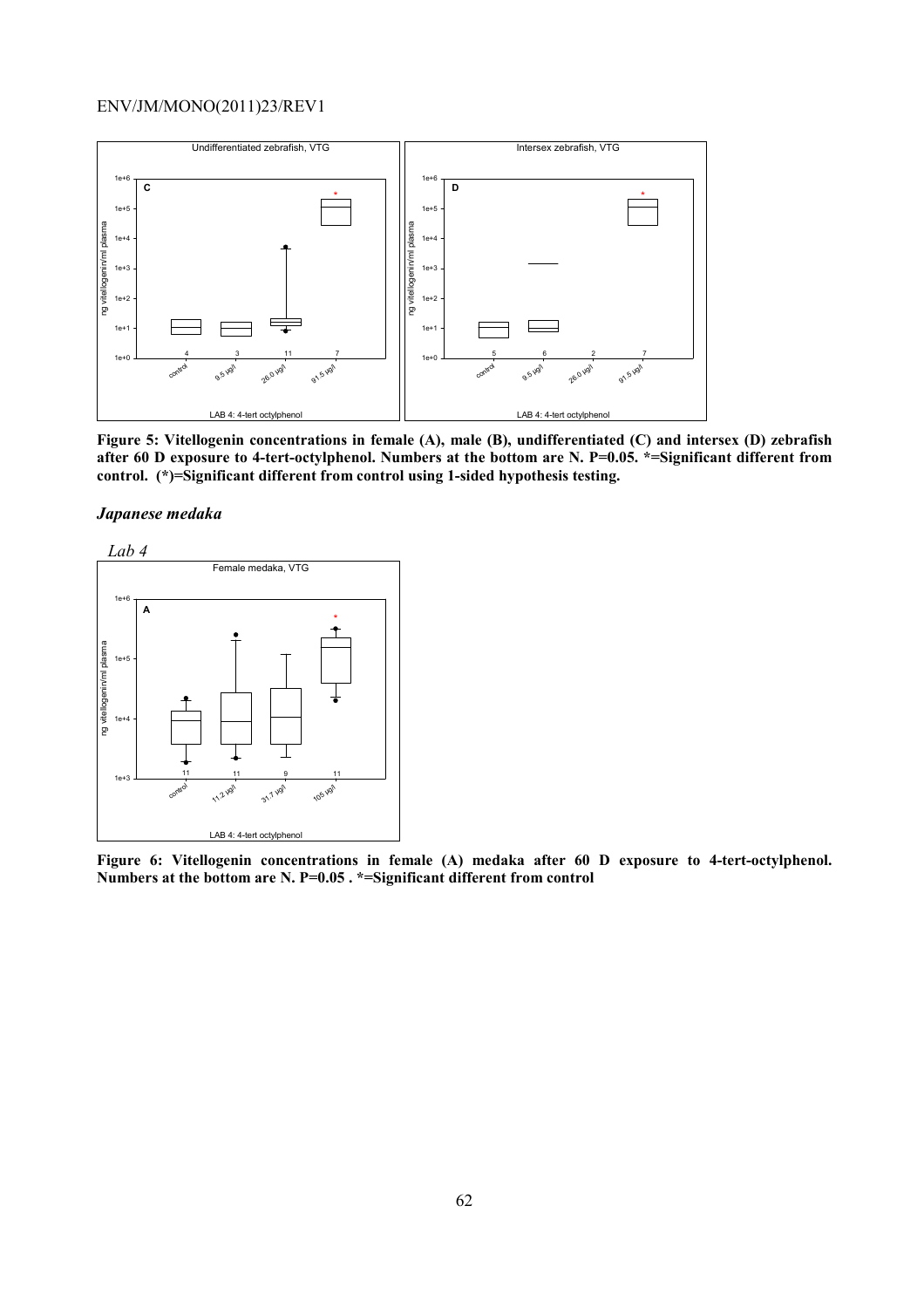

**Figure 7: Vitellogenin concentrations in female (A) and male (B) medaka after 60 D exposure to 4-tertoctylphenol. Numbers at the bottom are N. P=0.05. \*=Significant different from control. (\*)=Significant different from control using 1-sided hypothesis testing.**

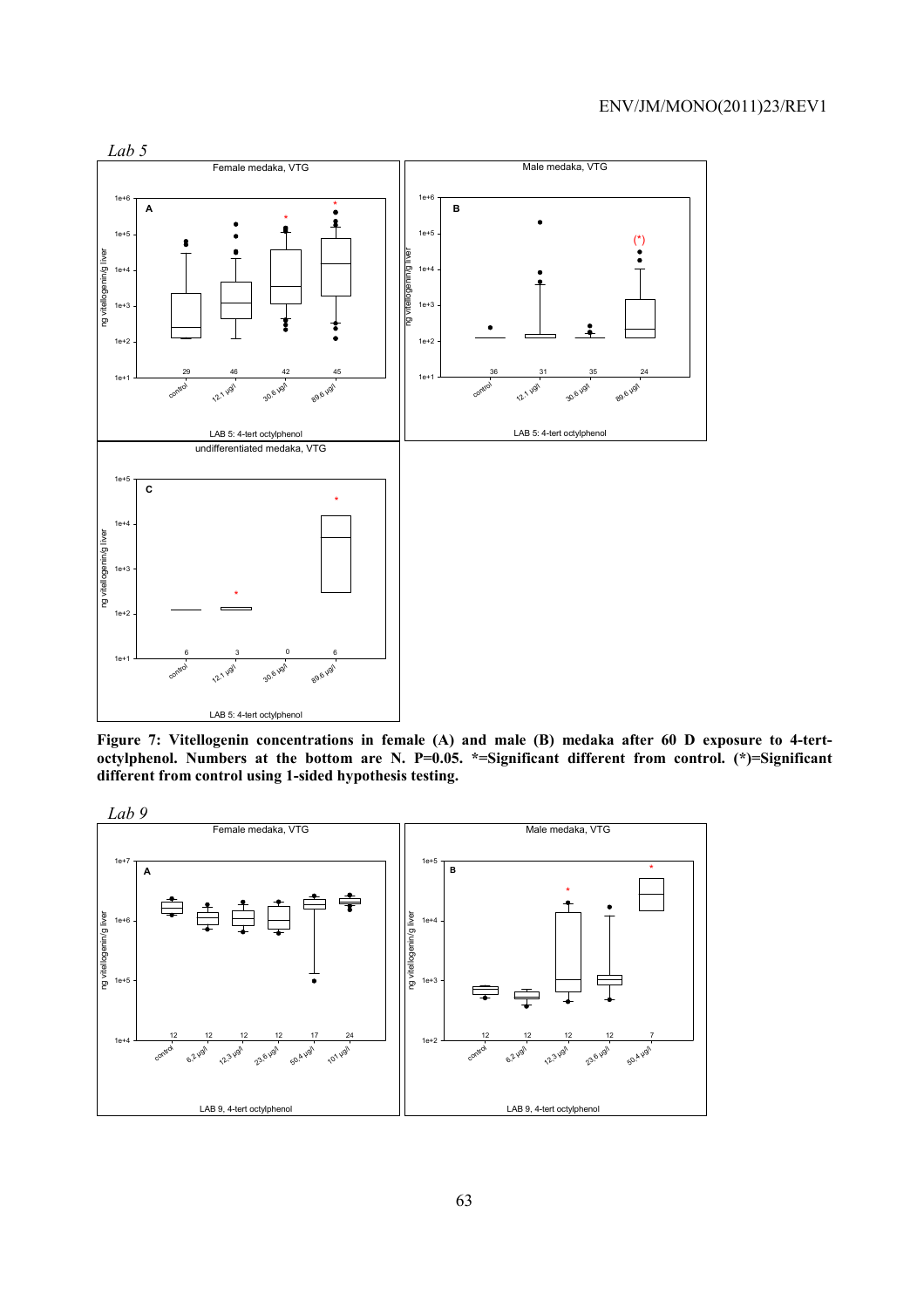

**Figure 8: Vitellogenin concentrations in female (A), male (B) and genetic females versus sex reversed males (C) medaka after 60 D exposure to 4-tert-octylphenol. Numbers at the bottom are N. P=0.05. \*=Significant different from control** 

#### *Three spined stickleback*



**Figure 9: Vitellogenin concentrations in female (A) and male (B) stickleback after 60 D exposure to 4-tertoctylphenol. Numbers at the bottom are N. P=0.05. \*=Significant different from control**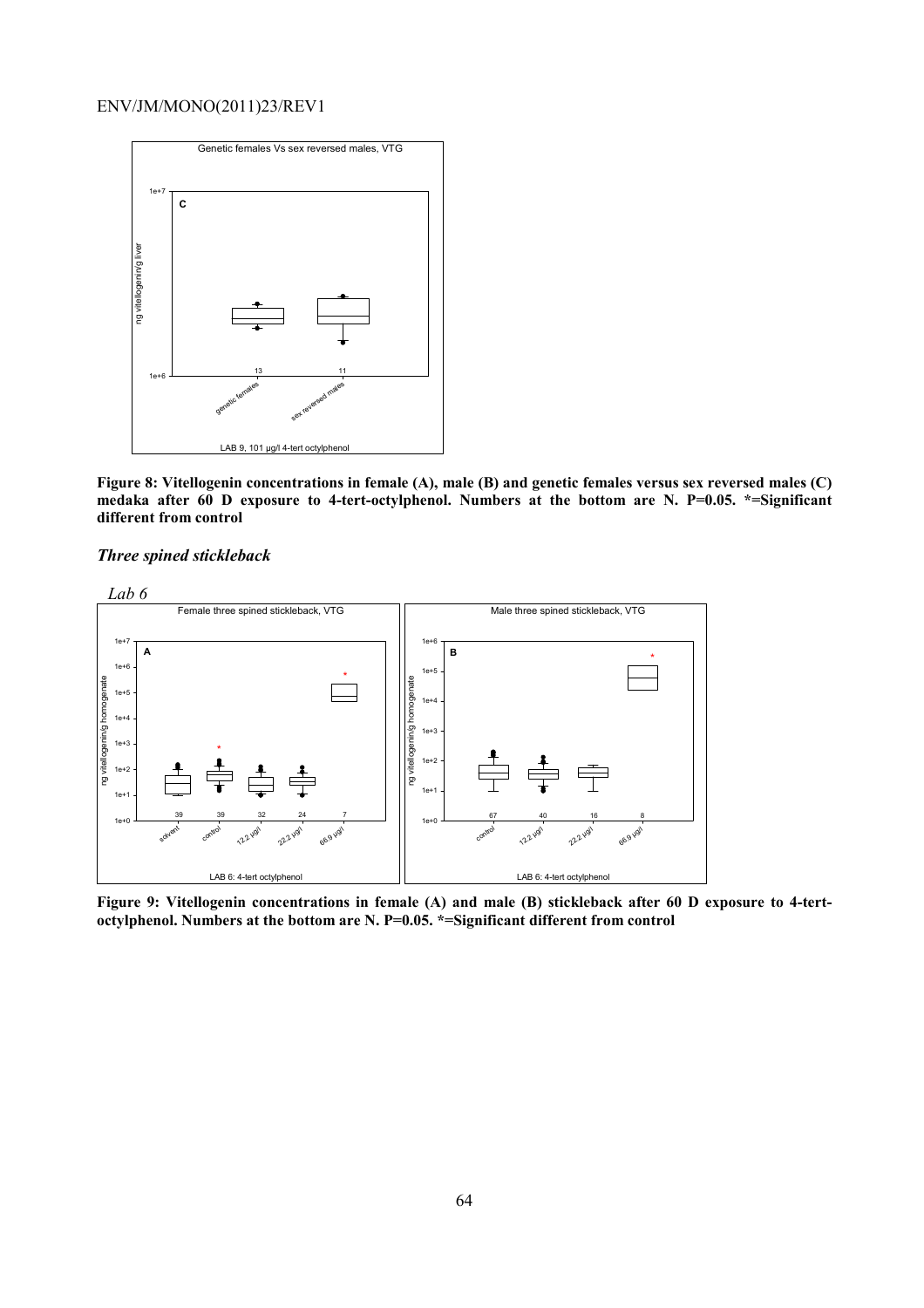

**Figure 10: Vitellogenin concentrations in female (A) and male (B) stickleback after 60 D exposure to 4-tertoctylphenol. Numbers at the bottom are N. P=0.05. \*=Significant different from control** 

#### **Dihydrotestosterone**

## *Zebrafish*



**Figure 11: Vitellogenin concentrations in female (A) and male (B) zebrafish after 60 D exposure to dihydrotestosterone. Numbers at the bottom are N. P=0.05. \*=Significant different from control**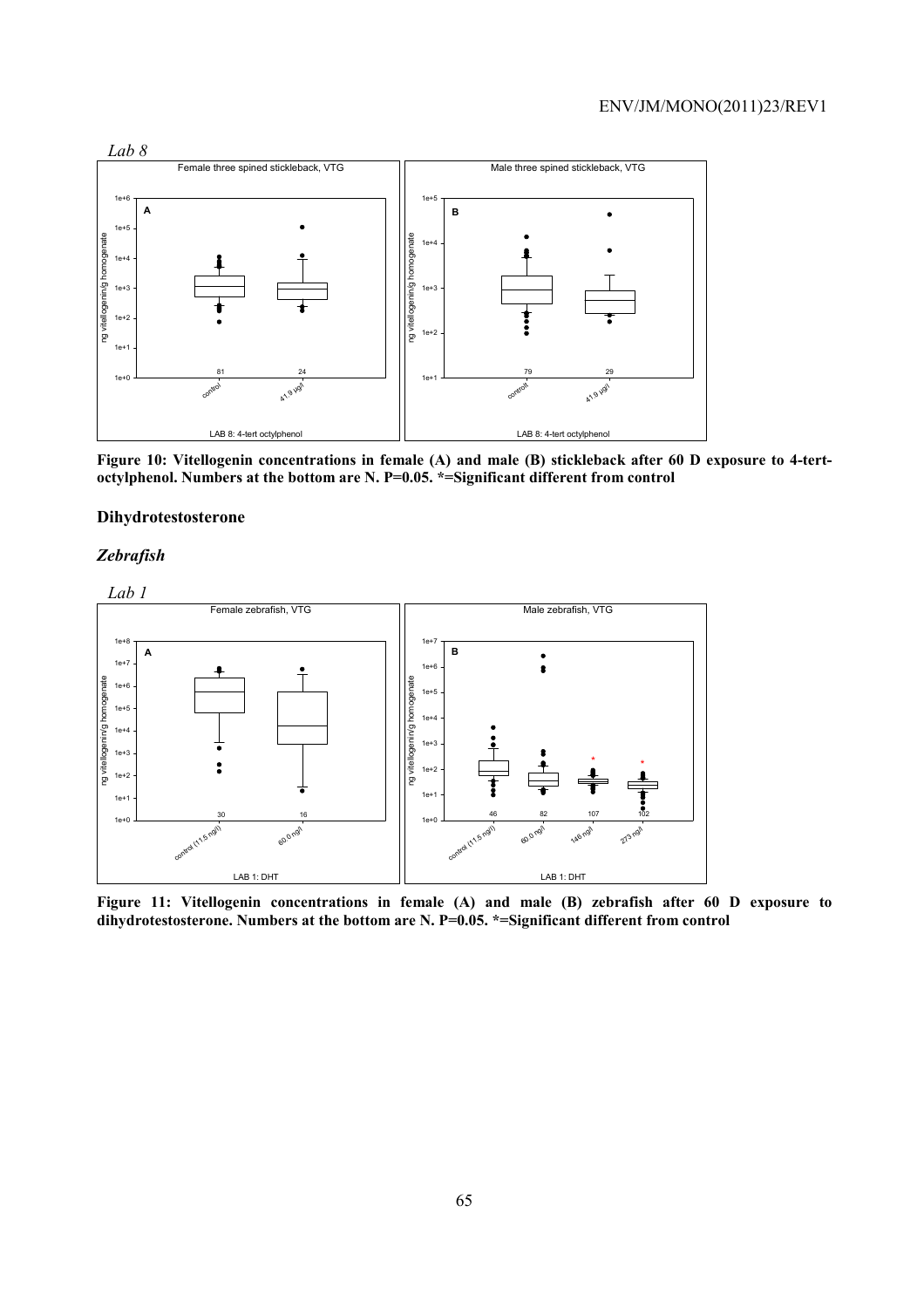

**Figure 12: Vitellogenin concentrations in female (A) and male (B) zebrafish after 60 D exposure to dihydrotestosterone. Numbers at the bottom are N. P=0.05. \*=Significant different from control** 

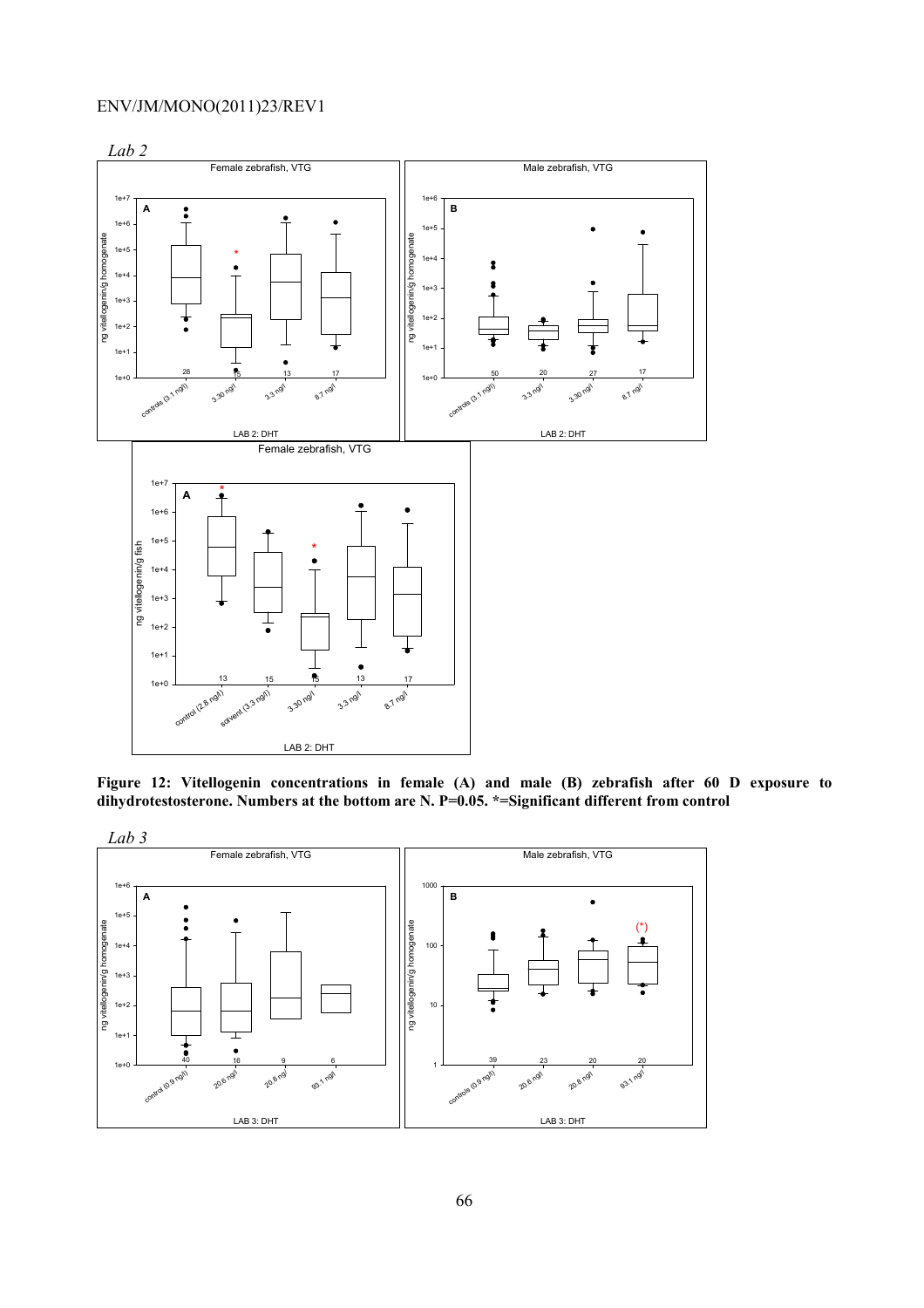**Figure 13: Vitellogenin concentrations in female (A) and male (B) zebrafish after 60 D exposure to**  dihydrotestosterone. Numbers at the bottom are N. P=0.05. \*=Significant different from control. **(\*)=Significant different from control using 1-sided hypothesis testing.**

#### *Japanese medaka*



**Figure 14: Vitellogenin concentrations in female (A) and male (B) medaka after 60 D exposure to dihydrotestosterone. Numbers at the bottom are N. P=0.05. \*=Significant different from control**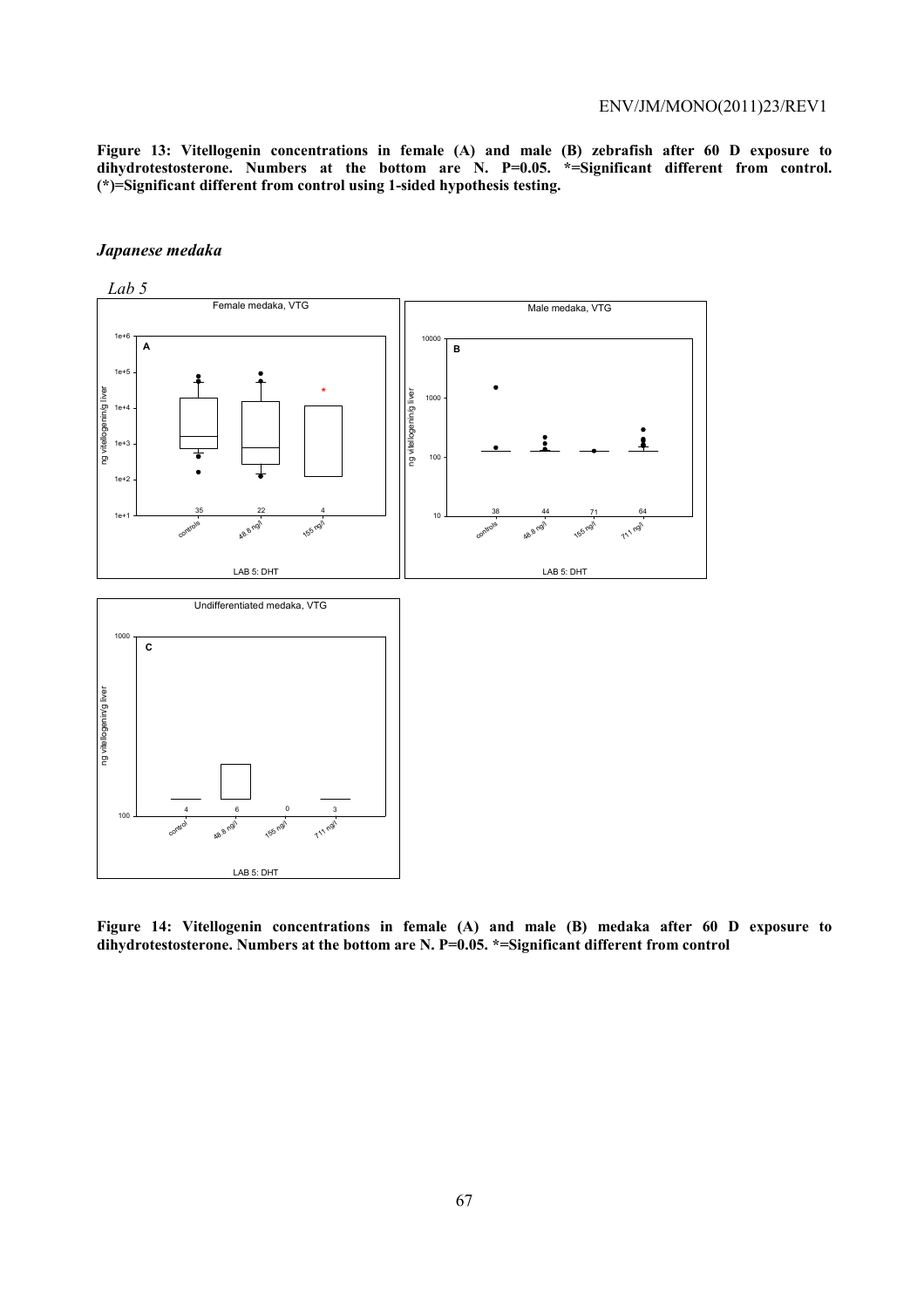

**Figure 15: Vitellogenin concentrations in female (A) and male (B) medaka after 60 D exposure to dihydrotestosterone. Percentage sex reversal (C) and vitellogenin of sex reversed fish (D). Numbers at the bottom are N. P=0.05. \*=Significant different from control**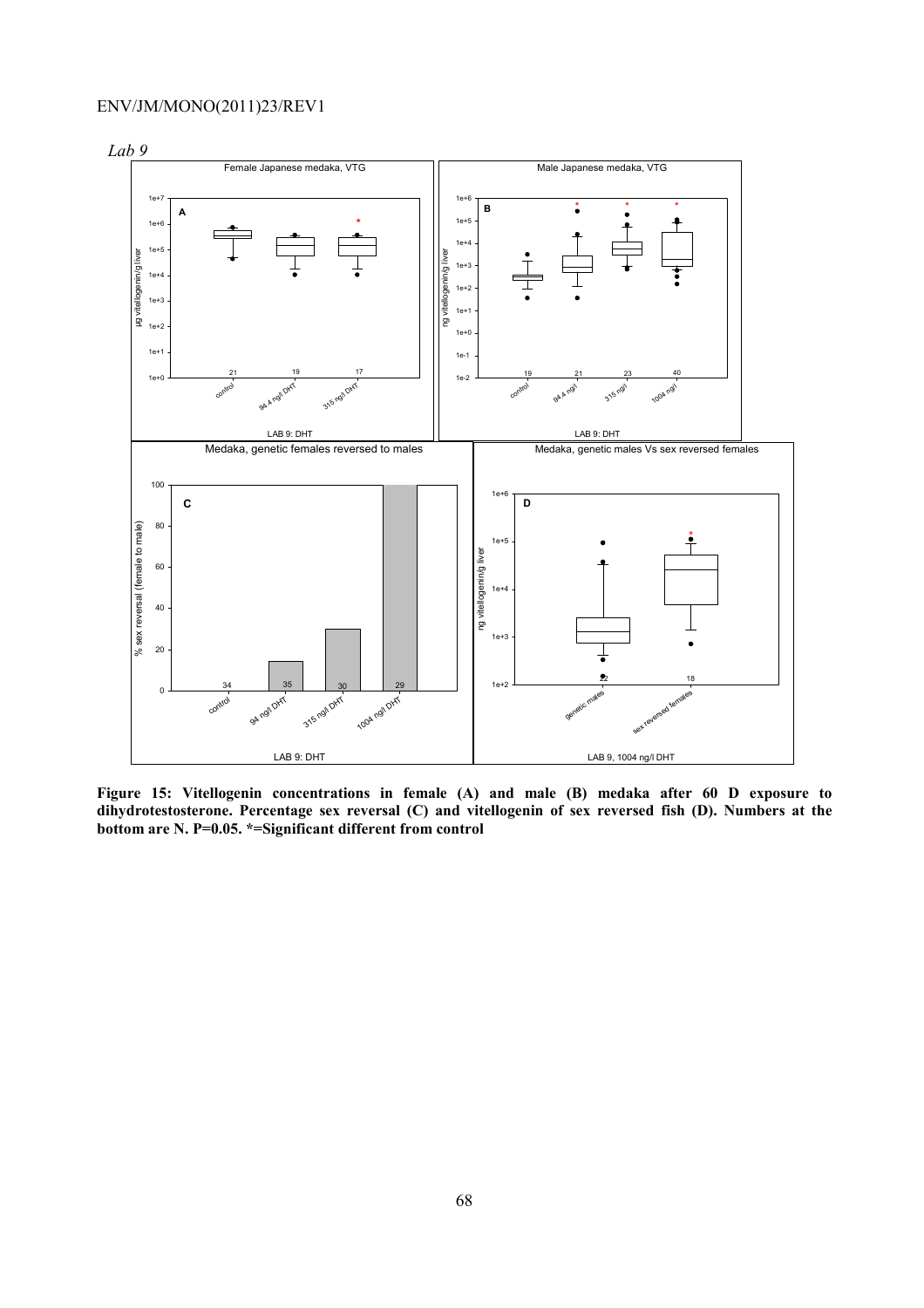# *Three spined stickleback*



**Figure 16: Vitellogenin concentrations in female (A) and male (B) stickleback after 60 D exposure to dihydrotestosterone. Numbers at the bottom are N. P=0.05. \*=Significant different from control** 



**Figure 17: Vitellogenin concentrations in female (A) and male (B) stickleback after 60 D exposure to dihydrotestosterone. Numbers at the bottom are N. P=0.05. \*=Significant different from control**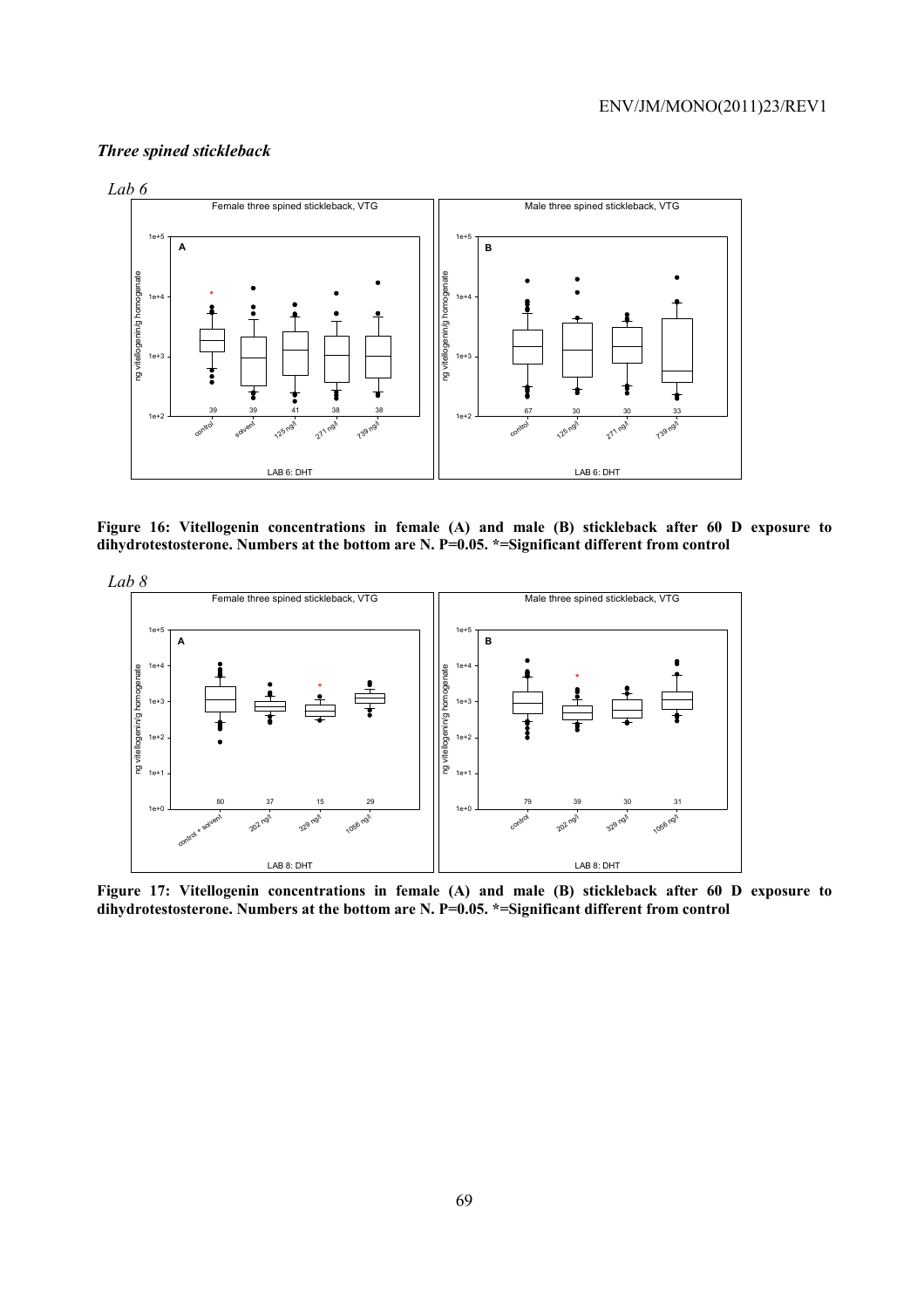#### **4-tert-pentylphenol**

#### *Japanese medaka*



**Figure 18: Vitellogenin concentrations in female (A) and male (B) medaka after 70 D exposure to 4-tertpentylphenol. Numbers at the bottom are N. P=0.05. \*=Significant different from control** 



**Figure 19: Vitellogenin concentrations in female (A) and male (B) medaka after 60 D exposure to 4-tertpentylphenol. Numbers at the bottom are N. P=0.05. \*=Significant different from control**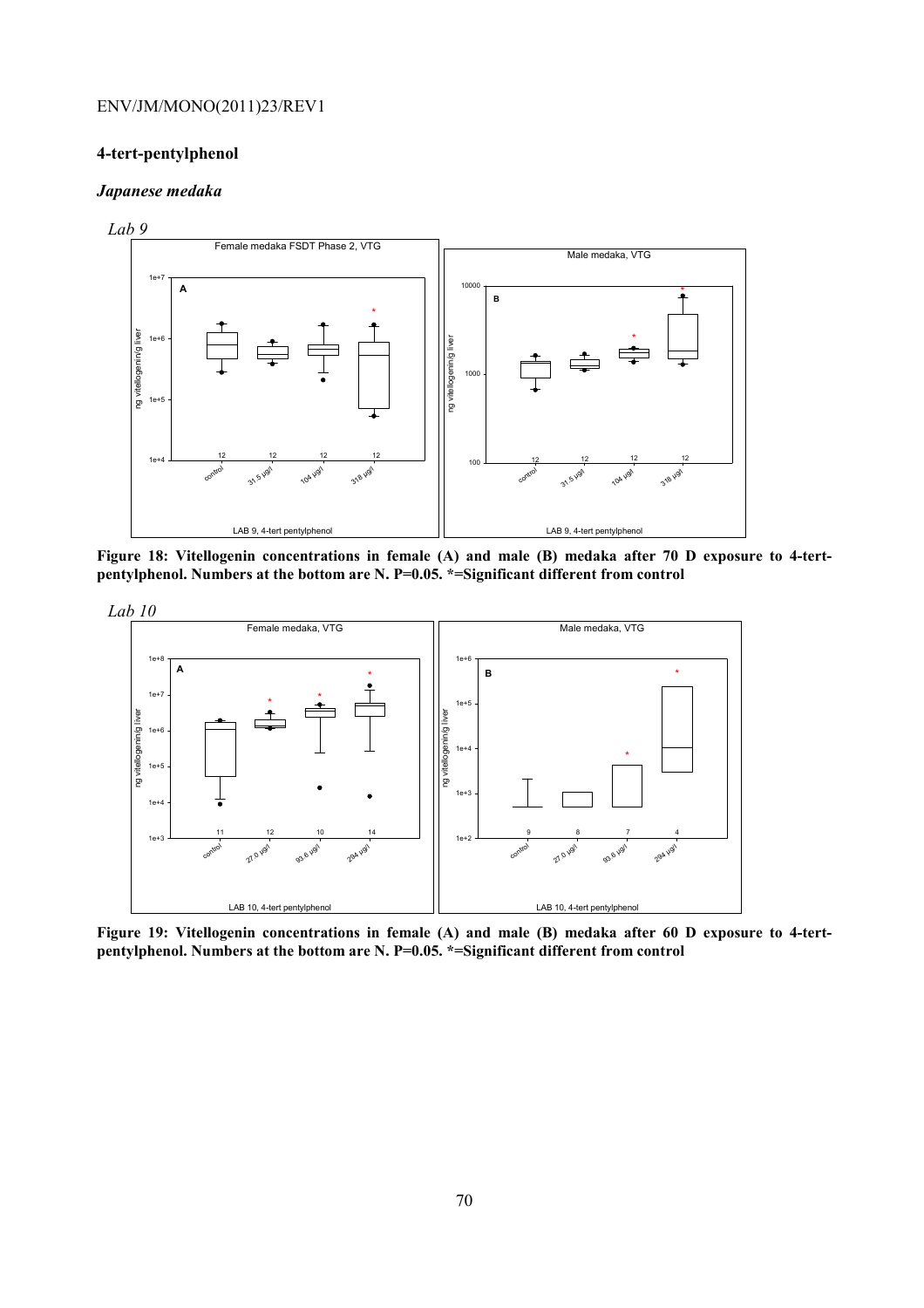#### **17ß-estradiol**

#### *Three spined stickleback*



**Figure 20: Vitellogenin concentrations in female (A) and undifferentiated (B) stickleback after 37 D exposure to 17ß-estradiol. Numbers at the bottom are N. P=0.05. \*=Significant different from control** 

#### **Flutamide**

#### *Three spined stickleback*



**Figure 21: Vitellogenin concentrations in female (A) and undifferentiated (B) stickleback after 41 D exposure to flutamide. Numbers at the bottom are N. P=0.05. \*=Significant different from control. (\*)=Significant different from control using 1-sided hypothesis testing.**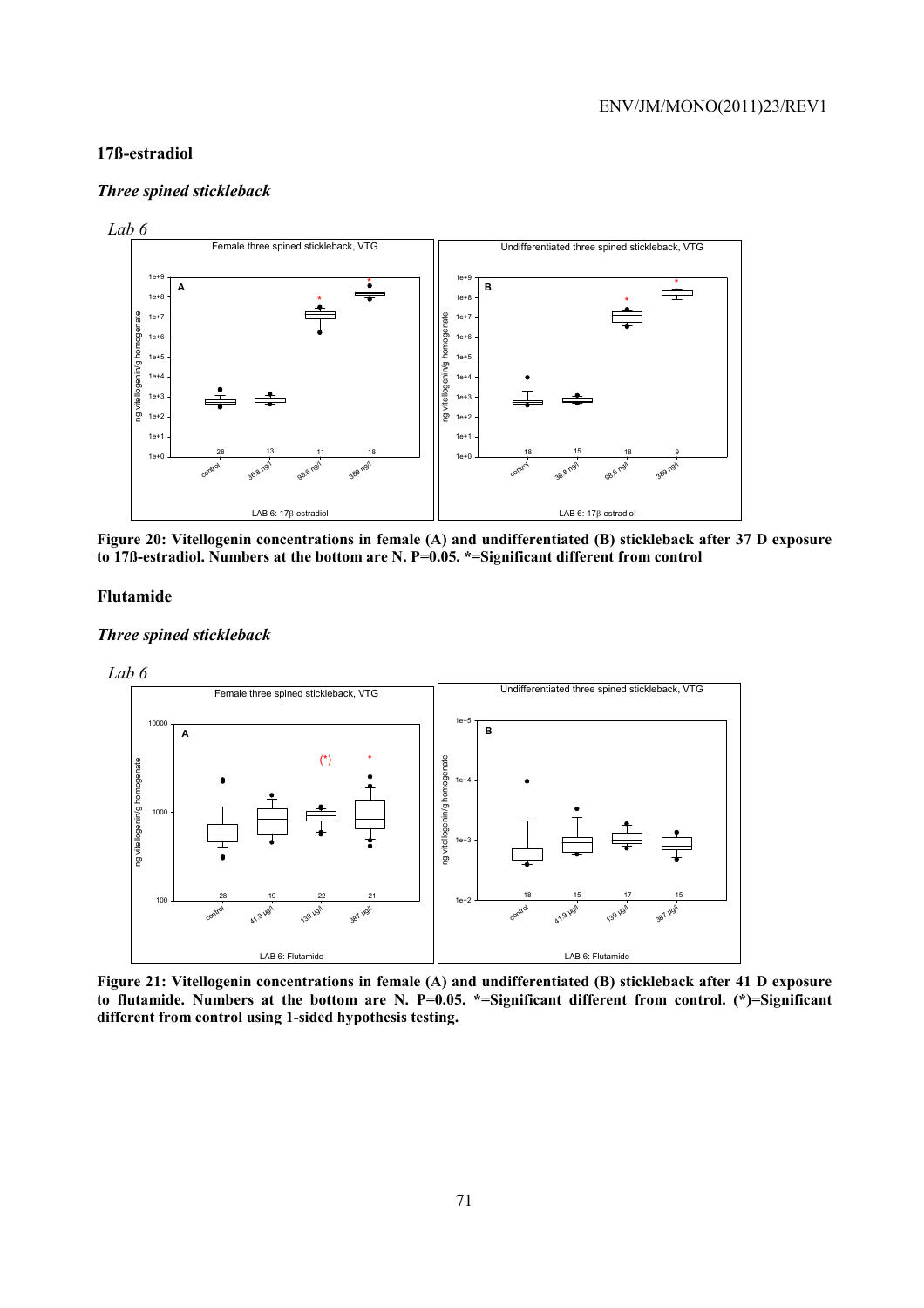#### **Ammonia**

### *ZebrafishLab 1*



**Figure 22: Vitellogenin concentrations in female (a) and male (B) zebrafish after 60 D exposure to ammonium. Numbers at the bottom are N. P=0.05. \*=Significant different from control.** 

#### **N-octanol**

#### *Japanese medaka*



**Figure 23: Vitellogenin concentrations in female (A) and male (B) Japanese medaka after 60 D exposure to noctanol. Numbers at the bottom are N. P=0.05. \*=Significant different from control.**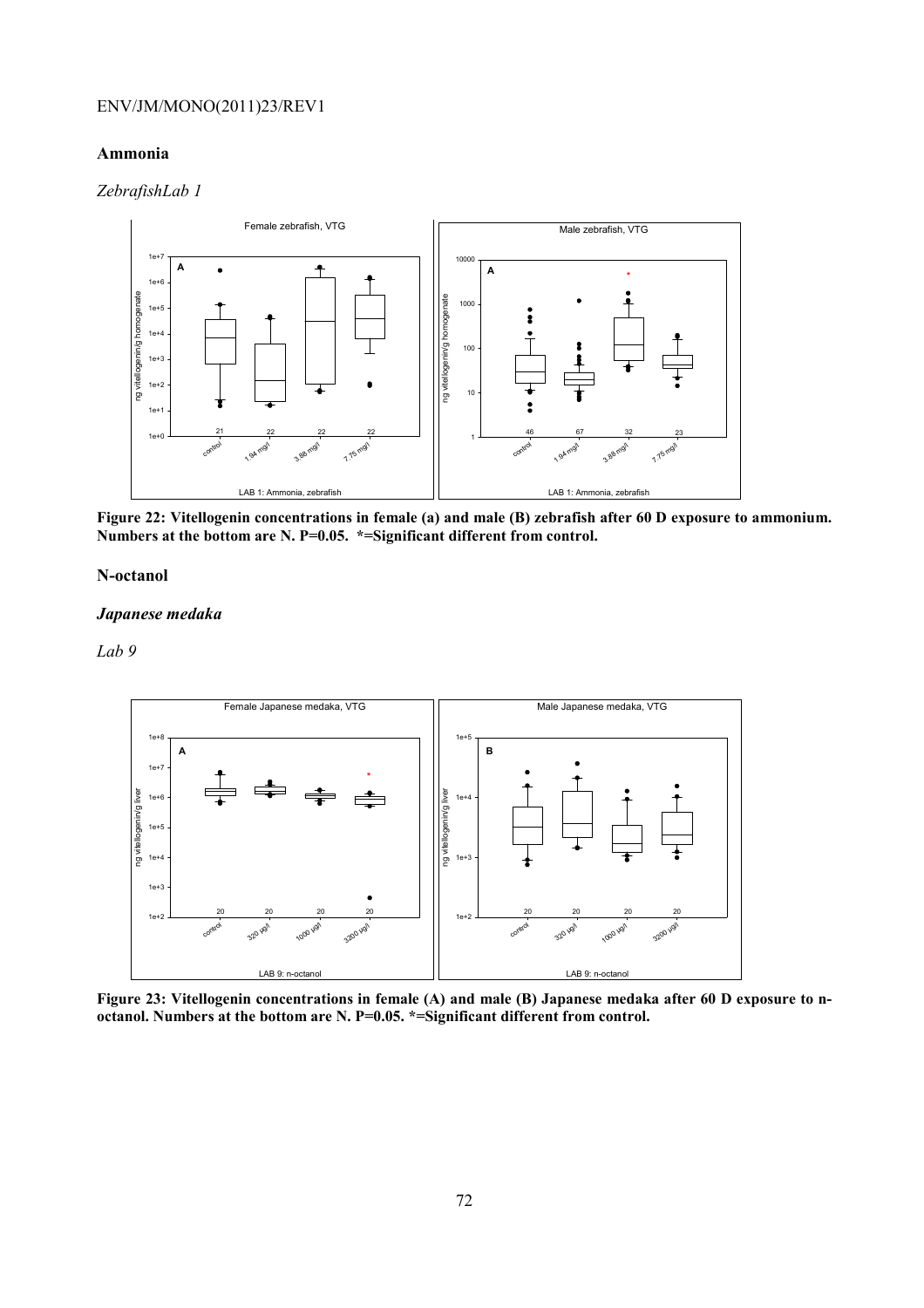### **SEX RATIO AND GENETIC SEX**

### **4-tert-octylphenol**

## *Zebrafish*



**Figure 24: Sex ratio as percentage females, males, undifferentiated and intersex zebrafish after 60 D exposure to 4-tert-octylphenol. Numbers at bottom are N. P=0.05** 



**Figure 25: Sex ratio as percentage females, males, undifferentiated and intersex zebrafish after 60 D exposure to 4-tert-octylphenol. Numbers at bottom are N. P=0.05**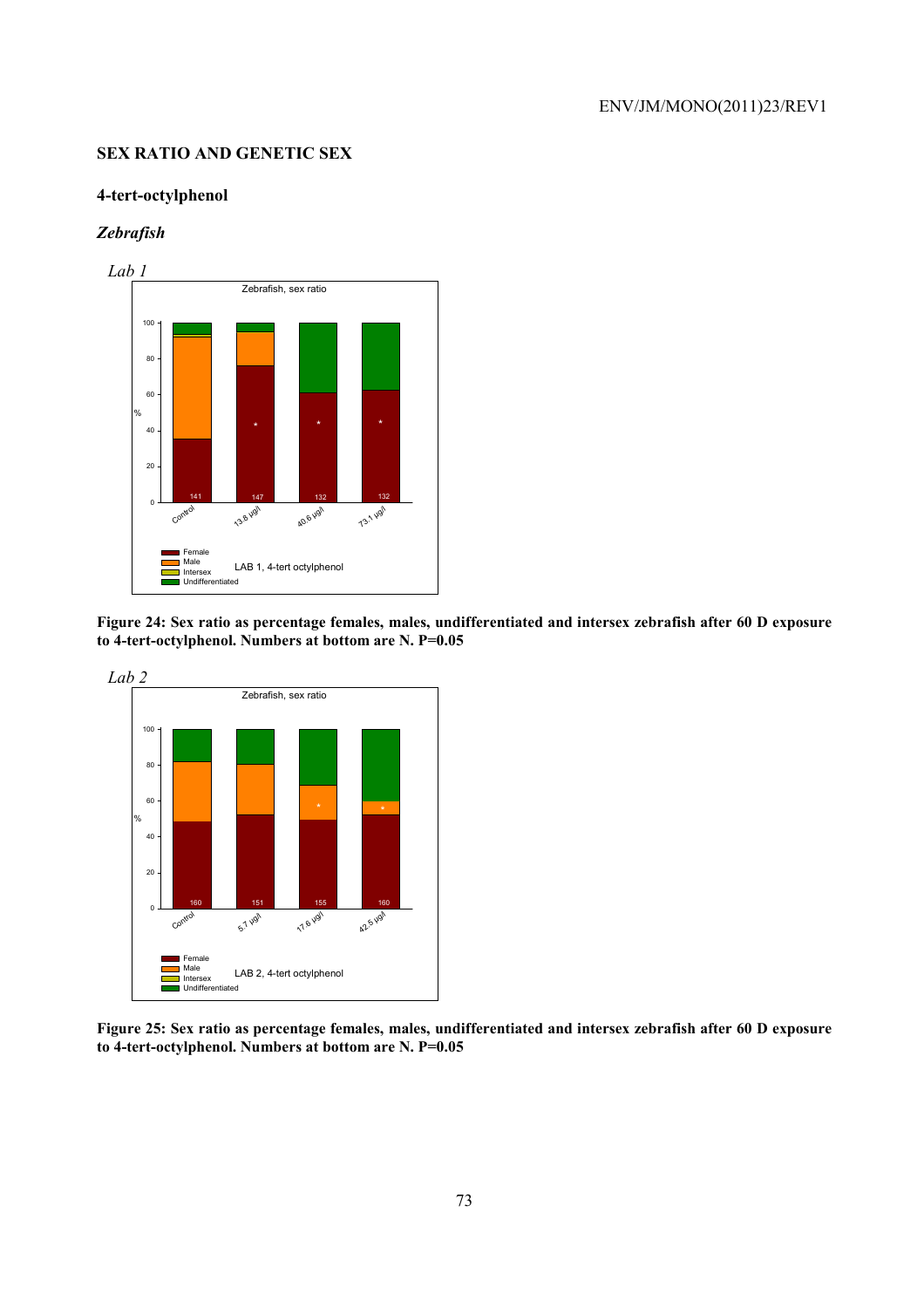

**Figure 26: Sex ratio as percentage females, males, undifferentiated and intersex zebrafish after 60 D exposure to 4-tert-octylphenol. Numbers at bottom are N. P=0.05** 

*Japanese medaka* 



**Figure 27: Sex ratio as percentage females, males, undifferentiated and intersex medaka after 60 D exposure to 4-tert-octylphenol. Numbers at bottom are N. P=0.05**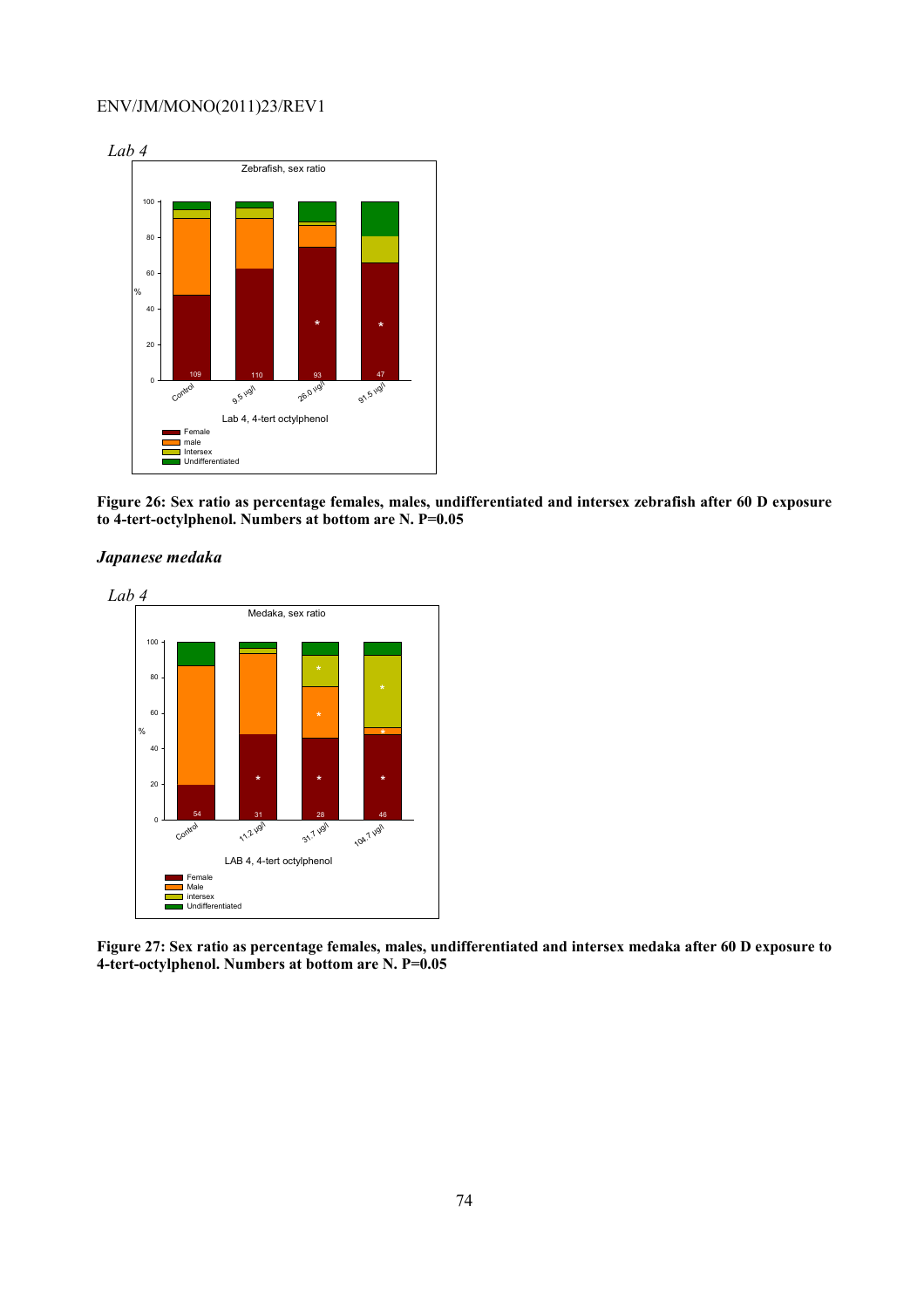

**Figure 28: Sex ratio as percentage females, males, undifferentiated and intersex medaka after 60 D exposure to 4-tert-octylphenol. Numbers at bottom are N. P=0.05. (\*)=one-sided test.** 



**Figure 29: (A) Sex ratio as percentage females, males, undifferentiated and intersex medaka after 60 D exposure to 4-tert-octylphenol. Numbers at bottom are N. P=0.05. (B) Percentage sex reversed males of total number of genetic males.**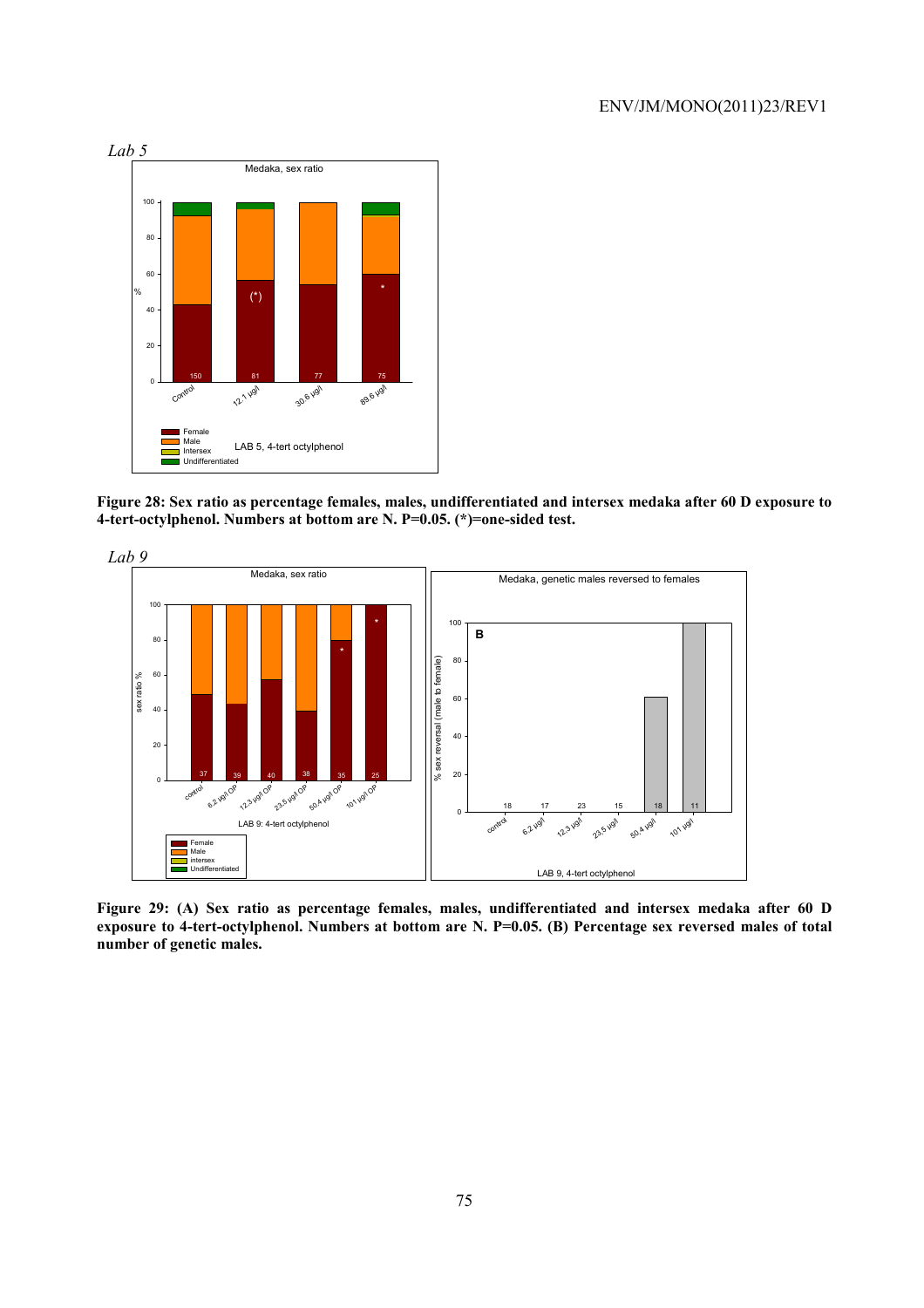## *Three spined stickleback*



**Figure 30: Sex ratio as percentage females, males, undifferentiated and intersex stickleback after 60 D exposure to 4-tert-octylphenol. Numbers at bottom are N. P=0.05** 



**Figure 31: Sex ratio as percentage females, males, undifferentiated and intersex stickleback after 60 D exposure to 4-tert-octylphenol. Numbers at bottom are N. P=0.05**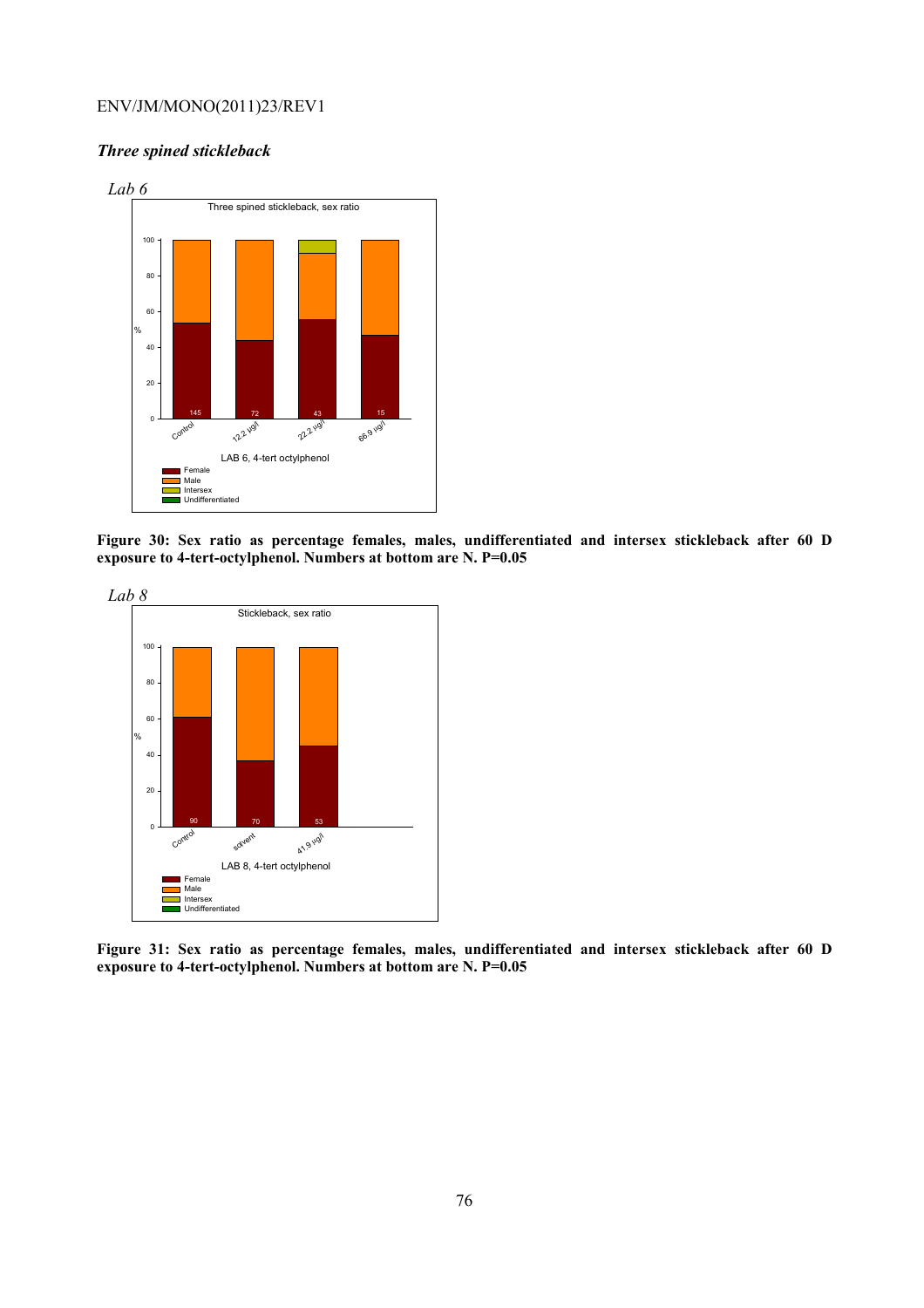### **Dihydrotestosterone**

### *Zebrafish*



**Figure 32: Sex ratio as percentage females, males, undifferentiated and intersex zebrafish after 60 D exposure to dihydrotestosterone. Numbers at bottom are N. P=0.05** 



**Figure 33: Sex ratio as percentage females, males, undifferentiated and intersex zebrafish after 60 D exposure to dihydrotestosterone. Numbers at bottom are N. P=0.05**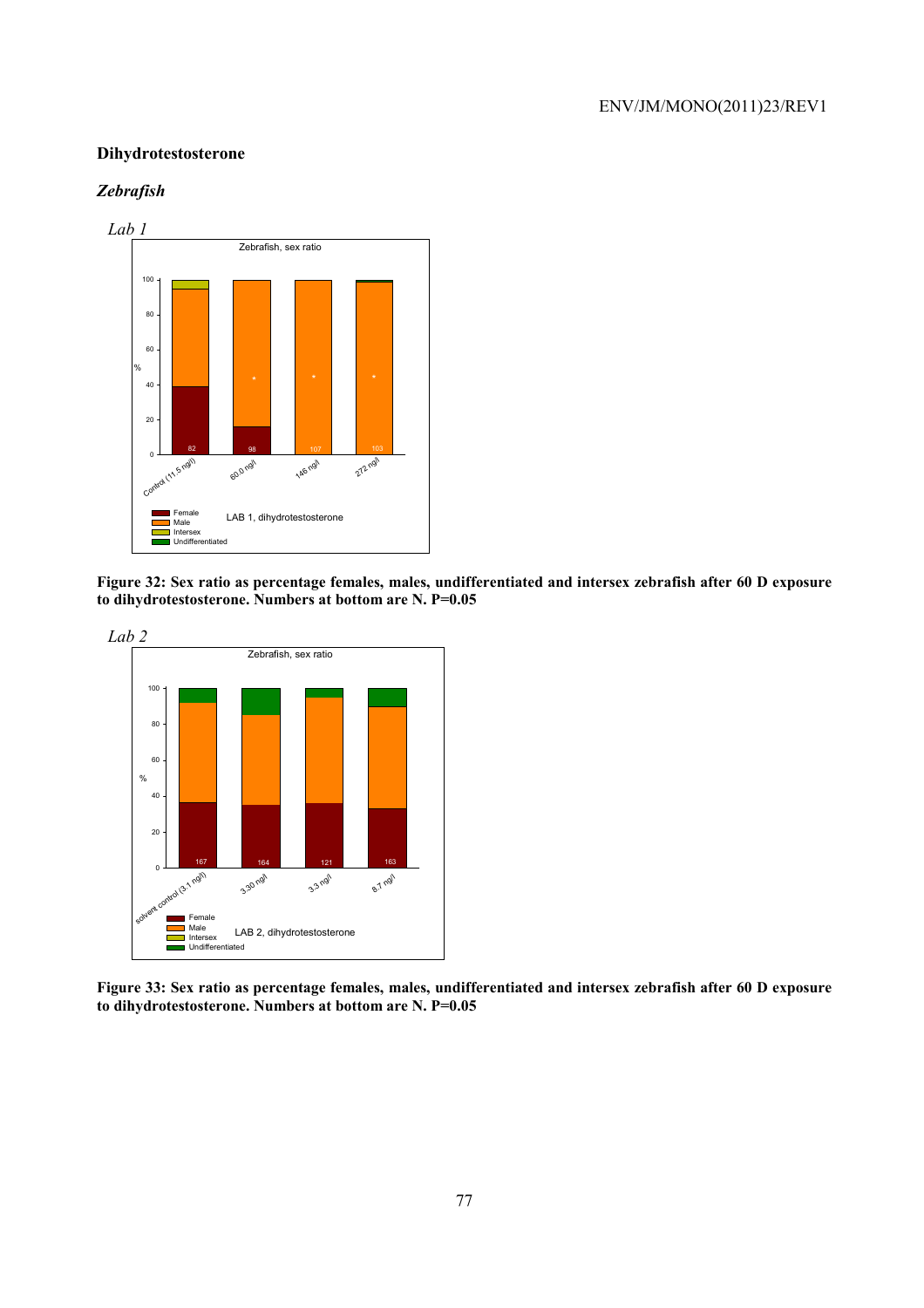

**Figure 34: Sex ratio as percentage females, males, undifferentiated and intersex zebrafish after 60 D exposure to dihydrotestosterone. Numbers at bottom are N. P=0.05** 





**Figure 35: Sex ratio as percentage females, males, undifferentiated and intersex medaka after 60 D exposure to dihydrotestosterone. Numbers at bottom are N. P=0.05**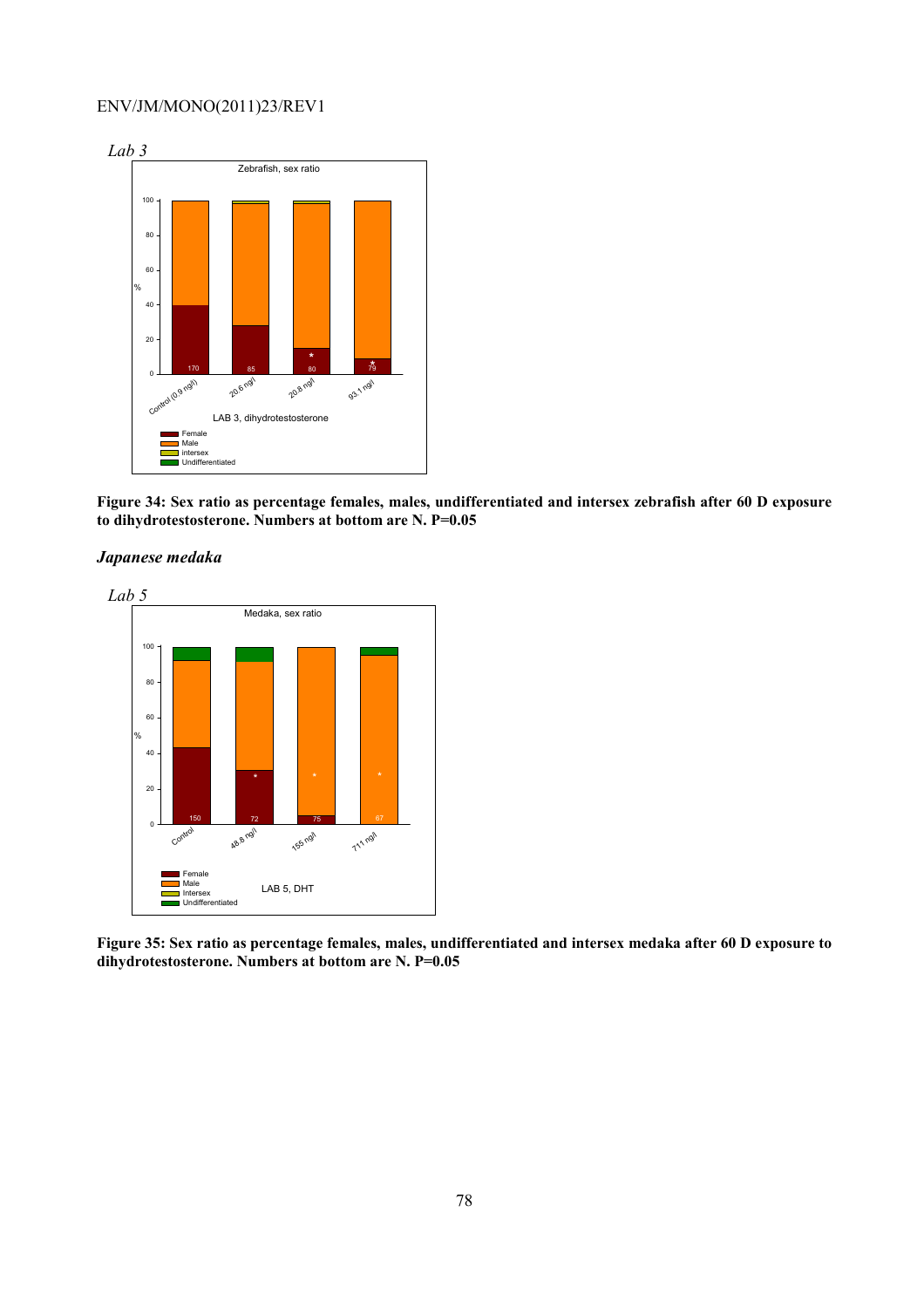

**Figure 36: (A) Sex ratio as percentage females, males, undifferentiated and intersex medaka after 60 D exposure to dihydrotestosterone. Numbers at bottom are N. P=0.05. (B) Percentage sex reversed females of total number of genetic females.** 



*Three spined stickleback* 

**Figure 37: Sex ratio as percentage females, males, undifferentiated and intersex stickleback after 60 D exposure to dihydrotestosterone. Numbers at bottom are N. P=0.05**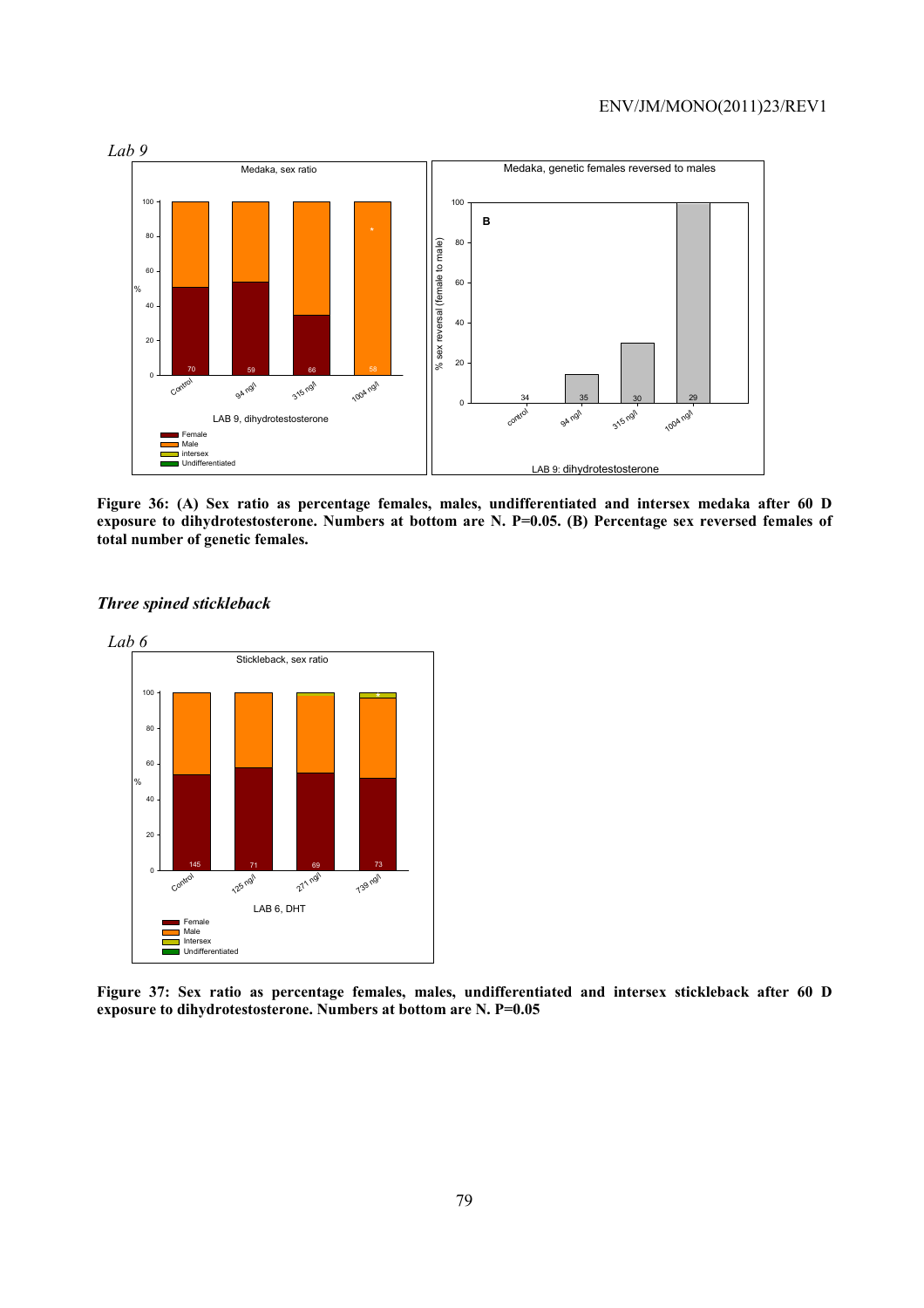

**Figure 38: Sex ratio as percentage females, males, undifferentiated and intersex stickleback after 60 D exposure to dihydrotestosterone. Numbers at bottom are N. P=0.05** 

### **4-tert-pentylphenol**

#### *Japanese medaka*



**Figure 39: (A) Sex ratio as percentage females, males, undifferentiated and intersex medaka after 70 D exposure to 4-tert-pentylphenol. Numbers at bottom are N. Asterisk in brackets: Genetic males changed to phenotypic females. P=0.05. (B) Percentage sex reversed males of total number of genetic males.**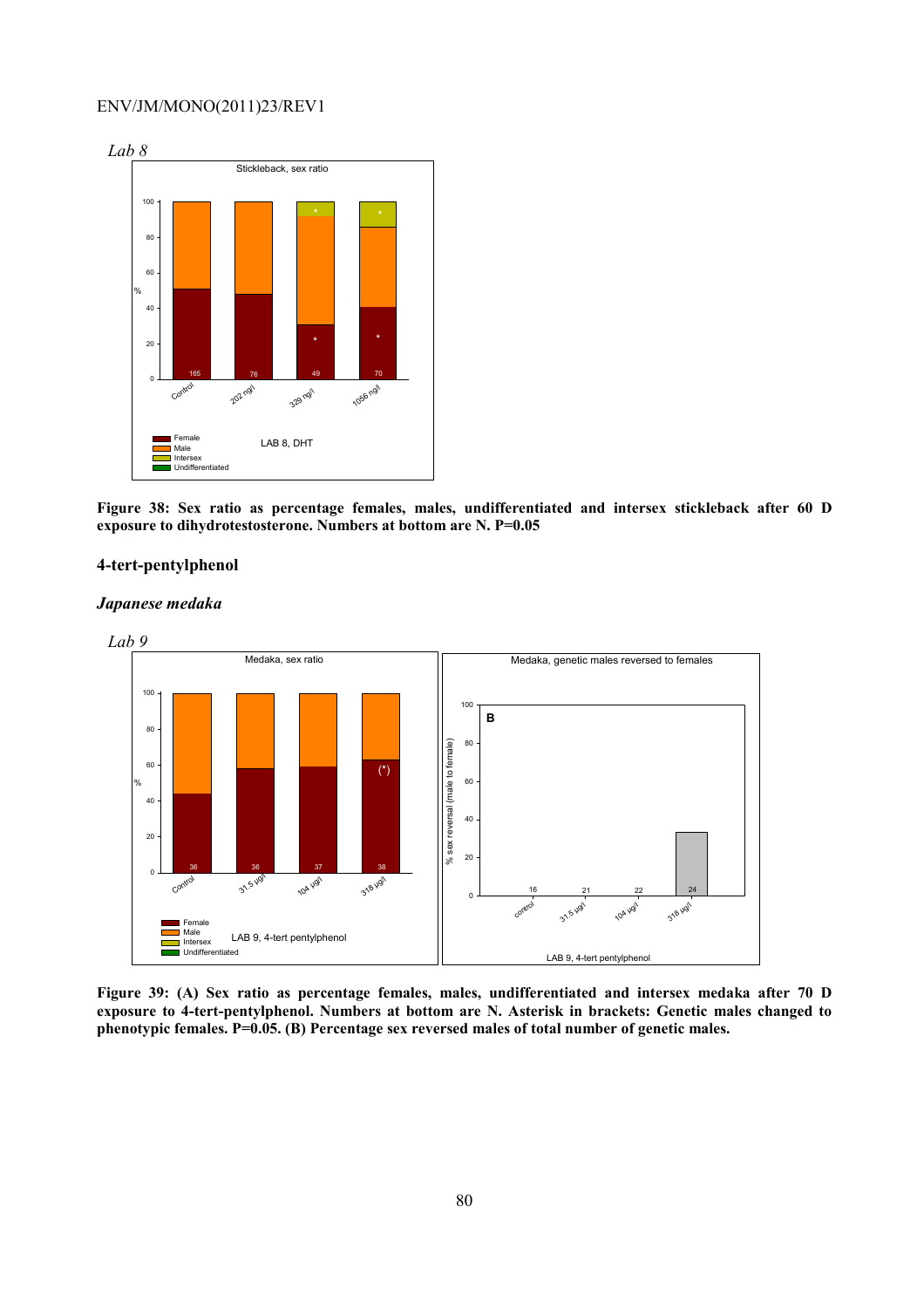

**Figure 40: Sex ratio as percentage females, males, undifferentiated and intersex medaka after 60 D exposure to 4-tert-pentylphenol. Numbers at bottom are N. P=0.05** 

## **17ß-estradiol**

#### *Three spined stickleback*



**Figure 41: (A) Sex ratio as percentage females, males, undifferentiated and intersex stickleback after 42 D exposure to 17ß-estradiol. Numbers at bottom are N. P=0.05. (B) Percentage sex reversed males of total number of genetic males.**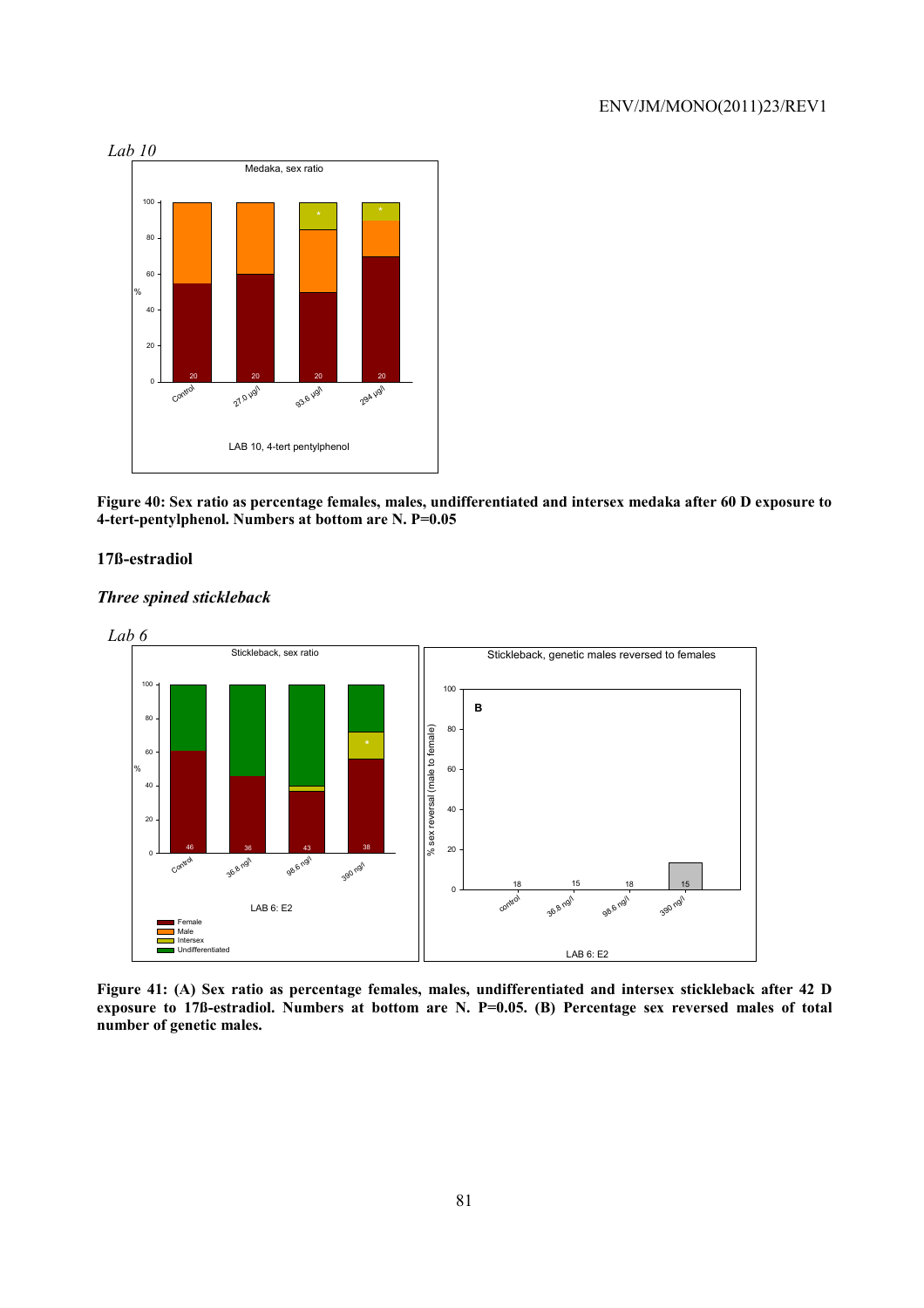### **Flutamide**

### *Three spined stickleback*



**Figure 42: Sex ratio as percentage females, males, undifferentiated and intersex stickleback after 42 D exposure to flutamide. Numbers at bottom are N. P=0.05** 



**Figure 43: Sex ratio as percentage females, males, undifferentiated and intersex zebrafish after 60 D exposure to ammonium. Numbers at bottom are N. P=0.05**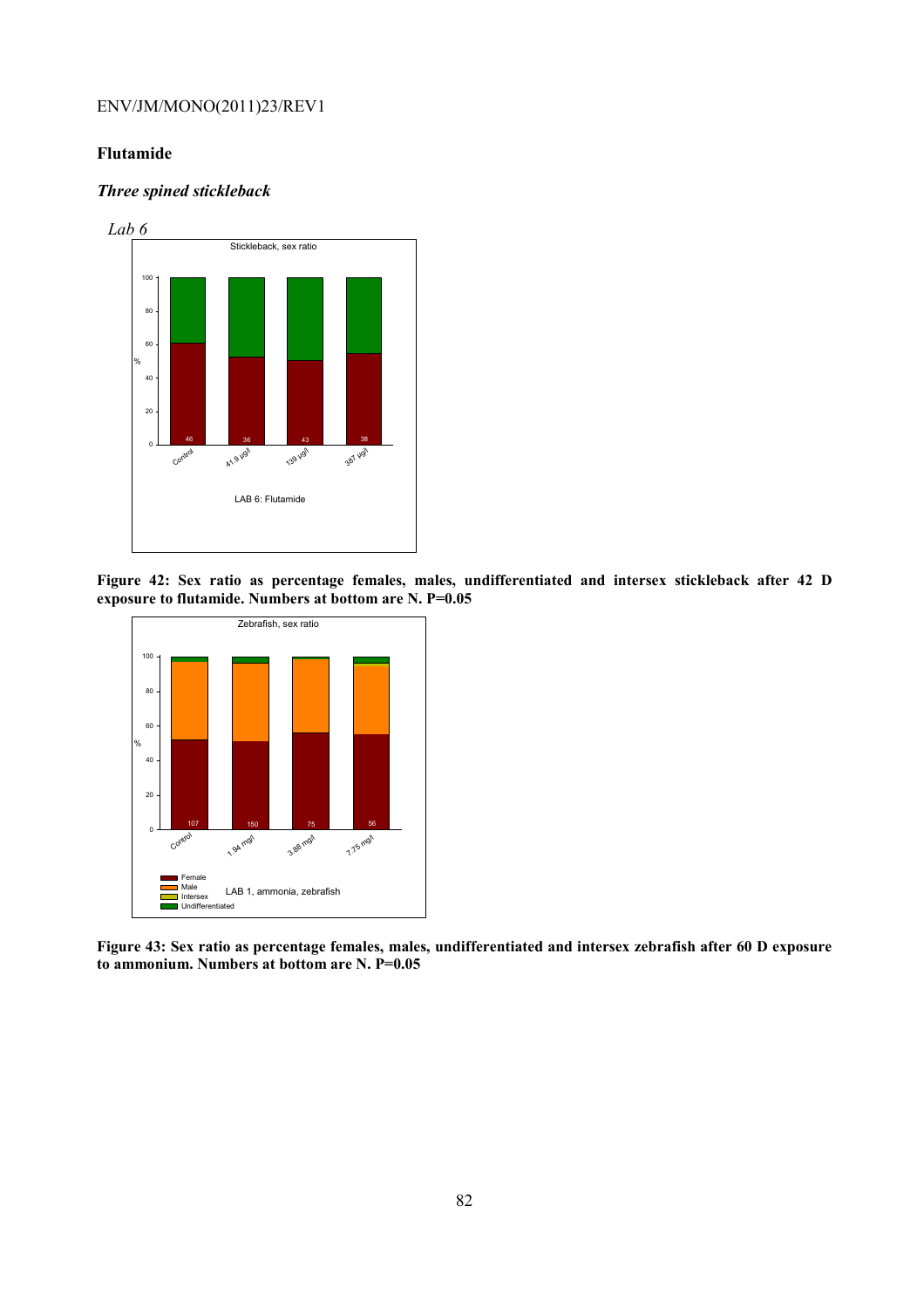

**Figure 44: Sex ratio as percentage females, males and sex reversed males. Japanese medaka after 60 D exposure to n-octanol. Numbers at bottom are N. P=0.05** 

## **KIDNEY EPITHELIUM HEIGHT (KEH)**

The measurement of the stickleback KEH is a qualitative measurement of the androgen related spiggin induction. It is not a mandatory endpoint in the FSDT.

### **4-tert-octylphenol**

### *Three spined stickleback*



**Figure 45: Kidney epithelium height (KEH) in mm after 60 D exposure to 4-tert-octylphenol of female (A) and male (B) stickleback. Numbers at bottom are N. P=0.05**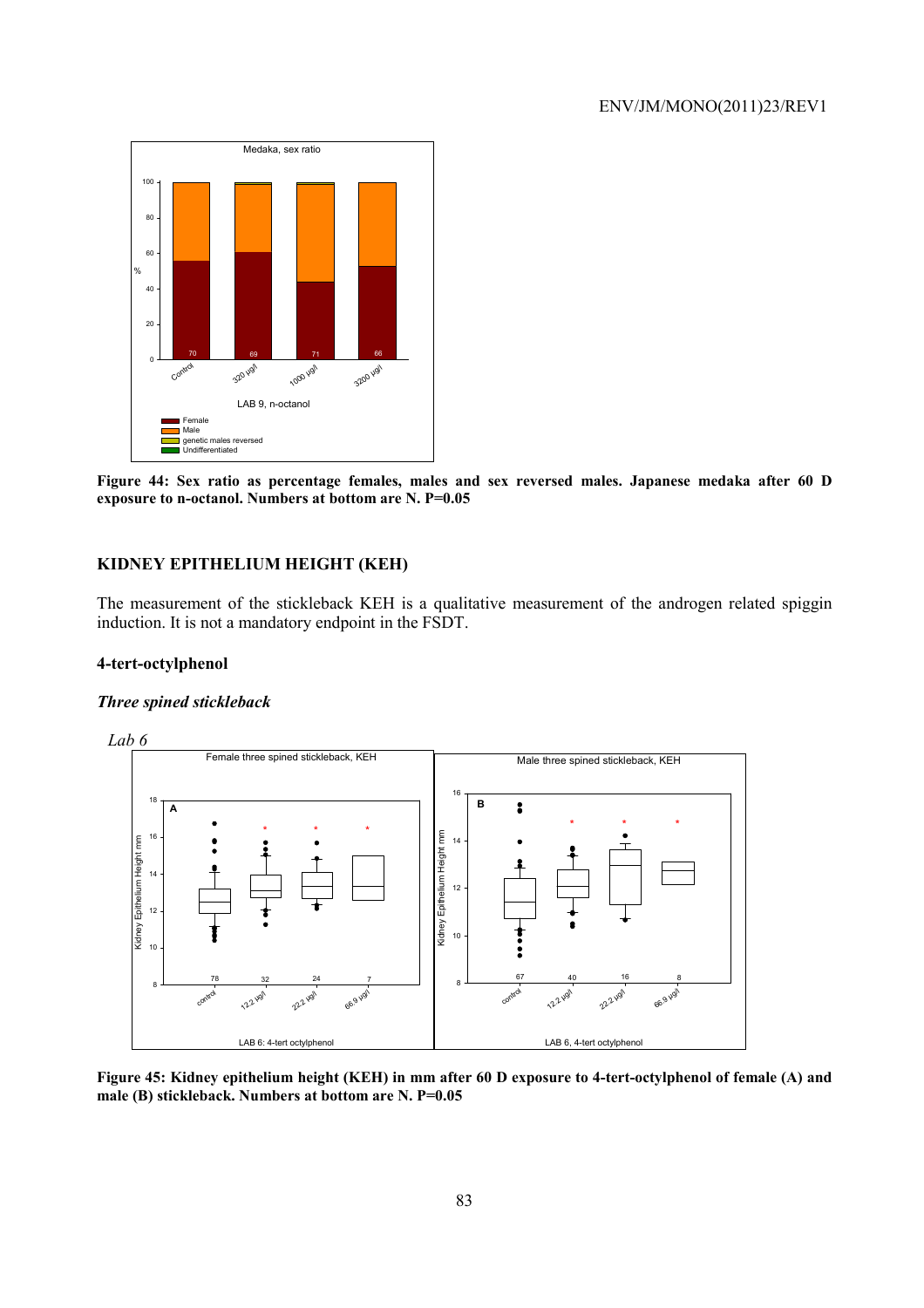### **Dihydrotestosterone**

#### *Three spined stickleback*





**Figure 46: Kidney epithelium height (KEH) in mm after 60 D exposure to dihydrotestosterone of female (A) and male (B) stickleback. Numbers at bottom are N. P=0.05** 

#### **17ß-estradiol**

### *Three spined stickleback*



**Figure 47: Kidney epithelium height (KEH) in mm after 42 D exposure to 17ß-estradiol of female (A) and undifferentiated (B) stickleback. Numbers at bottom are N. P=0.05**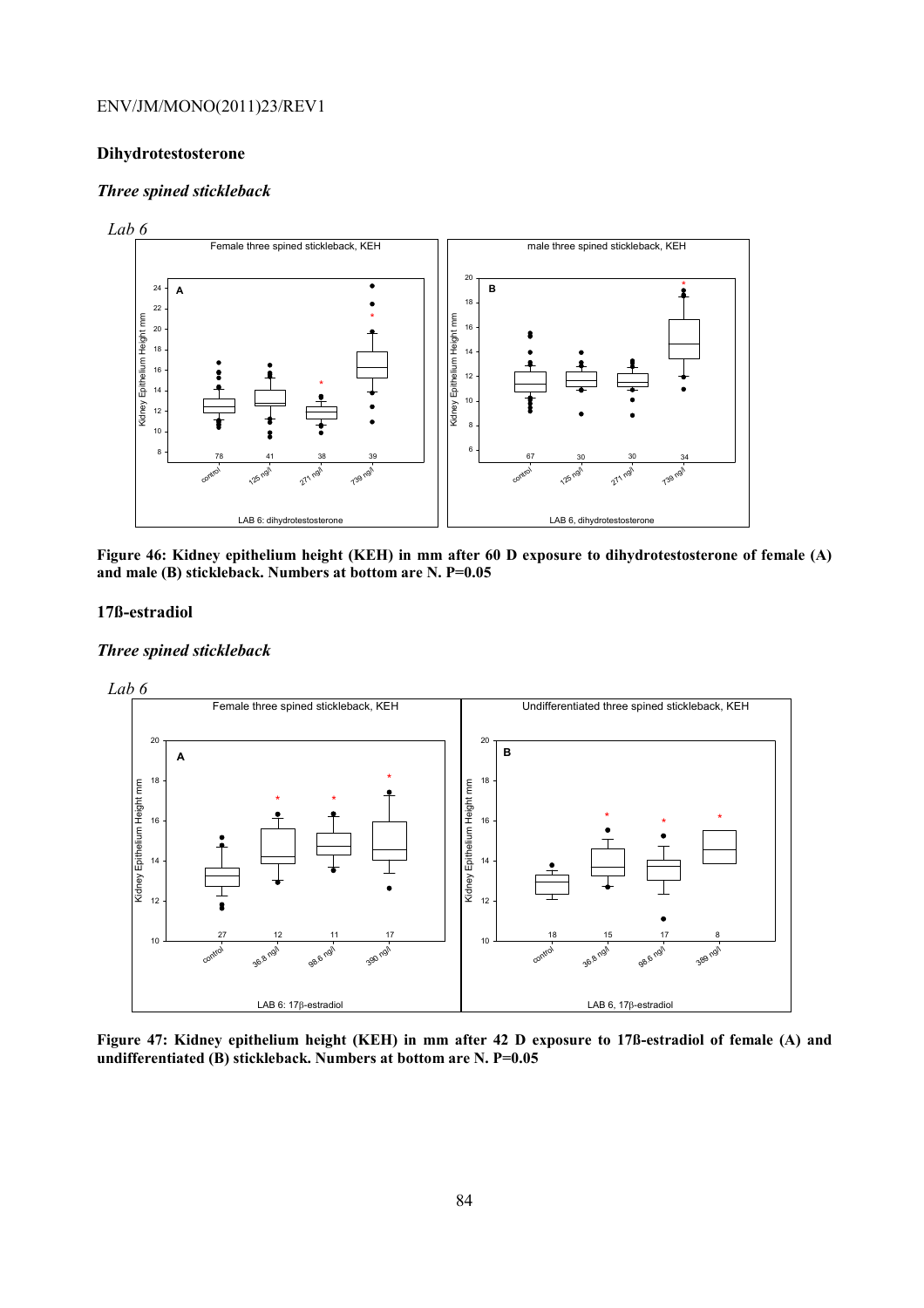## **Flutamide**

# *Three spined stickleback*

### *Lab 6*



Figure 48: Kidney epithelium height (KEH) in mm after 42 D exposure to flutamide of female (A) and undifferentiated (B) stickleback. Numbers at bottom are N. P=0.05 undifferentiated (B) stickleback. Numbers at bottom are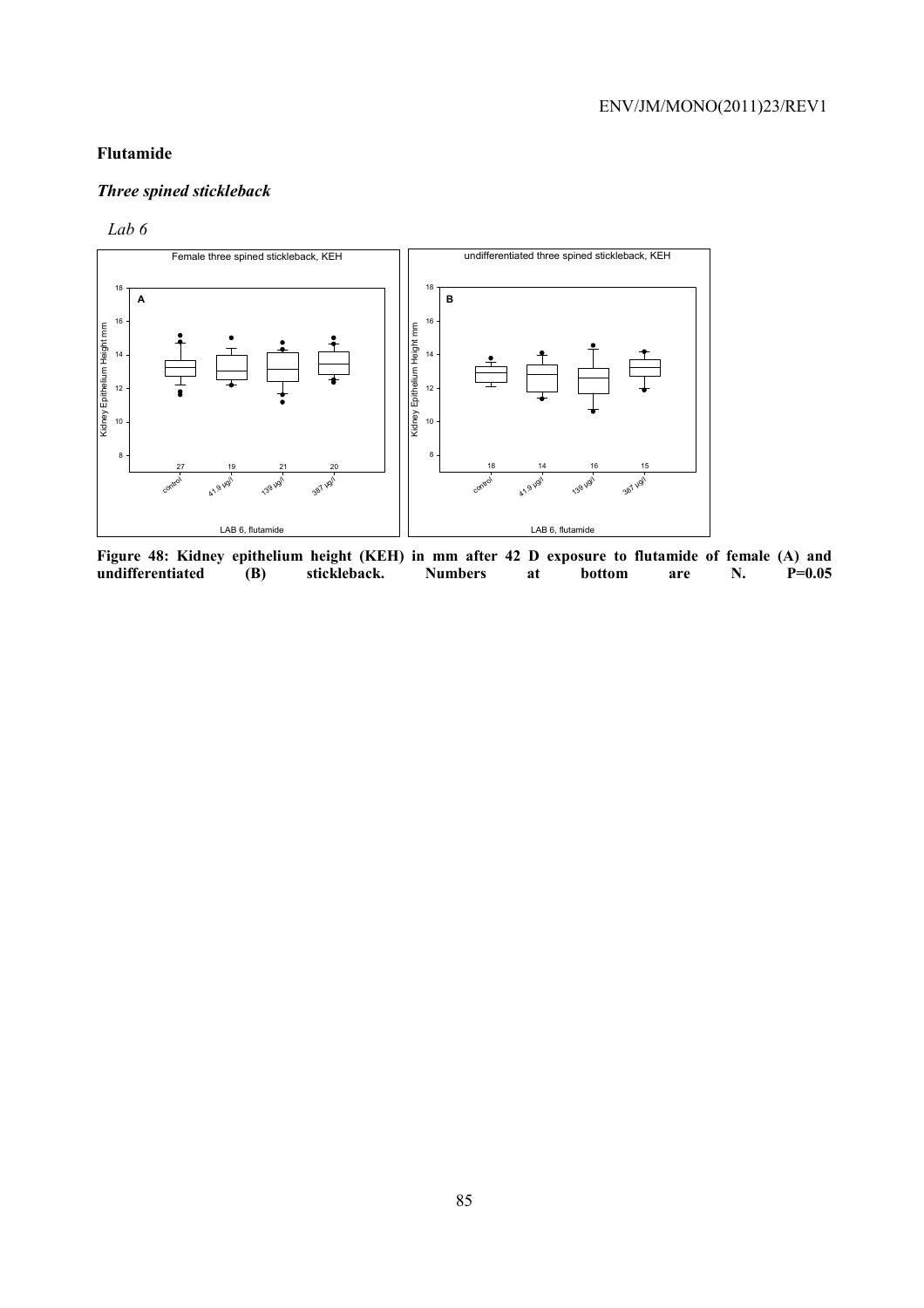## **REFERENCES**

1. Andersen,L., H.Holbech, A.Gessbo, L.Norrgren, and G.I.Petersen, 2003. Effects of exposure to 17 alpha-ethinylestradiol during early development on sexual differentiation and induction of vitellogenin in zebrafish (Danio rerio). Comparative Biochemistry and Physiology C-Toxicology & Pharmacology 134: 365-374.

2. Andersen,L., K.Kinnberg, H.Holbech, B.Korsgaard, and P.Bjerregaard, 2004. Evaluation of a 40 day assay for testing endocrine disrupters: Effects of an anti-estrogen and an aromatase inhibitor on sex ratio and vitellogenin concentrations in juvenile zebrafish (Danio rerio). Fish Physiology and Biochemistry 30: 257-266.

3. Bell,A.M., 2001. Effects of an endocrine disrupter on courtship and aggressive behaviour of male three-spined stickleback, Gasterosteus aculeatus. Animal Behaviour 62: 775-780.

4. Hahlbeck,E., R.Griffiths, and B.E.Bengtsson, 2004a. The juvenile three-spined stickleback (Gasterosteus aculeatus L.) as a model organism for endocrine disruption - I. Sexual differentiation. Aquatic Toxicology 70: 287-310.

5. Hahlbeck,E., I.Katsiadaki, I.Mayer, M.Adolfsson-Erici, J.James, and B.E.Bengtsson, 2004b. The juvenile three-spined stickleback (Gasterosteus aculeatus L.) as a model organism for endocrine disruption - II - kidney hypertrophy, vitellogenin and spiggin induction. Aquatic Toxicology 70: 311-326.

6. Hirai,N., A.Nanba, M.Koshio, T.Kondo, M.Morita, and N.Tatarazako, 2006. Feminization of Japanese medaka (Oryzias latipes) exposed to 17 beta-estradiol: Formation of testis-ova and sextransformation during early-ontogeny. Aquatic Toxicology 77: 78-86.

7. Holbech,H., K.Kinnberg, G.I.Petersen, P.Jackson, K.Hylland, L.Norrgren, and P.Bjerregaard, 2006. Detection of endocrine disrupters: Evaluation of a Fish Sexual Development Test (FSDT). Comparative Biochemistry and Physiology C-Toxicology & Pharmacology 144: 57-66.

8. Jensen,K.M., E.A.Makynen, M.D.Kahl, and G.T.Ankley, 2006. Effects of the feedlot contaminant 17 alpha-trenholone on reproductive endocrinology of the fathead minnow. Environmental Science & Technology 40: 3112-3117.

9. Jobling,S., D.Sheahan, J.A.Osborne, P.Matthiessen, and J.P.Sumpter, 1996. Inhibition of testicular growth in rainbow trout (Oncorhynchus mykiss) exposed to estrogenic alkylphenolic chemicals. Environmental Toxicology and Chemistry 15: 194-202.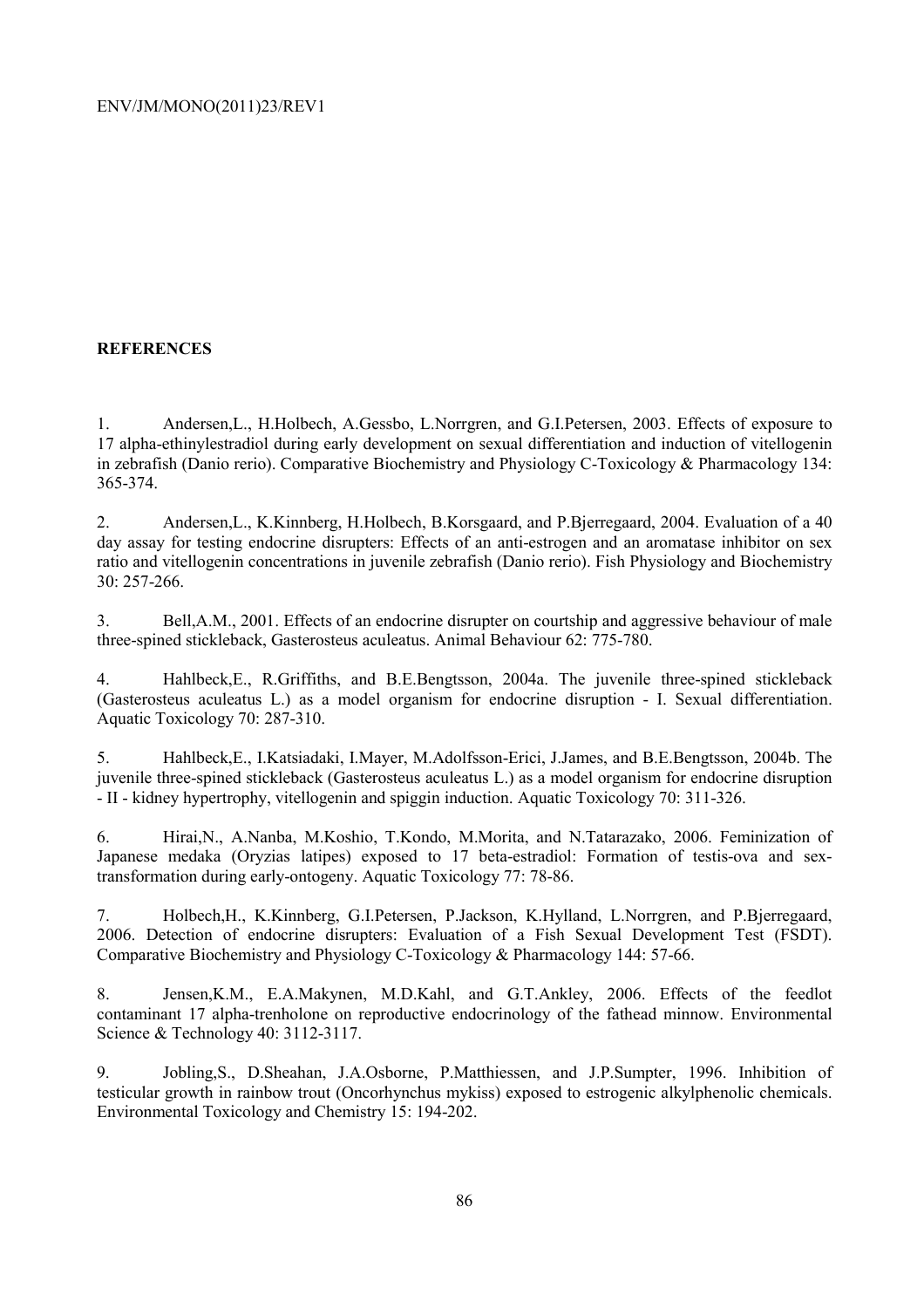10. Kidd,K.A., P.J.Blanchfield, K.H.Mills, V.P.Palace, R.E.Evans, J.M.Lazorchak, and R.W.Flick, 2007. Collapse of a fish population after exposure to a synthetic estrogen. Proceedings of the National Academy of Sciences of the United States of America 104: 8897-8901.

11. Kinnberg,K., H.Holbech, G.I.Petersen, and P.Bjerregaard, 2007. Effects of the fungicide prochloraz on the sexual development of zebrafish (Danio rerio). Comparative Biochemistry and Physiology C-Toxicology & Pharmacology 145: 165-170.

12. Kiparissis,Y., T.L.Metcalfe, G.C.Balch, and C.D.Metcalf, 2003. Effects of the antiandrogens, vinclozolin and cyproterone acetate on gonadal development in the Japanese medaka (Oryzias latipes). Aquatic Toxicology 63: 391-403.

13. Kunz,P.Y., T.Gries, and K.Fent, 2006. The ultraviolet filter 3-benzylidene camphor adversely affects reproduction in fathead minnow (Pimephales promelas). Toxicological Sciences 93: 311-321.

14. Lange,R., T.H.Hutchinson, C.P.Croudace, F.Siegmund, H.Schweinfurth, P.Hampe, G.H.Panter, and J.P.Sumpter, 2001. Effects of the synthetic estrogen 17 alpha-ethinylestradiol on the life-cycle of the fathead minnow (Pimephales promelas). Environmental Toxicology and Chemistry 20: 1216-1227.

15. Milnes,M.R., D.S.Bermudez, T.A.Bryan, T.M.Edwards, M.P.Gunderson, I.L.V.Larkin, B.C.Moore, and L.J.Guillette, 2006. Contaminant-induced feminization and demasculinization of nonmammalian vertebrate males in aquatic environments. Environmental Research 100: 3-17.

16. Morthorst,J.E., H.Holbech, and P.Bjerregaard, 2010. Trenbolone causes irreversible masculinization of zebrafish at environmentally relevant concentrations. Aquatic Toxicology 98: 336-343.

17. OECD. OECD Guideline No. 210. Fish, Early Life Stage Toxicity Test. 1992. OECD Publishing.

Ref Type: Generic

18. OECD. Guidance Document on the validation and international acceptance of new or updated test methods for hazard assessment. OECD. 34, 1-96. 2005. OECD Series on Testing and Assessment. Ref Type: Serial (Book,Monograph)

19. Orlando,E.F., A.S.Kolok, G.A.Binzcik, J.L.Gates, M.K.Horton, C.S.Lambright, L.E.Gray, A.M.Soto, and L.J.Guillette, 2004. Endocrine-disrupting effects of cattle feedlot effluent on an aquatic sentinel species, the fathead minnow. Environmental Health Perspectives 112: 353-358.

20. Palace,V.P., R.E.Evans, K.G.Wautier, K.H.Mills, P.J.Blanchfield, B.J.Park, C.L.Baron, and K.A.Kidd, 2009. Interspecies differences in biochemical, histopathological, and population responses in four wild fish species exposed to ethynylestradiol added to a whole lake. Canadian Journal of Fisheries and Aquatic Sciences 66: 1920-1935.

21. Panter,G.H., T.H.Hutchinson, K.S.Hurd, J.Bamforth, R.D.Stanley, S.Duffell, A.Hargreaves, S.Gimeno, and C.R.Tyler, 2006. Development of chronic tests for endocrine active chemicals - Part 1. An extended fish early-life stage test for oestrogenic active chemicals in the fathead minnow (Pimephales promelas)3. Aquatic Toxicology 77: 279-290.

22. Panter,G.H., T.H.Hutchinson, K.S.Hurd, A.Sherren, R.D.Stanley, and C.R.Tyler, 2004. Successful detection of (anti-) androgenic and aromatase inhibitors in pre-spawning adult fathead minnows (Pimephales promelas) using easily measured endpoints of sexual development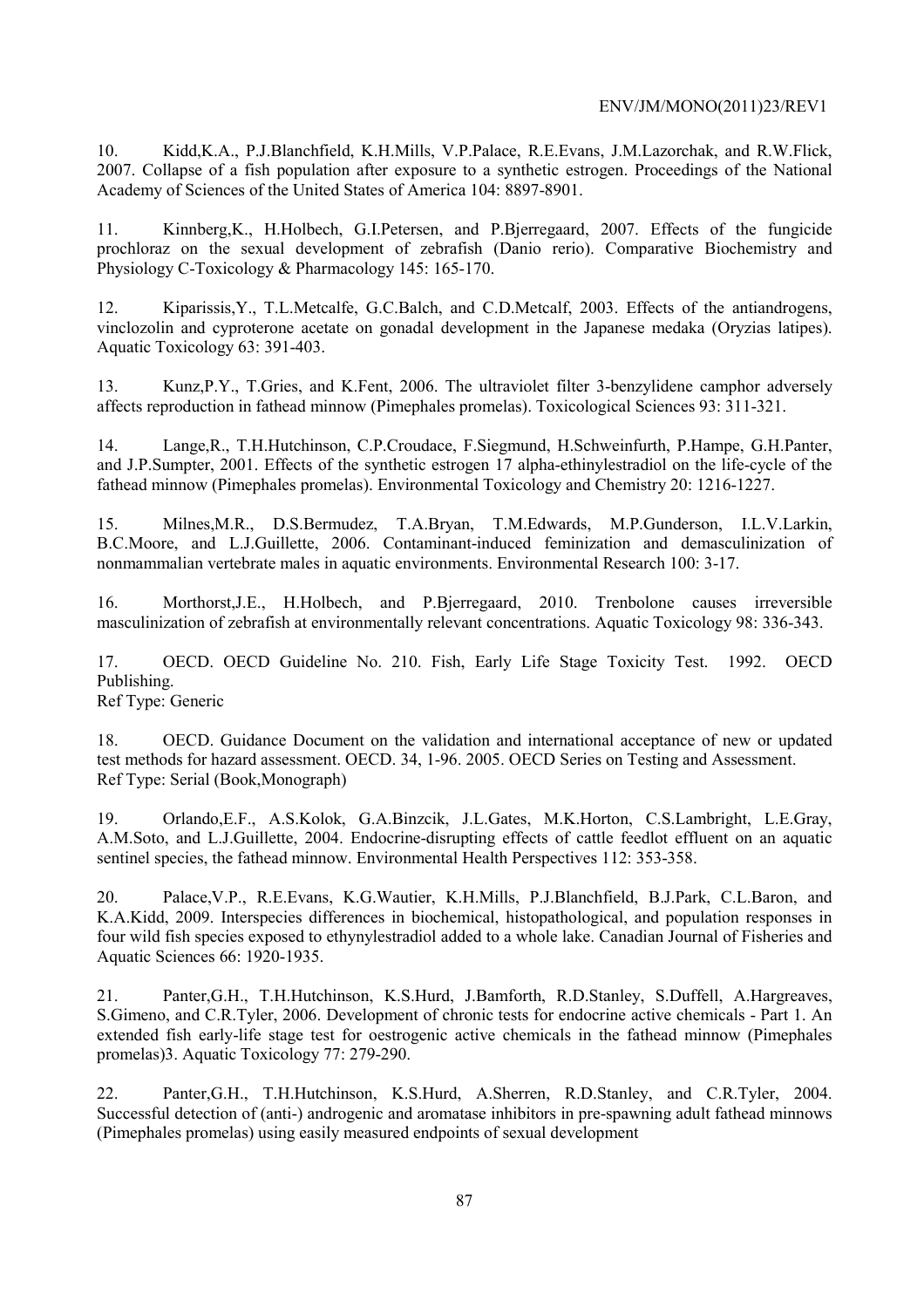31. Aquatic Toxicology 70: 11-21.

23. Panter,G.H., T.H.Hutchinson, R.Lange, C.M.Lye, J.P.Sumpter, M.Zerulla, and C.R.Tyler, 2002. Utility of a juvenile fathead minnow screening assay for detecting (anti-)estrogenic substances. Environmental Toxicology and Chemistry 21: 319-326.

24. Zerulla,M., R.Lange, T.Steger-Hartmann, G.Panter, T.Hutchinson, and D.R.Dietrich, 2002. Morphological sex reversal upon short-term exposure to endocrine modulators in juvenile fathead minnow (Pimephales promelas). Txicology Letters 131: 51-63.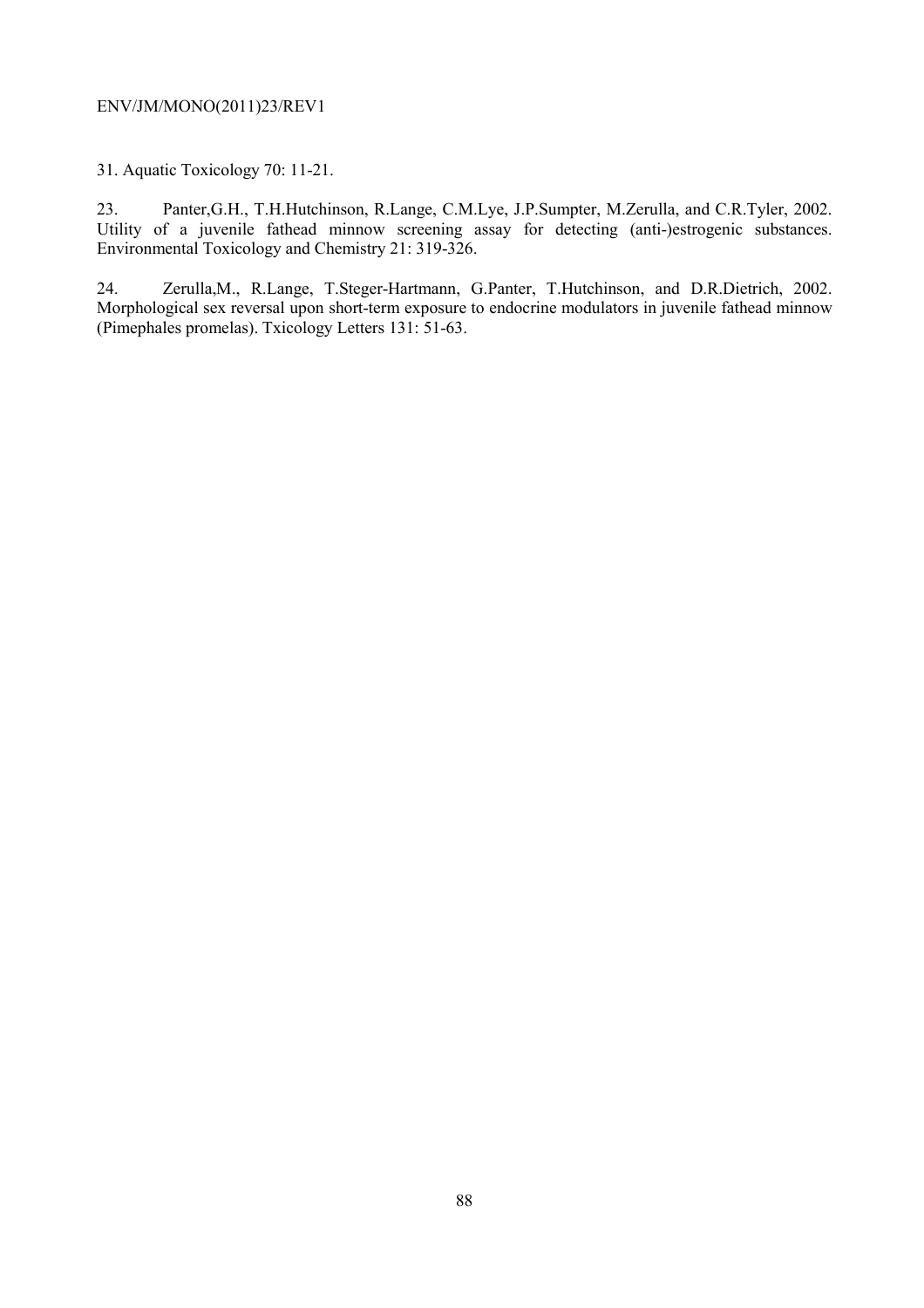### **ANNEX**

## **Statistical Issues Concerning the Fish Sexual Development Test (FSDT)**  John W. Green, Ph.D., Ph.D. Principal Consultant: Biostatistics DuPont Applied Statistics Group

#### **OVERVIEW**

The primary responses required by the Fish Sexual Development Test (FSDT) are sex ratio (proportions of male, female, intersex, and undifferentiated fish) and vitellogenin (VTG). The species specified for the FSDT are Japanese medaka, zebrafish, and Stickleback. Statistical issues considered in developing the test guideline were general statistical approach, that is, hypothesis testing (NOEC/LOEC) or regression (ECx), experimental design, power or sensitivity to detect effects, and the possible need to transform the data for statistical analysis.

The basic experimental design calls for a water control and several test concentrations, with multiple tanks of multiple fish per tank at each test concentration (including the zero concentration control). If a solvent is used, then there will also be a solvent control. Experimental design then must consider the trade-off between the number of fish per tank and the number of tanks per test concentration, as well as the number and spacing of test concentrations. The unit of analysis is the tank, not the individual fish, since it is well documented that fish in the same tank tend to respond to the chemical differently than fish in different tanks even at the same nominal test concentration.

It is generally necessary to transform proportion data using an arcsine-square-root transform (or something similar, such as the Freeman-Tukey transform) to normalize the data and stabilize the variance and transform VTG data using a log-transform to reduce the very high variability arising from responses that can span several orders of magnitude. The need to transform the data complicates regression modeling, since there is no simple relationship between a 20% change in the proportion males and any specific proportion change in the transformed data, nor is there a simple relationship between the percent effect in VTG and its log-transformed values. In addition, extra-binomial variability is often observed in sex ratio data and this can greatly inflate confidence intervals for ECx estimates leading to EC10 or EC20 concentration estimates at which the estimated effect cannot be distinguished statistically from the zeroeffect control or where the confidence interval for the estimate spans several test concentrations, bringing into question the value of the estimate.

In either the NOEC/LOEC or ECx approach, it is necessary to specify the size effect it is important to detect. The reason for that is obvious for ECx, since it is the "x." The experimental design is then driven by the need to estimate or detect this size effect and the statistical model or test employed. For the NOEC/LOEC approach, there should be at least 75-80% power to detect the specified size effect if it exists. For the regression approach, the 95% confidence interval for ECx should not contain zero and should not span several test concentrations and the 95% confidence interval for the mean response at ECx should not contain the control mean response. The Fish Framework Document [ENV/JM/TG(2012)4], Chapter 3, provides additional details on these requirements. There are additional considerations for each approach that are also explored in these same references. The conclusion reached was that for these endpoints, the hypothesis testing (NOEC/LOEC) approach is preferred over regression (ECx).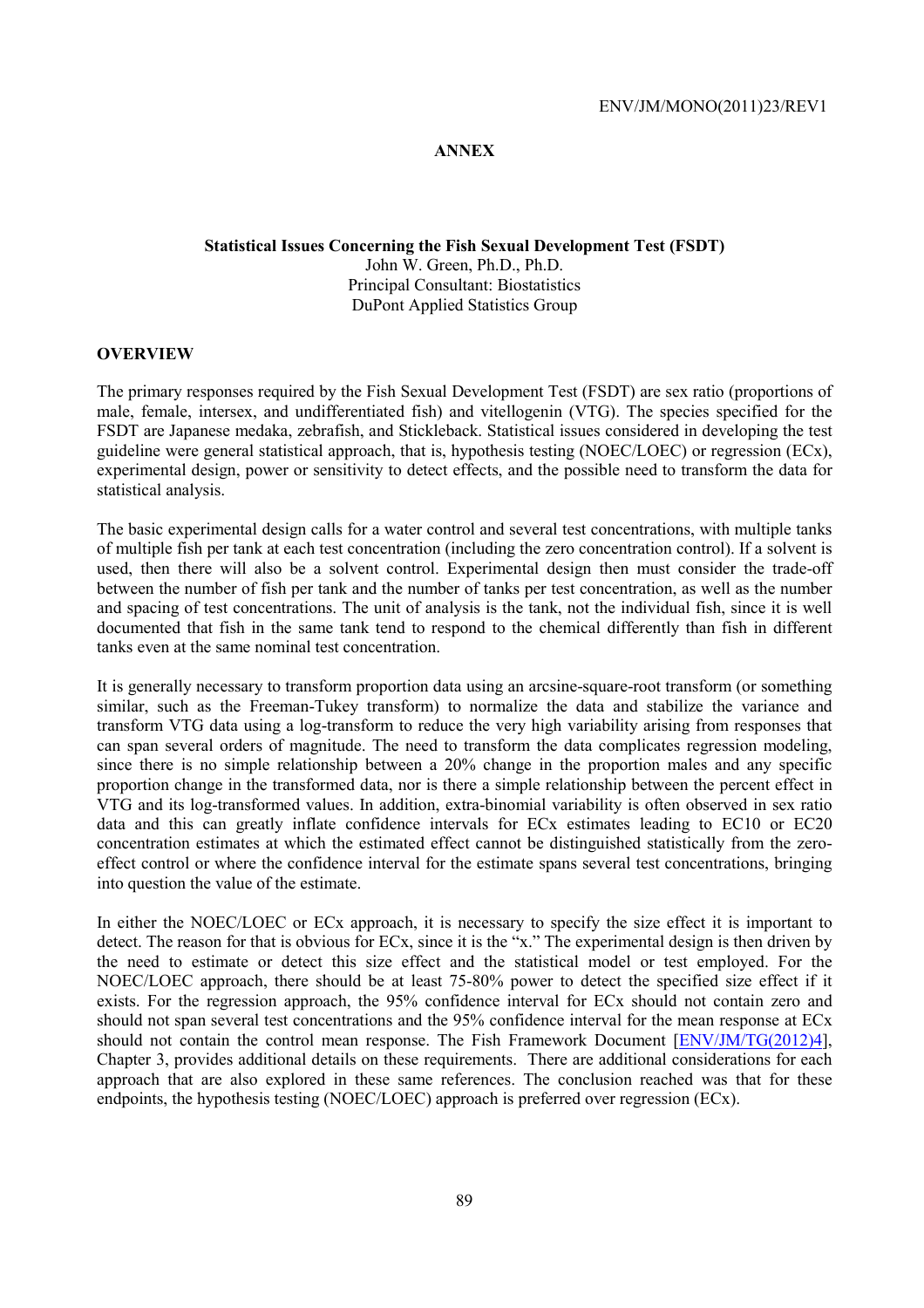The preferred statistical test for sex ratio responses is the step-down Jonckheere-Terpstra test where the data are consistent with a monotone concentration-response and for Dunnett's test otherwise. Exact permutation implementation of the Jonckheere-Terpstra test is preferred where the number of replicate tanks per concentration is four or fewer, though standard large sample methods are acceptable. For VTG, the data often do not follow a monotone concentration-response, so Dunnett's test will often be the preferred approach. For VTG, Dunnett's test can be implemented using replicate means, with weights determined by the number of fish per replicate tank, or using a nested variance component approach with tank(concentration) and fish(tank(concentration)) as the two variances. These will give essentially the same results.

All of the statistical tests and all but two of the regression models discussed in the above comments or in the following documents are described in depth in OECD (2006). All of the regression models are described in *Statistical Analysis of Fish Sexual Development Sex Ratio Data.doc, Annex 1.* 

### **DOCUMENTS AND STUDIES SUPPORTING THE FSDT EXPERIMENTAL DESIGN AND STATISTICAL ANALYSES**

### *Statistical Analysis of FSDT VTG Validation Data.pdf* (available from the Secretariat upon request)

This report, dated March 2011, summarizes the analysis of the VTG data produced from twenty-one studies from ten laboratories in the Phase 2 validation experiments for the Fish Sexual Development Test (FSDT) following the statistical protocol in the Draft FSDT Test Guideline (FSDT TG). Details of the analyses are provided in eight annexes. Two annexes, 4 and 5, were revised to include studies that were inadvertently omitted in the initial report.

Annex 1 Female Medaka.pdf Annex 2 Female Zebrafish.pdf Annex 3 Female Stickleback.pdf Annex 4 Male Medaka.pdf Annex 4 Male Medaka rev.pdf Annex 5 Male Zebrafish.pdf Annex 5 Male Zebrafish rev.pdf Annex 6 Male Stickleback.pdf Annex 8 Intersex.pdf

*Power Analyses for FSDT.pdf* (available from the Secretariat upon request), dated March 2011

#### Power Analyses for FSDT REV03082011.pdf

These reports describe a power simulation study done to finalize the experimental design for the FSDT. It is shown that under a proposed design of 20 fish per replicate, 4 reps per concentration, three positive concentrations plus control, the likelihood of finding biologically important changes in female VTG for all three species (medaka, zebrafish, and stickleback) is unsatisfactory under the high variance scenario for each species. However, there is not much loss in power for a smaller design with 8-10 fish per replicate. For median or low variance scenarios, 8-10 fish per replicate does provide adequate power. For male medaka, a design of 4 replicate tanks per concentration of 8 fish each provides adequate power to detect biologically important increases in male VTG under all three variance scenarios. For male stickleback, under the maximum variance scenario, this same design provides adequate power to detect a 130-150% increase in VTG. Only one stickleback study found effects that large. Under the median variance scenario, there was adequate power to detect effects of a magnitude observed in the validation studies. For zebrafish, this design provides adequate power to detect biologically important effects only under median or low variance scenarios. Larger designs of practical size (4 reps of 20 or 6 reps of 10) do not provide adequate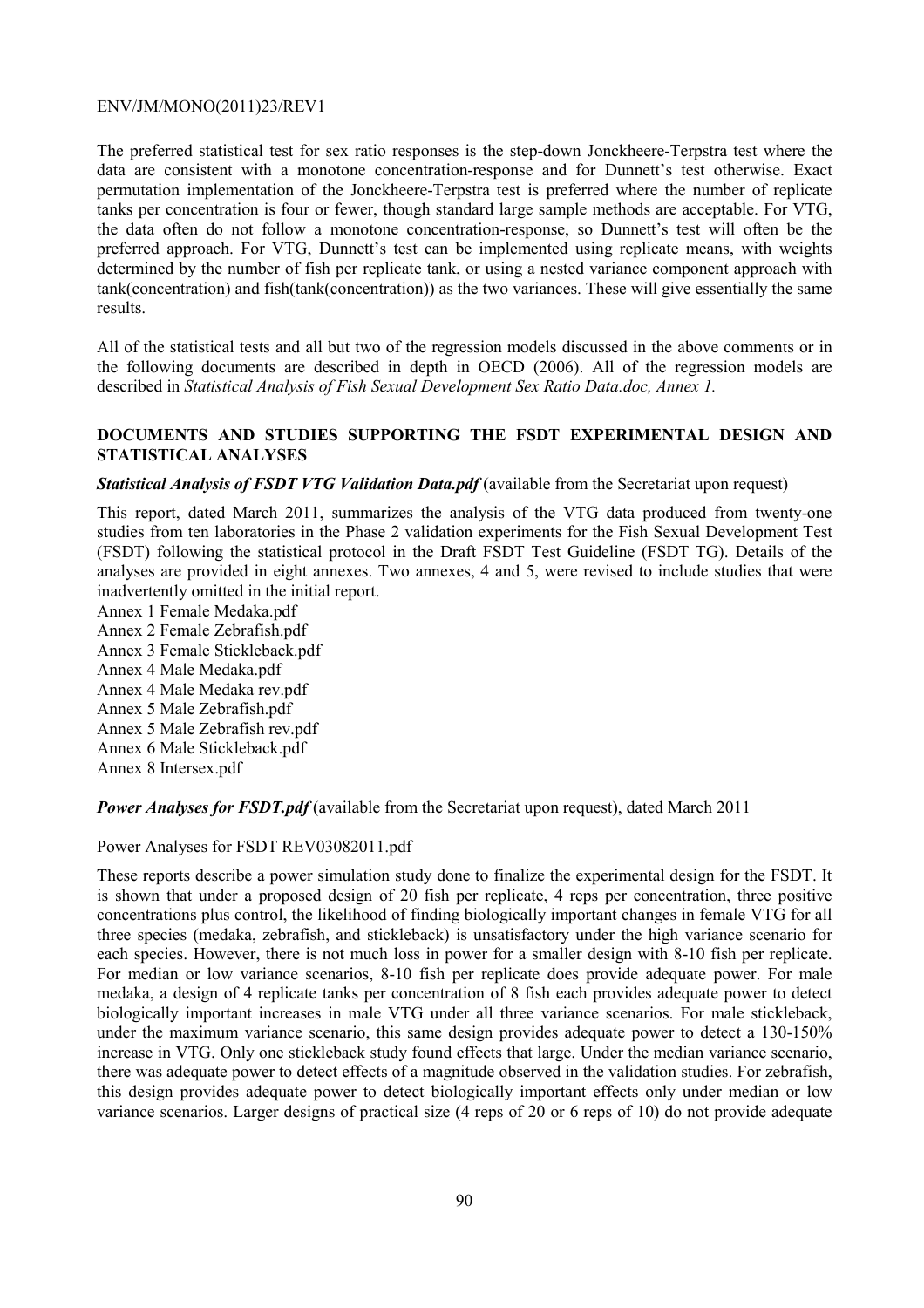power to detect even 10-fold (1000%) increases in male VTG in this species under the maximum variance scenario.

For sex ratio analysis where only phenotypic sex can be determined, then 8 fish of each sex at the end of the experiment are sufficient to give 75% power to detect an increase from 31% change in sex-ratio (i.e., a change from 50% (fe)males to 81% or 19% (fe)males. In the 2008 report, *Power to Detect Sexual Inversion in Fish*, it can be inferred that this design is adequate to detect changes of approximately 15-25% when genetic sex is known. This latter figure includes intersex and undifferentiated sex as well as males and females. Given the true percent of males is likely to range from 30% to 70%, this may be sufficient for regulatory purposes.

### Power to Detect Change in Sex-ratio.pdf

This describes a power simulation study to finalize the experimental design for the FSDT with respect to sex ratio endpoints. It is similar in intent to the report *Power Analyses for FSDT REV03082011.pdf*, which was for VTG. It concerns experiments where only phenotypic sex is known.

### Power to Detect Sexual Inversion in Fish Reproduction Screens.pdf

This describes a power simulation study to determine the experimental design for the FSDT with respect to sex ratio endpoints where genetic sex is known. It is similar in intent to the report *Power Analyses for FSDT REV03082011.pdf*, which was for VTG.

### Power analysis of FSDT sex ratio and VTG March 2010.doc

This is a brief summary of the above three power studies that was used to prepare a paper for publication.

### **Draft report of Phase 2 of the validation of the Fish Sexual Development Test [**ENV/JM/MONO(2011)25**]**

These two reports describe and summarize the validation studies done on zebrafish, Japanese medaka, fathead minnow and three spined stickleback that have been exposed to chemicals with different modes of action in two validation phases in a total of 29 FSDT experiments including two negative studies (ammonia and n-octanol). Zebrafish has been used in 13 experiments, Japanese medaka in 7 experiments, three spined stickleback in 6 experiments and finally fathead minnow in 3 experiments. The weak estrogens 4-tert-pentylphenol and 4-tert-octylphenol was tested in zebrafish, fathead minnow and medaka and zebrafish, medaka and stickleback respectively. The aromatase inhibiting fungicide prochloraz was tested in zebrafish and fathead minnow. The androgen dihydrotestosterone was tested in zebrafish, medaka and stickleback.

## **OECD, TG 234 Fish Sexual Development Test, adopted 28 July 2011**

These two documents show the final drafts of the TG for the FSDT for zebrafish and Japanese medaka. One shows edits that have been made since the previous version and the other shows only the final draft with no edits. These include the experimental design recommendations from the power analyses discussed above.

#### **Additional Documents on Sex Ratio in the FSDT** (available from the Secretariat upon request)

Phase II Sex Ratio Results rev.ppt

This is a presentation of results from *Comments of sex ratio modeling final.doc*, including the statistics flow chart.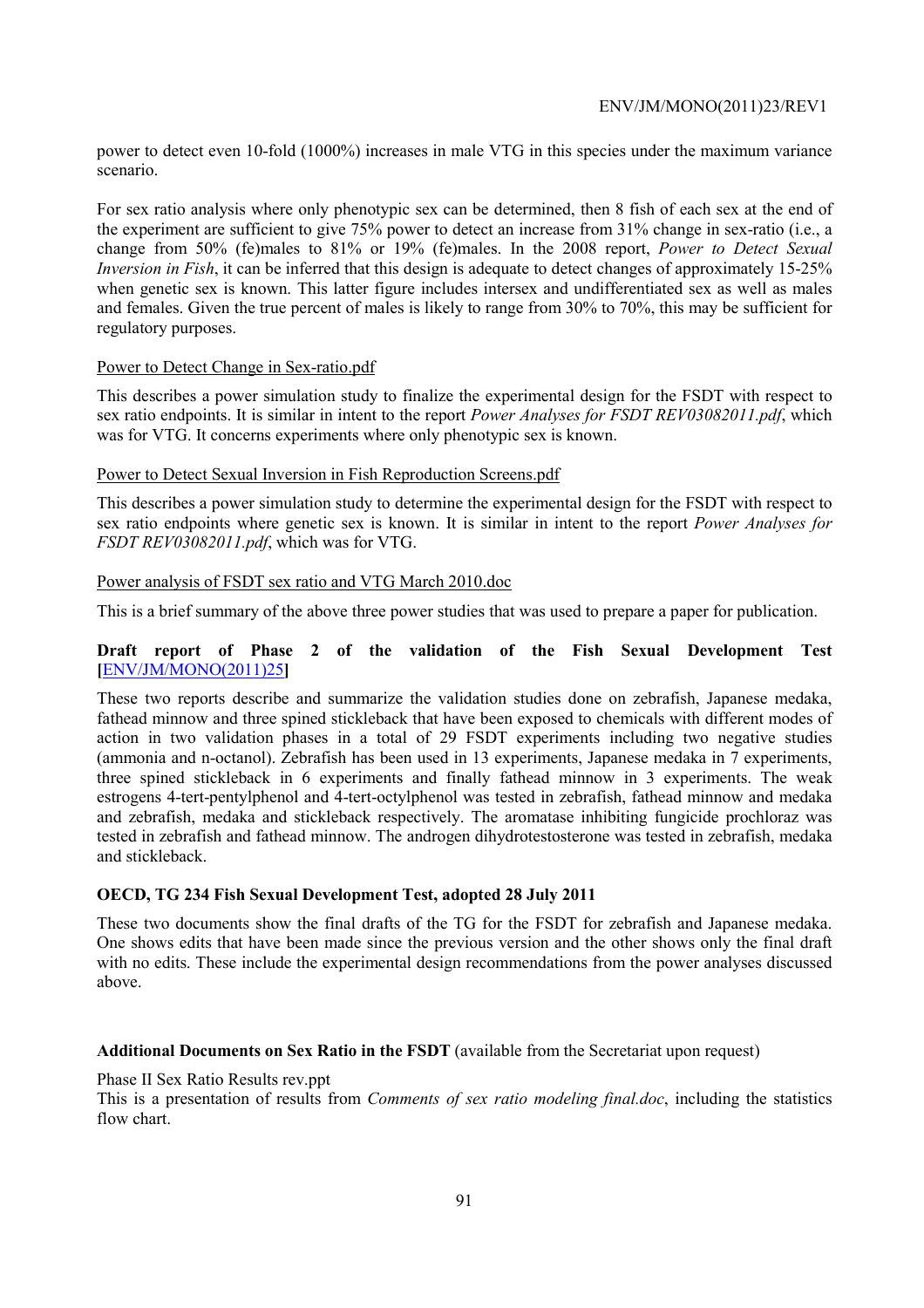#### Statistical Analysis of Sex Ratio.ppt

This is a presentation of results from *Comments of sex ratio modeling final.doc* that focuses on issues with regression modeling and specifically with analysis of the "normalized" sex ratio proportions. It also includes NOEC results and recommendations.

#### Additional Sex Ratio Analyses.doc

Since the May 6, 2010 report, Comments of sex ratio modeling final.doc, was issued, six additional datasets including 22 responses to be analyzed were received. The purpose of the current report is (1) to present analyses of these additional data, and (2) update the conclusions reached in the earlier report in view of these new data. The general discussions of hypothesis testing (NOEC) and regression modeling (ECx) given in Part 1 will not be repeated here. The reader is referred to Part 1 of this report for those discussions.

#### Comments of sex ratio modeling final.doc

This report has two primary focuses. Part 1 concerns (1) the document "Supplement B Trenbolone\_SEDC Fish Testing Strategy revised.doc", (2) "R+D Project No. FKZ 204 67 454/02, Studies to Support the Validation of a Definitive Fish Tests (Full Life-Cycle / annex 1Two-Generation)**".** Part 2 concerns (3) FSDT Phase 2 Preliminary Results, a presentation at the December, 2009 meeting, and data subsequently reported related to that report. The first cited document, investigate both regression modeling, to obtain an ECx, and hypothesis testing, to obtain a NOEC, for several endpoints arising from a 2-generation fish sexual development test. This report will consider only the analysis of sex ratio in the F1 generation. The statistical issues for sex ratio are the same, though clearly the two types of experiments have different overall objectives.

This report contains a careful development of hypothesis testing methods (NOEC/LOEC) and of regression (ECx) methods and summarizes the results from Phase II under both types of analysis. It also details the mathematical and statistical error in the use of "normalized" proportions from sex ratio data.

#### Stickleback Results.doc

This is a detailed report of the analysis of sex ratio from Phase II medaka experiments that is summarized in the report *Comments of sex ratio modeling final.doc*.

#### Zebrafish Results.doc

This is a detailed report of the analysis of sex ratio from Phase II zebrafish experiments that is summarized in the report *Comments of sex ratio modeling final.doc*.

### Power to Detect Sexual Inversion in Fish Reproduction Screens.doc

The purpose of this report is to determine experimental designs appropriate for Phase 2 of the validation work for the fish sexual development test, with focus on the power to detect sexual inversion. Previous power simulations were presented when only phenotypic sex determination was available and large designs were needed. Recent techniques have been developed to determine the genetic sex of fathead minnow and medaka, so that analysis can now be done on the proportion of fish whose phenotypic sex differs from their genetic sex.

#### Fish SEXRATIO Power Analyses.doc

This report provides power analyses for the sex ratio endpoint when only phenotypic sex is known. The data source was USEPA using experiments on six chemicals (atrazine, flutamide, trenbolone, E1, E2, and Hospital Waste Water), 4-8 dose levels (plus two experiments with both water and solvent controls), involving one species (zebrafish), with 1, 2, or 4 replicates of 7-96 fish at each dose level.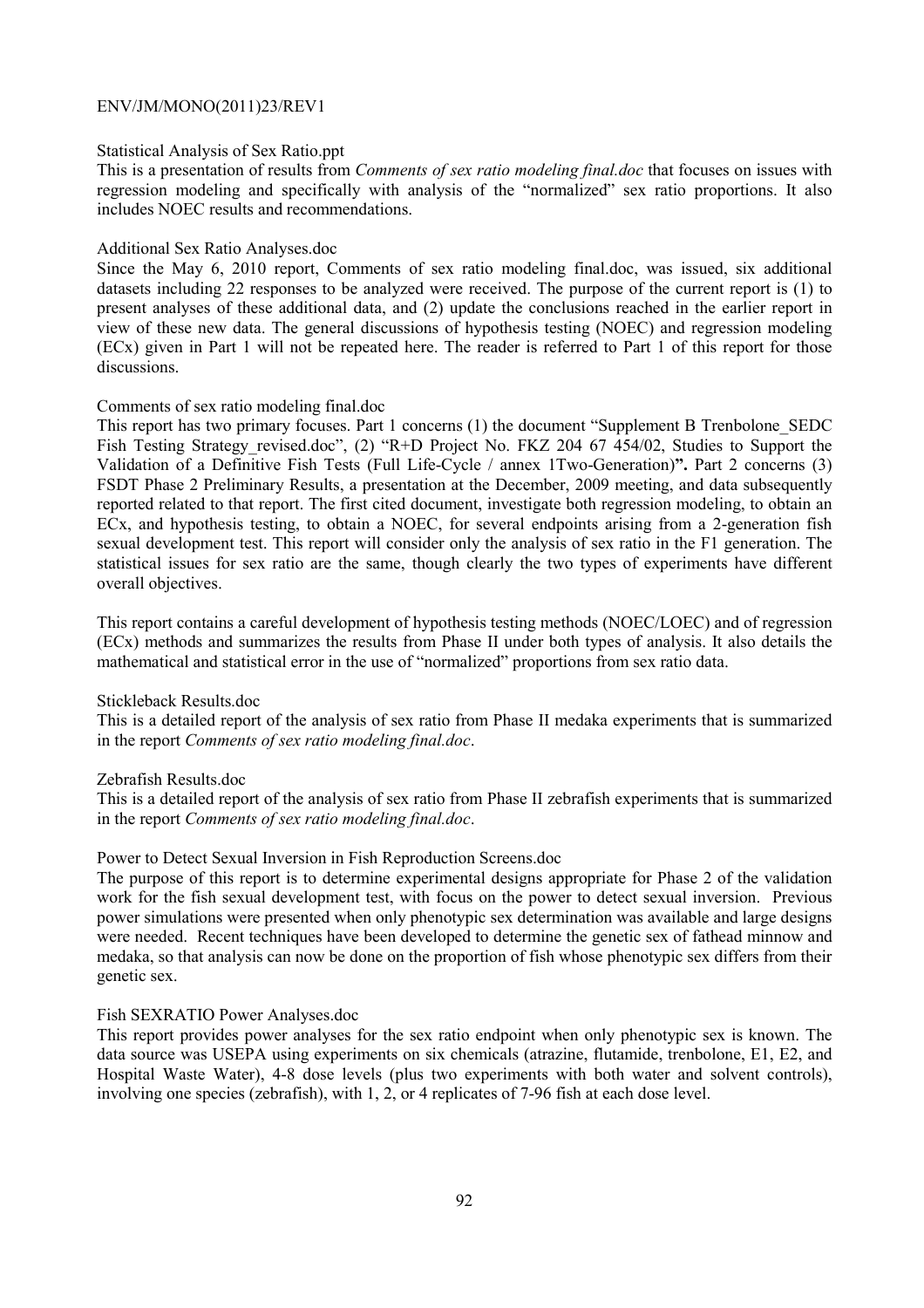#### Analysis of Sex Ratio.pdf – January, 2007

This document discusses two ways to analyze sex ratio: (1) ratio of proportion males to proportion females (or reciprocal), (2) analysis of proportions male, female, intersex, undifferentiated. Both NOEC and ECx are discussed. ECx not recommended for intersex and undifferentiated and discussed as not problematic for males and females. Discusses expected control variance. Data used 4tPP and Prochloraz Phase 1 data.

Statistics for 4tPP and Prochloraz Experiments.ppt This is a PowerPoint presentation of above report.

#### Analysis of Sex Ratio Part2.doc

This second analysis was issued primarily to incorporate a new understanding of how the 4tPP and prochloraz experiments were conducted. In the first version of this report, each analysis of either of these chemicals used the controls identified for that chemical. Subsequently, it was learned that the experiments were conducted in such a way that the controls identified for the two chemicals applied equally well to both experiments. Thus, all analyses were redone to reflect the combined controls, keeping replicate vessel information. In addition, some simulation results have been added and some discussions have been expanded or re-organized.

This document discusses the Rao-Scott Cochran-Armitage test, Jonckheere-Terpstra, and Williams tests as being suitable for finding NOECs from proportion male or female data. For ECx, discusses Bruce-Versteeg, logistic, Michaelis-Minton, Brain-Cousins (or Schabenberger) hormetic, and OECD2-5 (exponential and doubly exponential with and without bounds) models.

Use the NOEC approach on the proportions of males and females, and on the proportion intersex and proportion undetermined is recommended.

#### Zebrafish SexRatio Analysis.doc – dated June, 2007

Three experimental designs were used to explore the sex ratio in zebrafish using both regression (ECx) and hypothesis testing (LOEC/NOEC) approaches. Not all datasets could be fit by a regression model.

### Statistical Analysis of Fish Sexual Development Sex Ratio Data.doc

Four laboratories participated in experiments with fish exposed to various concentrations of two chemicals, prochloraz and 4tPP in Phase 1B. Three of the Labs used zebrafish and one lab, Lab 5, used fathead minnows. This report explored the comparative value of NOEC and ECx approaches for these experiments and arrived at the same conclusion as before that for sex ratio, the ECx approach is not recommended. Annex 1 describes the statistical models used in regression analysis of these data. Annex 2 gives the regression analyses for the prochloraz and Annexes 3 and 4 provide the NOEC results for prochloraz and 4tPP, respectively. Regression analysis for the 4tPP results were given in a previous report, *Analysis of Sex Ratio*.doc, dated January, 2007.

#### **Additional Documents on VTG in the FSDT** (available from the Secretariat upon request)

#### Comments on control variability v1.doc

These comments address the variability of VTG values observed in the four phases of experimentation conduction for VMG-eco for fathead minnow, medaka, and zebrafish, including proposed acceptability criteria. These data make very clear that there is great variability between reps within controls in the same experiment, among experiments within the same lab, and among labs. These sources of variability are quantified. It should be clear from these results that developing meaningful acceptance criteria for controls will be very challenging.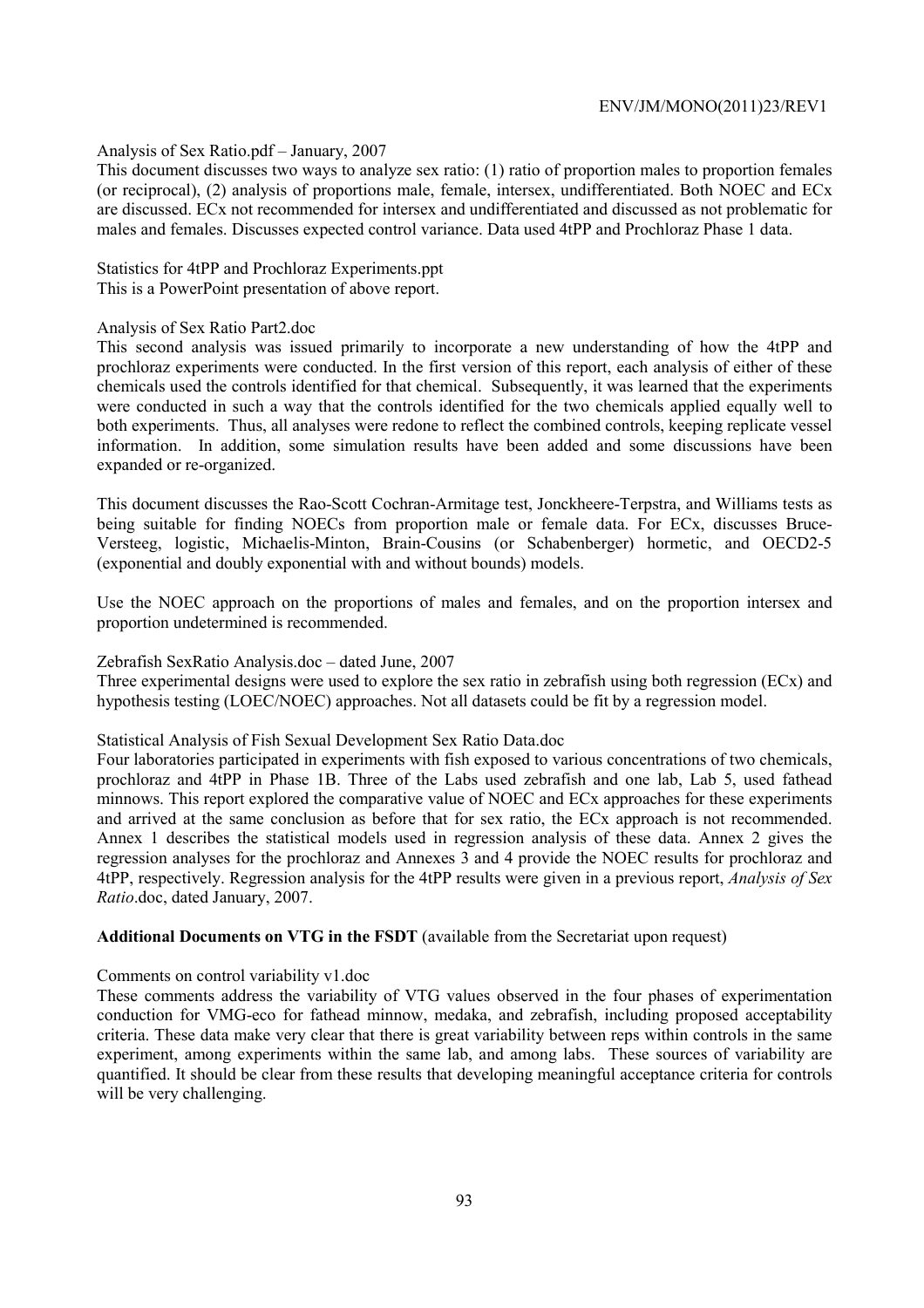#### Power for VTG and SSC analyses v2.doc

The purpose of this report is to investigate the power of the proposed experimental designs and statistical protocols for 21-day fish screens for fathead minnow, medaka, and zebrafish. The results suggest that the proposed designs are adequate for detecting effects in VTG in females but possibly inadequate for detecting effects on secondary sex characteristics in male fathead minnow and medaka. There is a power comparison of six different statistical tests for determining NOEC/LOEC. The step-down Jonckheere-Terpstra and Williams tests are shown to be very similar in power and superior to all others. The next most powerful test is Dunnett's test.

Data from 4 labs using 3 chemicals in Phase 1B validation work were analyzed and used as a basis for new power simulations for the two proposed designs comprised of three test concentrations plus a control. For fathead minnow (FHM), four reps of 2 males and 4 females are proposed, whereas for medaka and zebrafish, two reps of 5 males and 5 females are proposed. In the Phase 1B experiments, each rep contained five males and 5 females. There were three experiments with two chemicals for FHM and two experiments with two chemicals for each of medaka and zebrafish. Data from 3 labs were available.

Power Analysis of Endocrine Disrupting Chemicals in Fish and Frog Experiments.doc – Dec 2007 The primary objectives of this power simulation study were to determine, within certain constraints, (1) the optimal allocation of tadpoles and certain fish species to replicate tanks and the number of tanks per dose in order to study the effect of certain endocrine disrupting chemicals on key biological endpoints; (2) which statistical tests are appropriate for determining a NOAEL for these key biological endpoints.

The endpoints reported for fish are sex ratio and vitellogenin (VTG) levels. The statistical tests considered were the Dunnett, Dunn, Williams, Jonckheere (both exact and standard) and Mann-Whitney (both exact and standard).

Experimental design issues considered were (1) the number of subjects per replicate, (2) the number of replicates per dose, (3) the allocation rule (i.e., whether equal numbers of replicates are assigned to all groups or more replicates are assigned to the control than to the positive dose groups, (4) the number of dose levels per experiment.

### VTG Power Analyses.doc

These power analyses were based on early data and were used to guide the development of statistical protocols for the FSDT. There were two sources of VTG data: (1) Les Touart of USEPA reported on experiments on six chemicals (atrazine, flutamide, trenbolone, E1, E2, and Hospital Waste Water), 4-8 dose levels (plus two experiments with both water and solvent controls), involving one species (zebrafish), three sex categories (male, female, unspecified), with up to four replicates of 20 fish at each dose level. (2) Rodney Johnson of USEPA Duluth reported on experiments with four chemicals (flutamide, trenbolone, methoxychlor, and fadrozole), 3-6 dose levels, one species (FHM), both sexes, up to four replicates of 2-4 fish per replicate.

These results and others were expanded and included in *Power Analysis of Endocrine Disrupting Chemicals in Fish and Frog Experiments.pdf*, cited above.

Comments on meeting document 4.ppt

This discusses power properties of MW, Dunnett, JT, Williams tests for VTG.

#### Statistical Analysis of Phase 2.doc

VTG responses on zebrafish and Japanese medaka from Phase 2 were analyzed from experiments which used negative substances. One objective was to explore false positive rates. General statistical methodology was discussed for regression (ECx) and hypothesis testing (NOEC) approaches.